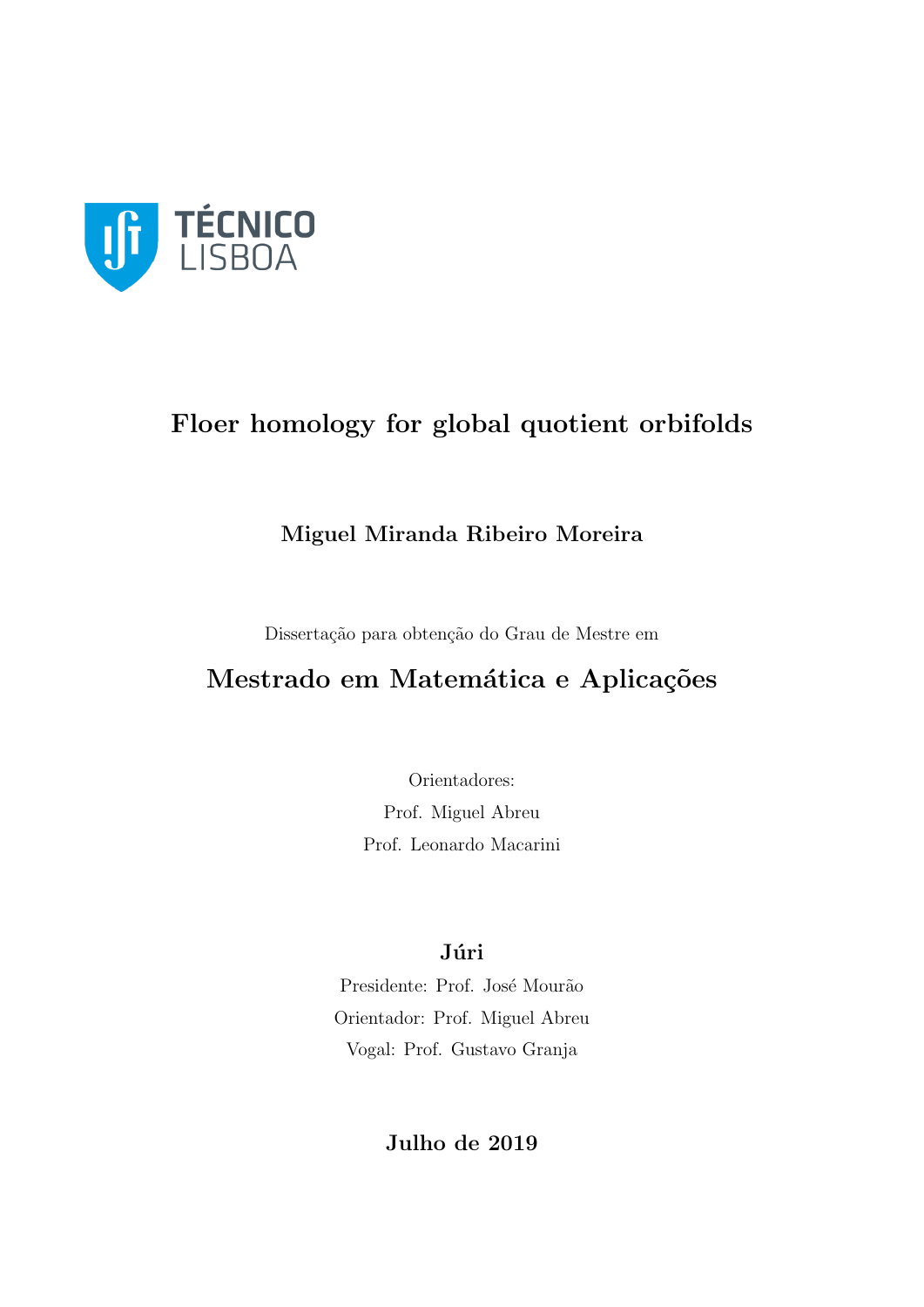# **Contents**

| 1        |         | Introduction                                                                                                | 1                       |
|----------|---------|-------------------------------------------------------------------------------------------------------------|-------------------------|
|          | 1.1     |                                                                                                             | $\mathbf{1}$            |
|          | 1.2     | Why extending Floer homology to orbifolds? $\ldots \ldots \ldots \ldots \ldots \ldots \ldots \ldots \ldots$ | $\overline{2}$          |
|          | 1.3     |                                                                                                             | $\sqrt{3}$              |
| $\bf{2}$ |         | <b>Orbifolds</b>                                                                                            | $\overline{\mathbf{4}}$ |
|          | $2.1\,$ |                                                                                                             | 4                       |
|          |         | 2.1.1                                                                                                       | 4                       |
|          |         | 2.1.2                                                                                                       | $5\,$                   |
|          |         | 2.1.3                                                                                                       | $\overline{7}$          |
|          | 2.2     | Orbifold morphisms, orbibundles and the orbifold loop space                                                 | 8                       |
|          |         | 2.2.1                                                                                                       | 9                       |
|          |         | 2.2.2                                                                                                       | 10                      |
|          | 2.3     |                                                                                                             | 11                      |
|          |         | 2.3.1                                                                                                       | 12                      |
|          | 2.4     |                                                                                                             | 13                      |
|          | 2.5     |                                                                                                             | 15                      |
|          |         | 2.5.1                                                                                                       | 16                      |
|          |         | 2.5.2                                                                                                       | 16                      |
|          |         | 2.5.3                                                                                                       | 18                      |
| 3        |         | Floer homology with $q$ -periodic boundary conditions                                                       | 21                      |
|          | $3.1\,$ |                                                                                                             | 21                      |
|          | 3.2     |                                                                                                             | 24                      |
|          | 3.3     |                                                                                                             | 28                      |
|          |         | 3.3.1                                                                                                       | 32                      |
|          |         | 3.3.2                                                                                                       | 34                      |
|          | 3.4     |                                                                                                             | 34                      |
| 4        |         | Floer homology of global quotient orbifolds                                                                 | 37                      |
|          | 4.1     |                                                                                                             | 37                      |
|          |         | Floer complex in characteristic 2 and the orientability problem $\dots \dots \dots$<br>4.1.1                | 38                      |
|          | 4.2     |                                                                                                             | 40                      |
|          | 4.3     |                                                                                                             | 43                      |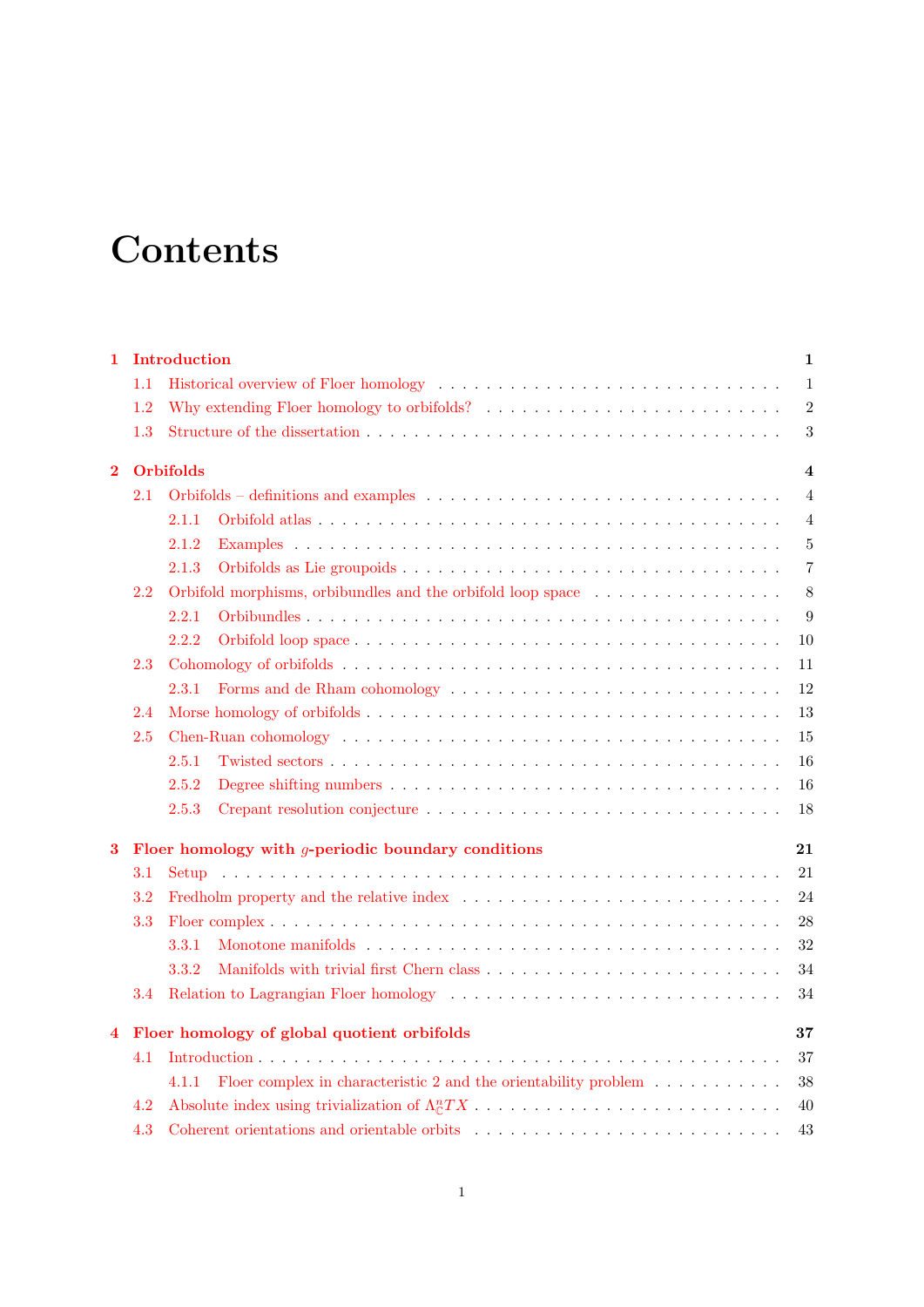|              |     | Maps induced by $G$ on determinant line bundles $\ldots$ , , , ,<br>4.3.1                              | 46 |
|--------------|-----|--------------------------------------------------------------------------------------------------------|----|
|              | 4.4 |                                                                                                        | 47 |
|              |     | 4.4.1                                                                                                  | 47 |
|              |     | 4.4.2                                                                                                  | 49 |
| $5^{\circ}$  |     | <b>Equivariant transversality</b>                                                                      | 51 |
|              | 5.1 |                                                                                                        | 51 |
|              | 5.2 |                                                                                                        | 52 |
|              | 5.3 | Another approach to equivariant transversality $\dots \dots \dots \dots \dots \dots \dots \dots \dots$ | 57 |
| 6            |     | Floer homology for "small" autonomous Hamiltonians                                                     | 59 |
|              | 6.1 |                                                                                                        | 60 |
|              |     | 6.1.1                                                                                                  | 61 |
|              |     | 6.1.2                                                                                                  | 63 |
|              |     | 6.1.3                                                                                                  | 67 |
|              |     | 6.1.4                                                                                                  | 71 |
| 7            |     | Final remarks and future work                                                                          | 73 |
|              | 7.1 |                                                                                                        | 73 |
|              | 7.2 |                                                                                                        | 73 |
|              | 7.3 |                                                                                                        | 74 |
|              | 7.4 |                                                                                                        | 75 |
|              |     | 7.4.1                                                                                                  | 76 |
| $\mathbf{A}$ |     | The Conley-Zehnder index for paths of symplectic matrices                                              | 78 |
|              |     | B Equivariant cohomology and equivariant bundles                                                       | 80 |
|              |     |                                                                                                        | 81 |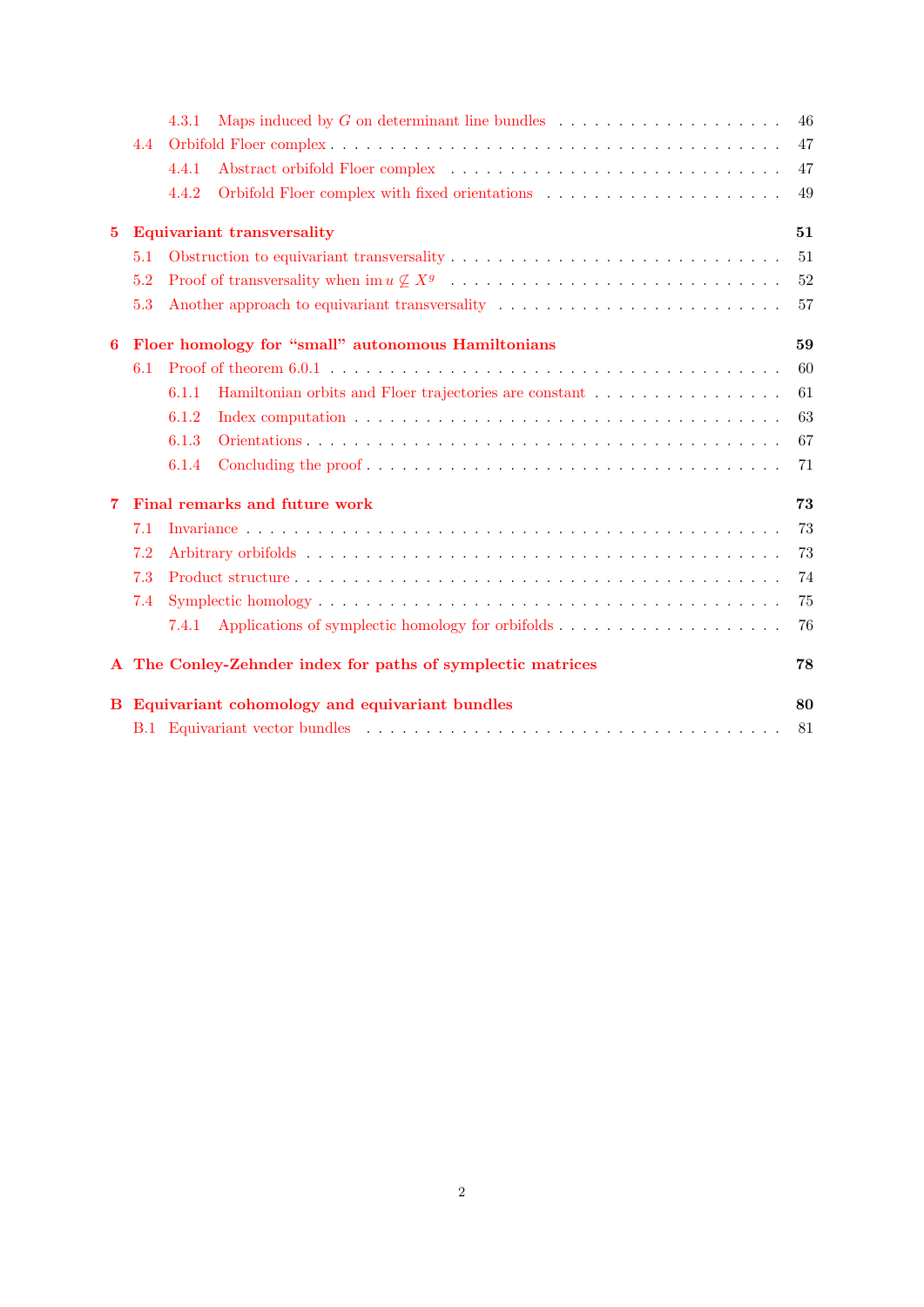#### Abstract

In this dissertation we will introduce Floer homology for (compact and Calabi-Yau) global quotient orbifolds, which are obtained as quotients  $[X/G]$  of a symplectic manifold X by a finite group G. We study a variation of Floer homology on  $X$  defined using Hamiltonian orbits and Floer trajectories which are not 1-periodic but obey a "g-periodicity" condition for a fixed symplectomorphism  $g$ , and then we use this variation to define the orbifold Floer complex. We discuss the grading, coherent orientations, the use of Novikov rings and transversality. Transversality is particularly interesting as the orbifold case poses new difficulties. Our main result is an isomorphism between the Floer homology and Chen-Ruan cohomology of an orbifold; this generalizes the well-known isomorphism between Floer and singular homologies in the smooth case.

Keywords – Symplectic geometry, Floer homology, orbifolds, Chen-Ruan cohomology.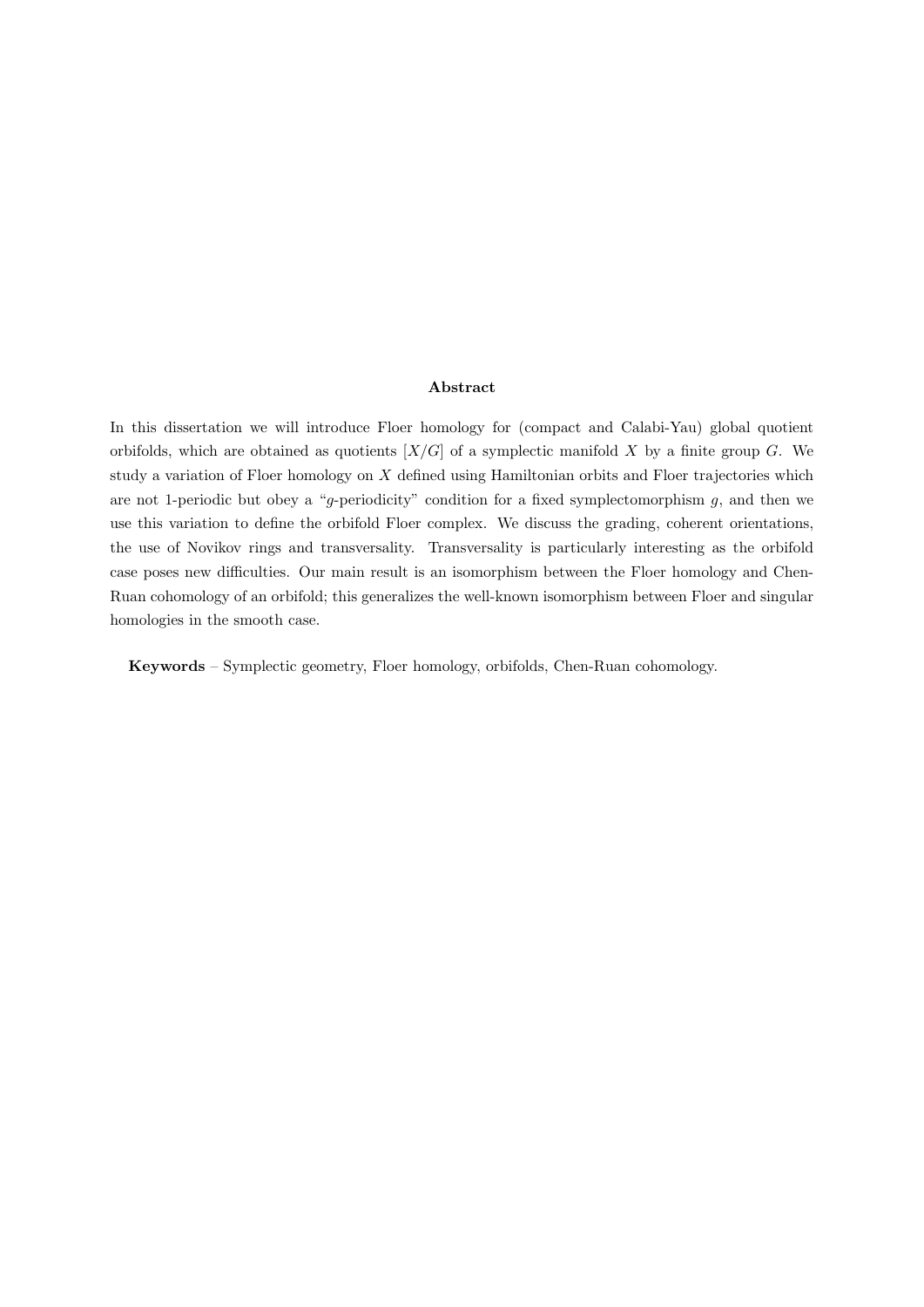#### Resumo

Nesta dissertação vamos introduzir homologia de Floer para orbivariedades (compactas e Calabi-Yau) que são quocientes globais, obtidas como quocientes  $[X/G]$  de uma variedade simplética X por um grupo finito G. Estudamos uma variante de homologia de Floer em  $X$  definida usando órbitas Hamiltonianas e trajetórias de Floer que não são 1-periódicas mas obedecem a uma condição de "g-periodicidade" para um simplectomorfismo  $g$  fixo. Discutimos a graduação, orientações coerentes, o uso de anéis de Novikov e transversalidade. A transversalidade é particularmente interessante uma vez que o caso das orbivariedades coloca dificuldades novas. O nosso resultado principal é um isomorfismo entre a homologia de Floer e a cohomologia de Chen-Ruan de uma orbivariedade; este generaliza o célebre isomorfismo entre a homologia de Floer e homologia singular no caso suave.

Palavras-chave – Geometria simplética, homologia de Floer, orbivariedades, cohomologia de Chen-Ruan.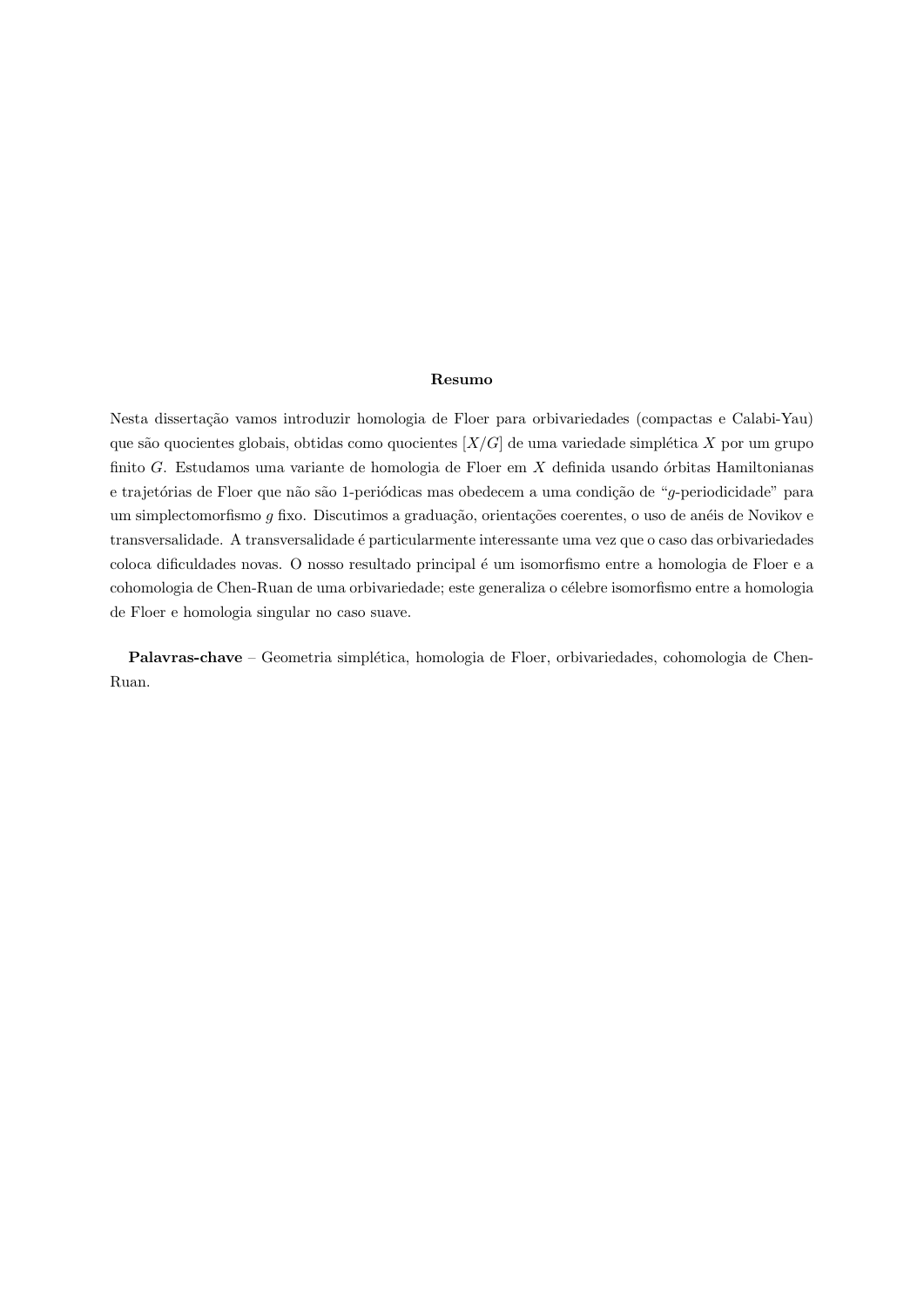# <span id="page-5-0"></span>Chapter 1

# Introduction

## <span id="page-5-1"></span>1.1 Historical overview of Floer homology

Floer homology was introduced in the '80s by Floer [\[Flo87,](#page-89-0) [Flo89,](#page-89-1) [FHS95\]](#page-89-2). Its original purpose was to prove Arnol'd conjecture on the number of fixed points of a Hamiltonian symplectomorphism. Arnol'd conjecture says the following: if  $H_t$  is a time dependent Hamiltonian on a compact symplectic manifold X, the number of 1-periodic orbits of the Hamiltonian flow of  $H_t$  is at least the sum of the Betti numbers of X (assuming all the 1-periodic orbits are non-degenerate).

Floer's idea was to construct a chain complex generated by the 1-periodic orbits of the Hamiltonian flow whose homology coincided with the singular homology of the manifold. This complex would be something that formally looks like the Morse complex of an action functional  $\mathcal{A}_H : \Lambda X \to \mathbb{R}$  defined on the loop space  $\Lambda X$  and whose critical points are precisely the Hamiltonian orbits. However, it turns out that, after this formal similarity, Floer homology gets much different (and more complicated) flavours.

Due to the infinite dimension of  $\Lambda X$  the formal equation for the gradient flow of the action functional  $\mathcal{A}_H$  is no longer an ordinary differential equation (as in the finite dimensional Morse case) but a partial differential equation imposed on maps  $S^1 \times \mathbb{R} \to X$ . Indeed it's a perturbed Cauchy-Riemann equation, which is an elliptic partial differential equation. Thus Floer theory consists largely in the study of the moduli spaces of solutions to these elliptic equations and their compactifications – elliptic regularity, Fredholm theory, Gromov compactness and gluing are some crucial tools in doing so. Another complication of Floer homology is that the indices of the orbits as critical points of  $A_H$  (in the usual Morse sense) are typically infinite. We should remark that both Gromov's earlier introduction of pseudo-holomorphic curves in symplectic manifolds (in the seminal paper [\[Gro85\]](#page-90-0)) and Conley-Zehnder ideas in the proof of Arnol'd conjecture for  $\mathbb{T}^{2n}$  (in [\[CZ83\]](#page-89-3)) were highly influential in the development of Floer homology.

Floer was able to construct Floer homology, and hence prove Arnol'd conjecture, when the symplectic manifold was monotone (see definition [3.3.8\)](#page-36-1). Essentially this condition was needed to avoid the existence of bubbles ruining the compactness of the moduli spaces, which is needed to prove for instance that the differential satisfies  $\partial^2 = 0$ . Later Salamon and Hofer extended the proof of Arnol'd conjecture to weakly monotone manifolds (see [\[HS95\]](#page-90-1)), a case that includes Calabi-Yau manifolds. The general case of Arnol'd conjecture was claimed to be solved by Fukaya-Ono in [\[FO99\]](#page-89-4); for this much more sophisticated tools, which are not consensual in the symplectic geometry community, had to be developed. Some key words are multivalued perturbations, Kuranishi structures and virtual transversality.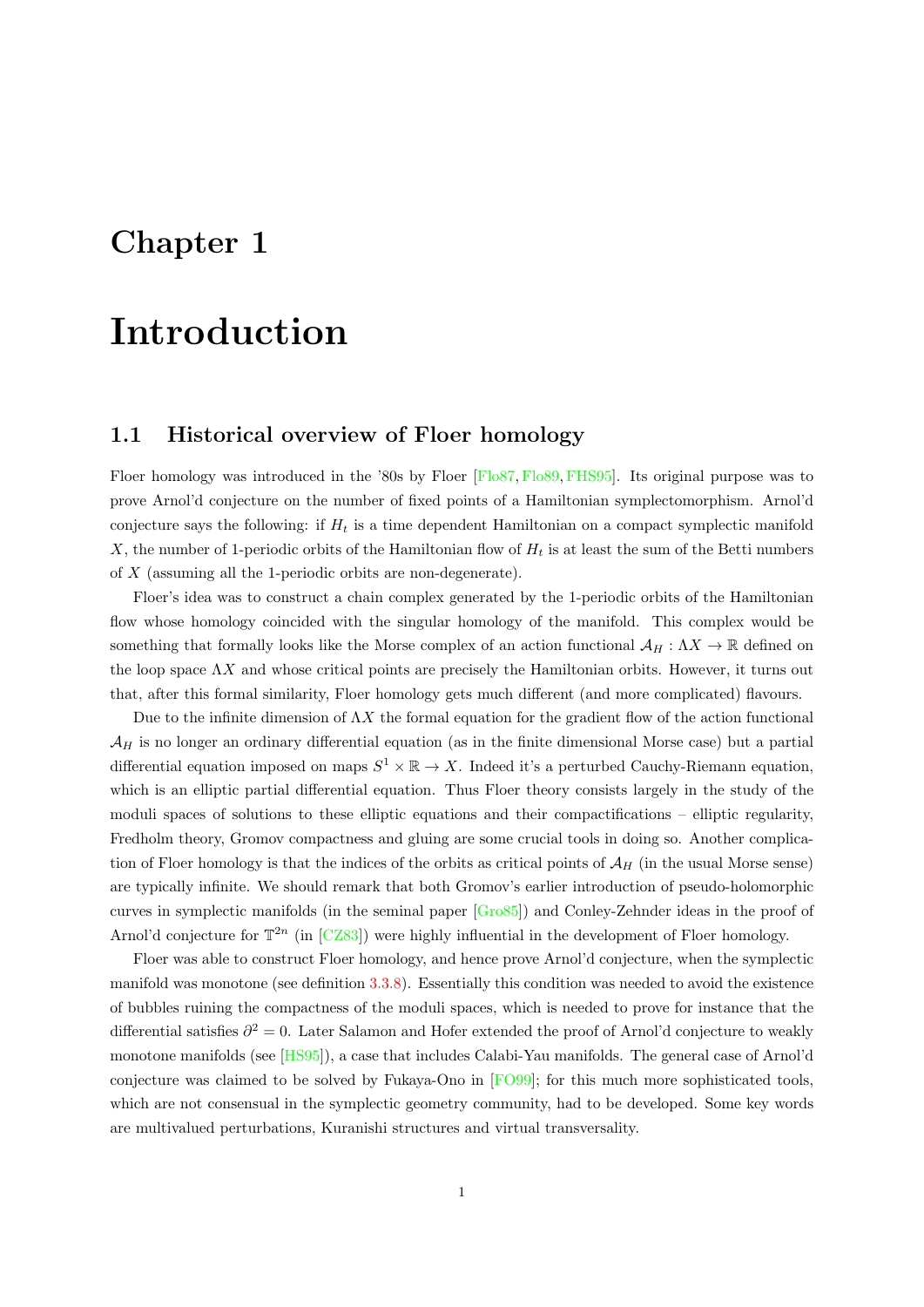# <span id="page-6-0"></span>1.2 Why extending Floer homology to orbifolds?

The goal of this thesis is to give a first approach to Hamiltonian Floer theory for orbifolds. We will construct (under some conditions) Floer homology  $HF(X)$  when X is a compact global quotient orbifold, that is, X is obtained as the quotient  $X/G$  of a manifold X by a finite group G acting on X. Restricting ourselves to global quotients allows us to use well established Floer theory in our construction and not have to do everything from scratch.

There are several ways why this is reasonably interesting. The first obvious reasons are that orbifolds arise naturally in symplectic geometry – for example as a result of symplectic reduction – and that there are a lot of interesting examples of symplectic orbifolds.

Our particular starting motivation for studying this problem was an observation made in [\[AMM\]](#page-88-0) by Abreu, Macarini and the author. We showed that one could relate the contact homology of Gorenstein toric contact manifolds to the Chen-Ruan cohomology of certain (toric) fillings. This was done by establishing a combinatorial interpretation for the dimensions of the contact homology groups. However, when the filling is smooth, there is a more direct proof using the work of Oancea-Bourgeois [\[BO13,](#page-88-1) [BO17\]](#page-88-2) that passes by the symplectic homology (and its positive and/or  $S<sup>1</sup>$ -equivariant versions) of the filling. Of course that when the filling is an orbifold no such route is possible yet. Another similar looking situation is the recent interpretation of the generalized McKay correspondence using Floer homology by McLean-Ritter in [\[MR18\]](#page-90-2). In both cases the results could be proven very directly if we had a construction of orbifold symplectic homology and appropriate adaptations of the tools in [\[BO13,](#page-88-1)[BO17\]](#page-88-2). More details about these expected applications will be given in [7.4.](#page-79-0)

We won't pursue the goal of defining symplectic homology (and its versions) in the orbifold setting in this thesis; we'll restrict ourselves to the compact case. In the smooth compact setting Floer homology is well known to be isomorphic to the singular homology of the manifold (up to a correction of the grading). The above mentioned motivating observations suggested that in the orbifold case we should replace singular homology by Chen-Ruan cohomology. This leads to the main theorem of this thesis; we state it here, omitting some details in the formulation:

**Theorem.** Let  $\mathcal{X} = [X/G]$  be a Calabi-Yau global quotient orbifold with symplectic form  $\omega$ . If  $(H, J)$  is a pair of Hamiltonian and almost complex structure that allows us to define Floer homology of  $\mathcal X$  then we have an isomorphism

$$
HF_*(\mathcal{X}, H, J; \Lambda) \cong H^{n-*}_{CR}(\mathcal{X}; \Lambda)
$$

between Floer homology and Chen-Ruan cohomology with coefficients in the rational Novikov ring  $\Lambda$ .

This will be theorem [6.0.1.](#page-63-1) The appearance of Chen-Ruan cohomology seems quite interesting – for instance the fact that the the degree shifting numbers of Chen-Ruan cohomology appear naturally in the Floer construction is quite remarkable for us. The fact that both Chen-Ruan cohomology and Floer homology (more precisely, the Fukaya category) play a role in mirror symmetry may also spark interest in this result.

As far as we know, the main content of this thesis is essentially new. However, there is some work in the direction of an orbifold version of Lagrangian Floer theory and of the Fukaya category. Cho, Hong and others seem to be pursuing this goal for instance in [\[CH17,](#page-88-3)[CP14\]](#page-89-5). Our construction was motivated by the orbifold Morse homology defined by Cho-Hong in [\[CH14\]](#page-88-4), which had precisely this goal in mind. Another work worth mentioning is the definition of a  $\mathbb{Z}/2$ -invariant Lagrangian Floer homology by Seidel and Smith in [\[SS10\]](#page-91-0); contrary to us, they used a Borel type construction.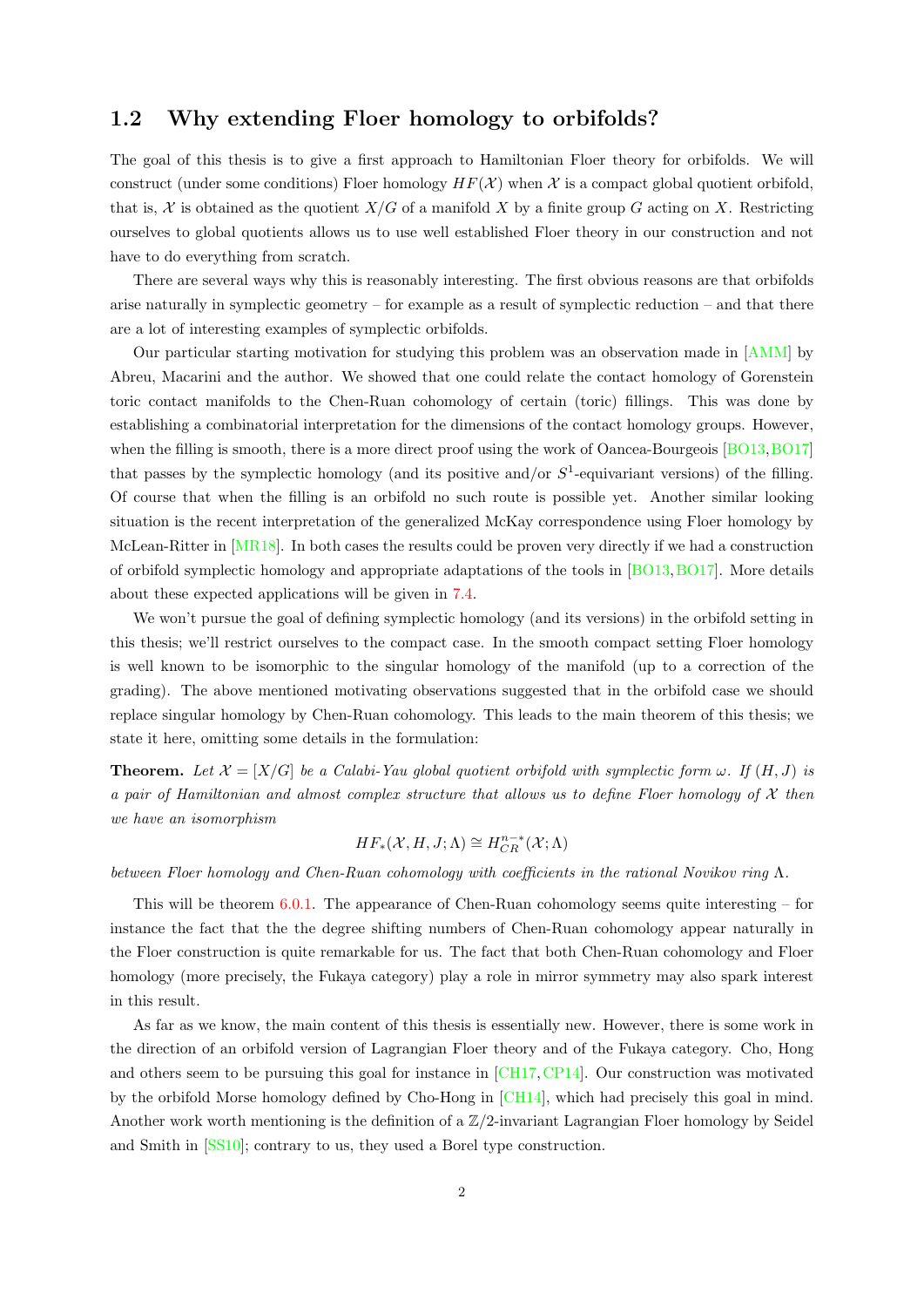### <span id="page-7-0"></span>1.3 Structure of the dissertation

We begin this thesis by laying out some of the foundations of orbifolds in chapter [2.](#page-8-0) Although after this chapter we'll only consider global quotient orbifolds, we opted to present this introductory chapter in the more general setting. We will define orbifolds, morphisms between orbifolds, cohomology of orbifolds and Chen-Ruan cohomology. We also explain the construction of the Morse complex in [\[CH14\]](#page-88-4).

The Floer complex of an orbifold  $\mathcal X$  should be generated by 1-periodic Hamiltonian orbits. When  $\mathcal X$ [X/G] is a global quotient, such orbits lift to Hamiltonian orbits  $\gamma : [0,1] \to X$  such that  $\gamma(1) = q\gamma(0)$ . For this reason, in chapter [3](#page-25-0) we study a variation of the Hamiltonian Floer complex of a smooth manifold X that replaces 1-periodic orbits by orbits satisfying the condition  $\gamma(1) = g\gamma(0)$  (we call this condition gperiodicity) for a fixed symplectomorphism g. This is a reasonably straightforward adaptation of standard Hamiltonian Floer theory and there is nothing essentially new in this chapter (see [\[DS94,](#page-89-6)[FHS95\]](#page-89-2)), besides giving a bit more detail than what's in the literature at some points. We also mention a way to interpret this in terms of Lagrangian Floer homology in [3.4.](#page-38-1)

Chapter [4](#page-41-0) gives the key definition of Floer homology for global quotient orbifolds. We explain in [4.2](#page-44-0) how to define a grading on the Floer homology when  $\mathcal X$  is Calabi-Yau. It turns out that (as already observed in the Morse case) there is a need to exclude some Hamiltonian orbits from the complex according to how the group acts on their orientation spaces. Because of this we need to give a more detailed account of orientations in [4.3,](#page-47-0) again only in the Calabi-Yau case.

We discuss the important problem of equivariant transversality in chapter [5,](#page-55-0) that is, we ask if we can define Floer theory from generic data  $(H, J)$ . It seems that in general the answer is no because of an obstruction that is explained in [5.1.](#page-55-1) We give a partial transversality result in section [5.2:](#page-56-0) we show that we can get transversality for Floer trajectories which aren't fixed by some  $q \in G \setminus \{1\}$ . This result follows very closely an idea in [\[KS02\]](#page-90-3) (although our context is slightly different). Given this unsatisfactory situation, in section [5.3](#page-61-0) we sketch how to redefine Floer homology of orbifolds in a way that avoids the problem of equivariant transversality.

Our main result, the isomorphism between Floer homology and Chen-Ruan cohomology of a global quotient Calabi-Yau orbifold, is stated and proved in chapter [6.](#page-63-0) We note that our result is an isomorphism only for some pairs  $(H, J)$  (with H a  $C^2$ -small autonomous Hamiltonians) because we haven't yet established an invariance result, but it seems to us that such a result should follow from standard Floer theoretical arguments and the ideas in [5.3](#page-61-0) to avoid transversality problems again.

Finally, in chapter [7](#page-77-0) we discuss a few possible directions for future work. We speculate about the possibilities of extending our definition to general orbifolds and of defining a product structure on Floer homology of orbifolds. We also discuss in a bit more detail the applications that we could get from extending the tools of symplectic homology to orbifolds.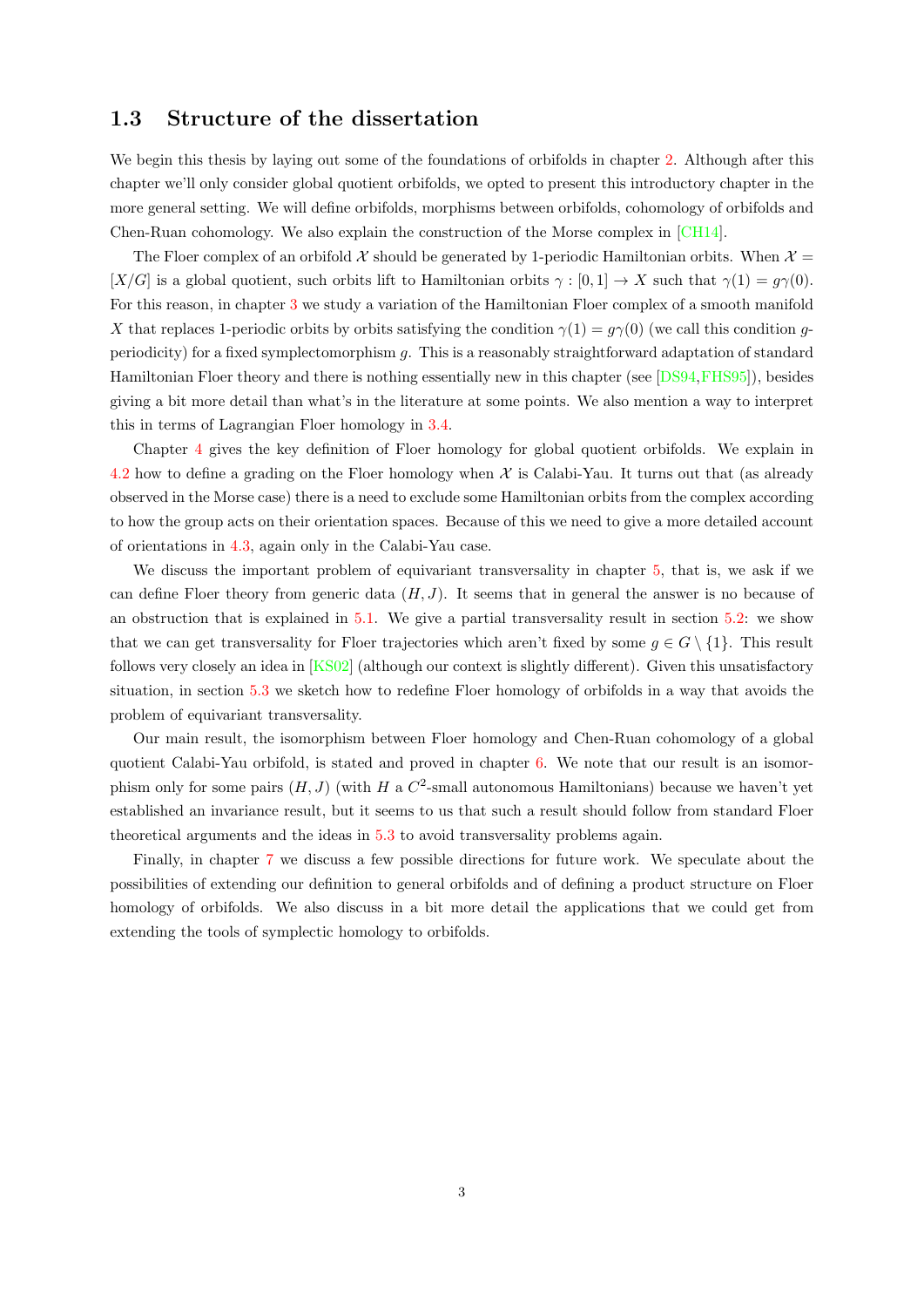# <span id="page-8-0"></span>Chapter 2

# **Orbifolds**

Orbifolds are a generalization of smooth manifolds in which we allow some "not too bad" singularities: more precisely, we allow singularities that locally look like quotients of a smooth manifold by a finite group.

A precise definition and a lot of examples will be given in a while, but first let us digress a little bit about the role of orbifolds in mathematics. Orbifolds have been studied from long ago from an algebraic geometry point of view, and indeed algebraic geometry can provide many examples of orbifolds. They were firstly defined, as analytical objects, by Satake in [\[Sat56\]](#page-91-1). In the '70s Thurston studied orbifolds in the context of his geometrization program for 3-manifolds. But it was in the '80s that an immense rise of interest in orbifolds happened, due to work of Dixon, Harvey, Vafa and Witten (see [\[DHVW85\]](#page-89-7)), who showed that orbifolds could play a role in string theory. Indeed this motivated later the definition of Chen-Ruan cohomology that we'll see, and will play an important role (see  $6.0.1$ ), and of Gromov-Witten invariants of orbifolds.

There are several interesting examples of orbifolds appearing naturally. The most obvious source of examples is the study of actions of Lie groups which aren't free but only almost free. A symplectic version of this is that it's very common for a symplectic reduction of a smooth symplectic manifold to be an orbifold; a particular example are toric orbifolds (see  $[LT97]$ ), which provide a nice large family of symplectic orbifolds. Orbifolds (or their algebraic geometry version – stacks) also arise naturally as moduli spaces (see example [2.1.7\)](#page-10-0). Orbifolds play a crucial role in mirror symmetry: it may happen that the mirror to a smooth variety is an orbifold (see example [2.1.9\)](#page-10-1). Indeed the Chen-Ruan cohomology of an orbifold is very important in mirror symmetry as its product structure encodes information about counting genus 0 holomorphic curves. Finally, considering resolutions of (simple to describe) orbifolds is a good way to get very rich examples of smooth spaces.

## <span id="page-8-1"></span>2.1 Orbifolds – definitions and examples

#### <span id="page-8-2"></span>2.1.1 Orbifold atlas

We will now give our first definition of orbifold. This definition is in terms of an orbifold atlas and it's the most natural way of capturing the idea that an orbifold is something that locally is a quotient of a manifold by a finite group. This was the original definition of orbifold (called at the time V-manifold) given by Satake in [\[Sat56\]](#page-91-1). We start with the definition of orbifold charts, which is slightly technical.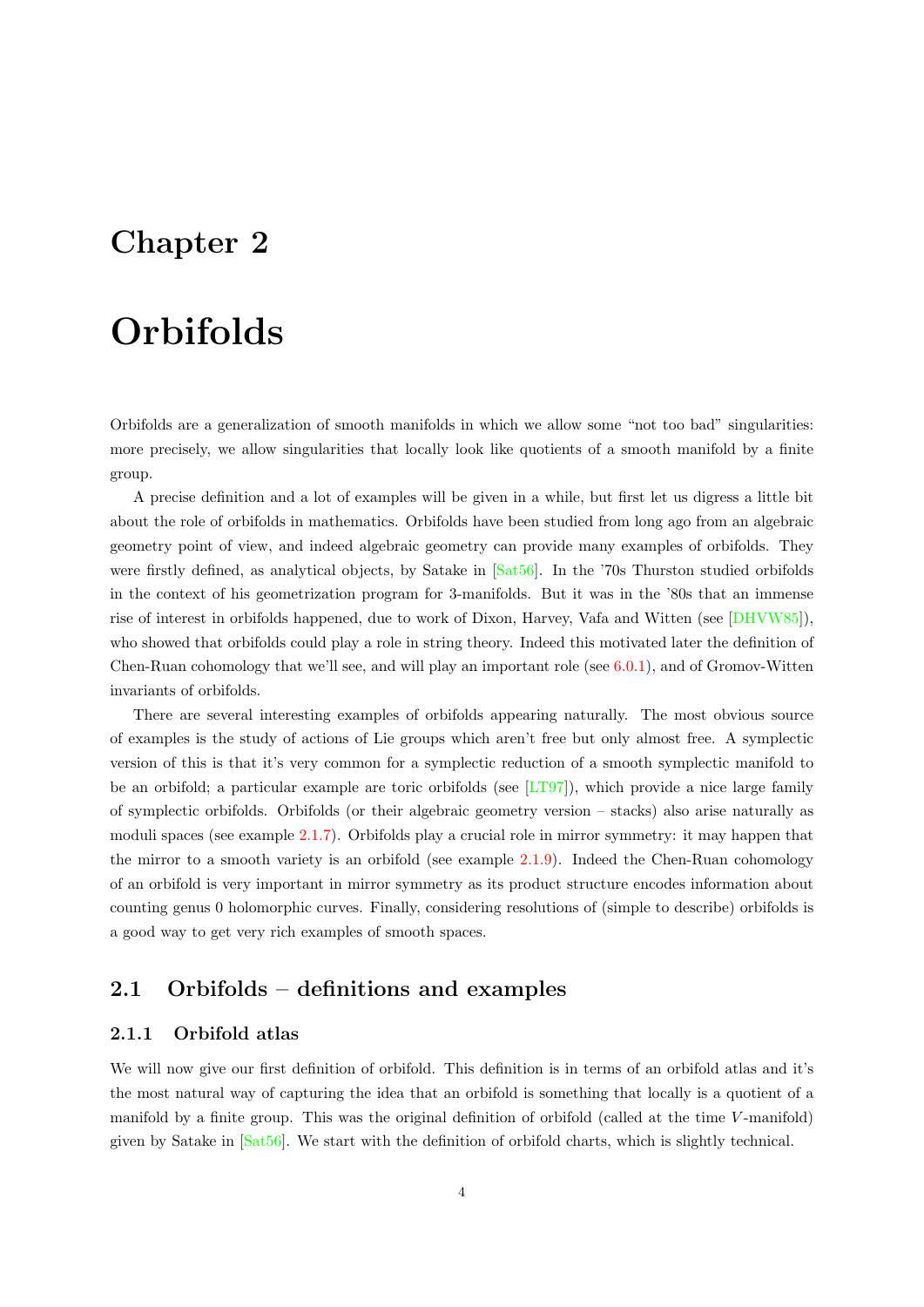**Definition 2.1.1.** Let X be a topological space and  $n \geq 1$  an integer. An orbifold chart (of dimension n) on X is a triple  $(\widetilde{U},G,\phi)$  where  $\widetilde{U}\subseteq\mathbb{R}^n$  is an open subset, G is a finite group acting smoothly and effectively on  $\tilde{U}$  and  $\phi : \tilde{U} \to X$  is a continuous map inducing a homeomorphism  $\tilde{U}/G$  onto an open subset  $U \subseteq X$ .

An embedding of orbifold charts  $(\widetilde{U}_1, G_1, \phi_1) \hookrightarrow (\widetilde{U}_2, G_2, \phi_2)$  consists of a smooth embedding  $\iota : \widetilde{U}_1 \hookrightarrow$  $\widetilde{U}_2$  such that  $\phi_2 \circ \iota = \phi_1$ .

An orbifold atlas is a family  $\{(\widetilde{U},G,\phi)\}\$  of orbifold charts covering X and compatible in the following sense: given any two charts  $(\tilde{U}_1, G_1, \phi_1)$  and  $(\tilde{U}_2, G_2, \phi_2)$  and a point  $x \in U_1 \cap U_2$  there is a third chart  $(\widetilde{V}, H, \psi)$  with  $x \in \psi(\widetilde{V})$  embedding in  $(\widetilde{U}_j, G_j, \phi_j)$  for  $j = 1, 2$ .

We say that an orbifold atlas refines other if every chart of the former embeds into some chart of the latter. Two orbifold charts are equivalent if they admit a common refinement.

With this we can give the definition of (effective) orbifold.

Definition 2.1.2. An (effective) orbifold is a Hausdorff and second countable topological space endowed with an equivalence class of orbifold atlas. We generally denote an orbifold by  $\mathcal X$  and we denote its underlying topological space by |X|. Sometimes we will abuse notation and write  $x \in \mathcal{X}$  meaning that  $x \in |\mathcal{X}|.$ 

The singularities of an orbifold are associated to isotropy of the local group actions (recall that the quotient of a manifold by a free action of a finite group is smooth). So, given  $x \in \mathcal{X}$  and an orbifold chart  $(\tilde{U}, G, \phi)$  around x we let  $G_x = \{g \in G : g\tilde{x} = \tilde{x}\}\$  where  $\tilde{x} \in \tilde{U}$  is some lift of x. It can be shown that, up to conjugacy, this does not depend on the chart we choose. The singular set of  $\mathcal X$  is the set  $\{x \in \mathcal{X} : G_x \neq 1\}.$ 

#### <span id="page-9-0"></span>2.1.2 Examples

Let's now discuss some examples of orbifolds. The most basic way in which we can get an orbifold is by taking the quotient of a smooth manifold by the action of a finite group. Then it's clear that an usual smooth atlas for the original manifold gives an orbifold atlas on the quotient. These are the examples we're mainly interested in.

**Definition 2.1.3.** Let X be a manifold and G be a finite group acting on X. Then we denote by  $X = [X/G]$  the orbifold with underlying topological space  $X/G$  and orbifold atlas induced by a smooth atlas of X. We call such orbifolds global quotient orbifolds.

More generally, suppose G is a compact Lie group acting on  $X$ ; we say that the action of G on X is almost free if the isotropy groups  $G_x$  are finite for every  $x \in X$ . Then we can give an orbifold structure to the quotient  $X/G$ ; this is true by the slice theorem, which roughly speaking says that near  $x \in X$ the quotient  $X/G$  looks like  $(G \times T_xS)/G_x$  where  $T_xS = T_xX/T_x(G \cdot x)$ . We still denote by  $[X/G]$  the resulting orbifold. This is the most natural way to describe orbifolds, and indeed every orbifold is of this form.

**Theorem 2.1.4.** Every orbifold can be obtained as the quotient  $[X/G]$  of a smooth manifold X by a compact Lie group G acting on X almost freely.

Proof. See [\[ALR07,](#page-88-5) Corollary 1.24].

 $\Box$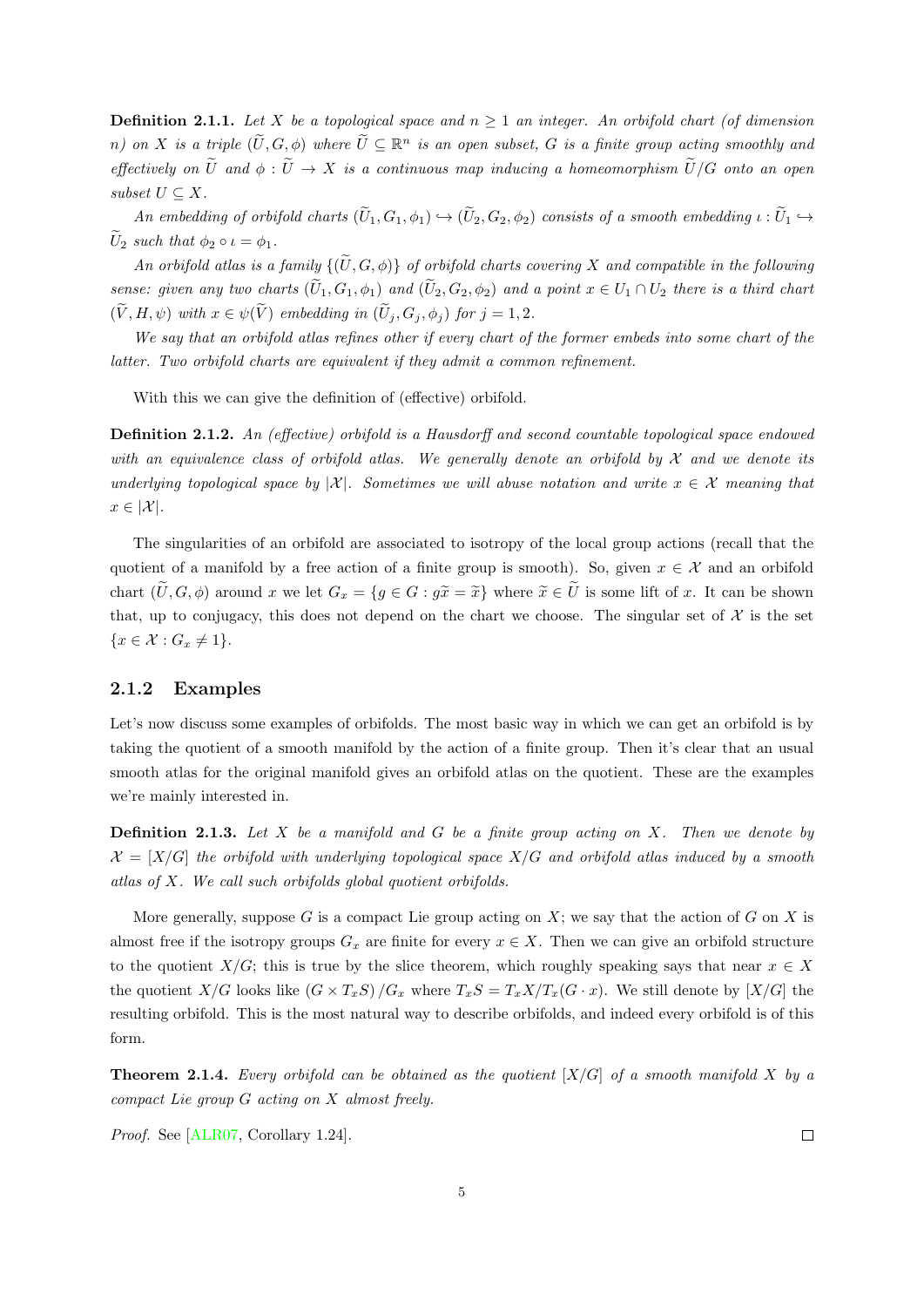We now give some very concrete examples of orbifolds. This is mainly intended to show the richness of the world of orbifolds and to mention a few places where they appear.

<span id="page-10-2"></span>Example 2.1.5. Let  $\mathbb{T}^4 = \mathbb{R}^4/\mathbb{Z}^4$  be the four dimensional torus and consider the involution  $\tau : \mathbb{T}^4 \to \mathbb{T}^4$ given by

$$
\tau(x_1, x_2, x_3, x_4) = (-x_1, -x_2, -x_3, -x_4).
$$

Then  $\langle \tau \rangle \cong \mathbb{Z}/2$  acts on  $\mathbb{T}^4$  and the resulting quotient  $\mathbb{T}^4/(\mathbb{Z}/2)$  is called the Kummer surface. This orbifold has 16 singular points, of the form  $(\varepsilon_1, \varepsilon_2, \varepsilon_3, \varepsilon_4)$  with  $\varepsilon_i \in \{0, 1/2\}$ .

<span id="page-10-3"></span>*Example 2.1.6.* Let X be a smooth manifold. The symmetric product of X is  $X^n/S_n$  where  $S_n$  acts on  $X<sup>n</sup>$  by permuting the coordinates. This space is the configuration space of n undistinguishable points in X. Singularities come from elements of  $X<sup>n</sup>$  having some coordinates repeated.

<span id="page-10-0"></span>Example 2.1.7. The moduli spaces  $\mathcal{M}_{g,n}$  and their Deligne-Mumford compactification  $\overline{\mathcal{M}}_{g,n}$ , for  $2g-2+$  $n > 0$ , have an orbifold structure. The simplest interesting example is  $\mathcal{M}_{1,1}$ , which is the moduli space of elliptic curves, that is, holomorphic structures on the torus. An elliptic curve takes the form  $\mathbb{C}/(\mathbb{Z} + \tau \mathbb{Z})$ for some  $\tau \in H = \{ \tau \in \mathbb{C} : \text{Im}(\tau) > 0 \}$  and the elliptic curves corresponding to  $\tau, \tau' \in H$  are isomorphic if and only if there is

$$
\begin{bmatrix} a & b \\ c & d \end{bmatrix} \in SL(2; \mathbb{Z}) \text{ such that } \tau' = \frac{a\tau + b}{c\tau + d}
$$

.

This action is not effective as  $-I$  acts trivially, so we can replace  $SL(2;\mathbb{Z})$  by  $PSL(2;\mathbb{Z}) = SL(2;\mathbb{Z})/\langle -I \rangle$ to get an effective orbifld  $H/PSL(2;\mathbb{Z})$ . There are two singular points: *i* with isotropy group  $\mathbb{Z}/2$  and  $e^{\frac{2\pi i}{3}}$  with isotropy group  $\mathbb{Z}/3$ .

*Example 2.1.8.* Let  $a_1, \ldots, a_n \in \mathbb{Z}$  be coprime integers and consider the action of  $S^1$  on

$$
S^{2n-1} = \left\{ (z_1, \dots, z_n) \in \mathbb{C}^n : \sum_{j=1}^n |z_j|^2 = 1 \right\}
$$

given by

$$
e^{2\pi i t} \cdot (z_1, \ldots, z_n) = (e^{2\pi i a_1 t} z_1, \ldots, e^{2\pi i a_n t} z_n).
$$

This action is almost free and the resulting quotient is an orbifold, called a weighted projective space and denoted  $\mathbb{C}P^{n}(a_1,\ldots,a_n)$ . For example at  $(1,0,\ldots,0)$  the isotropy group of the action is  $\mathbb{Z}/a_1$ . It can be shown that weighted projective spaces are not global quotients.

<span id="page-10-1"></span>Example 2.1.9. Let

$$
Y = \left\{ [z_0 : \ldots : z_4] : z_0^5 + z_1^5 + z_2^5 + z_3^5 + z_4^5 + \phi z_0 z_1 z_2 z_3 z_4 \right\} \subseteq \mathbb{C}P^4
$$

be a quintic hypersurface in  $\mathbb{C}P^4$  with  $\phi \in \mathbb{C}$  a generic constant. Let  $\zeta = e^{\frac{2\pi i}{5}}$  and consider automorphisms  $e_1, e_2, e_3: Y \to Y$  given by

$$
e_1(z_0, z_1, z_2, z_3, z_4) = (z_0, \zeta z_1, z_2, z_3, \zeta^{-1} z_4)
$$
  
\n
$$
e_2(z_0, z_1, z_2, z_3, z_4) = (z_0, z_1, \zeta z_2, z_3, \zeta^{-1} z_4)
$$
  
\n
$$
e_3(z_0, z_1, z_2, z_3, z_4) = (z_0, z_1, z_2, \zeta z_3, \zeta^{-1} z_4).
$$

Then  $e_1, e_2, e_3$  generate a group isomorphic to  $(\mathbb{Z}/5)^3$  acting on Y. The quotient orbifold is called the mirror quintic and it really is the mirror of a quintic (see [\[LS14\]](#page-90-5)).

Example 2.1.10. A big family of orbifolds is given by toric varieties. Toric orbifolds are classified by simplicial fans (see [\[CLS11,](#page-88-6) Theorem 3.1.19]). If one wants to consider toric orbifolds with a symplectic structure, a classification in terms of certain labelled polytopes is given in [\[LT97\]](#page-90-4).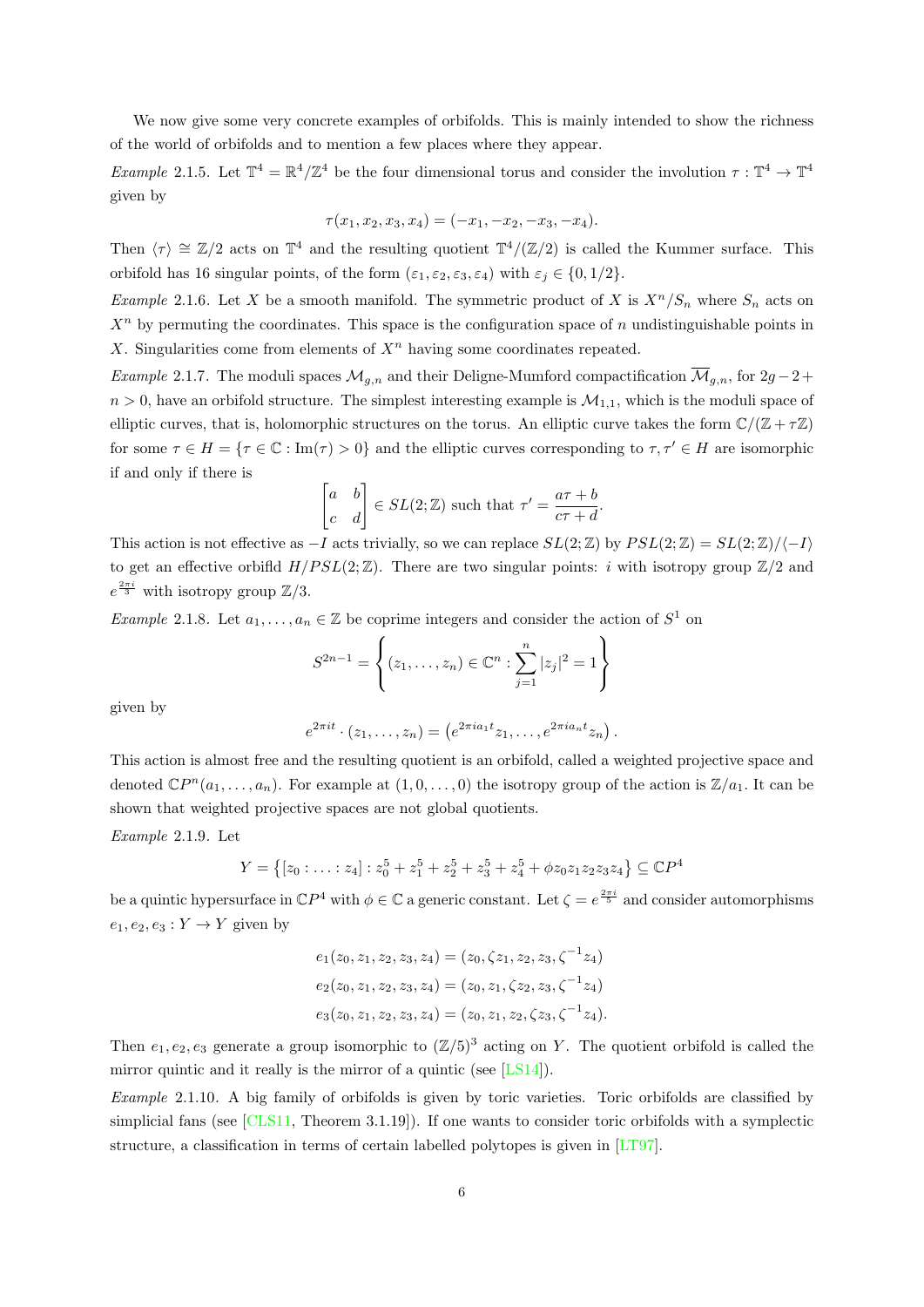#### <span id="page-11-0"></span>2.1.3 Orbifolds as Lie groupoids

A more conceptual way of thinking of orbifolds is in terms of (proper étale) Lie groupoids. This approach was pioneered in [\[MP97\]](#page-90-6) and it has some advantages: it allows us to deal with non-effective orbifolds, it makes some concepts associated to orbifolds much more natural looking, such as the orbifold classifying space or orbifold morphisms, and it avoids the local treatment of orbifolds. This also makes the definition of orbifold more related to the definition of stacks, its algebraic counterpart.

Recall that a Lie groupoid G consists of a manifold of objects  $G_0$  and a manifold of arrows  $G_1$  with the following structure maps: the target and source maps  $s, t : G_1 \to G_0$ , unit map  $u : G_0 \to G_1$ , inverse map  $i: G_1 \to G_1$  and composition map  $m: G_1 {\scriptstyle s \times_t} G_1 \to G_1$ . All these maps are required to be smooth and to obey the "obvious" properties: composition has to be associative and has to interact in the expected way with the unit and inverse maps. Moreover we require  $s, t$  to be submersions – this is needed so that  $G_1$   $_s \times_t G_1$  is a manifold. We sometimes write  $g: x \to y$  meaning that  $g \in G_1$  and  $s(g) = x, t(g) = y$ .

**Definition 2.1.11.** A Lie groupoid G is said to be proper if the map  $(s,t): G_1 \to G_0 \times G_0$  is proper.

The Lie groupoid  $\mathcal G$  is said to be étale if s and t are local diffeomorphisms; in this case we can define the dimension of  $\mathcal G$  to be dim  $\mathcal G = \dim G_0 = \dim G_1$ .

An orbifold groupoid is an étale and proper Lie groupoid. Associated to it we have an underlying topological space: its orbit space  $|\mathcal{G}| = G_0/\sim$  where  $\sim$  is the equivalence relation defined by  $x \sim y$  if and only if there is  $q \in G_1$  such that  $x = s(q)$  and  $y = t(q)$ .

Note that in an étale proper Lie groupoid the isotropy groups  $G_x = s^{-1}(x) \cap t^{-1}(x)$  (that is, the arrows from an object  $x \in G_0$  to itself) are finite since they are discrete and compact because G is étale and proper, respectively.

Before we proceed, let's sketch how this is related to the previous definition of orbifold in terms of orbifold atlases. First, global quotients  $[X/G]$  can be represented by a Lie groupoid  $G = G \ltimes X$  with

$$
G_0 = X
$$
,  $G_1 = G \times X$ ,  $s(g, x) = x$  and  $t(g, x) = g \cdot x$ .

Its orbit space  $|\mathcal{G}|$  is clearly  $X/G$ . In general, if we have an orbifold atlas  $\{(\widetilde{U}_{\alpha}, G_{\alpha}, \phi_{\alpha})\}$  we can construct an orbifold groupoid by gluing  $G_{\alpha} \ltimes \tilde{U}_{\alpha}$  is a way along the lines of [\[ALR07,](#page-88-5) Example 1.33].

Conversely, given an orbifold groupoid we can construct an atlas as follows: given  $x \in G_0$  the isotropy group  $G_x$  acts on a neighborhood  $\tilde{U}_x$  of x, as we will now explain. Given  $g \in G_x$  let  $\sigma : \tilde{U}_x \to V_g$  be a local inverse to s such that  $\sigma(x) = g$  where  $x \in \tilde{U}_x \subseteq G_0$  and  $g \in V_g \subseteq G_1$  are open neighbourhoods; also, assume that t maps  $V_g$  to  $\tilde{U}_x$ . Then we get a map  $g = t \circ \sigma : \tilde{U}_x \to \tilde{U}_x$  that is the action of g on  $\tilde{U}_x$ . With this we construct an orbifold atlas  $\{(\tilde{U}_x, G_x, \phi_x)\}_{x \in G_0}$  where  $\phi_x : \tilde{U}_x \hookrightarrow G_0 \to |\mathcal{G}|$ . We'll use repeatedly this idea that an arrow  $g: x \to y$  extends to a diffeomorphism  $g: \tilde{U}_x \to \tilde{U}_y$  from an open neighbourhood of  $x$  to an open neighbourhood of  $y$  mapping  $x$  to  $y$ .

Of course different orbifold groupoids may lead to the same orbifold, just in the same way as different atlases may be equivalent (if they admit a common refinement). For groupoids, this notion is captured in the definition of Morita equivalence.

**Definition 2.1.12.** An equivalence of Lie groupoids is a homomorphism  $\phi : \mathcal{H} \to \mathcal{G}$  such that the map

$$
t\pi_1: G_{1,s} \times_{\phi} H_0 \to G_0
$$

sending a pair  $(g, y) \in G_1 \times H_0$  such that  $s(g) = \phi(y)$  to  $t(g)$  is a surjective submersion and the diagram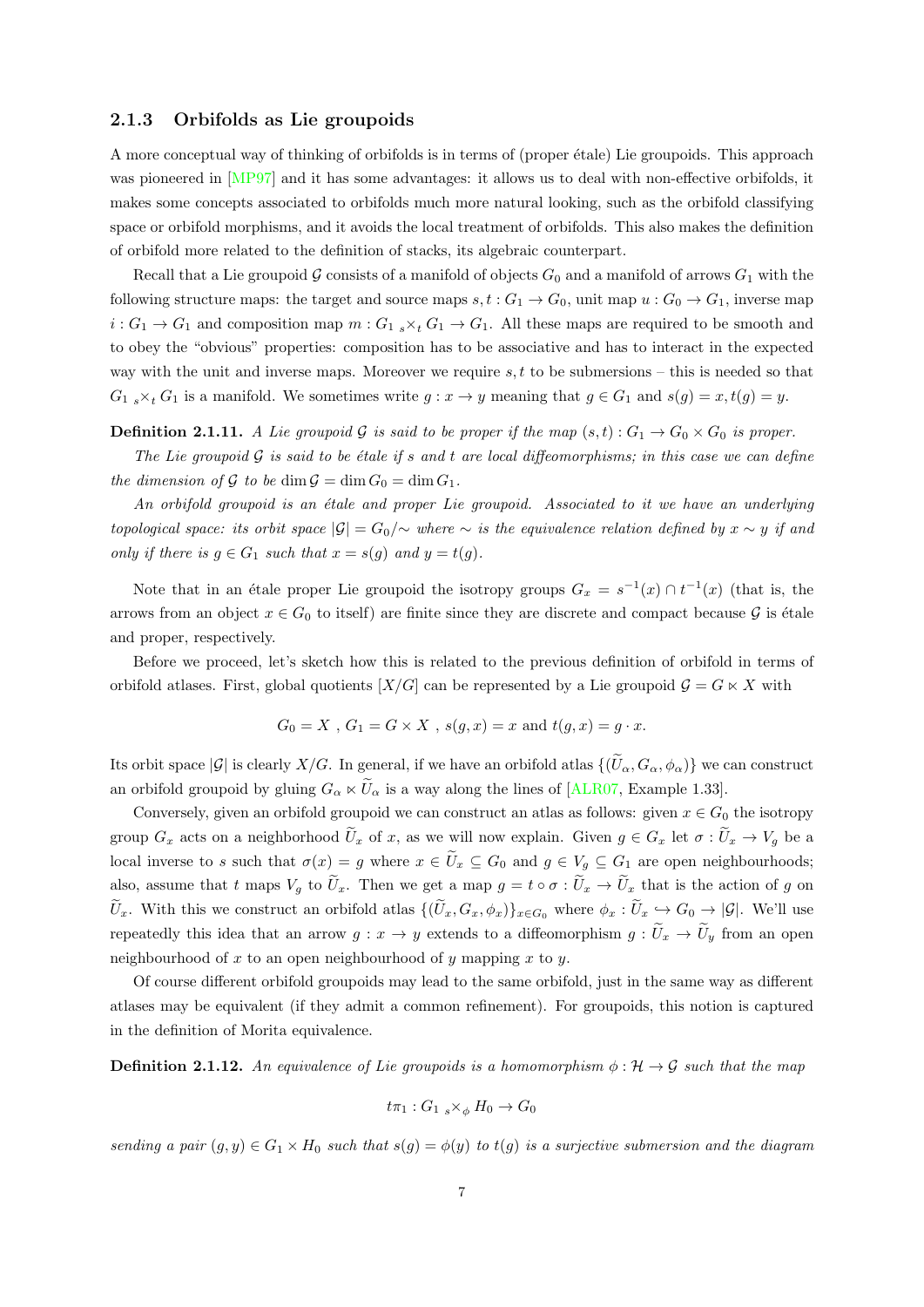$$
H_1 \xrightarrow{\phi} G_1
$$
  
\n
$$
\downarrow (s,t) \qquad \qquad \downarrow (s,t)
$$
  
\n
$$
H_0 \times H_0 \xrightarrow{\phi \times \phi} G_1 \times G_1
$$

is a fibered product in the category of manifolds.

A Morita equivalence of orbifold groupoids  $H$  and  $G$  is a diagram of the form

$$
\mathcal{H} \longleftarrow \mathcal{K} \longrightarrow \mathcal{G}
$$

where both morphisms are equivalences of Lie groupoids.

The first condition implies that an equivalence  $\phi$  is an essentially surjective functor, that is, every object in G is isomorphic to some object in the image of  $\phi$ . The second condition implies that  $\phi$  is full and faithful, that is, the map  $\phi: G_1(x, y) \to H_1(\phi(x), \phi(y))$  is a bijection for any  $x, y \in G_0$ . Indeed this is what one gets by asking that  $t\pi_1$  is surjective and and that the diagram is a fibered product in the category of sets, respectively. So this strange looking definition is just an enhancement of usual equivalence of categories to this smooth setting. It should be noted that if  $\phi : \mathcal{H} \to \mathcal{G}$  is an equivalence then the induced continuous map on the orbit spaces  $|\phi| : |\mathcal{H}| \to |\mathcal{G}|$  is a homeomorphism.

Informally, one can think of an orbifold groupoid as extra structure on the underlying topological space in analogy to an atlas being extra structure on a manifold/orbifold. In this analogy, equivalence of groupoids can be thought as a refinement of atlases, and thus Morita equivalence is analogous to the existence of a common refinement.

**Definition 2.1.13.** An orbifold is a Morita equivalence class of orbifold groupoids. If  $\mathcal{G}$  is some groupoid in this class, we say that it presents the corresponding orbifold.

Remark 2.1.14. Some care is in order with this definition since the notion of étale groupoid is not stable under Morita equivalence. For instance if G is a compact non-finite Lie group acting almost freely on  $X$ then  $\mathcal{G} = G \times X$  is not étale but it's Morita equivalent to an étale groupoid. Even if  $\mathcal{G}$  is not étale but is Morita equivalent to an orbifold groupoid we will say that it presents the corresponding orbifold.

## <span id="page-12-0"></span>2.2 Orbifold morphisms, orbibundles and the orbifold loop space

Giving a correct definition of morphisms between orbifolds that has good properties is something trickier than it might seem. Unfortunately, with the "straightforward" definition of a smooth map between orbifolds as a map between the underlying topological spaces that lifts in an appropriate manner to charts, which was originally given by Satake  $[Sat56]$ , the pullback of orbibundles may be not an orbibundle. Nevertheless we state this definition here.

**Definition 2.2.1.** Let  $X$ ,  $Y$  be effective orbifolds with underlyng topological spaces  $X, Y$ . A smooth morphism is a continuous map  $f: X \to Y$  together with (an equivalence class of) lifts  $\tilde{f}_\alpha : \tilde{U}_\alpha \to$  $\widetilde{V}_{\alpha}$ , where  $\{(\widetilde{U}_{\alpha}, G_{\alpha}, \phi_{\alpha})\}$  and  $\{(\widetilde{V}_{\alpha}, H_{\alpha}, \psi_{\alpha})\}$  are orbifold atlases of X and Y, respectively, such that  $f(\phi(U_{\alpha})) \subseteq \psi(V_{\alpha})$  and  $\psi_{\alpha} \circ f_{\alpha} = f_{|\phi(\widetilde{U}_{\alpha})} \circ \phi_{\alpha}$ .

As we mentioned, this definition is not quite good enough. Two better suited versions are the notions of good map by Chen-Ruan [\[CR04\]](#page-89-8) and of strong map by Moerdijk-Pronk [\[MP97\]](#page-90-6), which turn out to be equivalent. We give the latter, which is formulated in the groupoid language (unlike good maps, which are defined using charts). We give the definition using a categorical language.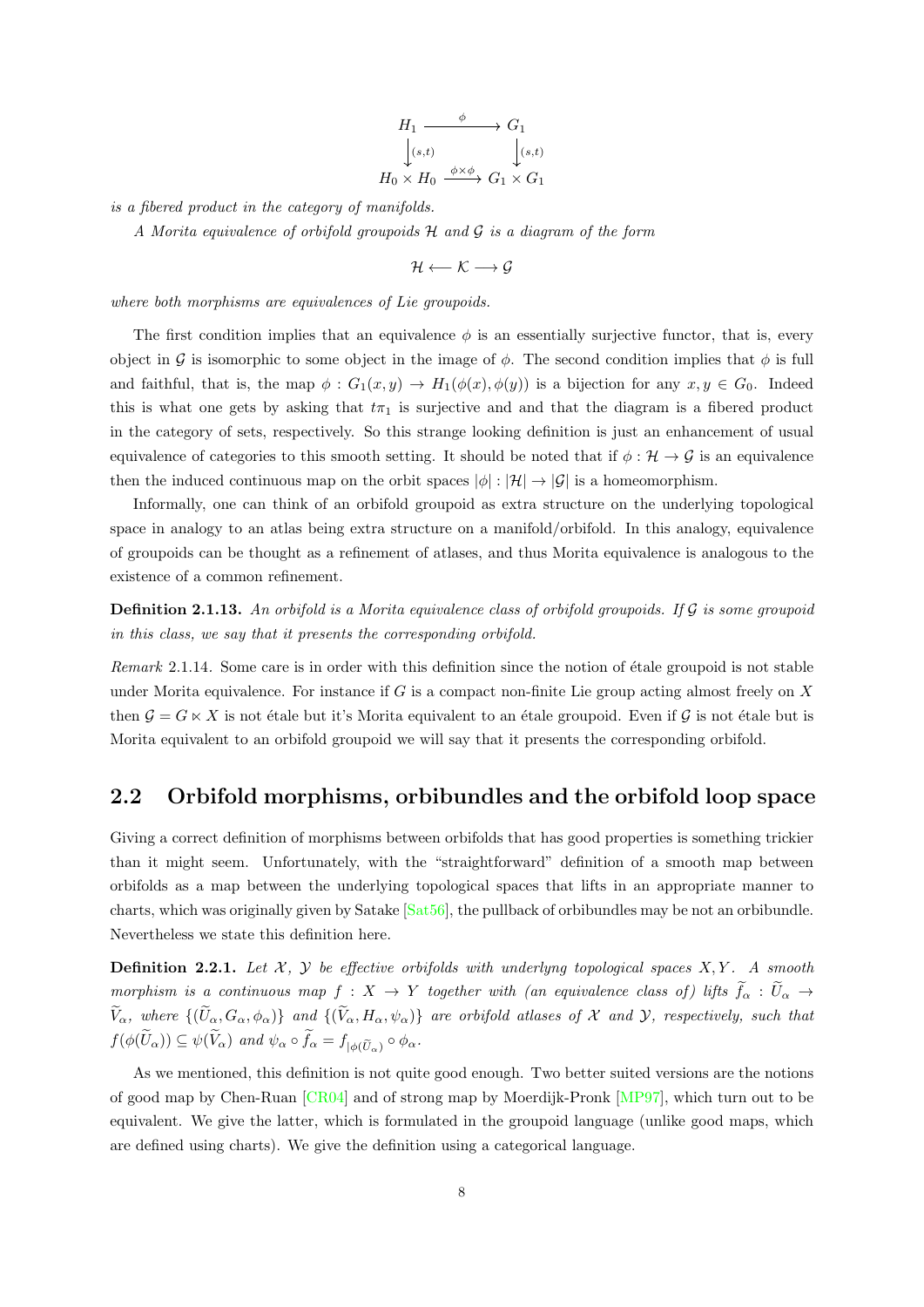Definition 2.2.2. Let OGpoid be the category of orbifold groupoids (which is a full subcategory of Lie groupoids) and let OGpoid' be the category obtained by identifying two morphisms in OGpoid if they are related by a natural transformation. Let  $\Sigma \subseteq \text{Mor}(\text{OGpoid}')$  be the collection of equivalences of Lie groupoids. Then the orbifold category Orb is defined as the localization

Orb = OGpoid
$$
[\Sigma^{-1}]
$$
.

An orbifold morphism is a morphism in this category. Every such morphism can be represented (in a non-unique way) by a diagram

 $\mathcal{G} \overset{\epsilon}{\longleftarrow} \mathcal{K} \overset{\phi}{\longrightarrow} \mathcal{H}$ 

where  $\epsilon$  is an equivalence of Lie groupoids and  $\phi$  is a homomorphism of Lie groupoids.

It can be shown that orbifold morphisms are smooth orbifold maps in the "local lifts" sense. This definition is definitely not very practical: to understant orbifold morphisms from  $\mathcal{G} \to \mathcal{H}$  we have to consider every equivalence  $\epsilon : \mathcal{K} \to \mathcal{G}$  (in our analogy, we have to consider every possible refinement of a cover). It's impossible to compute anything (except very simple examples) directly. To understand the loop space of an orbifold, which will play a role later, we need a brief introduction to orbibundles.

#### <span id="page-13-0"></span>2.2.1 Orbibundles

The notion of orbibundle generalizes vector bundles for smooth manifolds.

**Definition 2.2.3.** Let  $\mathcal G$  be an orbifold groupoid. A vector bundle over an orbifold presented by  $\mathcal G$  consists in a vector bundle  $\pi : E \to G_0$  together with a linear action of G, that is, for every  $g : x \to y$  we get a linear map between the fibers  $E_x \to E_y$ .

The total space of the vector bundle is the orbifold presented by the groupoid  $\mathcal{E} = \mathcal{G} \ltimes E$  defined by

$$
\mathcal{E}_0 = E, \mathcal{E}_1 = G_{1,s} \times_p E, s(g, e) = e \text{ and } t(g, e) = g(e).
$$

We have a natural projection map  $\pi : \mathcal{E} \to \mathcal{G}$ . This map is said to be a (vector) orbibundle.

Following a similar idea define principal orbibundles. We note that an orbibundle is not a vector bundle. Indeed the fiber at  $x \in G_0$  is  $E_x/G_x$ , which is a quotient of a vector space by a finite group. If  $G_x$  acts trivially on  $E_x$  for every  $x \in G_0$  we call  $\mathcal E$  a honest bundle.

Note that orbibundles over a global quotient orbifold  $[X/G]$  are precisely the same as G-equivariant vector bundles over  $X$ , which we discuss in appendix  $B.1$ .

Example 2.2.4. The tangent space TG to an orbifold can be defined as an orbibundle. Take  $E = TG_0$  and consider the following G-action: for each  $g: x \to y$  we extend to a diffeomorphism  $g: U_x \to U_y$  from a neighbourhood of x to a neighbourhood of y. Taking the differential we get a map  $(dg)_x : T_xG_0 \to T_yG_0$ .

Orbibundles can be pulled-back by orbifold morphisms. Indeed if  $\epsilon : \mathcal{K} \to \mathcal{G}$  is an equivalence, then there is a correspondence between orbibundles over K and orbibundles over G, which we denote by  $\epsilon_*$ . Thus, the pull-back of a vector bundle E over H by an orbifold morphism represented by  $\mathcal{G} \xleftarrow{\epsilon} \mathcal{K} \xrightarrow{\phi} \mathcal{H}$ is defined to be  $\epsilon_* \phi^* \mathcal{E}$ . The same applies for principal bundles.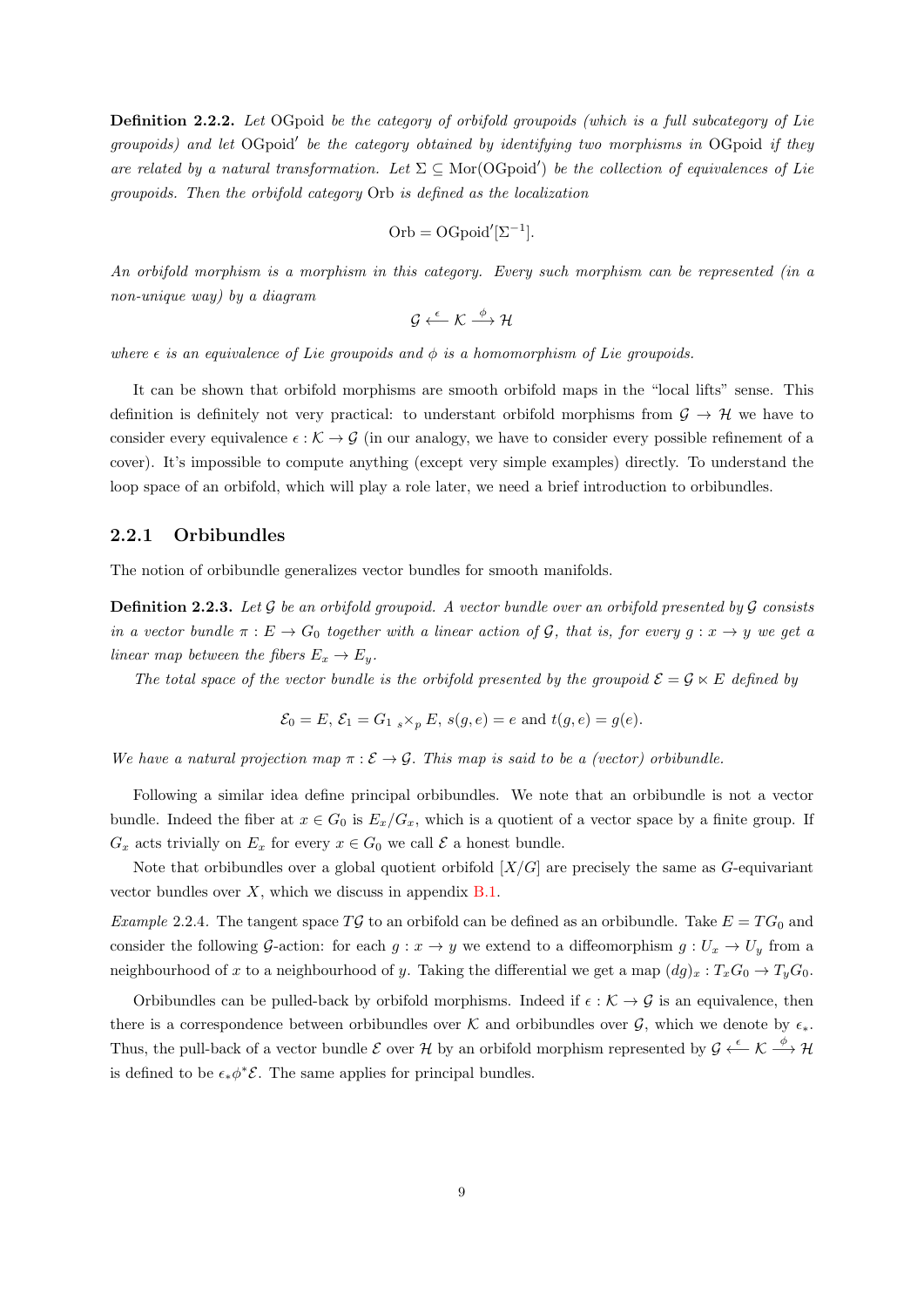#### <span id="page-14-0"></span>2.2.2 Orbifold loop space

We can describe the loop space of a global quotient, that is, classify orbifold morphisms  $S^1 \to \mathcal{X}$  where  $\mathcal{X} = [X/G]$ . This is done in [\[ALR07,](#page-88-5) Example 2.48] and here we sketh the idea. The projection map  $X \to \mathcal{X}$  is a principal G-orbibundle over  $\mathcal{X}$ ; thus, if we have an orbifold morphism  $S^1 \to \mathcal{X}$  we can pull-back via this morphism and we get a G-bundle  $\pi : E \to S^1$  with a G-equivariant map  $\varphi : E \to X$ .

Conversely, given the bundle E and the map  $\varphi$ , the quotient by G induces the map  $S^1 \to \mathcal{X}$ . So there is a correspondence between loops in  $\mathcal X$  and such data: this is made precise in [\[ALR07,](#page-88-5) Corollary 2.46].

Since  $E \to S^1$  is a (possibly disconnected) covering space we can lift the loop id:  $S^1 \to S^1$  to a path  $\sigma : [0,1] \to E$  such that  $\sigma(1) = g\sigma(0)$  for some  $g \in G$ . Composing with  $\varphi$  we get a path  $\gamma = \varphi \circ \sigma : [0,1] \to X$  such that  $\gamma(1) = g\gamma(0)$ . If we choose a different lift  $\sigma' = h\sigma$  for some  $h \in G$  we would get the pair  $(h\gamma, hgh^{-1})$  instead of  $(\gamma, g)$ , so these pairs should correspond to the same loop.



<span id="page-14-2"></span>**Proposition 2.2.5.** The orbifold loop space  $\Omega \mathcal{X}$  of a global quotient orbifold  $\mathcal{X} = [X/G]$  is the (infinite dimensional) orbifold presented by the orbifold groupoid

$$
\Omega \mathcal{X} = G \ltimes \{ (\gamma, g) \in C^{\infty}([0, 1], X) \times G : \gamma(1) = g\gamma(0) \}
$$

where G acts by  $h \cdot (\gamma, g) = (h\gamma, hgh^{-1}).$ 

A particular case of this is when we take  $X = pt$  to be a point. Then the loop space of  $[pt/G]$  is the set of conjugacy classes of  $G$ . This shows a very important phenomenon: we might have different orbifold morphisms with the same topological realization. In other words, the forgetful functor  $Orb \rightarrow Top$ sending an orbifold to its underlying topological space is not faithful.

We now take the opportunity to introduce the inertia orbifold. This is the set of orbifold loops  $|\gamma|: S^1 \to \mathcal{G}$  such that the topological realization  $S^1 \to |\mathcal{G}|$  is constant. If  $|\gamma|$  is constant equal to  $x \in |\mathcal{G}|$ then  $\gamma$  factors through  $S^1 \to [pt/G_x] \hookrightarrow \mathcal{G}$ . Thus the set of constant loops is

$$
|\Lambda \mathcal{G}| = \{ (x, (g)_{G_x}) : x \in |\mathcal{G}| \text{ and } g \in G_x \}
$$

where  $(g)_{G_x}$  denotes the conjugacy class of g in  $G_x$ . This set can be given an orbifold structure as follows:

<span id="page-14-1"></span>**Definition 2.2.6.** Let  $\mathcal G$  be an orbifold groupoid. Consider the set of arrows

$$
S_{\mathcal{G}} = \{ g \in G_1 : s(g) = t(g) \}
$$

and the obvious  $G$ -action on  $S_G$ . Then the inertia orbifold  $\Lambda G$  of  $G$  is the orbifold presented by the orbifold groupoid

$$
\mathcal{G}\ltimes S_{\mathcal{G}}.
$$

Once again, Morita equivalence of groupoids induces a Morita equivalence of the inertia groupoids  $\mathcal{G} \ltimes S_{\mathcal{G}}$ , so the inertia orbifold is well defined.

A particular case is that of global quotients, that is,  $G = G \ltimes X$  (or more generally when G is a Lie group acting almost freely on  $X$ ). In this case, the inertia orbifold can be described as follows: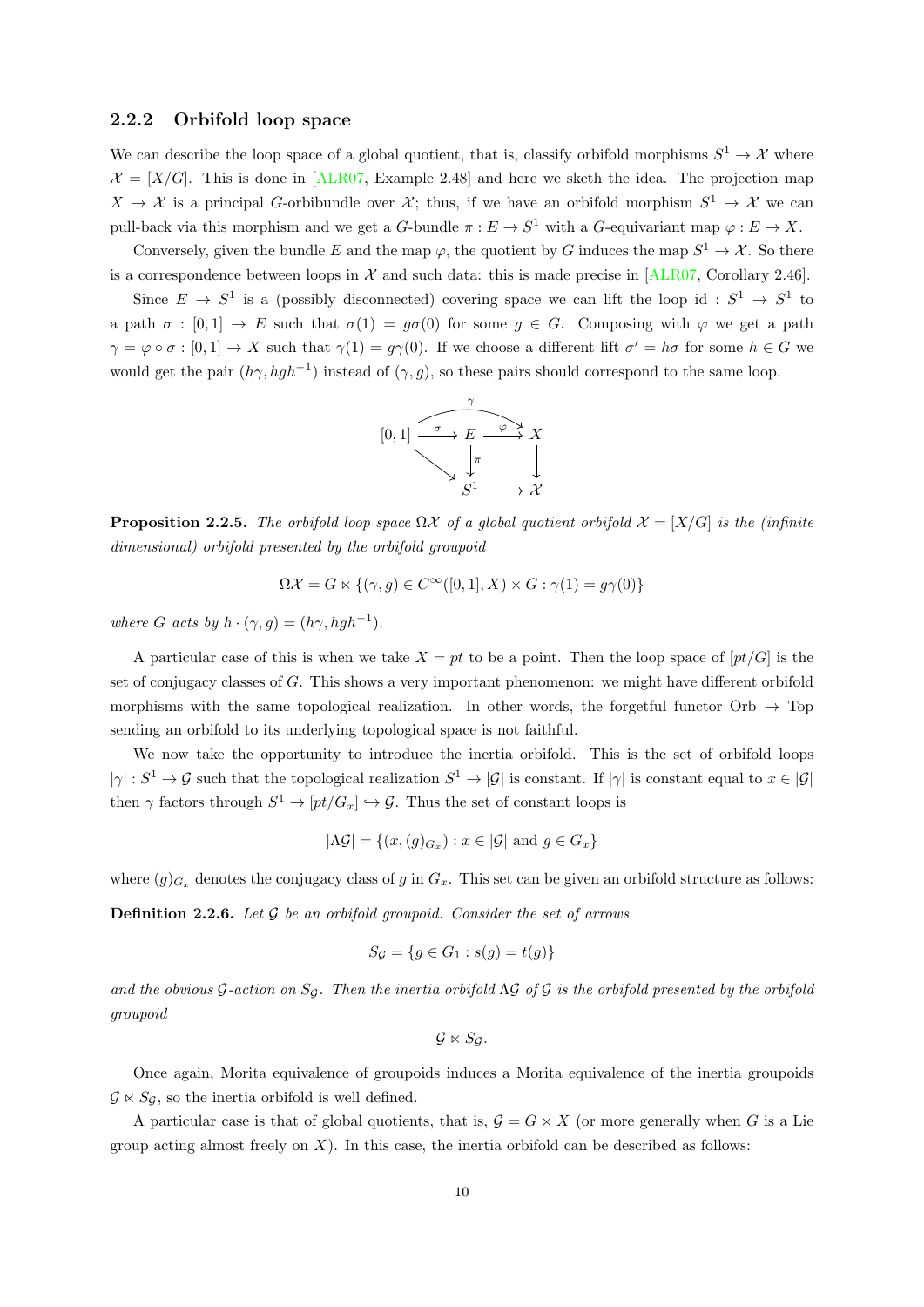<span id="page-15-1"></span>**Proposition 2.2.7.** Let  $\mathcal{G} = G \ltimes X$  where G is a compact Lie group acting almost freely on X. Then ΛG is presented by the groupoid

$$
\bigsqcup_{(g)} C(g) \ltimes X^g
$$

where  $C(g) = \{h \in G : hg = gh\}$  is the centralizer of g,  $X^g$  is the fixed point set of g and the disjoint union runs over the conjugacy classes of G.

*Proof.* In this case  $S_{\mathcal{G}} = \{(g, x) : gx = x\} = \bigsqcup_{g \in G} X^g$ , so

$$
\mathcal{G} \ltimes S_{\mathcal{G}} = G \ltimes \left( \bigsqcup_{g \in G} X^g \right)
$$

where  $h \in G$  acts on  $\bigsqcup_{g \in G} X^g$  by sending  $x \in X^g$  to  $hx \in X^{hgh^{-1}}$ . The groupoid  $\bigsqcup_{(g)} C(g) \ltimes X^g$  embeds in an obvious way in  $G \ltimes S_G$  and this embedding is an equivalence. Note that there are no arrows between  $X<sup>g</sup>$  and  $X<sup>g'</sup>$  if g, g' are in different conjugacy classes, that the arrows from  $X<sup>g</sup>$  to  $X<sup>g</sup>$  are of the form  $(x, g)$  for some  $x \in X^g$  and  $g \in C(g)$ , and that if  $x \in X^{g'}$  and  $g = hg'h^{-1}$  then x is isomorphic (as an object in the category  $\mathcal{G} \ltimes S_{\mathcal{G}}$  to  $hx \in X^g$ .  $\Box$ 

### <span id="page-15-0"></span>2.3 Cohomology of orbifolds

We will now give an appropriate definition of cohomology for orbifolds. Unless we take coefficients in Q or R we don't expect the cohomology of the orbifold to be simply the cohomology of the underlying topological space  $|\mathcal{G}|$  as this doesn't retain any information about the orbifold structure. For instance when  $G = G \ltimes X$  it's reasonable to expect that  $H^*(G) = H^*_G(X)$  is equivariant cohomology (see appendix [B\)](#page-84-0). This is done by constructing a "homotopically correct" version of the underlying topological space.

**Definition 2.3.1.** Let  $G$  be an orbifold groupoid (or, more generally, a category). Let

$$
G_n = \{(g_1, \ldots, g_n) \in G_1^n : s(g_i) = t(g_{i+1}) \text{ for } i = 1, \ldots n-1\}
$$

denote the set of n composable arrows. These sets form a simplicial set, called the nerve of  $\mathcal{G}$ , with face operators  $d_i: G_n \to G_{n-1}$  given by

$$
d_i(g_1, \ldots, g_n) = \begin{cases} (g_2, \ldots, g_n) & \text{if } i = 1\\ (g_1, \ldots, g_{n-1}) & \text{if } i = n\\ (g_1, \ldots, g_i g_{i+1} \ldots, g_n) & \text{otherwise} \end{cases}
$$

.

The classifying space of  $\mathcal G$  is the the geometric realization of its nerve

$$
B\mathcal{G} = \left(\bigsqcup_{n\geq 0} G_n \times \Delta^n\right) / (d_i(g), x) \sim (g, \delta^i(x))
$$

where  $\Delta^n$  is the n-simplex and  $\delta^i : \Delta^{n-1} \to \Delta^n$  is the inclusion of the *i*-th facet.

When G is the groupoid with one object and morphism group G, that is,  $\mathcal{G} = G \ltimes pt$ , this recovers the usual construction of the classifying space of G (see appendix [B\)](#page-84-0). When  $\mathcal{G} = G \ltimes X$  the classifying space of  $\mathcal G$  is the Borel construction

$$
B\mathcal{G} = EG \times_G X.
$$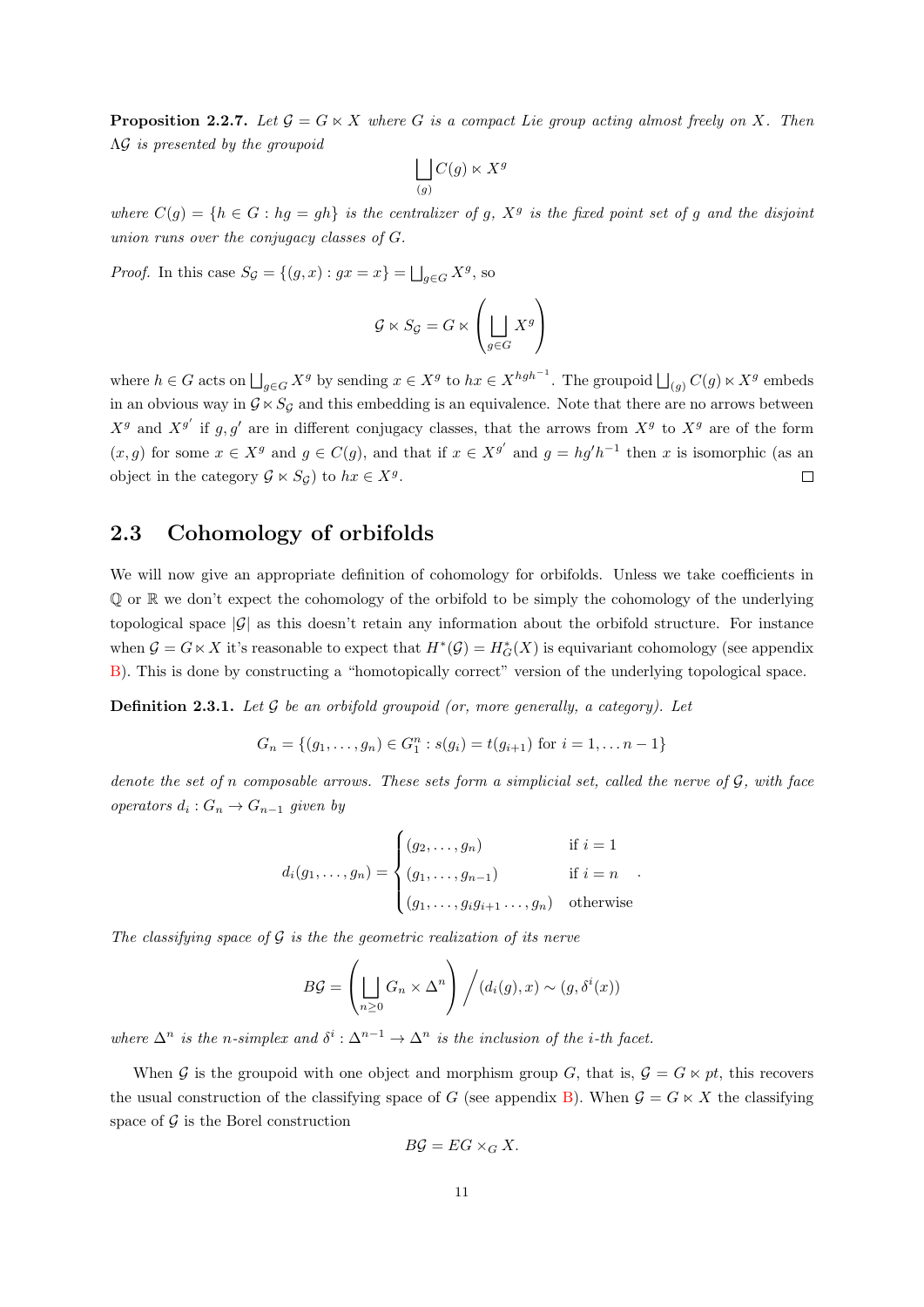It can be shown that Morita equivalent groupoids have classifying spaces which are weakly homotopy equivalent. Thus, any homotopy invariant of  $B\mathcal{G}$  gives rise to an invariant of the orbifold represented by G. In particular we can define cohomology.

**Definition 2.3.2.** Let G be a groupoid presenting an orbifold. We define its cohomology with coefficients in any ring  $R$  to be the singular cohomology of  $B\mathcal{G}$ :

$$
H^*(\mathcal{G}; R) = H^*(B\mathcal{G}; R).
$$

In particular if  $\mathcal{G} = G \ltimes X$  then

$$
H^*(G \ltimes X) = H^*(X \times_G EG) = H^*_G(X).
$$

<span id="page-16-1"></span>**Proposition 2.3.3.** With rational coefficients the cohomology of an orbifold is the singular cohomology of its underlying topological space:

$$
H^*(\mathcal{G};\mathbb{Q}) \cong H^*(|\mathcal{G}|;\mathbb{Q})
$$

*Proof.* There is a canonical map  $B\mathcal{G} \to |\mathcal{G}|$  with fiber  $BG_x$  at  $x \in |\mathcal{G}|$ . Since  $G_x$  are finite, the fibers  $BG_x$  have trivial rational cohomology. By the Vietoris-Begle theorem the induced homomorphism in  $\Box$ (rational) cohomology is an isomorphism.

Note that in particular this implies proposition [B.0.4.](#page-85-1) Rational cohomology of orbifolds satisfies Poincaré duality.

<span id="page-16-2"></span>**Proposition 2.3.4** (Poincaré duality). Let G present a compact and oriented orbifold of dimension n. Then

$$
\dim H^*(\mathcal{G}, \mathbb{Q}) = \dim H^{n-*}(\mathcal{G}, \mathbb{Q}).
$$

*Proof.* It's enough to show that  $X = |\mathcal{G}|$  is a Q-homology manifold, i.e. to prove that for every  $x \in X$ there is an open neighborhood  $U \subseteq X$  of x such that

$$
H^*(U, U \setminus \{x\}; \mathbb{Q}) \cong \begin{cases} \mathbb{Q} & \text{if } * = n \\ 0 & \text{otherwise.} \end{cases}
$$

But by choosing a coordinate chart around  $x$  we have

$$
H^*(U, U \setminus \{x\}; \mathbb{Q}) \cong H^*(\mathbb{R}^n/G, \mathbb{R}^n/G \setminus \{0\}; \mathbb{Q}) \cong H^*_G(\mathbb{R}^n, \mathbb{R}^n \setminus \{0\}; \mathbb{Q}).
$$

Now

$$
H^*(\mathbb{R}^n, \mathbb{R}^n \setminus \{0\}; \mathbb{Q}) \cong \begin{cases} \mathbb{Q} & \text{if } * = n \\ 0 & \text{otherwise.} \end{cases}
$$

and since G is oriented the action of G on  $H^n(\mathbb{R}^n, \mathbb{R}^n \setminus \{0\}; \mathbb{Q})$  is trivial, so the result follows.  $\Box$ 

#### <span id="page-16-0"></span>2.3.1 Forms and de Rham cohomology

Cohomology with real coefficients can also be obtained as a de Rham cohomology. We take this as an excuse to introduce forms on orbifolds.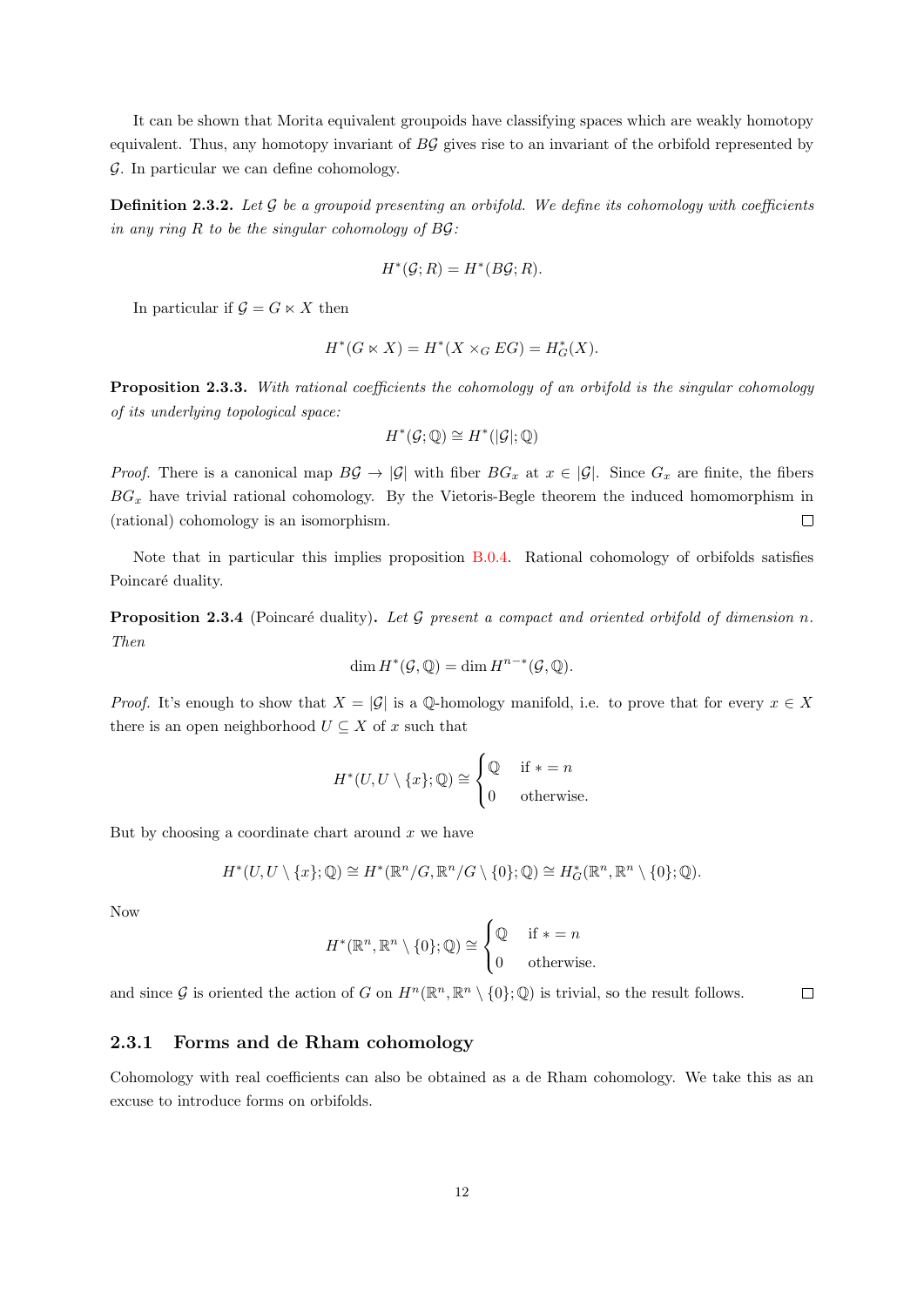**Definition 2.3.5.** Given an orbifold groupoid  $\mathcal{G}$  let

$$
\Omega^p(\mathcal{G}) = \{ \omega \in \Omega^p(G_0) : s^*\omega = t^*\omega \}
$$

denote the set of p-forms of G. The usual exterior derivative on  $G_0$  defines a differential  $d : \Omega^p(\mathcal{G}) \to$  $\Omega^{p+1}(\mathcal{G})$ . We call  $(\Omega^*(\mathcal{G}),d)$  the de Rham complex of  $\mathcal G$  and we denote by  $H^*_{dR}(\mathcal{G})$  its cohomology, called the de Rham cohomology of G.

It can be shown that the set of forms  $\Omega^p(G)$  does not change with Morita equivalent groupoids, so this gives a good definition of forms on an orbifold. When our orbifold is a global quotient,  $\mathcal{G} = G \ltimes X$ , forms on G are the same as G-invariant forms on X. Indeed if  $\omega \in \Omega^p(G_0) = \Omega^p(X)$  then (after identifying  $T_{(g,x)}G \times X \cong T_xX$ 

$$
(s^*\omega)_{(g,x)} = \omega_x
$$
 and  $(t^*\omega)_{(g,x)} = (g^*\omega)_x$ .

<span id="page-17-1"></span>**Theorem 2.3.6.** Let  $\mathcal G$  be an orbifold groupoid. Then

$$
H^*_{dR}(\mathcal{G}) \cong H^*(|\mathcal{G}|; \mathbb{R}) \cong H^*(\mathcal{G}; \mathbb{R}).
$$

*Proof.* The first isomorphism is  $[Sat56, Theorem 1]$  $[Sat56, Theorem 1]$  and the second is proposition [2.3.3.](#page-16-1)

With a notion of forms, we can finally define a symplectic obifold.

**Definition 2.3.7.** A symplectic orbifold is an orbifold, presented by some groupoid  $\mathcal{G}$ , and a 2-form  $\omega \in \Omega^2(\mathcal{G})$  such that  $\omega_x \in \Lambda^2 T^*_x G_0$  is non-degenerate for every  $x \in G_0$  and  $d\omega = 0$ .

### <span id="page-17-0"></span>2.4 Morse homology of orbifolds

Recently, in [\[CH14\]](#page-88-4), an orbifold Morse complex was introduced; earlier works in that direction were [\[LT97\]](#page-90-4) and [\[Hep09\]](#page-90-7). This will be very important for us for two reasons. First, because some of the ideas can be adapted to construct an orbifold Floer complex, which we'll do in detail in section [4.4.](#page-51-0) And second because we'll use the isomorphism between the homology of this complex and the singular homology of the orbifold in the proof of [6.0.1.](#page-63-1) We will be quite brief in this exposition and refer the reader to  $\lbrack \text{CH14} \rbrack$ . We will also only consider the case of global quotients, as this is the case that will be important for us.

Let  $\mathcal{X} = [X/G]$  be a global quotient orbifold where X is a compact oriented manifold and G is a finite group acting on X preserving its orientation. Consider a fixed G-invariant Riemannian metric g. Let  $H: X \to \mathbb{R}$  be a G-invariant Morse function on X. This condition is generic amongst G-invariant functions (see [\[Was69,](#page-91-2) Lemma 4.8]). We denote by Crit<sub>k</sub>(H) the set of critical points of H of index k and  $\text{Crit}(H) = \bigcup_{k \geq 0} \text{Crit}_k(H)$ . Recall that for each critical point  $x \in \text{Crit}(H)$  we have a stable manifold

$$
W_H^s(x) = \{y \in X : \lim_{t \to +\infty} \varphi_t(y) = x\}
$$

and an unstable manifold

$$
W_H^u(x) = \{ y \in X : \lim_{t \to -\infty} \varphi_t(y) = x \}
$$

where  $\varphi_t$  denotes the flow at time t of  $\nabla H$  (note that the gradient is computed from the Riemannian metric  $\mathfrak g$ ). The index of x is the dimension of the stable manifold. A striking fact is that the correct Morse complex is not generated by all the critical points, but only by the so called orientable critical points.

 $\Box$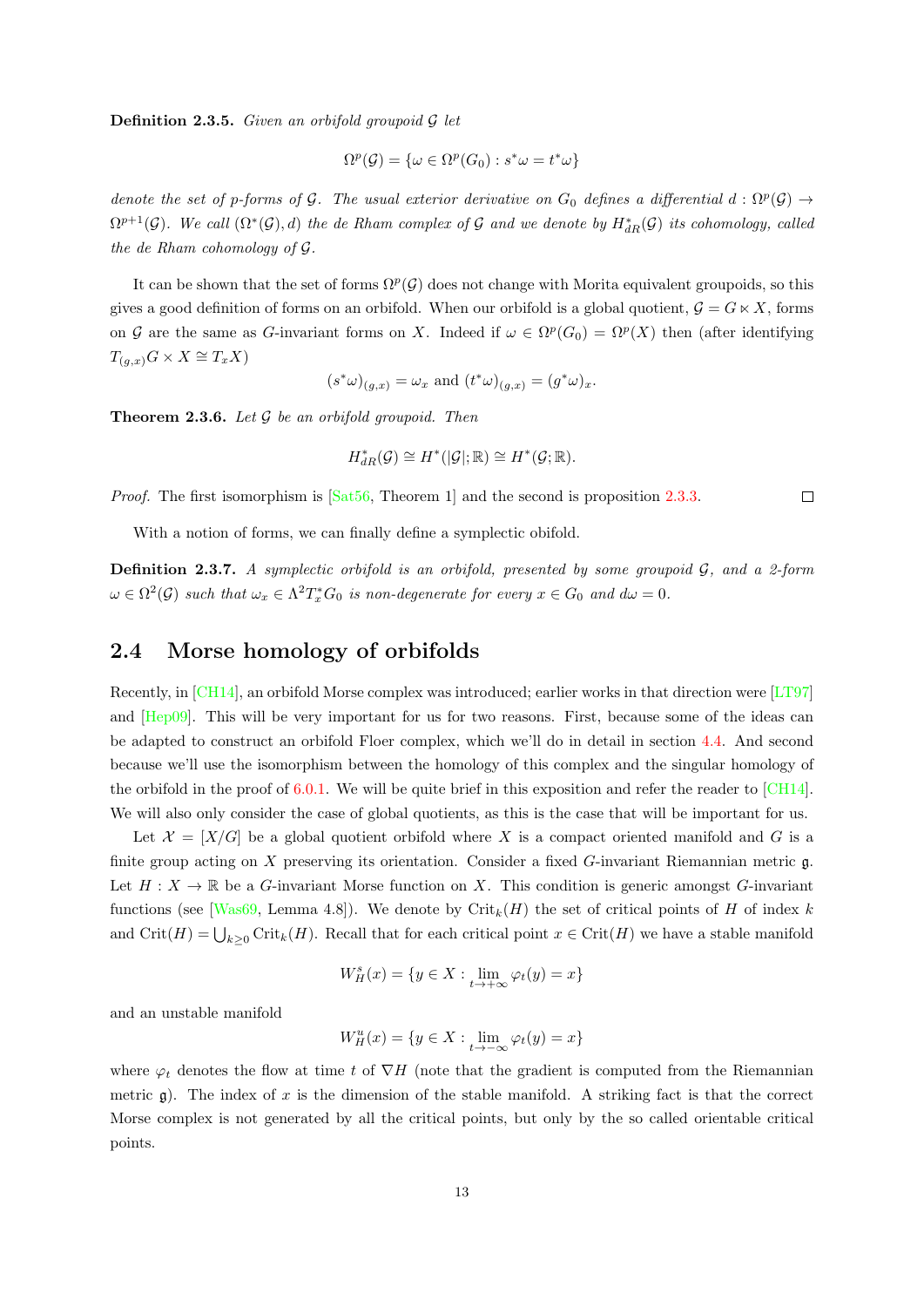**Definition 2.4.1.** Let  $x \in \text{Crit}(H)$ . We say that x is an orientable critical point if the  $G_x$  action on the unstable manifold  $W^u_H(x)$  is orientation preserving. We denote by  $\mathrm{Crit}(H)^+$  the set of orientable critical points and by  $\text{Crit}(H)^{-}$  the set of non-orientable critical points.

Let now R be a ring. The usual Morse complex of H (computing the homology of X, not  $\mathcal X$ ) is the R-module generated by the critical points graded by their index

$$
CM_k(X, H; R) = \bigoplus_{x \in \text{Crit}_k(H)} R \cdot x.
$$

For coherence with notation we'll use later we write  $\widetilde{CM}_k(\mathcal{X}, H; R)$  instead of  $CM_k(X, H; R)$ . This complex decomposes in a positive and negative part, that is,

$$
\widetilde{CM}_k(\mathcal{X}, H; R) \cong \widetilde{CM}_k(\mathcal{X}, H; R)^+ \oplus \widetilde{CM}_k(\mathcal{X}, H; R)^-
$$

where

$$
\widetilde{CM}_k(\mathcal{X}, H; R)^{\pm} = \bigoplus_{x \in \text{Crit}_k(H)^{\pm}} R \cdot x.
$$

Since H is G-invariant, if x is a critical point then so is gx for any  $g \in G$ ; hence there is an action of G on Crit(H) and this action extends R-linearly to  $CM_k(X, H; R)$ . It's easy to see that this action sends (non-)orientable critical points to (non-)orientable critical points. Finally the Morse complex of  $\mathcal X$ is defined to be the G-invariant part

$$
CM_k(\mathcal{X}, H; R) = \left(\widetilde{CM}_k(\mathcal{X}, H; R)^+\right)^G.
$$
\n(2.1)

The differential on  $\widetilde{CM}_*(\mathcal{X}, H; R)$  is defined by counting gradient flow trajectories between critical points. To do so we define the moduli space

$$
\widehat{\mathcal{M}}(x^-, x^+; H, \mathfrak{g}) = \left\{ u \in C^{\infty}(\mathbb{R}, X) : \dot{u}(s) = \nabla H(u(s)) \text{ and } \lim_{s \to \pm \infty} u(s) = x^{\pm} \right\}.
$$
 (2.2)

This moduli space admits an R-action by translation, that is,  $(\sigma \cdot u)(s) = u(s + \sigma)$  for  $\sigma \in \mathbb{R}$ ; we denote by  $\mathcal{M}(x^-, x^+; H, \mathfrak{g})$  the quotient  $\widehat{\mathcal{M}}(x^-, x^+; H, \mathfrak{g})/\mathbb{R}$ . Note that the map  $u \mapsto u(0) \in X$  identifies the moduli space  $\widehat{\mathcal{M}}(x^-, x^+)$  with

$$
W_H^u(x^-) \cap W_H^s(x^+).
$$

We assume that the pair  $(H, \mathfrak{g})$  is Morse-Smale, meaning that all the intersections  $W_H^u(x^-) \cap W_H^s(x^+)$ for  $x^-, x^+ \in \text{Crit}(H)$  are transverse. Then  $\widehat{\mathcal{M}}(x^-, x^+)$  is a manifold of dimension  $|x^+| - |x^-|$  (where  $|x|$ denotes the index of a critical point x). If  $|x^+| - |x^-| = 1$  then  $\mathcal{M}(x^-, x^+)$  is a finite set. Finally, the differential  $\partial = \partial_{H,\mathfrak{g}} : \widetilde{CM}_k(\mathcal{X},H;R) \to \widetilde{CM}_{k-1}(\mathcal{X},H;R)$  is defined on generators  $x^+ \in \mathrm{Crit}_k(H)$  by

$$
\partial x^{+} = \sum_{x^{-} \in \text{Crit}_{k-1}(H)} \left( \sum_{u \in \mathcal{M}(x^{-}, x^{+})} \nu(u) \right) x^{-}
$$
\n(2.3)

where  $\nu(u) \in \{+1, -1\}$  are determined as we will now explain: for each  $x \in \text{Crit}(H)$  we fix an orientation of  $W_f^u(x)$ . Since X is oriented this also determines an orientation of  $W_f^s(x)$ , and this induces an orientation on  $\widehat{\mathcal{M}}(x^-, x^+) = W_f^u(x^-) \cap W_f^s(x^+)$ . Each  $u \in \mathcal{M}(x^-, x^+)$  corresponds to a connected component  $u(\mathbb{R}) \subseteq \widehat{\mathcal{M}}(x^-, x^+)$ . If the orientation given in this way is the one induced by the standard orientation of R via u we set  $\nu(u) = 1$ ; otherwise  $\nu(u) = -1$ .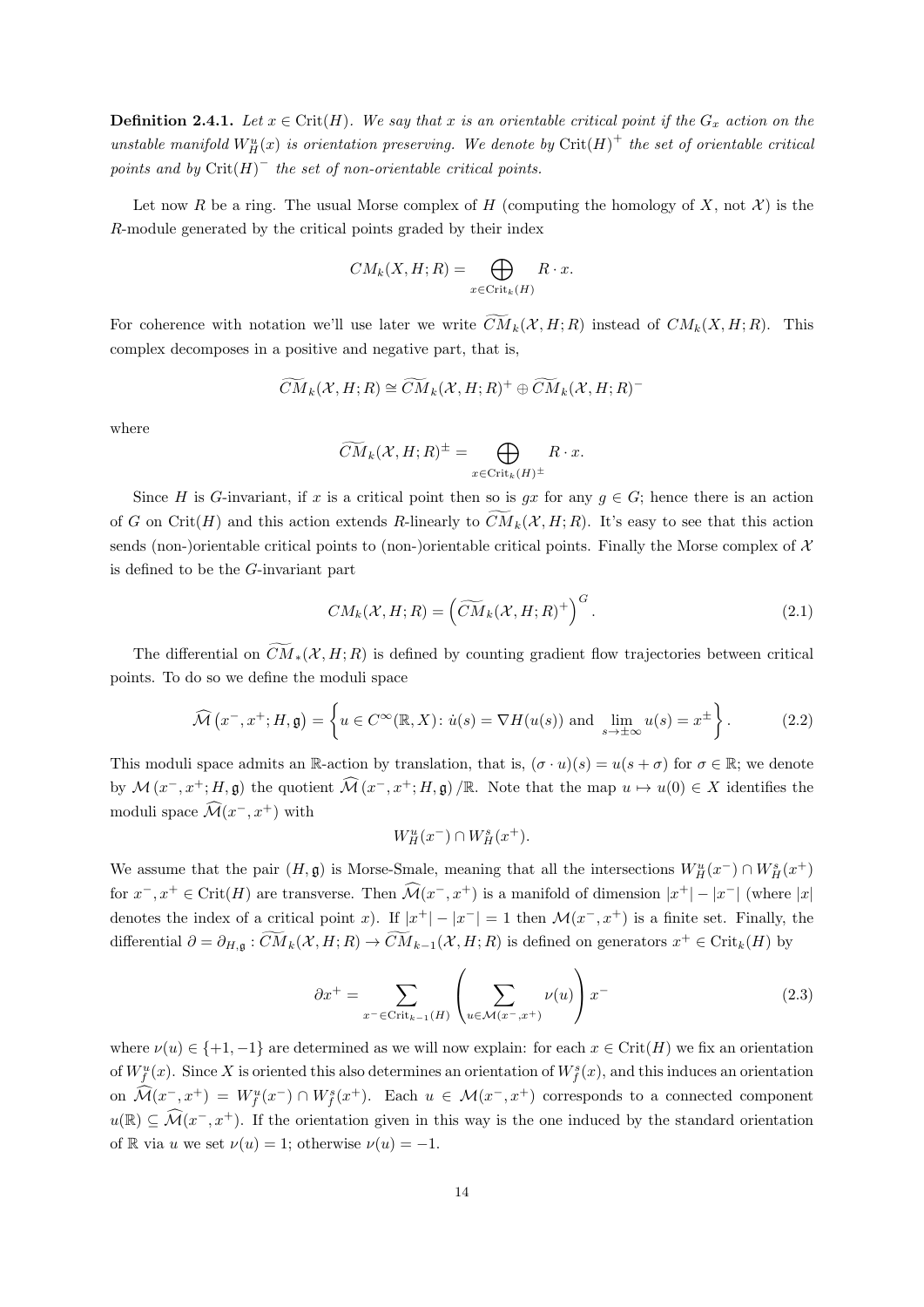It's a fact that the differential preserves  $CM(\mathcal{X}, H; R) \subseteq \widetilde{CM}(\mathcal{X}, H; R)$ . This is proved in [\[CH14,](#page-88-4) Lemmas 2.6 and 2.7]. Thus  $(CM_*(X, H; J), \partial)$  is a complex and we can define its homology

$$
HM_k(\mathcal{X}, H, \mathfrak{g}; R) = \frac{\ker(\partial : CM_k \to CM_{k-1})}{\mathrm{im}(\partial : CM_{k+1} \to CM_k)}.
$$

*Remark* 2.4.2. Our conventions differ from the ones in  $\text{[CH14]}$  $\text{[CH14]}$  $\text{[CH14]}$  in two aspects: our moduli space consists of gradient flow trajectories instead of negative gradient flow trajectories, and our differential is from  $x^+$ to  $x^-$ . These differences cancel out.

Remark 2.4.3. There are at least two good reasons for why we should only consider the complex generated by orientable orbits. First, because otherwise the differential wouldn't preserve  $CM(X)^G$ ; we will explain this better in section [4.1.1](#page-42-0) in the context of Floer homology. Second, the topology of the sub-level sets doesn't change when we cross a non-orientable critical point; this was observed in [\[LT97\]](#page-90-4).

The Morse homology of an orbifold is isomorphic to its singular homology as long as we use coefficients in Q (or other characteristic 0 field):

<span id="page-19-1"></span>**Theorem 2.4.4.** Suppose that  $R$  is a field of characteristic 0. Then the homology of the Morse complex of  $X$  is isomorphic to the singular homology of  $X$  with coefficients in R

$$
HM_k(\mathcal{X}, H, \mathfrak{g}; R) \cong H_k(\mathcal{X}; R).
$$

Proof. See [\[CH14,](#page-88-4) Theorem 2.9].

Finally, we would like to note that this construction is naturally homological. Not only because our the differential we defined has degree  $-1$ , but also because in theorem [2.4.4](#page-19-1) the isomorphism is with singular homology; of course with coefficients in a field of characteristic 0  $H_k(\mathcal{X};R) \cong H^k(\mathcal{X};R)$ , but if X were smooth the isomorphism with singular homology would still hold with coefficients in  $R = \mathbb{Z}$ . We could also define Morse cohomology by defining the differential using flow trajectories of  $-\nabla H$  instead of  $\nabla H$ . If  $x \in \mathrm{Crit}_k(H)$  then  $x \in \mathrm{Crit}_{n-k}(-H)$ , so we have a natural Poincaré duality in Morse homology:

$$
HM_k(\mathcal{X}, H, \mathfrak{g}; R) \cong HM^{n-k}(\mathcal{X}, -H, \mathfrak{g}; R).
$$

Although with coefficients in a field of characteristic 0 homology and cohomology are the same, we will try to always use the natural version; for instance the statement of theorem [6.0.1](#page-63-1) follows this philosophy.

## <span id="page-19-0"></span>2.5 Chen-Ruan cohomology

Chen and Ruan introduced in [\[CR04\]](#page-89-8) a new cohomology theory for orbifolds, now called Chen-Ruan cohomology. This is fundamentally different from the topological cohomology we described earlier: it encodes a lot of information about the singularities of the orbifold. Chen and Ruan were inspired by physics and by models for string theory which were being constructed over orbifolds, namely in [\[DHVW85\]](#page-89-7). Their cohomology theory was seen as the classical part of a quantum cohomology for orbifolds, constructed using the space of morphisms from (orbifold) Riemann surfaces to our orbifold. Chen-Ruan cohomology has been playing a very important role in the development of mathematics (and physics) in the last 20 years; for instance, open-closed mirror symmetry predicts that the quantum cohomology of an orbifold can be "seen" from its mirror.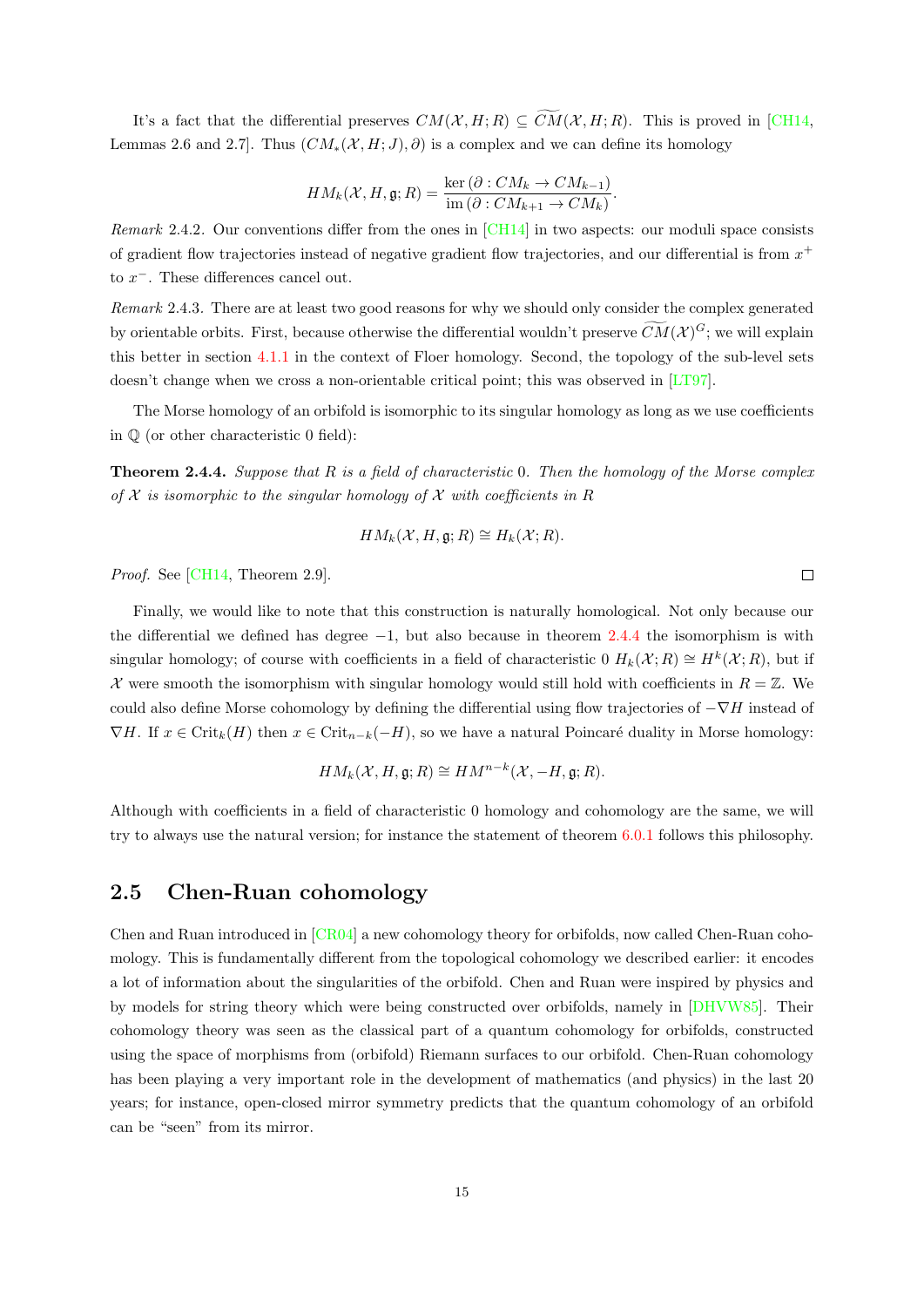Although the product in Chen-Ruan cohomology is reasonably complicated, involving a Gromov-Witten theory for orbifolds, the definition of Chen-Ruan cohomology as a graded vector space is actually quite elementary, and this is only what we'll need. Indeed, if we ignore the grading, Chen-Ruan cohomology of an orbifold is simply the singular cohomology of its inertia orbifold – the space of topologically constant morphisms  $S^1 \to \mathcal{X}$ , see [2.2.6.](#page-14-1) In a philosophical way, we're replacing the cohomology of the space of points (particles) by the cohomology of the space of constant loops (strings).

What happens to the grading is more interesting. We need to shift the usual cohomology grading in each of the connected components of  $\Lambda \mathcal{X}$ , called the twisted sectors of  $\mathcal{X}$ .

#### <span id="page-20-0"></span>2.5.1 Twisted sectors

Let us parametrize the twisted sectors, that is, the connected components of  $\Lambda \mathcal{G}$ . Recall that

$$
|\Lambda \mathcal{G}| = \{ (x, (g)_{G_x}) : x \in |\mathcal{G}| \text{ and } g \in G_x \}
$$

where  $(g)_{G_x}$  is the conjugacy class of g in  $G_x$ . We define a relation  $\approx$  in  $\Lambda$ G as follows: given an orbifold chart  $(\widetilde{U}, G, \phi)$  and  $x, y \in \phi(\widetilde{U}) = U$  consider lifts of  $x, y$  to  $\widetilde{x}, \widetilde{y} \in U$ . Then  $G_x$  and  $G_y$  are naturally identified with the isotropy subgroups  $G_{\widetilde{x}}$ ,  $G_{\widetilde{y}} \subseteq G$ . Then  $\approx$  is the equivalence relation generated by

$$
(x,(g)_{G_x}) \approx (y,(g')_{G_y})
$$
 if g and g' are conjugate in G.

Given  $(x,(g)_{G_x}) \in |\Lambda \mathcal{G}|$  we denote by  $(g)$  its equivalence class with respect to  $\approx$  and we write T for the set of equivalence classes.

**Definition 2.5.1.** Given  $(g) \in T$  we let

$$
\mathcal{G}_{(g)} = \mathcal{G} \ltimes \{ g' \in S_{\mathcal{G}} : (x, (g')_{G_x}) \in (g) \}.
$$

The orbifolds  $G_{(g)}$ , for each  $(g) \in T$ ,  $g \neq 1$ , are called the twisted sectors of G and  $G_{(1)}$  is called the untwisted sector.

It can easily be seen that the underlying space  $|\mathcal{G}_{(g)}|$  of the twisted sectors, together with the untwisted sector, form the connected components of  $|\Delta \mathcal{G}|$ . Moreover it's also clear that the untwisted sector  $\mathcal{G}_{(1)}$  is naturally identified with the original groupoid  $G$ . The twisted sectors appear from isotropy which occurs in the presence of singularities, so the twisted sectors arise from the singular set.

An enlightening example is that of global quotients or more generally of quotients by Lie groups, that is,  $\mathcal{G} = G \ltimes X$  where G is a finite (or compact Lie) group acting (almost freely) on X. In this case we saw in proposition [2.2.7](#page-15-1) that the inertia orbifold is presented by the groupoid

$$
\bigsqcup_{(g)} C(g) \ltimes X^g.
$$

If each fixed point set  $X^g$  is connected, then the twisted sectors are precisely  $\mathcal{G}_{(g)} = C(g) \ltimes X^g$  and T is the set of conjugacy classes (q) of G for which  $X^g \neq \emptyset$ . If the fixed point sets aren't connected there is a twisted sector for each connected component.

#### <span id="page-20-1"></span>2.5.2 Degree shifting numbers

We now define the index shifting numbers of Chen-Ruan cohomology. These are also known by the names of age-grading and fermionic degree shifting numbers. From now on assume that  $\mathcal G$  admits an almost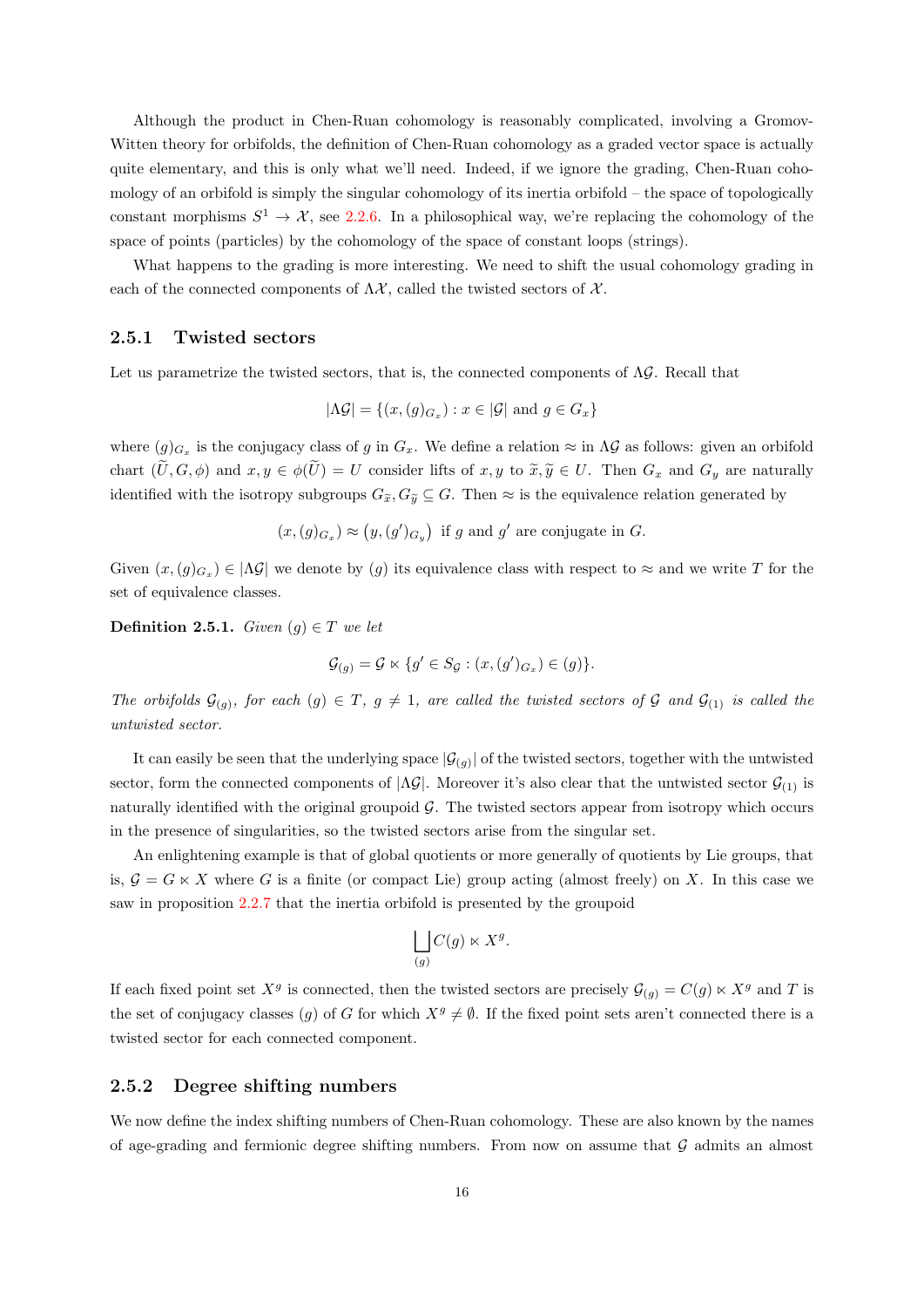complex structure; similarly to how we defined forms on  $\mathcal{G}$ , an almost complex structure on  $\mathcal{G}$  is an almost complex structure  $J$  on  $G_0$  such that  $s^*J = t^*J$ .

Let  $g \in S_{\mathcal{G}}$  be an arrow with  $s(g) = t(g) = x$ . Choose an orbifold chart  $(\widetilde{U}, G_x, \phi)$  with  $\widetilde{U}$  embedded in  $G_0$ . Then  $g \in G_x$  is a map  $g : \tilde{U} \to \tilde{U}$ . Its differential at x is a map  $(dg)_x : T_xG_0 \to T_xG_0$ . The almost complex structure  $J_x$  endows  $T_xG_0$  with the structure of a complex vector space, hence identifying  $T_xG_0$  with  $\mathbb{C}^n$  where  $2n = \dim \mathcal{G}$ ; the condition that  $s^*J = t^*J$  implies that  $(dg)_x$  preserves the almost complex structure  $J_x$  on  $T_xG_0$ , so it can be regarded as a linear transformation of complex vector spaces or, equivalently, a matrix in  $GL(n,\mathbb{C})$ .

Since g has finite order, say  $m \in \mathbb{Z}_{\geq 1}$ , the eigenvalues of  $(dg)_x$  (always regarded as a complex linear transformation) are of the form  $e^{2\pi i \lambda_1}, \ldots e^{2\pi i \lambda_n}$  where  $\lambda_j \in \mathbb{Q}$  are such that  $m\lambda_j \in \mathbb{Z}$ . We then define a map  $\iota : S_{\mathcal{G}} \to \mathbb{Q}$  by mapping  $g \in S_{\mathcal{G}}$  to

$$
\iota(g) = \sum_{j=1}^{n} \{\lambda_j\} \in \mathbb{Q}
$$
\n(2.4)

where  $\{\lambda\}$  denotes fractional part of  $\lambda$ . Since eigenvalues don't change under conjugation,  $\iota$  is invariant with respect to the G-action on  $S_G$  and thus induces a map (still called  $\iota$ )  $\iota : |\Delta G| \to \mathbb{Q}$ . By continuity of eigenvalues, the map  $\iota$  is continuous and since it takes values in  $\mathbb Q$  is must be locally constant. Hence,  $\iota$  is constant in each of the (un)twisted sectors, so we denote by  $\iota_{(g)}$  the value that  $\iota$  takes in the (un)twisted sector  $|\mathcal{G}_{(g)}|$ . In particular it's clear that  $\iota_{(1)} = 0$ . We can define Chen-Ruan cohomology.

Definition 2.5.2. Let R be a field of characteristic 0. We define the Chen-Ruan cohomology as the Q-graded vector space

$$
H_{CR}^*(\mathcal{G};R) = \bigoplus_{(g)\in T} H^{*-2\iota_{(g)}}(\mathcal{G}_{(g)};R).
$$

A few notes about the definition. First, there is no reason at this point to take coefficients in a field of characteristic 0 and not in a general ring, but that is necessary if we want to define a product structure. Also, by taking coefficients in a field of characteristic 0 we can use propositions [2.3.6](#page-17-1) and [2.4.4](#page-19-1) to interpret the cohomology  $H^*(\mathcal{G}_{(g)};R)$  either as cohomology of  $B\mathcal{G}_{(g)}$ , cohomology of  $|\mathcal{G}_{(g)}|$ , de Rham cohomology or Morse (co)homology.

Note also that the summand corresponding to  $(1) \in T$  is just the usual cohomology of the untwisted sector  $\mathcal{G}_{(1)} = \mathcal{G}$ . So in a way Chen-Ruan cohomology adds to the usual cohomology contributions from the singularities. Of course when the orbifold is smooth Chen-Ruan cohomology reduces to singular cohomology.

The grading for sure looks mysterious, especially the fact that it can be rational. The case in which this degree shifting numbers are integers forms an important class of orbifolds.

**Definition 2.5.3.** An almost complex orbifold of dimension 2n presented by  $\mathcal G$  is Gorenstein if one of the following 3 equivalent conditions holds:

- 1. For every  $(g) \in T$  the degree shifting number  $\iota_{(g)}$  is an integer.
- 2. For each  $x \in G_0$  and  $g \in G_x$  the complex linear transformation  $(dg)_x$  has determinant 1.
- 3. The determinant bundle  $\Lambda_{\mathbb{C}}^{n}T\mathcal{G}$  is a honest bundle.

But even in this case the meaning of the degree shifting numbers is not clear at all. We can give two reasons that justify their presence. The first is that the product structure that can be defined on  $H_{CR}^*$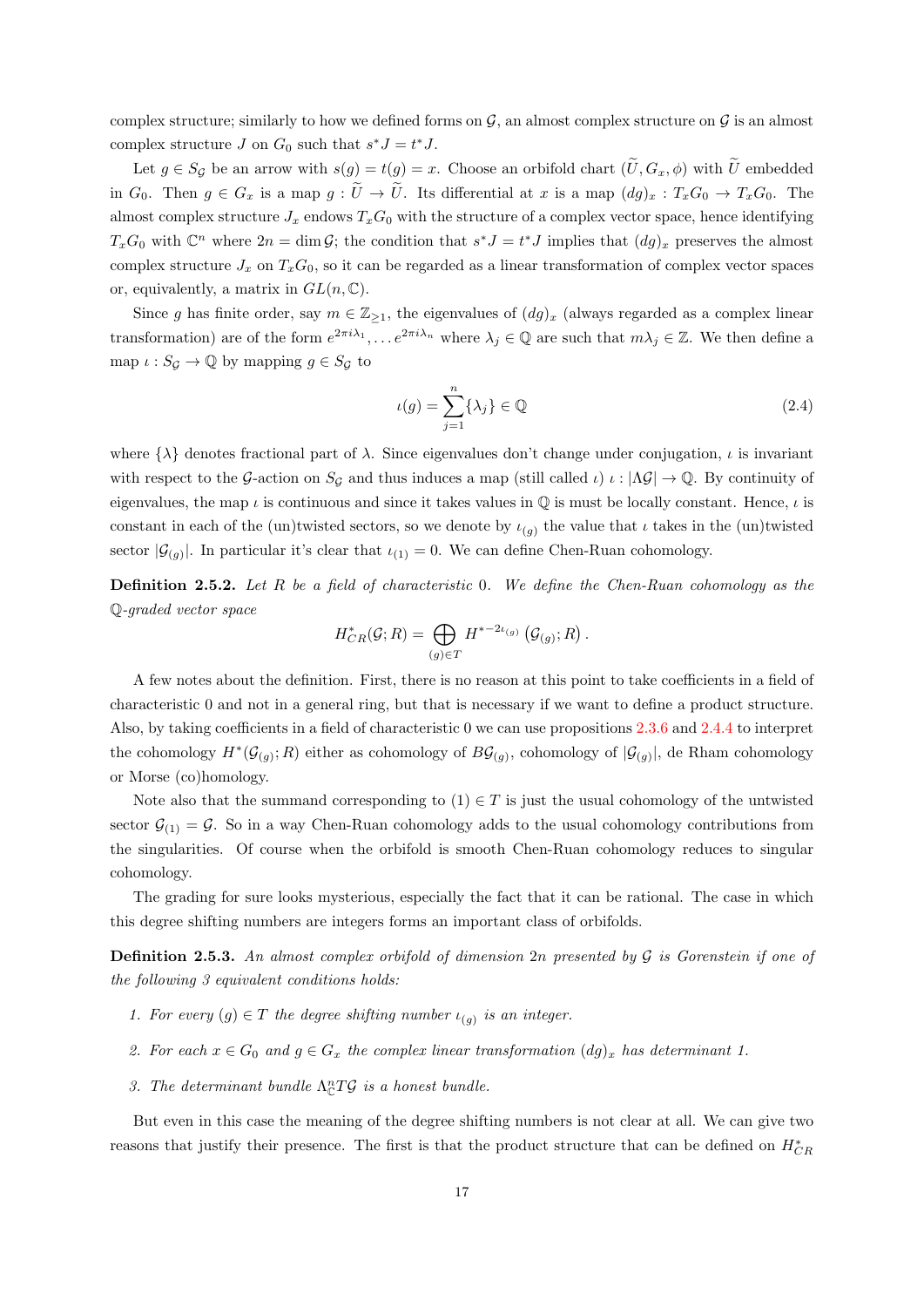respects the grading constructed this way. It seems that this was the original motivation to define the grading in this way.

**Theorem 2.5.4.** Let  $\mathcal G$  a groupoid presenting an almost complex orbifold. Then the  $\mathbb Q$ -graded vector space  $H^*_{CR}(\mathcal{G})$  can be given an associative and unital algebra structure, with a product that respects the grading. Moreover, the restriction of this product to the summand  $H^*(\mathcal{G})$  is the usual cup product.

This algebra structure was constructed by Chen and Ruan in [\[CR04\]](#page-89-8). It is constructed as the classical limit of a "natural" generalization of the quantum cup product to orbifolds. As in quantum cohomology, this product is defined using a 3-point function which is essentially an orbifold Gromov-Witten invariant – the theory of these was developed in  $[CR02]$ . Formally, this 3-point function is defined by integrating over a virtual fundamental class of the moduli space  $\overline{\mathcal{M}}_3(\mathcal{G})$  of topologically constant maps  $S^2 \to \mathcal{G}$  with 3 possibly singular marked points on  $S^2$ . The numbers  $\iota_{(g)}$  appear in a formula for the virtual dimension of the connected components of the moduli space  $\overline{\mathcal{M}}_3(\mathcal{G})$ . Details for this very interesting topic can be found in [\[CR04,](#page-89-8)[CR02,](#page-89-9)[ALR07\]](#page-88-5).

Another very good reason for this grading is that it makes the crepant resolution conjecture true (at the level of graded vector spaces, at least). We will discuss this briefly later, see theorem [2.5.7.](#page-23-0) Finally, another nice thing (and more down to earth) about this grading is that it gives a Poincaré duality for Chen-Ruan cohomology.

**Proposition 2.5.5.** Let  $\mathcal G$  present a compact almost complex orbifold of dimension  $2n$ . Then we have

$$
\dim H^*_{CR}(\mathcal{G}) = \dim H^{2n-*}_{CR}(\mathcal{G}).
$$

*Proof.* Let  $I : |\Lambda \mathcal{G}| \to |\Lambda \mathcal{G}|$  be the involution sending

$$
(x,(g)_{G_x})\mapsto \left(x,(g^{-1})_{G_x}\right).
$$

Restricted to  $\mathcal{G}_{(g)}$  it induces an isomorphism  $|\mathcal{G}_{(g)}| \stackrel{\simeq}{\to} |\mathcal{G}_{(g^{-1})}|$ . Since

$$
\{\lambda\} + \{-\lambda\} = \begin{cases} 0 & \text{if } \lambda \in \mathbb{Z} \\ 1 & \text{otherwise} \end{cases}
$$

we see that

$$
\iota_{(g)}+\iota_{(g^{-1})}=\#\{\text{eigenvalues of }(dg)_x\text{ different from 1}\}=n-\frac{1}{2}\dim\mathcal{G}_{(g)}.
$$

By Poincaré duality for (singular) cohomology of orbifolds (see  $2.3.4$ ) we have

$$
\dim H^{*-2\iota_{(g)}}(\mathcal{G}_{(g)}) = \dim H^{*-2n + \dim \mathcal{G}_{(g)} + 2\iota_{(g-1)}}(\mathcal{G}_{(g)}) = \dim H^{2n - * - 2\iota_{(g-1)}}(\mathcal{G}_{(g-1)})
$$

and summing over  $(g) \in T$  finishes the proof.

#### <span id="page-22-0"></span>2.5.3 Crepant resolution conjecture

The crepant resolution conjecture is certainly one of the big attractions of Chen-Ruan cohomology.

**Definition 2.5.6.** Let X be a complex orbifold of dimension 2n. A resolution of X is a holomorphic map  $f: Y \to X$  from a smooth complex manifold Y to X such that the restriction  $f: f^{-1}(\mathcal{X}_{reg}) \to \mathcal{X}_{reg}$ 

 $\Box$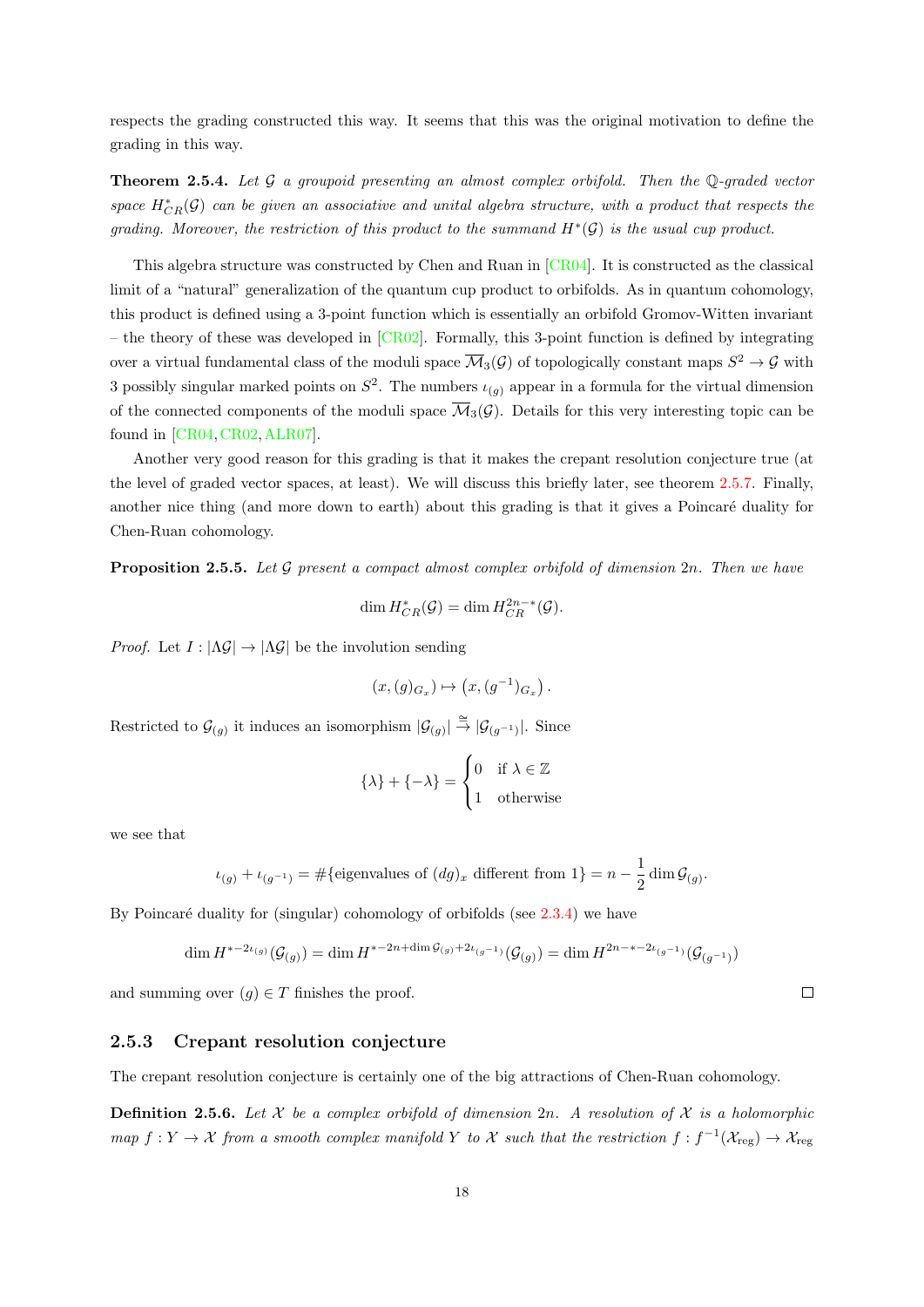is an isomorphism and  $f^{-1}(\mathcal{X}_{sing})$  is a (necessarily codimension 1) complex sub-manifold of Y, called the exceptional divisor. If we allow Y to also be an orbifold we say that we have a partial resolution.

A resolution is called crepant if it respects the canonical classes, that is

$$
f^*(\Lambda^n_{\mathbb{C}}T\mathcal{X}) \cong \Lambda^n_{\mathbb{C}}TY.
$$

We'll give some examples later. For a crepant resolution of X to exist, the bundle  $\Lambda^n T\mathcal{X}$  must be a honest bundle (as pullbacks induce isomorphisms on the fibers), that is,  $\mathcal X$  needs to be Gorenstein. When  $\mathcal X$  is Gorenstein and has dimension at most 3,  $\mathcal X$  always admits a crepant resolution, and if the dimension is at most 2 then this resolution is unique. However, in higher dimension the situation is much more complicated: for instance an orbifold as simple as  $[\mathbb{C}^4/\{\text{Id}, -\text{Id}\}]$  doesn't admit a crepant resolution.

It was expected by string theorists that the string theory of an orbifold and the string theory of a crepant resolution should be somehow equivalent. This led to the prediction that the Chen-Ruan cohomology of an orbifold should be isomorphic to the usual cohomology of its resolution. As graded vector spaces, this was shown to be true by Yasuda in [\[Yas04\]](#page-91-3) using the machinery of motivic integration due to Kontsevich and developed by Batyrev and others.

<span id="page-23-0"></span>**Theorem 2.5.7.** Let  $Y \to \mathcal{X}$  be a crepant resolution of a complex Gorenstein orbifold X. Then

$$
\dim H^*(Y) = \dim H^*_{CR}(\mathcal{X}).
$$

Proof. See [\[Yas04,](#page-91-3) Theorem 1.5].

The equivalence of the product structures is a much more subtle question, still unanswered. In general, it's not true that  $H^*(\mathcal{X})$  is isomorphic to  $H^*(Y)$  as graded algebras. However, in [\[Rua06\]](#page-91-4) Ruan formulated a precise way to add a quantum correction to the cup product on  $H^*(Y)$ ; the new graded algebra is denoted by  $H^*_{\pi}(Y)$ .

**Conjecture 2.5.8** (Crepant resolution conjecture). Let  $Y \rightarrow \mathcal{X}$  be a crepant resolution of a complex Gorenstein orbifold  $\mathcal X$ . Then we have a graded algebra isomorphism

$$
H^*_{\pi}(Y) \cong H^*_{CR}(\mathcal{X}).
$$

When Y is a hyperkähler the quantum correction vanishes and  $H^*_{\pi}(Y) = H^*(Y)$ . Even in this case the crepant resolution conjecture isn't known. Let's finish this chapter with a few examples of interesting crepant resolutions.

*Example* 2.5.9. The orbifold  $\left[\mathbb{C}^2/(\mathbb{Z}/2)\right]$  admits a crepant resolution by the total space  $K\mathbb{P}^1$  of the canonical bundle  $\mathcal{O}_{\mathbb{P}^1}(2) \to \mathbb{P}^1$ .

Example 2.5.10. When  $G \subseteq SL(n, \mathbb{C})$  is a finite subgroup the orbifold  $\mathbb{C}^n/G$  is Gorenstein. In this case the crepant resolution conjecture (or even theorem [2.5.7\)](#page-23-0) is a form of the generalized McKay correspondence.

Example 2.5.11. The Kummer surface (see example  $2.1.5$ ) admits a crepant resolution Y, known as the K3 surface. The K3 surface and the torus  $\mathbb{T}^4$  are the two only compact Calabi-Yau smooth surfaces. We can use theorem  $2.5.7$  to compute the Betti numbers of the  $K3$  surface to be

$$
\dim H^*(Y) = \begin{cases} 1 & \text{if } * = 0, 4 \\ 22 & \text{if } * = 2 \\ 0 & \text{otherwise} \end{cases}
$$

 $\Box$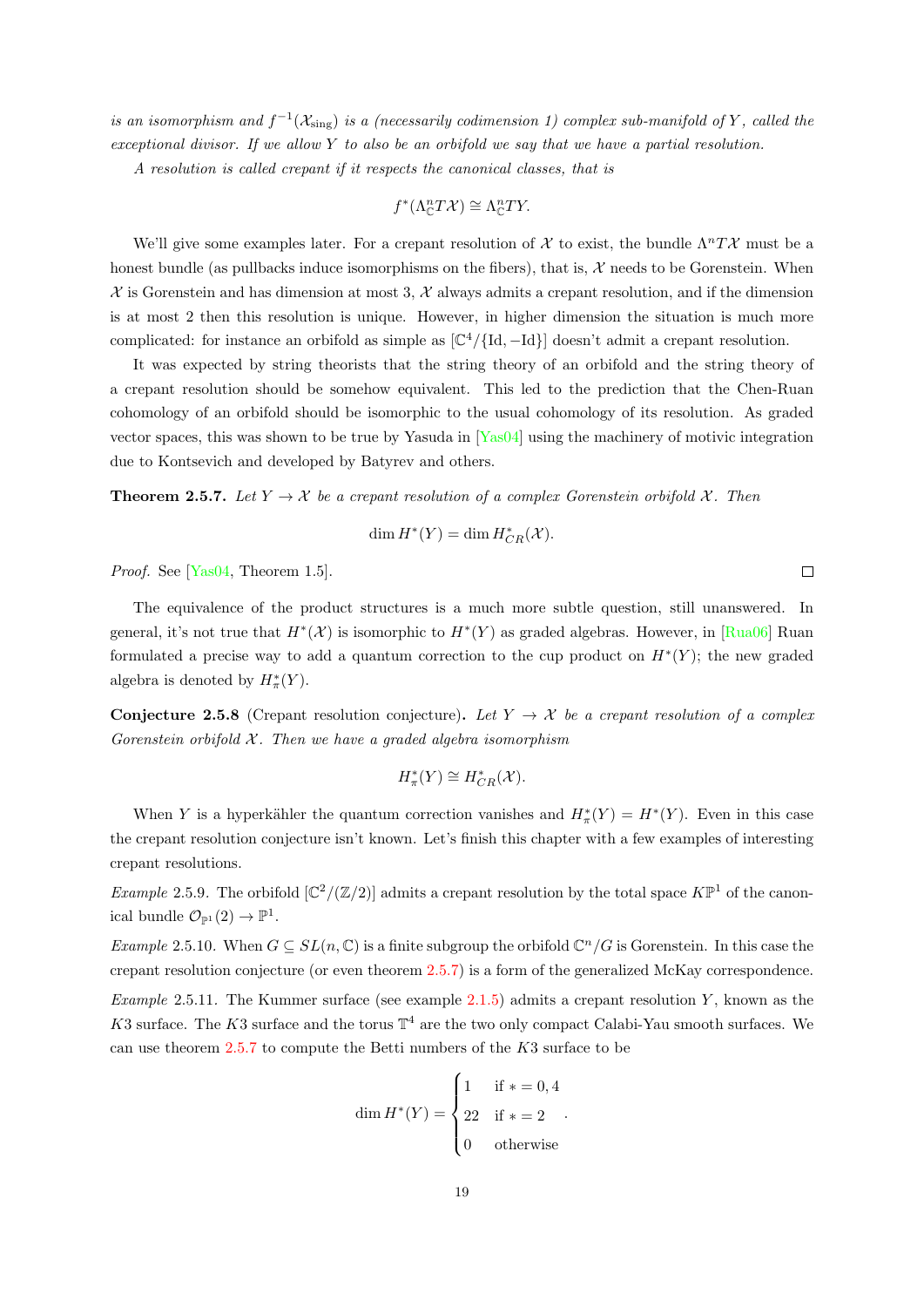Example 2.5.12. If X is a complex manifold of dimension at most 2 then the symmetric product  $X^n/S_n$ (see example [2.1.6\)](#page-10-3) admits a famous crepant resolution  $X^{[n]}$  called the Hilbert scheme of points. For example if X is  $\mathbb{C}^2$ ,  $\mathbb{T}^4$  or a K3 surface then  $X^{[n]}$  is hyperkähler and in all these cases the crepant resolution conjecture has been verified.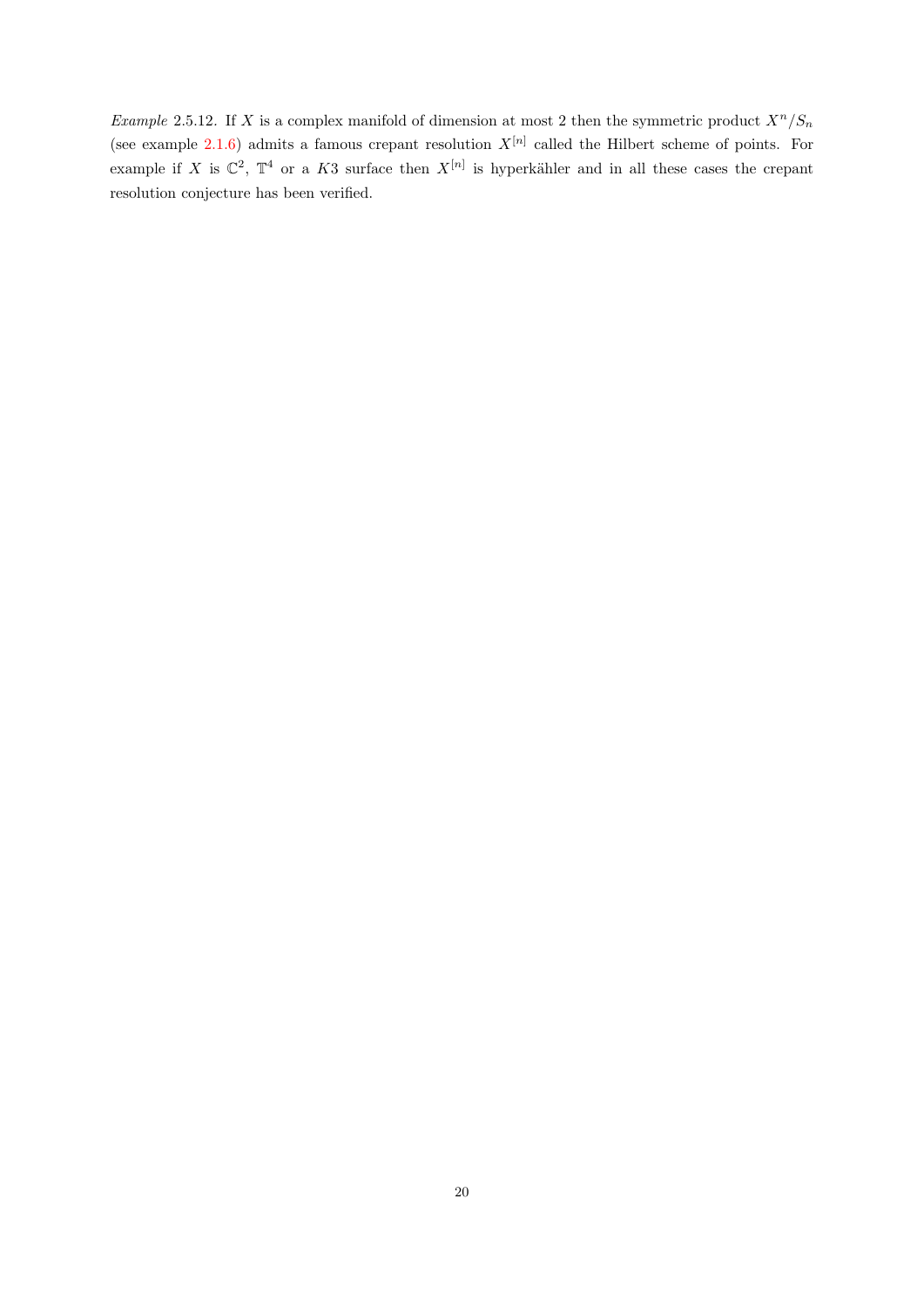# <span id="page-25-0"></span>Chapter 3

# Floer homology with g-periodic boundary conditions

When we try to define Floer homology for a global quotient  $[X/G]$  we will consider Hamiltonian 1-periodic orbits in  $[X/G]$ . Such Hamiltonian loops will lift to Hamiltonian orbits  $\gamma : [0,1] \to X$  that "close" in the quotient, that is,  $\gamma(1) = g\gamma(0)$  for some  $g \in G$  (see [2.2.5\)](#page-14-2). Moreover the Floer cilinders will also lift to some maps  $u : [0,1] \times \mathbb{R} \to X$  with a boundary condition  $u(1,s) = gu(0,s)$  for  $s \in \mathbb{R}$ . In this section we consider a fixed symplectomorphism  $g$  and develop Floer homology based on Hamiltonian orbits and Floer trajectories with such boundary conditions, which we'll generally call  $q$ -periodic boundary conditions. Note that when  $g = id_X$  these conditions reduce to the usual 1-periodicity. This is actually a common extension of Floer homology (see for instance [\[DS94\]](#page-89-6) or [\[FHS95\]](#page-89-2)) since we can always reduce the usual Floer homology to Floer homology with q-periodic boundary conditions but  $H = 0$  (see proposition [3.4.1\)](#page-39-0).

## <span id="page-25-1"></span>3.1 Setup

Let  $(X, \omega)$  be a compact symplectic manifold and  $g: X \to X$  a symplectomorphism, that is, a diffeomorphism such that  $g^*\omega = \omega$ .

Recall that an almost complex structure J on X is a section of the endomorphism bundle End $(TX) \rightarrow$ X such that for each  $x \in X$  we have  $J(x)^2 = -id_{T_xX}$ . An almost complex structure is said to be compatible with  $\omega$  if

$$
\langle v, w \rangle = \omega(v, Jw)
$$

defines a Riemannian metric on X.

Denote by  $\mathcal{J}(X,\omega)$  the set of time dependent almost complex structures  $J = (J_t)_{t\in\mathbb{R}}$  such that each  $J_t$  is compatible with  $\omega$ . Note that a time dependent almost complex structure gives a time dependent Riemannian metric  $\langle v, w \rangle_t = \omega(v, J_t w)$ . We denote

$$
\mathcal{J}_g(X,\omega) = \{ J = (J_t)_{t \in \mathbb{R}} \in \mathcal{J}(X,\omega) : J_t = g^* J_{t+1} \text{ for } t \in \mathbb{R} \}.
$$

Here the pullback of an almost complex form  $J$  by  $g$  means the usual pullback of tensors when we regard  $J$ as a  $(1, 1)$  tensor (recall that  $End(TX) \cong TX \otimes T^*X$  as bundles over X). This means that  $g^*J = g_*^{-1}Jg_*$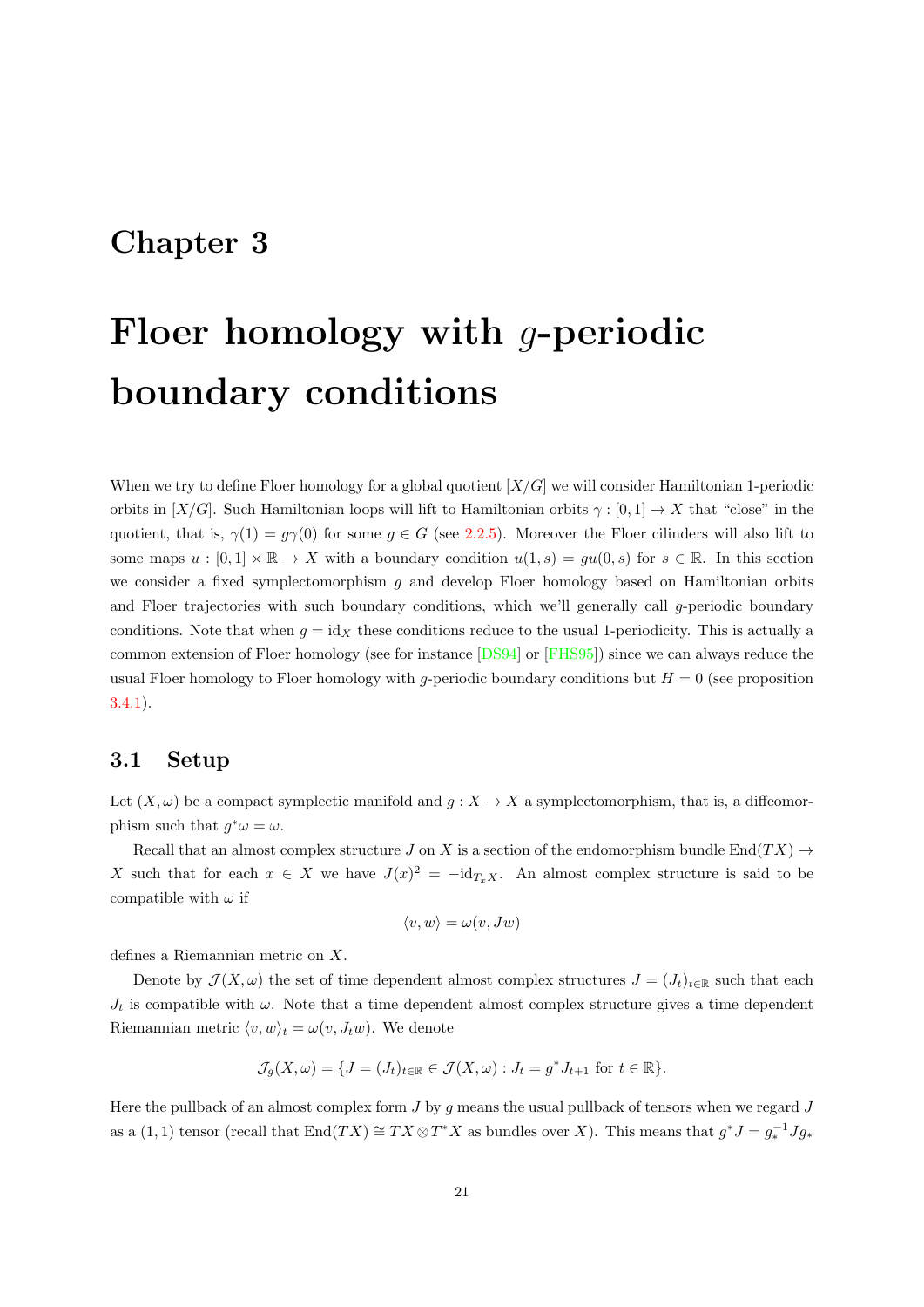or, more explicitly with base points,

$$
(g^*J)(x) = (dg)_{g(x)}^{-1}J(g(x))(dg)_x.
$$

Moreover we'll consider (time dependent) Hamiltonians  $H : \mathbb{R} \times X \to \mathbb{R}$  also with a certain periodicity condition. More precisely, we define

$$
C_g^{\infty}(\mathbb{R} \times X) = \{ H \in C^{\infty}(\mathbb{R} \times X) : H_t = H_{t+1} \circ g \text{ for } t \in \mathbb{R} \}.
$$

We write  $H_t(x)$  for  $H(t, x)$ . A Hamiltonian H induces a Hamiltonian vector field  $X_t^H$  defined by the equation

$$
\iota(X_t^H)\omega = dH_t.
$$

We sometimes omit H and write simply  $X_t$ , if H is clear from the context. Note that

$$
\langle \nabla_t H_t, Y \rangle_t = (dH_t)Y = \omega(X_t, Y) = \langle J_t X_t, Y \rangle_t
$$

where the gradient  $\nabla_t$  is calculated with respect to  $\langle , \rangle_t$ , thus

$$
\nabla_t H_t = J_t X_t \text{ or, equivalently, } X_t = -J_t \nabla_t H_t \tag{3.1}
$$

We let  $\varphi_t^H$  (or simply  $\varphi_t$ ) be the flow of  $X_t^H$ , satisfying:

$$
\varphi_0^H(x) = x
$$
 and  $\frac{d\varphi_t^H(x)}{dt} = X_t^H(\varphi_t^H(x)).$ 

Note that the condition  $H_t = H_{t+1} \circ g$  implies that  $X_t^H = g_* X_{t+1}^H$ . We say that  $\gamma : \mathbb{R} \to X$  is a Hamiltonian trajectory if  $\gamma(t) = \varphi_t(\gamma(0))$  or, equivalently, if  $\gamma$  satisfies the ordinary differential equation  $\dot{\gamma}(t) = X_t(\gamma(t))$ . In this version of Floer homology with g-periodic boundary conditions we consider Hamiltonian orbits in

$$
\mathcal{P}_g(H) = \{ \gamma \in C^{\infty}([0,1],X) : \dot{\gamma}(t) = X_t^H(\gamma(t)) \text{ and } \gamma(1) = g(\gamma(0)) \}.
$$

Note that if  $g = id_X$  then these are the Hamiltonian 1-periodic orbits.

Remark 3.1.1. If  $\gamma \in \mathcal{P}_g(H)$  then we can extend  $\gamma$  to R by continuity by asking that  $\gamma(t+1) = g(\gamma(t))$ . The condition that  $\gamma(1) = g(\gamma(0))$  ensures that  $\gamma$  is continuous. Moreover this extension of  $\gamma$  still satisfies Hamilton's equation for every  $t \in \mathbb{R}$  since  $H \in C_g^{\infty}(\mathbb{R} \times X)$ , so the extension of  $\gamma$  is actually smooth in R. Something similar will also happen with solutions of Floer equation; in that case we can appeal to elliptic regularity to show that the extension is smooth.

Since Hamiltonian orbits are given by  $\gamma(t) = \varphi_t(x_0)$  for some  $x_0 \in X$  the set  $\mathcal{P}_g(H)$  is in bijection with points  $x_0 \in X$  such that  $\varphi_1(x_0) = g(x_0)$ , that is, fixed points of  $\varphi_1^{-1} \circ g$ ; we observe that  $\varphi_1^{-1} \circ g$  is a symplectomorphism, but might not be Hamiltonian. A condition that will be crucial in defining Floer homology is that of non-degeneracy:

<span id="page-26-0"></span>**Definition 3.1.2.** Given a Hamiltonian  $H \in C_g^{\infty}(\mathbb{R} \times X)$  and  $\gamma \in \mathcal{P}_g(H)$  we say that  $\gamma$  is non-degenerate if the linearized return map

$$
d(\varphi_1^{-1}\circ g)_{x_0}:T_{x_0}X\to T_{x_0}X
$$

does not admit 1 as an eigenvalue, where  $x_0 = \gamma(0)$ .

We say that H satisfies the non-degeneracy condition if every  $\gamma \in \mathcal{P}_q(H)$  is non-degenerate.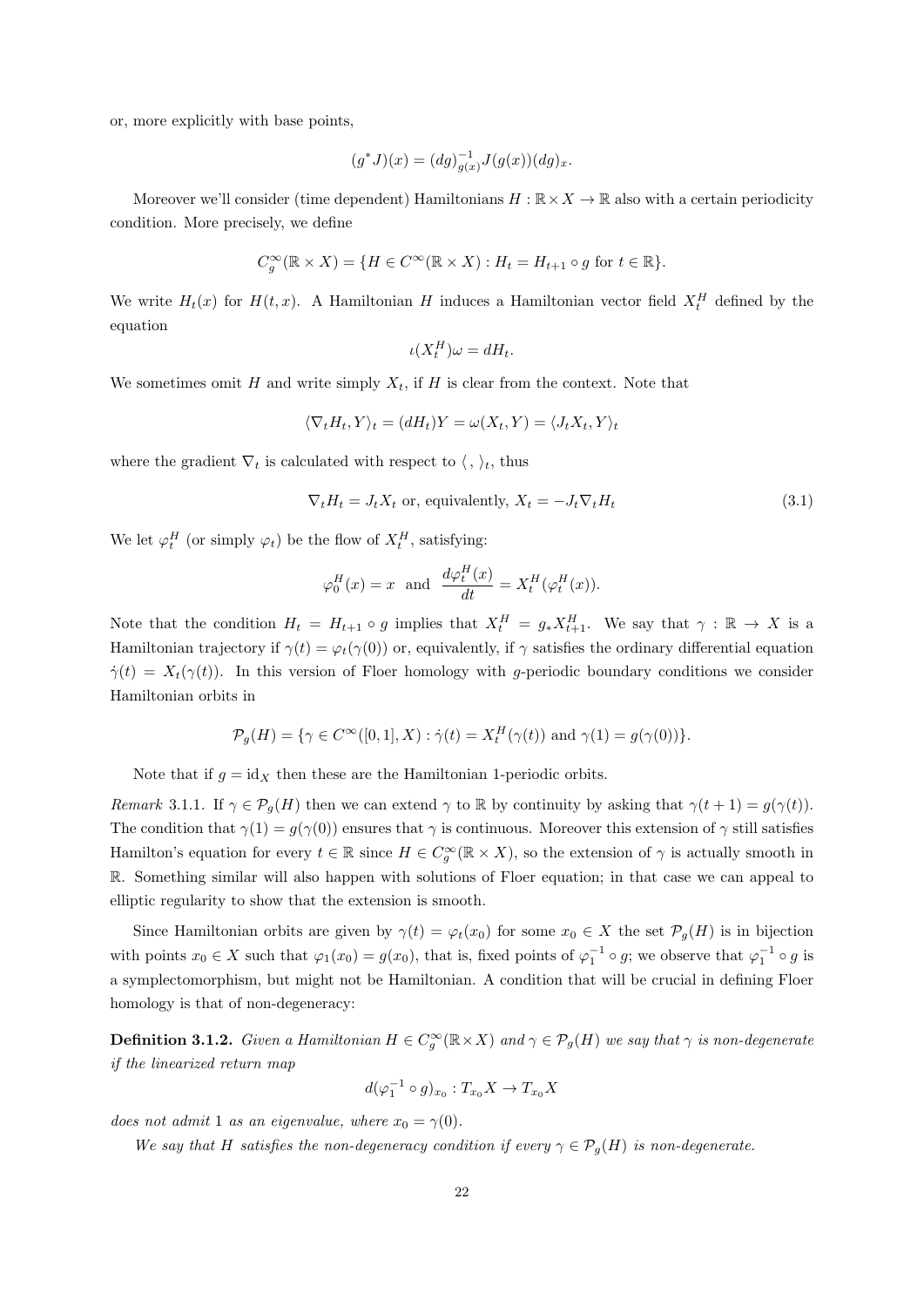If H satisfies the non-degeneracy condition then the fixed points of  $\varphi_1^{-1} \circ g$  form a discrete set (see [\[AD14,](#page-88-7) Lemma 6.5.11]), so  $\mathcal{P}_g(X)$  is finite (because X is compact). We also note that the non-degeneracy condition is generic (see [\[HS95,](#page-90-1) Theorem 3.1] for a proof when  $g = id_X$ ).

We now consider Floer trajectories between these Hamiltonian orbits. These are maps  $u : [0, 1] \times \mathbb{R} \to$ X that

1. Satisfy Floer equation

<span id="page-27-0"></span>
$$
\partial_s u + J_t(u) \left( \partial_t u - X_t^H(u) \right) = 0. \tag{3.2}
$$

where  $t, s$  are the [0, 1] and  $\mathbb R$  variables, respectively.

2. Tend to Hamiltonian orbits, that is, the limits

$$
\gamma^{\pm}(t) = \lim_{s \to \pm \infty} u(t, s)
$$

exist and define Hamiltonian orbits  $\gamma^{\pm} \in \mathcal{P}_{g}(H)$ . We usually write for brevity  $\gamma^{\pm}(t) = u(t, \pm \infty)$ .

3. For every  $s \in \mathbb{R}$  we have  $u(1, s) = g(u(0, s)).$ 

<span id="page-27-1"></span>Remark 3.1.3. If we assume that  $H$  satisfies the non-degeneracy condition then the solutions of Floer equation [\(3.2\)](#page-27-0) that tend to Hamiltonian orbits (condition (2) above) are precisely the ones that have finite energy

$$
E(u) = \frac{1}{2} \int_{[0,1] \times \mathbb{R}} \left( |\partial_s u|^2 + |\partial_t u - X_t^H(u)|^2 \right) dt ds < +\infty.
$$

In that case the energy is given by

$$
\int_{[0,1]\times\mathbb{R}} u^*\omega + \int_{[0,1]} H_t(\gamma^+(t)) dt - \int_{[0,1]} H_t(\gamma^-(t)) dt.
$$

Moreover, if this happens the convergence  $u(t,s) \to \gamma^{\pm}(t)$  when  $s \to \pm \infty$  is uniform in t and  $\partial_s u$  decays exponentially when  $s \to \pm \infty$ .

These are all very standard facts when  $g = id_X$  and they certainly follow from an easy adaptation of the proof in that case, although we don't know of an explicitly written proof in the literature. Alternatively we can use the proof of proposition [3.4.2](#page-39-1) and appeal to known results in Lagrangian Floer homology, for instance [\[RS01,](#page-91-5) Theorem A].

Definition 3.1.4. We define the moduli spaces

$$
\widehat{\mathcal{M}}_g(\gamma^-,\gamma^+;H,J) = \{ u \in C^\infty([0,1] \times \mathbb{R}, X) | u \text{ is a solution of } (3.2),
$$

$$
u(t, \pm \infty) = \gamma^{\pm}(t), u(1,s) = g(u(0,s)) \}. \tag{3.3}
$$

If  $\gamma^- \neq \gamma^+$  then  $\widehat{\mathcal{M}}_g(\gamma^-,\gamma^+;H,J)$  admits an R-action by translation in the s variable and we define

$$
\mathcal{M}_g(\gamma^-, \gamma^+; H, J) = \widehat{\mathcal{M}}_g(\gamma^-, \gamma^+; H, J) / \mathbb{R}.
$$
\n(3.4)

Sometimes we will omit the information about H, J and write only  $\widehat{\mathcal{M}}_g(\gamma^-, \gamma^+)$ ,  $\mathcal{M}_g(\gamma^-, \gamma^+)$ . When we write  $\widehat{\mathcal{M}}_g = \widehat{\mathcal{M}}_g(H,J), \mathcal{M}_g = \mathcal{M}_g(H,J)$  we mean the unions of  $\widehat{\mathcal{M}}_g(\gamma^-,\gamma^+;H,J)$  and  $\mathcal{M}_g(\gamma^-,\gamma^+;H,J)$ over every pair of orbits  $\gamma^-, \gamma^+ \in \mathcal{P}_g(H)$  (corresponding to all g-periodic solutions of Floer equation with finite energy).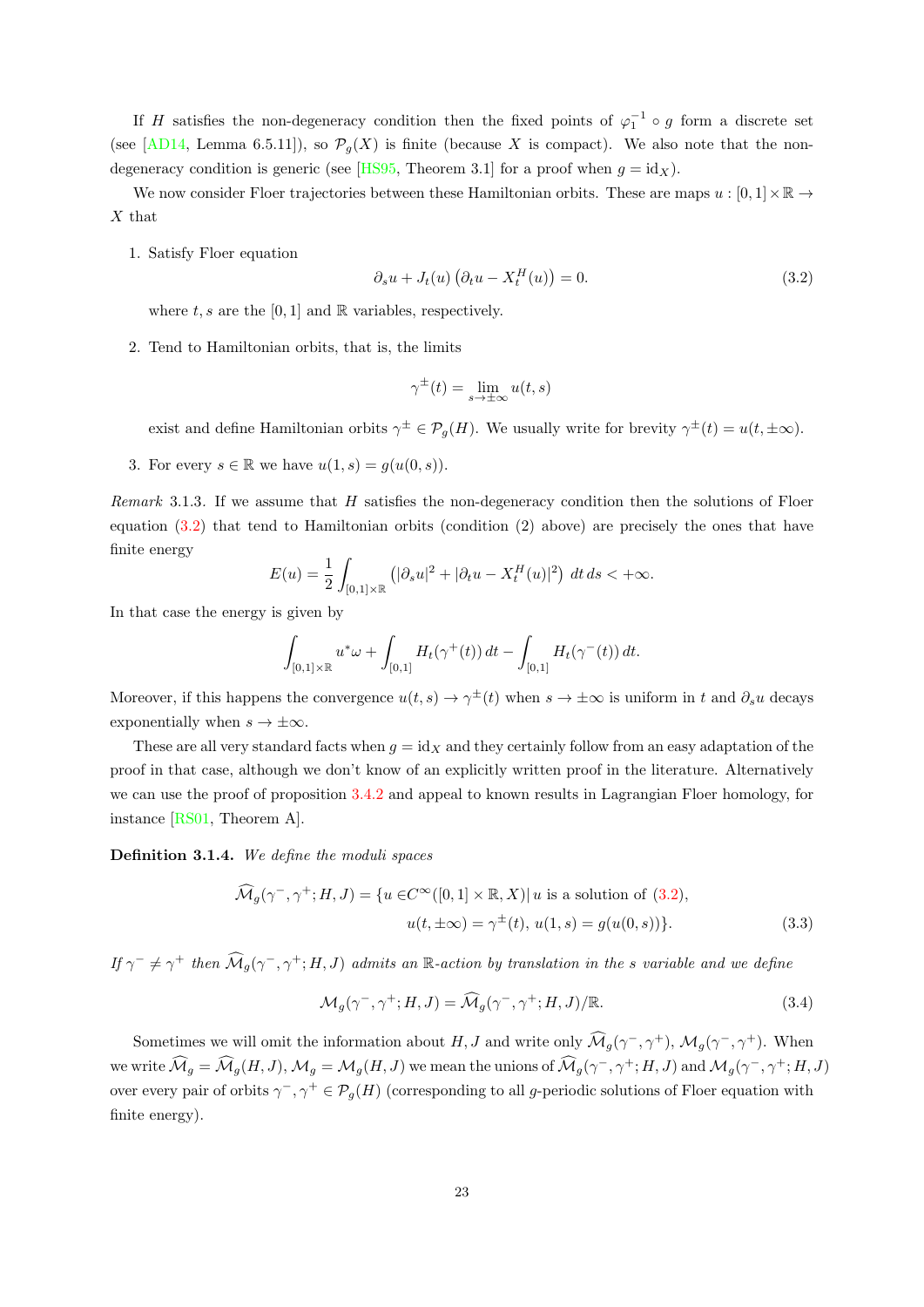# <span id="page-28-0"></span>3.2 Fredholm property and the relative index

In suitable transversality conditions the moduli spaces  $\mathcal{M}_g(\gamma^-, \gamma^+)$  should be finite dimensional manifolds. This is controlled by the differential of the Floer operator.

The Floer operator  $\mathcal F$  is defined as an operator

$$
\mathcal{F}: C_g^{\infty}([0,1] \times \mathbb{R}, X) \to \bigcup_u C_g^{\infty}(u^*TX)
$$

given by

$$
\mathcal{F}(u) = \partial_s u + J_t(u)(\partial_t u - X_t(u)) \in C_g^{\infty}(u^*TX).
$$

Here  $C_g^{\infty}([0,1] \times \mathbb{R}, X)$  denotes the space of smooth maps  $[0,1] \times \mathbb{R} \to X$  such that

$$
u(1,s) = g(u(0,s)).
$$

The space  $C_g^{\infty}(u^*TX)$  is the space of sections of  $u^*TX$  with a g-boundary condition, that is, maps  $\xi : [0,1] \times \mathbb{R} \to TX$  such that

$$
\xi(t,s) \in T_{u(t,s)}X
$$
 and  $\xi(1,s) = (dg)_{u(0,s)}\xi(0,s)$ .

We are interested in the linearization of F at some point  $u \in C_g^{\infty}([0,1] \times \mathbb{R}, X)$  (and in particular at  $u \in \widehat{\mathcal{M}}_g$ ). The tangent space of  $C_g^{\infty}([0,1] \times \mathbb{R}, X)$  at u can be identified with  $C_g^{\infty}(u^*TX)$ ; indeed given a curve

$$
]-\varepsilon,\varepsilon[ \ni \tau \mapsto u_\tau \in C_g^\infty([0,1] \times \mathbb{R}, X)
$$

the vector tangent to it at  $\tau = 0$  is defined by

$$
\xi(t,s) = \frac{d}{d\tau} u_\tau(t,s)|_{\tau=0} \in T_{u(t,s)}X
$$

and clearly  $\xi \in C_g^{\infty}(u^*TX)$ . So  $(d\mathcal{F})_u$  is an operator defined on  $C_g^{\infty}(u^*TX)$ . Let  $W_g^{k,p}(u^*TX)$  be the completion of the compactly supported sections in  $C_g^{\infty}(u^*TX)$  with respect to the Sobolev  $W^{k,p}$  norm, and let  $L_g^p(u^*TX) = W_g^{0,p}(u^*TX)$ . Then we can extend by continuity  $(d\mathcal{F})_u$  to an operator

$$
D_u: W_g^{1,p}(u^*TX) \to L_g^p(u^*TX).
$$

To study this operator we would like to write it in local coordinates, and we can do this by trivializing the bundle  $u^*TX$  in an appropriate way.

<span id="page-28-1"></span>**Proposition 3.2.1.** Given a symplectomorphism g of  $(X, \omega)$ ,  $J \in \mathcal{J}_g(X, \omega)$  and  $u \in C_g^{\infty}([0, 1] \times \mathbb{R}, X)$ there is a trizialization

$$
\Psi(t,s) : \mathbb{R}^{2n} \to T_{u(t,s)}X \text{ for each } (t,s) \in [0,1] \times \mathbb{R}
$$

preserving the symplectic form and almost complex structure (where on  $\mathbb{R}^{2n}$  these are the standard ones) such that

$$
\Psi(1,s) = (dg)_{u(0,s)} \Psi(0,s).
$$

Moreover, if  $\partial_s u$  satisfies an exponential decay condition (which is the case if u is a finite energy solution of Floer equation) then

$$
\|\Psi\|_{1,\infty}, \|\Psi^{-1}\|_{1,\infty} < \infty.
$$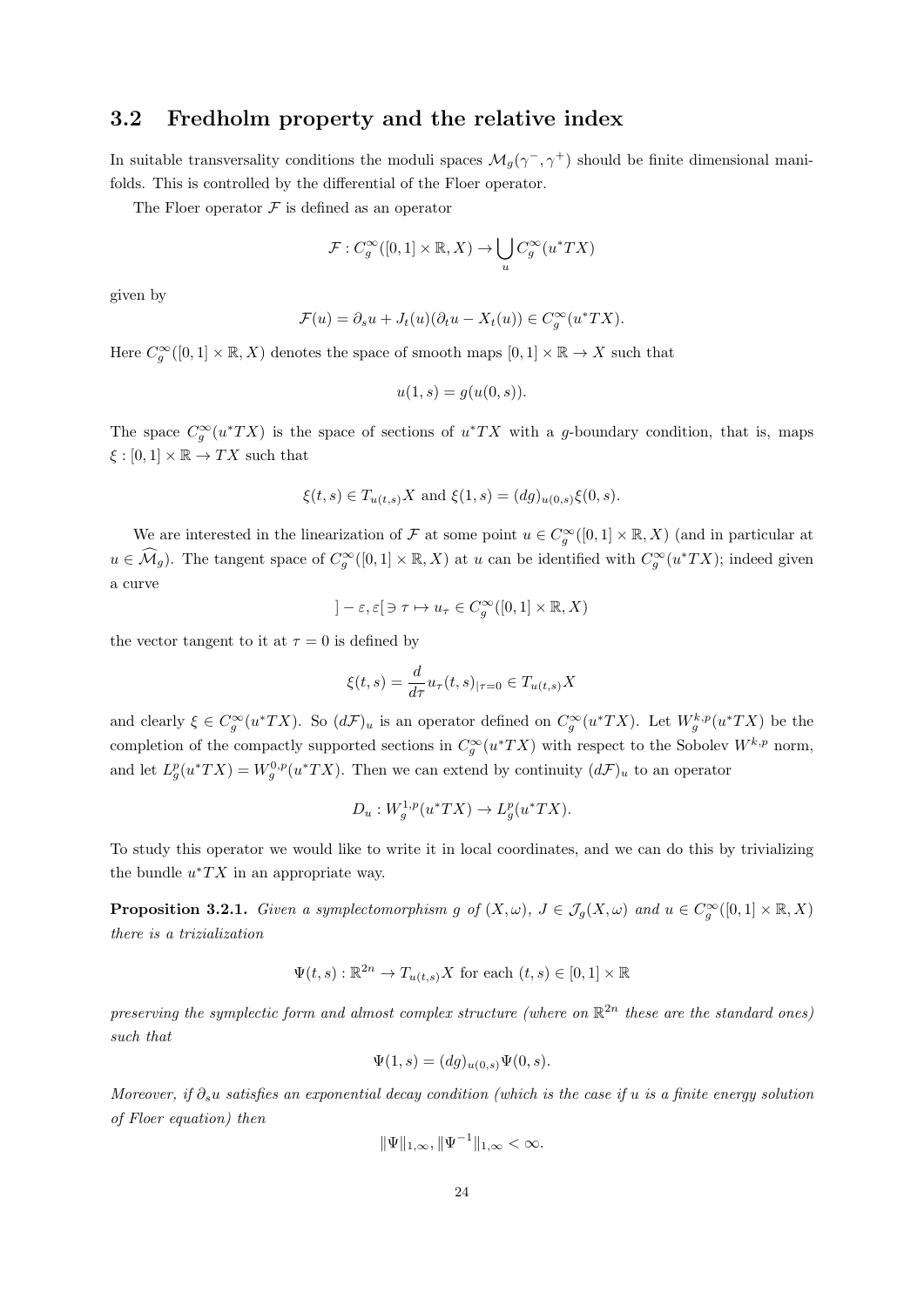In the proposition  $||\Psi||_{1,\infty}$  denotes

$$
\|\Psi\|_{1,\infty} = \sup_{(t,s)} (\|\Psi(t,s)\| + \|D\Psi(t,s)\|).
$$

*Proof.* We consider the total space  $u^*TX/\sim$  where we identify  $T_{u(0,s)}X$  and  $T_{u(1,s)}X$  via

$$
dg: T_{u(0,s)}X \to T_{u(1,s)}X.
$$

The the projection map  $u^*TX \to [0,1] \times \mathbb{R}$  induces a projection  $u^*TX/\sim \to S^1 \times \mathbb{R}$ . This is a  $U(n)$ bundle over  $S^1 \times \mathbb{R}$  since it inherits the symplectic form and almost complex structures of  $u^*TM$ , as g is a symplectomorphism and  $J \in \mathcal{J}_g(X, \omega)$ , respectively; note that the almost complex structure in  $u^*TX$ at  $(t, s) \in [0, 1] \times \mathbb{R}$  is given by  $J_t(u(t, s))$ . It's well known, and we'll see in [4.2.4,](#page-46-0) that any  $U(n)$ -bundle over  $S^1 \times \mathbb{R}$  is trivial. Thus there is a trivialization of  $U(n)$ -bundles

$$
\widetilde{\Psi}: S^1 \times \mathbb{R} \times \mathbb{R}^{2n} \to u^*TX / \sim.
$$

This lifts to a trivialization

$$
\Psi : [0,1] \times \mathbb{R} \times \mathbb{R}^{2n} \to u^*TX
$$

such that  $\Psi(1, s, v) \sim \Psi(0, s, v)$ , that is,  $\Psi(1, s, v) = (dg)_{u(0, s)} \Psi(0, s, v)$ . Hence

$$
\Psi(t,s) = \Psi(t,s,\cdot) : \mathbb{R}^{2n} \to T_{u(t,s)}X
$$

satisfies the condition required. It preserves the symplectic form and almost complex structure since  $\Psi$ is a  $U(n)$ -bundle isomorphism.

For the last assertion we refer the reader interested in the details to  $\left[4S18, \text{ Section } 8.1\right]$  (where this is done only in the case  $g = id$ ). But the key point is that the exponential decay condition on  $\partial_s u$ ensures that u can be extended to a map  $\overline{u} : [0,1] \times \overline{\mathbb{R}} \to X$  where  $\overline{\mathbb{R}} = \mathbb{R} \cup \{-\infty, +\infty\}$  is the twopoint compactification of X with a differential structure pulled-back from  $[-1, 1]$  via an appropriate homeomorphism  $\overline{\mathbb{R}} \to [-1, 1]$ . Then we pick a trivialization

$$
S^1\times\overline{\mathbb{R}}\times\mathbb{R}^{2n}\to\overline{u}^*TX/\sim
$$

and restrict it to  $S^1 \times \mathbb{R}$ . And now compactness of  $S^1 \times \mathbb{R}$  gives the bound.

We fix now a trivialization  $\Psi$  as in proposition [3.2.1;](#page-28-1) this induces a correspondence between sections of  $u^*TX$  and sections of the trivial bundle  $[0,1] \times \mathbb{R} \times \mathbb{R}^{2n} \to [0,1] \times \mathbb{R}$ , that is, maps  $[0,1] \times \mathbb{R} \to \mathbb{R}^{2n}$ ; that is, we associate to  $\xi \in C^{\infty}(u^*TX)$  the map

$$
[0,1] \times \mathbb{R} \ni (t,s) \mapsto \Psi(t,s)^{-1} \xi(t,s) \in \mathbb{R}^{2n}.
$$

We note that if  $\xi \in C_g^{\infty}(u^*TX)$  then

$$
\Psi(1,s)^{-1}\xi(1,s) = \Psi(1,s)^{-1}(dg)_{u(0,s)}\xi(0,s) = \Psi(0,s)^{-1}\xi(0,s).
$$

Hence  $\Psi$  induces a correspondence between  $C_g^{\infty}(u^*TX)$  and  $C^{\infty}(S^1 \times \mathbb{R}, \mathbb{R}^{2n})$ . If  $\partial_s u$  decays expo-nentially then the last part of proposition [3.2.1](#page-28-1) implies that  $\Psi$  also induces isomorphisms (of Banach spaces)

$$
W^{1,p}(u^*TX) \cong W^{1,p}(S^1 \times \mathbb{R}, \mathbb{R}^{2n})
$$
 and  $L^p(u^*TX) \cong L^p(S^1 \times \mathbb{R}, \mathbb{R}^{2n}).$ 

Under this isomorphisms,  $D_u$  takes the form of a perturbed Cauchy-Riemann operator. These are very well understood: under a non-degeneracy assumption they are Fredholm and we know how to compute their Fredholm indices – see  $[dS18, Section 7]$  $[dS18, Section 7]$ ,  $[AD14, Sections 8.7-8.9]$  $[AD14, Sections 8.7-8.9]$ .

 $\Box$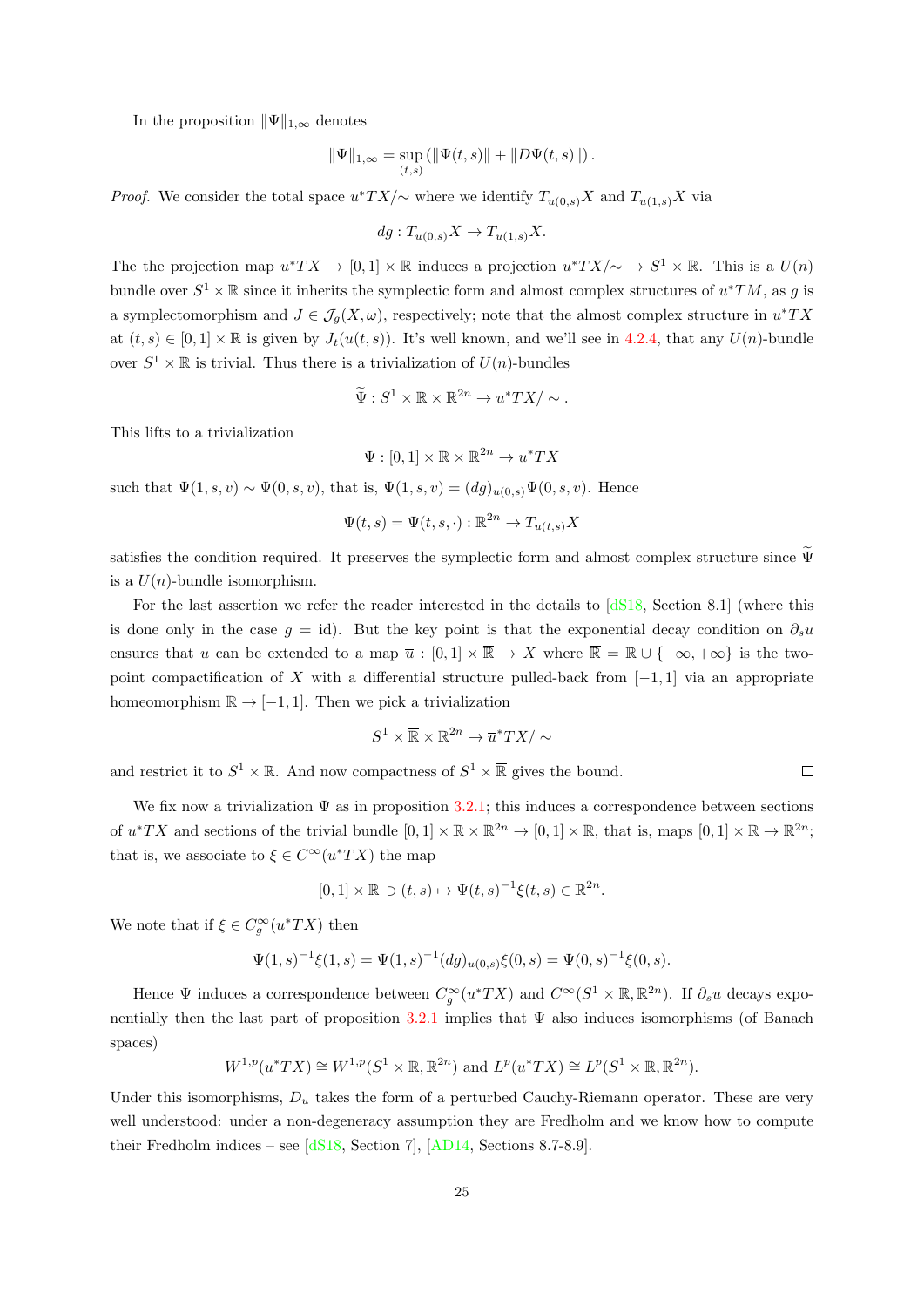<span id="page-30-2"></span>**Definition 3.2.2.** Let  $S : S^1 \times \mathbb{R} \to M_{2n \times 2n}(\mathbb{R})$  be continuous. We denote by  $L_S : W^{1,p}(S^1 \times \mathbb{R}, \mathbb{R}^{2n}) \to$  $L^p(S^1 \times \mathbb{R}, \mathbb{R}^{2n})$  the perturbed Cauchy-Riemann operator given by

$$
L_S = \partial_s + J_0 \partial_t + S
$$

where  $J_0$  is the standard complex structure on  $\mathbb{C}^n \times \mathbb{R}^{2n}$ .

We say that such  $S$  is admissible if

- 1. S can be extended by continuity to  $S^1 \times \overline{\mathbb{R}}$ ;
- 2. The limits  $S^{\pm}(t) = S(t, \pm \infty)$  are paths of symmetric matrices;
- 3. If we let  $R^{\pm} : [0,1] \to M_{2n \times 2n}(\mathbb{R})$  be the solutions of the ordinary differential equation

$$
R^{\pm}(0) = I
$$
 and  $\frac{d}{dt}R^{\pm}(t) = J_0S^{\pm}(t)R^{\pm}(t)$ 

then the matrices  $R^{\pm}(1)$  don't have 1 as an eigenvalue.

<span id="page-30-0"></span>**Proposition 3.2.3.** Let  $\Psi$  be a trivialization as in proposition [3.2.1.](#page-28-1) Then through this trivialization  $D_u$ is a perturbed Cauchy-Riemann operator, that is,

$$
D_u \circ \Psi = \Psi \circ L_S \tag{3.5}
$$

where S is defined by

$$
\Psi S = \nabla_s \Psi + J(\nabla_t \Psi - \nabla_{\Psi} X_t^H) + (\nabla_{\Psi} J)(\partial_t u - X_t^H). \tag{3.6}
$$

Moreover, if we denote  $\Psi^{\pm}(t) = \lim_{s \to \pm \infty} \Psi(t, s)$  and

<span id="page-30-1"></span>
$$
\Phi^{\pm}(t) = \Psi^{\pm}(t)^{-1} (d\varphi_t^H)_{\gamma^{\pm}(0)} \Psi^{\pm}(0) \in Sp(\mathbb{R}^{2n})
$$
\n(3.7)

then

<span id="page-30-3"></span>
$$
\dot{\Phi}^{\pm} = J_0 S^{\pm} \Phi^{\pm}.
$$
\n(3.8)

Proof. This is a straightforward computation, see for instance [\[DS94,](#page-89-6) Theorem 2.2].  $\Box$ 

The known theory of such operators, together with proposition [3.2.3,](#page-30-0) gives a Fredholm property for the operator  $D_u$  when we have a non-degeneracy assumption.

**Theorem 3.2.4** (Fredholm property). Suppose that  $\gamma^-, \gamma^+ \in \mathcal{P}_g(H)$  are non-degenerate (see definition [3.1.2\)](#page-26-0) and  $u \in \widehat{\mathcal{M}}_g(\gamma^-, \gamma^+)$ . Then the operator  $D_u$  is Fredholm and has index

$$
ind D_u = \mu_{CZ}(\Phi^+) - \mu_{CZ}(\Phi^-) \equiv \mu(u)
$$

where  $\Phi^{\pm}$  are defined by [\(3.7\)](#page-30-1).

*Proof.* It's well known that when S is admissible (see definition [3.2.2\)](#page-30-2) then  $L<sub>S</sub>$  is a Fredholm operator with index ind  $L_S = \mu_{CZ}(R^+) - \mu_{CZ}(R^-)$  ( [\[dS18,](#page-89-10) Theorem 7.9.2] or [\[AD14,](#page-88-7) Proposition 8.7.1, Theorem  $8.8.1$ ]).

By equation [\(3.8\)](#page-30-3) we have that  $R^{\pm} = \Phi^{\pm}$ , so the non-degeneracy condition of S is that the following matrices don't have 1 as eigenvalue:

$$
\Phi^{\pm}(1) = \Psi^{\pm}(1)^{-1} (d\varphi_1)_{x_0^{\pm}} \Psi^{\pm}(0) = \Psi^{\pm}(0)^{-1} (dg)_{x_0^{\pm}}^{-1} (d\varphi_1)_{x_0^{\pm}} \Psi^{\pm}(0)
$$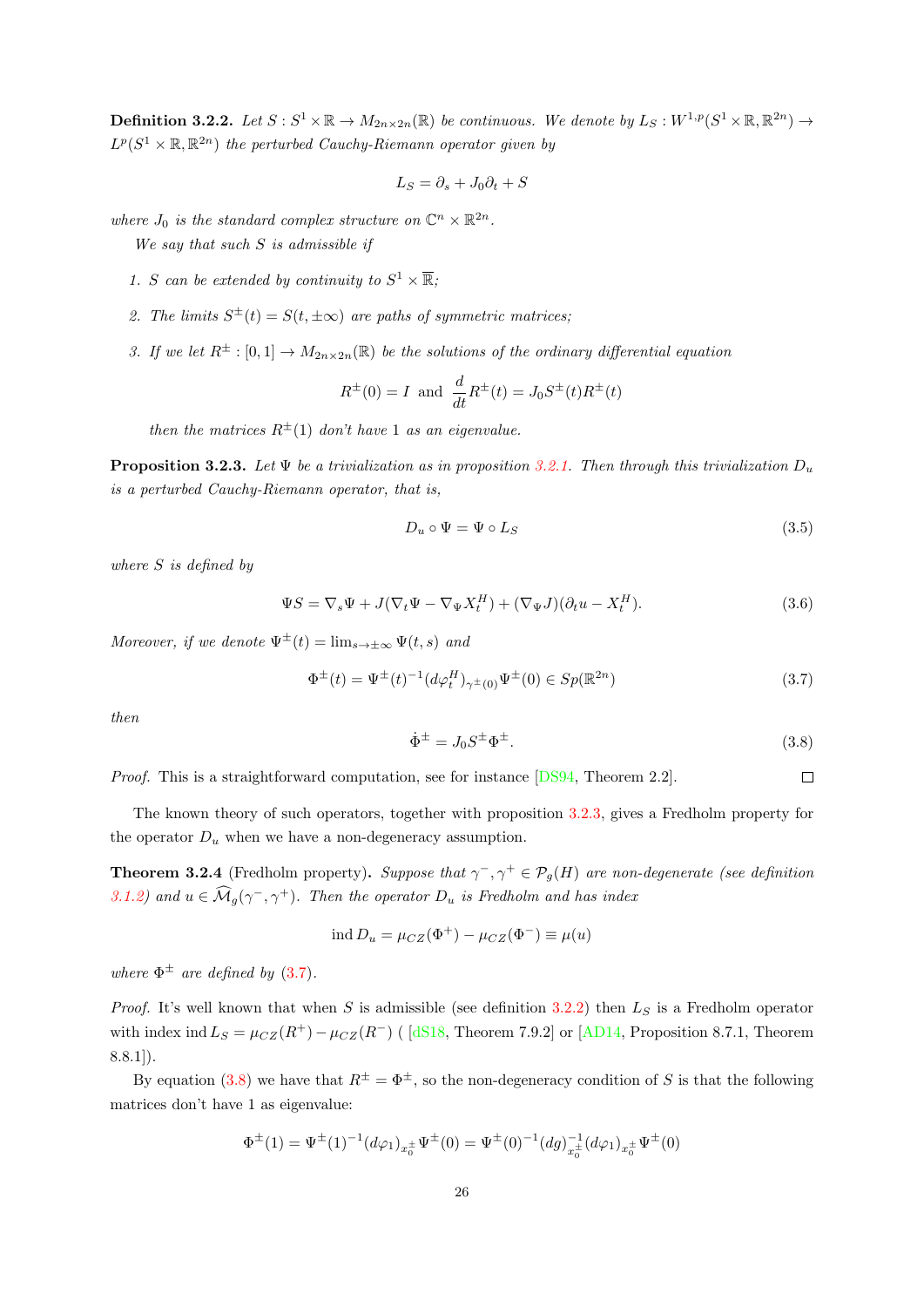Here  $x_0^{\pm} = \gamma^{\pm}(0)$ . But this happens if and only if  $\gamma^{\pm}$  are non-degenerate.

Since  $\varphi_t$  are symplectomorphisms it's clear that  $\Phi^{\pm}(t)$  is a path of matrices in  $Sp(n)$ , hence by [\(3.8\)](#page-30-3)  $J_0S^{\pm}(t)$  is in the Lie algebra  $\mathfrak{sp}(n) = \{T \in M_{2n \times 2n}(\mathbb{R}) : (J_0T)^t = J_0T\}$  and thus  $S^{\pm}(t)$  is symmetric. We conclude that  $S$  is admissible and the cited theory on the perturbed Cauchy-Riemann operators shows the result.  $\Box$ 

A key point in the definition of Floer homology is that we need the moduli spaces above defined to be finite dimensional manifolds. This happens when the differential  $D_u$  is surjective. The proof of this with our g-periodicity condition is a straightforward adaptation of the proof in the classical 1-periodic situation.

<span id="page-31-0"></span>**Theorem 3.2.5.** Suppose  $\gamma^-, \gamma^+ \in \mathcal{P}_g(H)$  are non-degenerate. If  $D_u$  is a surjective operator for every  $u \in \widehat{\mathcal{M}}_g(\gamma^-, \gamma^+)$  then  $\widehat{\mathcal{M}}(\gamma^-, \gamma^+)$ ,  $\mathcal{M}(\gamma^-, \gamma^+)$  are smooth manifolds; moreover, their local dimensions at  $u \in \widehat{\mathcal{M}}_g(\gamma^-, \gamma^+)$  are

$$
\dim_u \widehat{\mathcal{M}}(\gamma^-, \gamma^+) = \mu_{CZ}(\Phi^+) - \mu_{CZ}(\Phi^-)
$$

and

$$
\dim_u \mathcal{M}(\gamma^-, \gamma^+) = \mu_{CZ}(\Phi^+) - \mu_{CZ}(\Phi^-) - 1
$$

where  $\Phi^{\pm}$  are defined by [3.7.](#page-30-1)

Sketh. Essentially this result is an application of transversality in Banach manifolds – see  $\left[ \text{Lan}99, \text{Section} \right]$ II.§2]. However, we have to choose the said Banach manifold in an appropriate manner, as done in [\[dS18,](#page-89-10) Notation 8.2.1] or [\[AD14,](#page-88-7) Definition 8.2.2]) for  $g = id_X$ . The correct space of cylinders to consider is  $\mathcal{B}_g^{1,p}(\gamma^-, \gamma^+)$  consisting of "W<sup>1,p</sup>-maps" (with  $p > 2$ )  $u : [0,1] \times \mathbb{R} \to X$  such that

$$
u(1,s) = g(u(0,s))
$$

and

$$
u(t,s) \longrightarrow \gamma^{\pm}(t)
$$
 when  $s \to \pm \infty$ .

To be precise,

$$
\mathcal{B}_g^{1,p}(\gamma^-, \gamma^+) = \{ \exp_u(Y) \colon u \in C_g^{\infty}([0, 1] \times \mathbb{R}, X), \, u(t, \pm \infty) = \gamma^{\pm}(t),
$$

$$
\partial_s u, \partial_t u - X_t(u) \text{ satisfy exponential decay},
$$

$$
Y \in W_g^{1,p}(u^*TX), ||Y|| < r_u \}
$$
(3.9)

where exp means the geodesic exponential and for each u in the conditions stated  $r_u > 0$  is the injectivity radius of  $\exp_u$ . Note that by requiring  $p > 2$  we have a Sobolev embedding  $W_g^{1,p}(u^*TX) \hookrightarrow C_g^0(u^*TX)$ , so the expression  $\exp_u(Y)$  makes sense as a globally defined (continuous) function.

This is a Banach manifold locally modelled by  $W_g^{1,p}(u^*TX)$ . The Floer differential extends by continuity to an operator

$$
\mathcal{F}:\mathcal{B}_g^{1,p}(\gamma^-,\gamma^+)\to\mathcal{E}
$$

where  $\mathcal{E}$  is a bundle over  $\mathcal{B}_{g}^{1,p}(\gamma^-, \gamma^+)$  where the fiber over  $u \in \mathcal{B}_{g}^{1,p}(\gamma^-, \gamma^+)$  is  $L_g^2(u^*TX)$ ; this is also a Banach manifold and  $\mathcal F$  is a smooth map between the said Banach manifolds.

We need to show that F is transverse to the zero section of E. Suppose that  $\mathcal{F}(u) = 0$ . The tangent space of  $\mathcal E$  at  $(u, 0)$  splits as

$$
T_{(u,0)}\mathcal{E} = T_u \mathcal{B}_g^{1,p}(\gamma^-, \gamma^+) \oplus L_g^2(u^*TX)
$$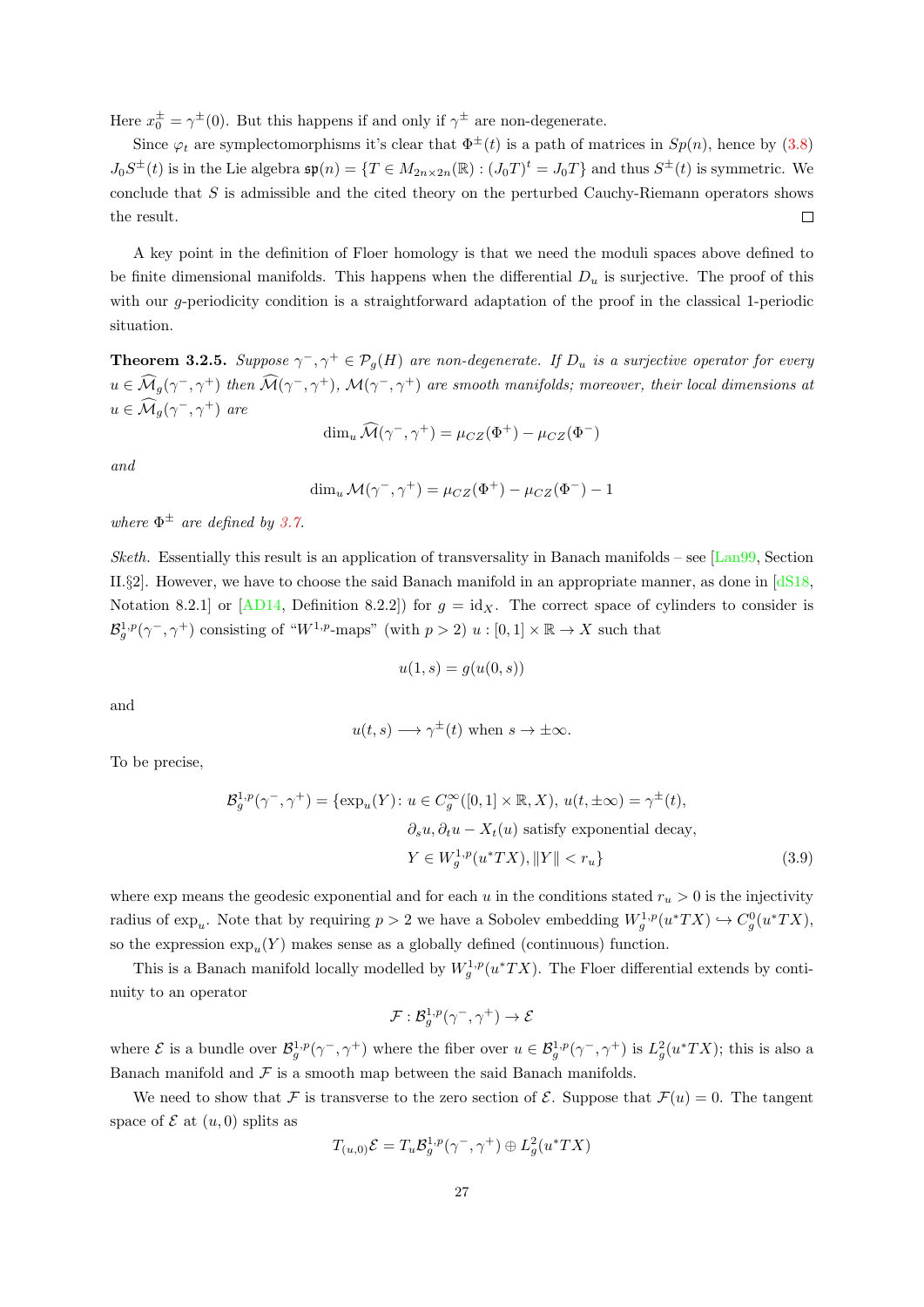and the differential  $(d\mathcal{F})_u$  is

$$
(\mathrm{id}, D_u) : T_u \mathcal{B}_g^{1,p}(\gamma^-, \gamma^+) \to T_{(u,0)} \mathcal{E} = T_u \mathcal{B}_g^{1,p}(\gamma^-, \gamma^+) \oplus L_g^2(u^*TX).
$$

Note that  $T_u \mathcal{B}_g^{1,p}(\gamma^-, \gamma^+)$  is the tangent space to the zero section and that  $\pi_2 \circ (d\mathcal{F})_u = D_u$  where

$$
\pi_2: T_{(u,0)}\mathcal{E} \to T_{(u,0)}\mathcal{E}/T_u\mathcal{B}_g^{1,p}(\gamma^-,\gamma^+) = L_g^2(u^*TX)
$$

is the projection map. Since  $D_u = \pi_2 \circ (d\mathcal{F})_u$  is a surjective Fredholm operator it follows that the space of solutions of Floer equation

$$
\{u \in \mathcal{B}_g^{1,p}(\gamma^-,\gamma^+): \mathcal{F}(u) = 0\} = \mathcal{F}^{-1}(\text{zero section of } \mathcal{E})
$$

is a smooth manifold of dimension  $\mu(u) = \text{ind } D_u$ . By elliptic regularity any such solution is smooth, so is in  $\widehat{\mathcal{M}}_g(\gamma^-, \gamma^+)$ . On the other hand,  $\widehat{\mathcal{M}}_g(\gamma^-, \gamma^+) \subseteq \mathcal{B}^{1,p}(\gamma^-, \gamma^+)$  because finite energy solutions of Floer equation are such that  $\partial_s u$ ,  $X_t(u) - \partial_t u$  have an exponential decay.  $\Box$ 

Remark 3.2.6. By local dimension at u we mean the following: the space  $\widehat{\mathcal{M}}_g(\gamma^-, \gamma^+)$  is a disjoint union of connected smooth manifolds of possibly different dimensions each, and the component where  $u$  lies has the said dimension.

Remark 3.2.7. The difference  $\mu(u) = \mu_{CZ}(\Phi^+) - \mu_{CZ}(\Phi^-)$  does not depend on the choice of trivialization  $\Psi$ , since it's the Fredholm index of  $D_u$ . However, in general the indices  $\mu_{CZ}(\Phi^{\pm})$  don't depend only on the orbit  $\gamma^{\pm}$ , but they do depend in an important way on the trivialization  $\Psi$  of  $u^*TX$  we chose. This makes unclear how to assign an absolute grading to orbits in  $\widehat{\mathcal{M}}_g$ , and without further assumptions this is not possible. For instance if  $c_1(X) \neq 0$  it's possible that we have  $u, v \in \widehat{\mathcal{M}}_g(\gamma^-, \gamma^+)$  with  $\mu(u) \neq \mu(v)$ . We will discuss this issue in greater detail in section  $4.2$ .

Theorem [3.2.5](#page-31-0) motivates the definition of a regular pair.

<span id="page-32-1"></span>**Definition 3.2.8.** We say that  $(H, J) \in C_g(\mathbb{R} \times X) \times \mathcal{J}_g(X, \omega)$  is a regular pair if H satisfies the non-degeneracy condition [3.1.2](#page-26-0) and  $D_u$  is surjective for every  $u \in \widehat{\mathcal{M}}_q(H, J)$ .

### <span id="page-32-0"></span>3.3 Floer complex

We would now like to define the Floer complex and its differential. For this we fix a (possibly Novikov) ring R and we let the Floer complex CF be the R-module generated by  $\mathcal{P}_q(H)$ , that is,

$$
CF(X, g, H; R) = \bigoplus_{\gamma \in \mathcal{P}_g(H)} R \cdot \gamma.
$$

Defining the differential is the hard part. We would like to do this by counting trajectories  $u \in$  $\mathcal{M}_g(\gamma^-, \gamma^+; H, J)$  with  $\mu(u) = 1$ , but to do so we need that this is a finite set. In general this is not guaranteed just by asking that  $(H, J)$  is a regular pair, but one needs some compactness results which don't hold for general symplectic manifolds. The general tool to prove such results is Gromov compactness theorem, which we now describe before discussing more specifically the problem of constructing the differential. The original Gromov compactness for (pseudo-)holomorphic was proved by Gromov in the seminal paper [\[Gro85\]](#page-90-0). Here we describe a statement as used in [\[HS95\]](#page-90-1). For a more complete statement (and proof) we refer to [\[Zil02\]](#page-91-6).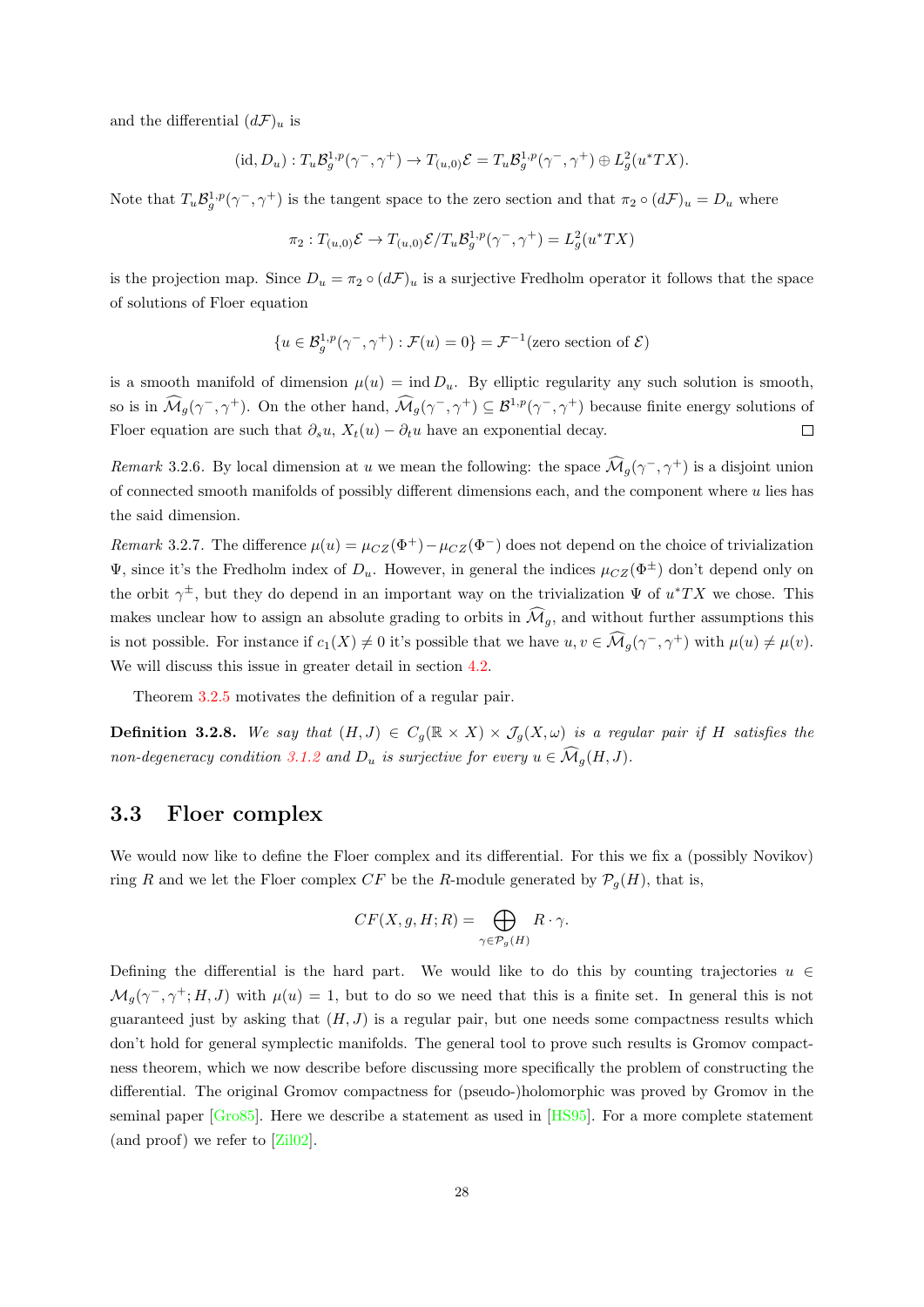**Definition 3.3.1** (Convergence modulo bubbling). Let  $\gamma^-, \gamma^+ \in \mathcal{P}_g(H)$  and let  $u_\nu \in \widehat{\mathcal{M}}_g(\gamma^-, \gamma^+)$ be a sequence of solutions of Floer equation. We say that  $u_{\nu}$  converges directly modulo bubbling to  $u\in \widehat{\mathcal{M}}_g(\gamma^-,\gamma^+)$  if there is finite set  $Z\subseteq [0,1]\times\mathbb{R}$  such that, in every compact set contained in  $[0,1]\times\mathbb{R}\setminus Z$ the sequence  $u_{\nu}$  (and its derivatives) converges uniformly to u (and its derivatives). We call Z the set of singularities.

Given Hamiltonian orbits  $\gamma^- = \gamma^0, \gamma^1, \dots, \gamma^m = \gamma^+$  and Floer trajectories  $u^j \in \widehat{\mathcal{M}}_g(\gamma^{j-1}, \gamma^j), j =$  $1, \ldots, m$ , we say that  $u_{\nu}$  converges to  $(u^1, \ldots, u^m)$  modulo bubbling if the following happens: for every sequence  $s_{\nu} \in \mathbb{R}$  the sequence  $v_{\nu}(t,s) = u_{\nu}(t, s + s_{\nu})$  converges directly modulo bubbling to  $u^{j}(t, s + s^{j})$ for some  $j = 1, \ldots, m$  and  $s_j \in \mathbb{R}$  or converges modulo bubbling to  $\gamma^j$  for some  $j = 0, \ldots, m$ . Moreover every  $u^j$  can be approximated by  $u_{\nu}$  in this way.

Note that there is a slight subtlety in this definition. Convergence modulo bubbling of  $u_{\nu}$  to a single  $u = u<sup>1</sup>$ , defined in the second paragraph, is not the same as direct convergence, defined in the first paragraph: it is direct convergence of  $u<sub>\nu</sub>$  to some translation of u in the s variable. Indeed  $u<sub>\nu</sub>$  converges to u if the classes of  $u_{\nu}$  in  $\mathcal{M}_g(\gamma^-, \gamma^+) = \widehat{\mathcal{M}}_g(\gamma^-, \gamma^+)/\mathbb{R}$  converge to the class of u in the topology of  $\mathcal{M}_g(\gamma^-,\gamma^+)$ , and  $u_\nu$  converges directly to u if it converges in  $\widehat{\mathcal{M}}_g(\gamma^-,\gamma^+)$ .

We now state a version of Gromov-Floer compactness that's enough for our purposes. Recall that a J-holomorphic sphere is a map  $v:(S^2,j_0)\to (X,J)$  such that  $dv\circ j_0=J\circ dv$  (here  $j_0$  denotes the standard complex structure on  $S^2 \cong \mathbb{C}P^1$ ). The energy of a holomorphic sphere is

$$
E(v) = \int_{S^2} v^* \omega = \frac{1}{2} \int_{S^2} |dv|^2 \ge 0.
$$

**Theorem 3.3.2** (Gromov-Floer compactness). Let  $\gamma^-, \gamma^+ \in \mathcal{P}_g(H)$  and let  $u_\nu \in \widehat{\mathcal{M}}_g(\gamma^-, \gamma^+)$  be a sequence of solutions of Floer equation with bounded energy  $E(u_\nu)$  (see remark [3.1.3\)](#page-27-1) and constant index  $\mu(u_\nu) = \mu.$ 

Then there is a subsequence of  $u_{\nu}$  that converges modulo bubbling to  $(u^1, \ldots, u^m)$ . Moreover if  $Z =$  $\{z_1, \ldots, z_\ell\}$  is the set of singularities of the subsequence, then there are J-holomorphic spheres  $v_1, \ldots, v_\ell$ :  $S^2 \to X$  such

$$
\lim_{\nu \to \infty} E(u_{\nu}) = \sum_{j=1}^{m} E(u^{j}) + \sum_{k=1}^{\ell} E(v^{k}) \qquad \mu = \sum_{j=1}^{m} \mu(u^{j}) + 2 \sum_{k=1}^{\ell} \langle c_{1}(TX), v^{k} \rangle \qquad (3.10)
$$

and  $u^1, \ldots, u^m, v^1, \ldots, v^\ell$  is a connected family, that is,

$$
\bigcup_{j=1}^{m} u^{j}([0,1] \times \overline{\mathbb{R}}) \cup \bigcup_{k=1}^{\ell} v^{j}(S^{2})
$$

is connected.

We see from Gromov-Floer compactness that there are essentially two obstructions to the 0-dimensional manifold  $\{u \in \mathcal{M}_g(\gamma^-, \gamma^+); H, J\}$ :  $\mu(u) = 1\}$  being compact/finite. The first is that the energy of such solutions may be unbounded, and so we cannot apply the theorem to get convergent subsequences. The second is the existence of bubbles. We begin by stating precisely what we mean by the non-existence of bubbles for our purposes:

<span id="page-33-0"></span>**Definition 3.3.3.** Let  $(H, J)$  be a regular pair. We say that  $(H, J)$  has no-bubbling if for every sequence  $u_{\nu} \in \widehat{\mathcal{M}}_g(\gamma^-, \gamma^+)$  with bounded energy and  $\mu(u_{\nu}) = \mu$  for  $\mu = 1$  or  $\mu = 2$  there is a subsequence converging without bubbling. More precisely: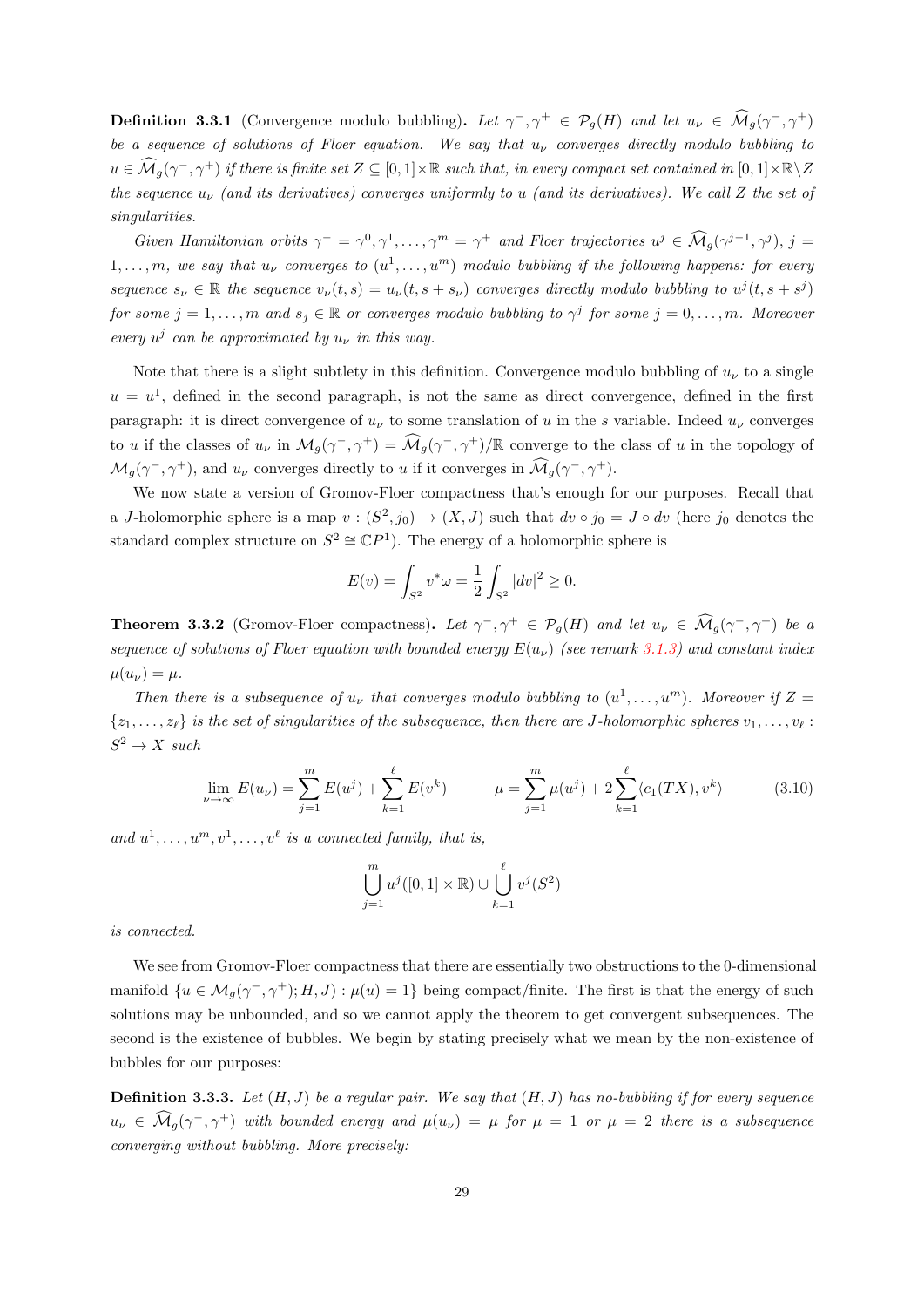- 1. If  $\mu = 1$  then a subsequence of  $u_{\nu}$  converges to  $u \in \widehat{\mathcal{M}}_g(\gamma^-, \gamma^+)$  with  $\mu(u) = 1$ .
- 2. If  $\mu = 2$  then a subsequence of  $u_{\nu}$  converges either to  $u \in \widehat{\mathcal{M}}_g(\gamma^-, \gamma^+)$  with  $\mu(u) = 2$  or to  $(u^1, u^2)$ with  $u^1 \in \widehat{\mathcal{M}}_g(\gamma^-, \gamma^1), u^2 \in \widehat{\mathcal{M}}_g(\gamma^1, \gamma^+)$  for some  $\gamma^1 \in \mathcal{P}_g(H)$  and  $\mu(u^1) = \mu(u^2) = 1$ .

Part 1. of the no-bubbling assumption says that

$$
\{u \in \mathcal{M}_g(\gamma^-,\gamma^+) : \mu(u) = 1, E(u) \le C\} \subseteq \mathcal{M}_g(\gamma^-,\gamma^+)
$$

is compact, and hence finite since it's a 0-dimensional manifold. Part 2. says that we can compactify the 1-dimensional manifold

$$
\{u \in \mathcal{M}_g(\gamma^-,\gamma^+) : \mu(u) = 2, E(u) \le C\}
$$

by adding a boundary formed by pairs  $(u^1, u^2) \in \mathcal{M}_g(\gamma^-, \gamma^1) \times \mathcal{M}_g(\gamma^1, \gamma^+)$  for some  $\gamma^1$  such that  $\mu(u^1) = \mu(u^2) = 1$  and  $E(u^1) + E(u^2) \leq C$ . These are the conditions we should need to define a differential ∂ (with Novikov coefficients) and to prove that  $\partial^2 = 0$ , respectively.

Even if we assume that there are no bubbles, the moduli space  $\{u \in \mathcal{M}_g(\gamma^-, \gamma^+) : \mu(u) = 1\}$  can still be infinite if we don't bound the energy of its elements. Further impositions can be made on  $(X, \omega)$  so that we can bound the energy (the simplest of which is  $\omega$  being atoroidal) of such trajectories, but we can also use the algebraic formalism of Novikov rings to contour this problem and define a differential even without energy bounds.

**Definition 3.3.4** (Novikov ring). Let R be a ring. We define the universal Novikov ring  $\Lambda^{\text{univ}}(R)$  with  $coefficients$  in  $R$  to be the ring of formal series

$$
\sum_{j=1}^{\infty} c_j T^{\lambda_j}
$$

where  $c_j \in R$  and  $\lambda_j \in \mathbb{R}$  are such that  $\lambda_j \to +\infty$ .

If  $(X,\omega)$  is a symplectic manifold we define its Novikov ring  $\Lambda_{\omega}(X;R)$  to be the ring of formal series

$$
\sum_{A \in H_2(X;\mathbb{Z})} c_A e^A
$$

with  $c_A \in \mathbb{R}$  such that for every  $c \in \mathbb{R}$  we have

$$
\#\{A \in H_2(X; \mathbb{Z}) : c_A \neq 0 \text{ and } \omega(A) < c\} < \infty.
$$

Note that we have a canonical homomorphism from the Novikov ring of a symplectic manifold to the universal Novikov ring given by

$$
e^A \mapsto T^{\omega(A)}.
$$

In our definitions we'll use the universal Novikov ring, but we could also use the one corresponding to our symplectic manifold. The latter has the advantage that it can be used to correct grading problems when  $c_1(X) \neq 0$  and we need to consider the homotopy class relative to the boundary of solutions of Floer equation; on the other hand, it would require us to pick a fixed non-canonical homotopy between each pair of Hamiltonian orbits  $\gamma^-, \gamma^+$  as done in [\[BO09\]](#page-88-8). To keep the exposition slightly cleaner we stick to the universal Novikov ring, since when we consider gradings we'll assume that the first Chern class vanishes. When R is a field (we'll use  $R = \mathbb{Q}$ ) the Novikov rings with coefficients in R are also fields (see  $[HSS5, Theorem 4.1].$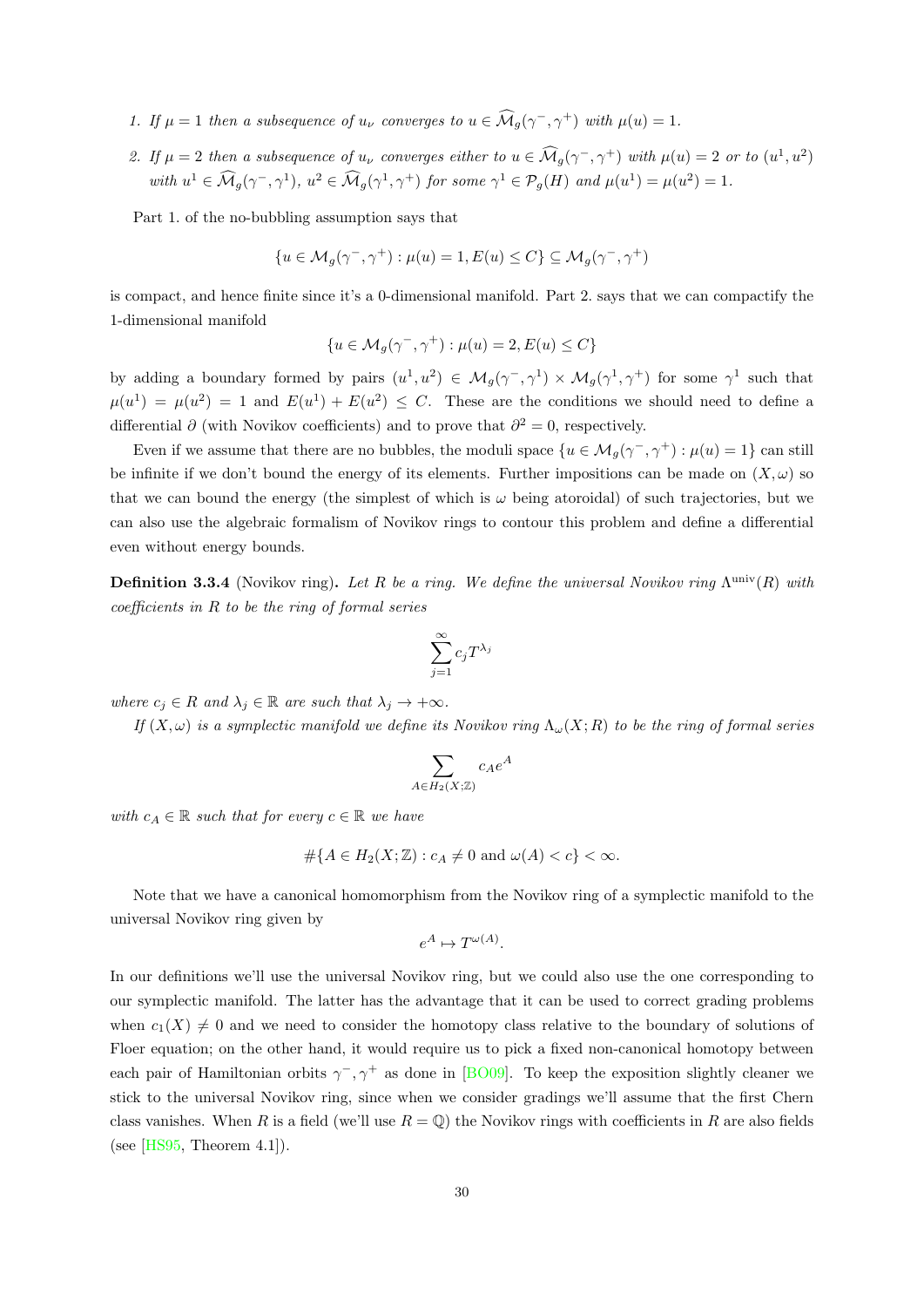The last ingredient needed to define the Floer complex in characteristic different from 2 are coherent orientations. These were introduced in the first place in [\[FH93\]](#page-89-11), only in the case  $g = 1$ , but a generalization to our setup is straightforward. Coherent orientations essentially consist in orienting all the moduli spaces  $\mathcal{M}_g(\gamma^-, \gamma^+)$  in a way that's coherent with the gluing construction and thus allows us to define an orientation in the compactified moduli space. For now all the reader has to retain is that when  $u \in \widehat{\mathcal{M}}_g(\gamma^-, \gamma^+)$  has relative index  $\mu(u) = 1$  the moduli space  $\mathcal{M}_g(\gamma^-, \gamma^+)$  has local dimension 0 at  $u$ , so an orientation is simply an assignment of a sign  $\nu(u) \in \{+1, -1\}$ . Later in section [4.2](#page-44-0) we'll give a more detailed explanation of coherent orientations in a more specific setting.

**Definition 3.3.5.** Let  $(X, \omega)$  be a symplectic manifold,  $g: X \to X$  a symplectomorphism,  $H \in C_g(\mathbb{R} \times X)$ a Hamiltonian and  $J \in \mathcal{J}_{q}(X,\omega)$  an almost complex structure.

Assume that  $(H, J)$  is a regular pair [3.2.8](#page-32-1) (in particular H satisfies the non-degeneracy condition) and has no-bubbling [3.3.3.](#page-33-0) Then we define the Floer complex  $CF(X, q, H; \Lambda)$  with coefficients in the Novikov ring  $\Lambda = \Lambda^{\text{univ}}(R)$  to be the  $\Lambda$ -module generated by  $\mathcal{P}_q(H)$ :

$$
CF(X, g, H; \Lambda) = \bigoplus_{\gamma \in \mathcal{P}_g(H)} \Lambda \cdot \gamma.
$$

We define a differential  $\partial = \partial_{H,J} : CF(X,g,H;\Lambda) \to CF(X,g,H;\Lambda)$  by counting (with signs) isolated Floer trajectories between Hamiltonian orbits corresponding to generators. More precisely let ∂ be the  $\Lambda$ -linear map defined on generators  $\gamma^+ \in \mathcal{P}_g(H)$  by

$$
\partial \gamma^+ = \sum_{\gamma^- \in \mathcal{P}_g(H)} \left( \sum_{\substack{u \in \mathcal{M}_g(\gamma^-, \gamma^+; H, J) \\ \mu(u) = 1}} \nu(u) T^{\omega(u)} \right) \gamma^-. \tag{3.11}
$$

Note that, by the no-bubbling assumption, for fixed  $\gamma^-, \gamma^+$ , there is only a finite number of Floer trajectories  $u \in M_g(\gamma^-, \gamma^+; H, J)$  with  $\mu(u) = 1$  and  $\omega(u) \leq C$ , so

$$
\sum_{\substack{u \in \mathcal{M}_g(\gamma^-, \gamma^+; H, J) \\ \mu(u)=1}} \nu(u) T^{\omega(u)}
$$

is really an element of  $\Lambda$ .

We expect that when no-bubbling occurs the definition of the Floer complex indeed gives a complex, that is,  $\partial^2 = 0$ , and here we sketch a (incomplete) proof of this fact. First, proving this is equivalent to proving that for any fixed  $\gamma^-, \gamma^+ \in \mathcal{P}_g(H)$  we have

$$
\sum_{(u_1, u_2)} \nu(u_1) \nu(u_2) T^{\omega(u_1) + \omega(u_2)} = 0 \tag{3.12}
$$

where  $(u_1, u_2)$  runs through the broken trajectories between  $\gamma^-$  and  $\gamma^+$ . To be precise, a broken trajectory is a pair  $(u^1, u^2) \in M_g(\gamma^-, \gamma^1) \times M_g(\gamma^1, \gamma^+)$  for some  $\gamma^1 \in \mathcal{P}_g(H)$  such that  $\mu(u^1) = \mu(u^2) = 1$ . Now we expect that a gluing property (as in [\[dS18,](#page-89-10) Chapter 10] or [\[AD14,](#page-88-7) Chapter 9]) can be used to show that by adding the broken trajectories to

$$
\{u \in \mathcal{M}_g(\gamma^-, \gamma^+) : \mu(u) = 2\}
$$

we get a 1-dimensional manifold  $\overline{\mathcal{M}}$  with boundary, and the boundary is precisely the space of broken trajectories. Moreover, this manifold should be oriented and the orientation induced on the boundary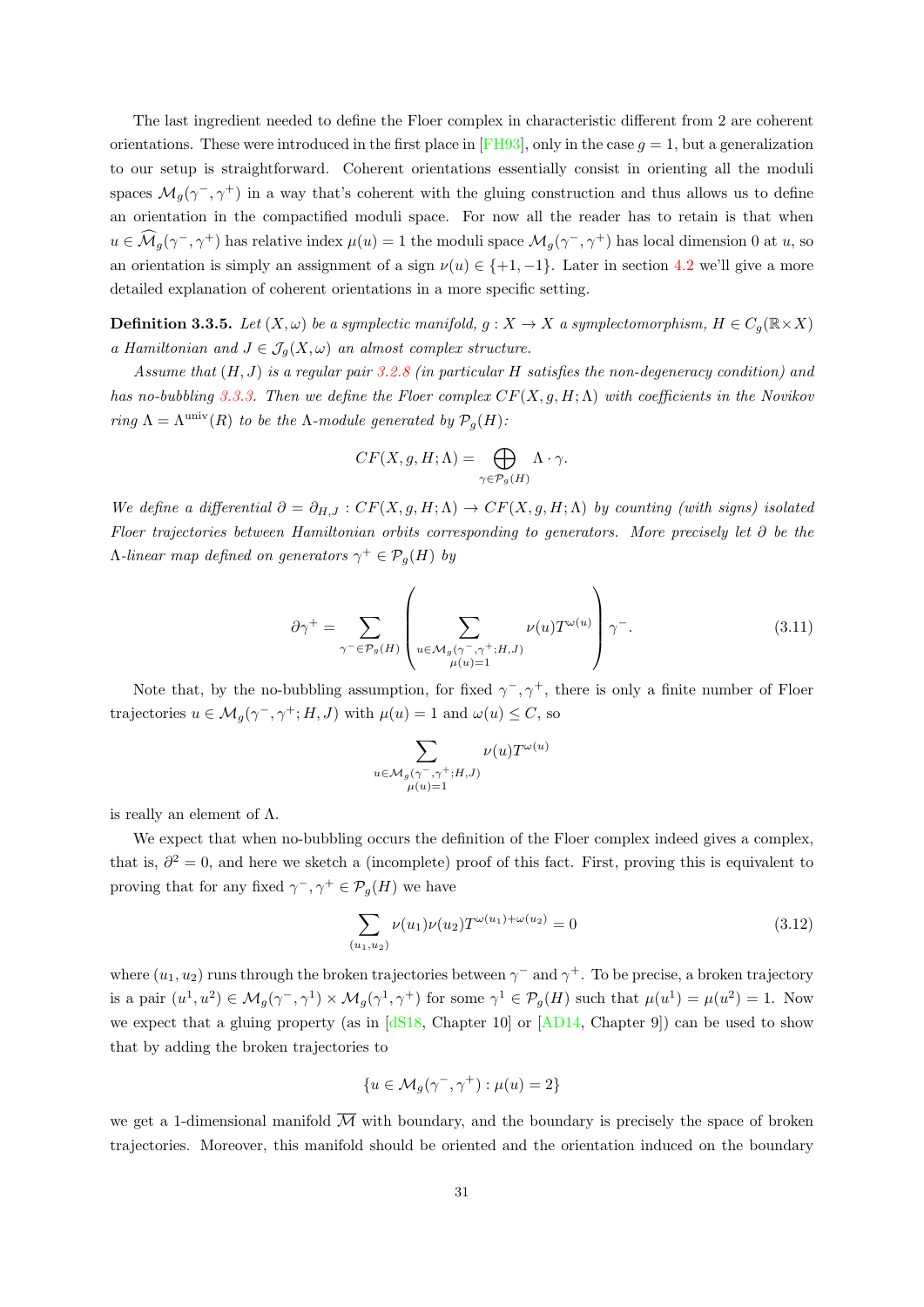should coincide with the orientations given by the assignment of the numbers  $\nu(u^j)$ ; this is ensured by a choice of coherent orientations of the moduli spaces (see [\[FH93\]](#page-89-0) for this discussion in the the case  $g = 1$ ).

Also, the no-bubbling hypothesis [3.3.3](#page-33-0) shows that if we consider only trajectories  $u \in \overline{\mathcal{M}}$  with bounded energy (that is, we impose that  $E(u) \leq C$  for some fixed  $C \in \mathbb{R}$ ) we get a compact subset of  $\overline{\mathcal{M}}$ . Now each connected component of  $\overline{\mathcal{M}}$  has constant energy; indeed by remark [3.1.3](#page-27-0) the energy only depends on  $\int_{[0,1]\times\mathbb{R}} u^*\omega$ , and this quantity only depends on the homotopy class of u relative to the boundary (because  $\omega$  is closed), and in each connected component of  $\overline{\mathcal{M}}$  this homotopy class relative to the boundary is the same. So it follows that  $\overline{\mathcal{M}}$  is a countable union of copies of  $S^1$  and [0,1]. Thus each broken trajectory  $(u^1, u^2)$  corresponds to a point in the border of one of the segments [0,1], so we can pair the broken trajectories. If  $(u^1, u^2)$  and  $(v^1, v^2)$  are the two boundary points of some segment, then by the coherence of the orientations we have

$$
\nu(u^{1})\nu(u^{2}) = -\nu(v^{1})\nu(v^{2}).
$$

Moreover, since  $u^1 \# u^2$  and  $v^1 \# v^2$  are homotopic relative to the boundary (by the argument above) then  $\omega(u^1) + \omega(u^2) = \omega(v^1) + \omega(v^2)$ . Hence each of these pairs of broken trajectories cancel out in the sum of equation [\(3.12\)](#page-35-0) and the sum is indeed 0.

There are details in this proof to fill out. Namely the gluing construction should be adapted to the g-periodic case and we have to deal with coherent orientation. We won't take care of these details here, but we expect that they are a straightforward adaptation of the existing literature. So from now one we will assume that this holds.

<span id="page-36-0"></span>Assumption 3.3.6. We assume that whenever we are in the conditions of definition [3.3.5,](#page-35-1) including the no-bubbling condition, we have  $\partial^2 = 0$ .

Once again, we stress that this is stated as an assumption only because we did not fill the details, but we really expect it to be true and proven by filling the details of the argument we just sketched. For instance in [\[DS94\]](#page-89-1) this is also implicitly assumed to be true (at least for monotone symplectic manifolds, where no-bubbling is assured, see [3.3.9\)](#page-37-0) but without a proof. So in ideal circumstances we can define Floer homology.

Definition 3.3.7. Suppose we are in the conditions of definition [3.3.5](#page-35-1) and assume [3.3.6.](#page-36-0) Then we define the Floer homology  $HF(X, g, H, J; \Lambda)$  with coefficients in  $\Lambda = \Lambda^{\text{univ}}(R)$  to be the homology of the Floer complex  $(CF(X, g, H; \Lambda), \partial_{H,J})$ , that is,

$$
HF(X, g, H, J; \Lambda) = \frac{\ker \partial}{\operatorname{im} \partial}.
$$

#### 3.3.1 Monotone manifolds

A situation in which we're guaranteed to have no-bubbling is that of monotone symplectic manifolds.

**Definition 3.3.8.** We say that a symplectic manifold  $(X, \omega)$  is monotone if

$$
\langle [\omega], \pi_2(X) \rangle = \lambda \langle c_1(TX), \pi_2(X) \rangle
$$

for some  $\lambda \in \mathbb{R}_{\geq 0}$ , where  $\langle \cdot, \rangle$  denotes the pairing between cohomology and  $\pi_2(X)$  given by integrating over spheres.

We'll show that for monotone manifolds the no-bubbling is automatic.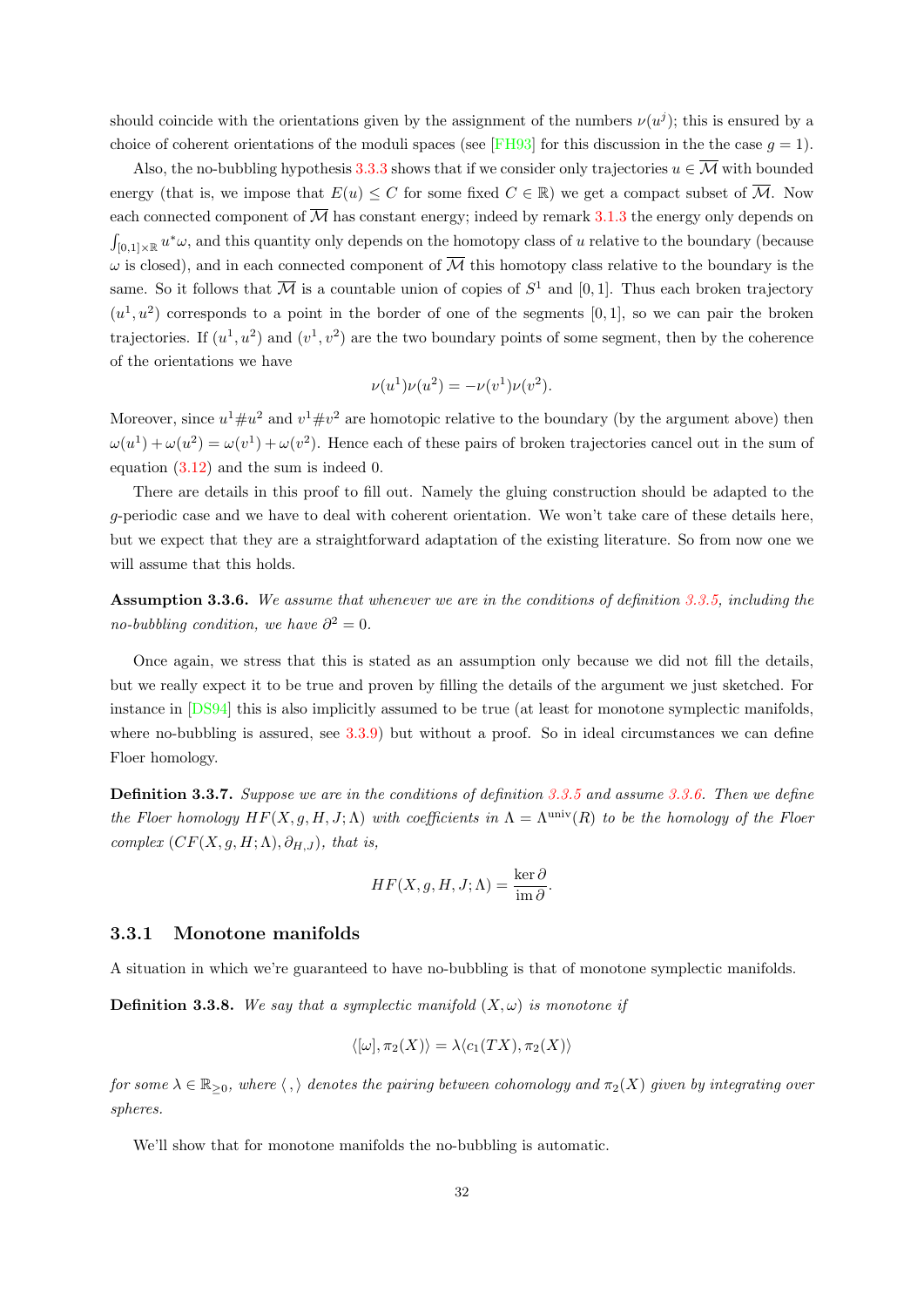#### <span id="page-37-0"></span>**Proposition 3.3.9.** Let  $(X, \omega)$  be a monotone manifold. Then any regular pair  $(H, J)$  has no-bubbling.

*Proof.* By Gromov-Floer compactness there is a subsequence converging modulo bubbling to  $u^1, \ldots, u^m$ with bubbles  $v^1, \ldots, v^{\ell}$ . Moreover we have the relations in [\(3.10\)](#page-33-1). Since  $(X, \omega)$  is monotone

$$
\lambda \langle c_1(TX), v^j \rangle = \langle [\omega], v^j \rangle = E(v_j) > 0
$$

where the equality  $\langle \omega, v^j \rangle = E(v^j)$  holds because  $v^j$  is *J*-holomorphic. Thus if there is bubbling (i.e.  $\ell > 0$ ) we get

$$
\mu = \sum_{j=1}^{m} \mu(u^{j}) + 2 \sum_{k=1}^{\ell} \langle c_1(TX), v^k \rangle \ge \sum_{j=1}^{m} \mu(u^{j}) + 2
$$

so  $\sum_{j=1}^{m} \mu(u^j) \leq 0$ . But since  $(H, J)$  is regular we must have  $\mu(u^j) \geq 1$ , otherwise the local dimension of  $\mathcal{M}_g(\gamma^-, \gamma^+)$  is  $\mu(u^j) - 1 < 0$  by [3.2.5,](#page-31-0) a contradiction. So there are no bubbles and  $\mu(u^j) \geq 1$ , and since  $\mu \leq 2$  we either have  $m = 1$  and  $\mu(u^1) = 1, 2$  or  $m = 2$  and  $\mu(u^1) = \mu(u^2) = 1$ .  $\Box$ 

So for monotone manifolds we can define the Floer complex. In some conditions we can even do better and bound the energy of solutions of Floer equation with fixed limits.

<span id="page-37-1"></span>**Proposition 3.3.10.** Suppose that  $(X, \omega)$  is aspherical, that is, it's monotone with constant  $\lambda = 0$ , and suppose that  $\pi_1(X) = 0$ . Under these conditions, if  $u, v \in \widehat{\mathcal{M}}_g(\gamma^-, \gamma^+)$  then we have  $E(u) = E(v)$ .

*Proof.* Let  $w = u \# (-v) : [0,1] \times S^1 \to X$  be the map obtained by gluing the maps  $u, v : [0,1] \times \mathbb{R} \to X$ where  $S^1$  is regarded as the union of two copies of  $\overline{\mathbb{R}}$  with their extremes  $\pm \infty$  identified. By remark [3.1.3](#page-27-0)

$$
E(u) - E(v) = \int_{[0,1] \times S^1} w^* \omega.
$$

Since  $\pi_1(X) = 0$  we have a capping disk  $\sigma_0 : D^2 \to X$  with  $(\sigma_0)_{|\partial D^2} = w_{|\{0\}\times S^1}$ . Define a second capping disk  $\sigma_1 : D^2 \to X$  by  $\sigma_1 = g \circ \sigma_0$ ; since  $w(1, s) = gw(0, s)$  we have  $(\sigma_1)_{|\partial D^2} = w_{|\{1\} \times S^1}$ . By assembling all these together we get a map from the sphere  $f = \sigma_0 \# w \# \overline{\sigma}_1 : S^2 \to X$ , where the sphere is regarded as the union along the boundaries of the cylinder (domain of  $w$ ) with two copies of the disk (domains of  $\sigma_0$  and  $\sigma_1$ ). Since g preserves  $\omega$  we have

$$
\int_{D^2}\sigma_0^*\omega=\int_{D^2}\sigma_1^*\omega
$$

and thus by asphericity

$$
E(u) - E(v) = \int_{[0,1] \times S^1} w^* \omega = \int_{S^2} f^* \omega = 0. \quad \Box
$$

When we can bound the energy we can define the complex with any coefficients  $R$  (not necessarily a Novikov ring). The chain complex is the R-module generated by  $\mathcal{P}_q(H)$  and the differential is defined as

$$
\partial \gamma^+ = \sum_{\gamma^- \in \mathcal{P}_g(H)} \left( \sum_{\substack{u \in \mathcal{M}_g(\gamma^-, \gamma^+; H, J) \\ \mu(u) = 1}} \nu(u) \right) \gamma^-.
$$

The coefficient of  $\gamma^-$  is now given by a finite sum; this is because every  $u \in \mathcal{M}_g(\gamma^-,\gamma^+;H,J)$  has the same energy and thus Gromov-Floer compactness (with the no-bubbling we proved) says that there is a finite number of such u with  $\mu(u) = 1$ .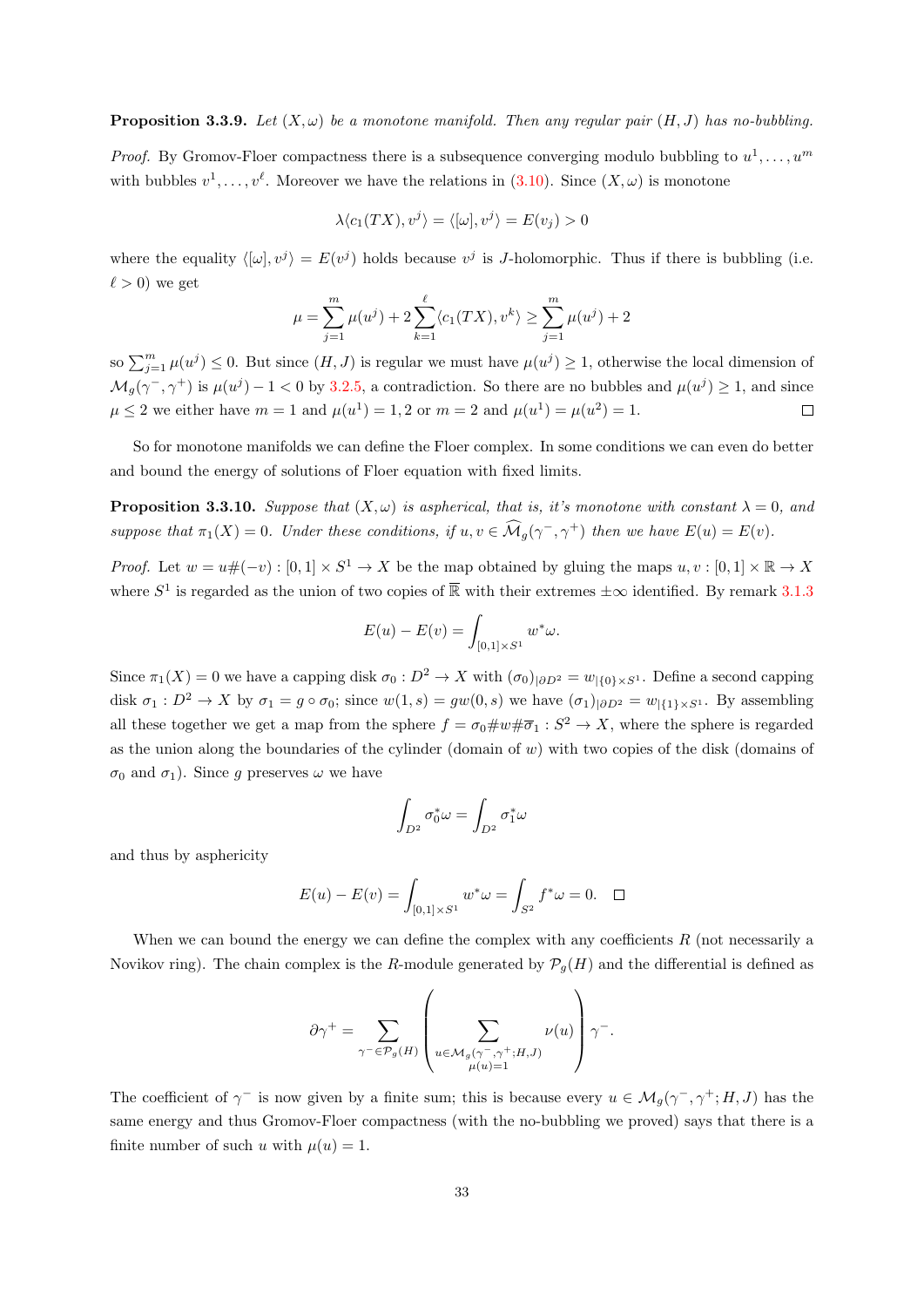#### <span id="page-38-0"></span>3.3.2 Manifolds with trivial first Chern class

In this section we suppose that X is Calabi-Yau, that is, the first Chern class of X vanishes:  $c_1(TX) = 0$ . In this case, the arguments we used in the monotone case fail. For instance it was fundamental in the proof of no-bubbling [3.3.9](#page-37-0) that  $\langle c_1(T X), v \rangle > 0$  for holomorphic spheres v. Indeed, in general it's not true that any regular pair has no-bubbling.

However, in [\[HS95\]](#page-90-0) Hofer and Salamon proved that if X is Calabi-Yau then a generic pair  $(H, J)$ is regular and has no-bubbling, in the case  $g = id_X$ . The key point of the argument is a dimensional analysis that shows that, in generic conditions, J-holomorphic spheres don't intersect Floer trajectories with  $\mu(u) \leq 2$ . Let us give the high level idea behind Hofer-Salamon proof. Once again we won't give rigorous details, but we hope that this is enough to convince the reader that the no-bubbling assumption is reasonable, in the sense that it should include important examples.

We denote

$$
M_0(J) = \{ x \in X : x \in \text{im } v \text{ for some } J\text{-holomorphic sphere } v \}
$$

and

$$
M_2(H, J) = \{x \in X : x \in u([0, 1] \times \overline{\mathbb{R}}) \text{ for some } u \in \mathcal{M}_g(H, J) \text{ such that } \mu(u) \le 2\}.
$$

If  $M_0(J) \cap M_2(H, J) = \emptyset$  then we have no-bubbling; indeed if there are bubbles in [3.3.2](#page-33-2) we would get a contradiction with the fact that the bubbles and the Floer trajectories form a connected set. And indeed this happens in generic conditions, as  $M_0(J)$  is expected to have codimension 4 and  $M_2(H, J)$  to have dimension 3.

For a generic J, the space  $\widehat{\mathcal{M}}(A, J)$  of J-holomorphic spheres in homology class  $A \in H_2(X; \mathbb{Z})$  is a manifold of dimension

$$
\dim \widehat{\mathcal{M}}(A, J) = 2n + c_1(A) = 2n
$$

(see [\[MS12,](#page-90-1) Theorem 3.1.15]). Now  $M_0(J)$  is the image of the evaluation map

$$
\bigcup_{A \in H_2(X)} \widehat{\mathcal{M}}(A, J) \times_G S^2 \to X
$$

where  $G = PSL(2, \mathbb{C})$  is the group of conformal automorphisms of  $S^2$ . Since G has dimension 6 this image is a set of dimension  $2n + 2 - 6 = 2n - 4$ , in the sense that it's the image of a (second countable) manifold of dimension  $2n - 4$  through a smooth map.

On the other hand if  $(H, J)$  is regular then  $M_2(H, J)$  is the image of the evaluation map

$$
\left\{ u \in \widehat{\mathcal{M}}_g(H,J) : \mu(u) \le 2 \right\} \times_{\mathbb{R}} ([0,1] \times \mathbb{R})
$$

and the set  $\{u \in \widehat{\mathcal{M}}_q(H, J) : \mu(u) \leq 2\}$  is the union of manifolds of dimension at most 2. Thus  $M_2(H, J)$ is a set dimension  $3 = 2 + 2 - 1$ .

Since  $(2n-4)+3 < 2n$  it's expected that for a generic Hamiltonian H not only the pair  $(H, J)$  is generic but we also have  $M_0(J) \cap M_2(H, J) = \emptyset$ . This is made precise, for  $q = 1$ , in [\[HS95,](#page-90-0) Theorem 3.2], and adapting the proof to a general g is straightforward.

#### 3.4 Relation to Lagrangian Floer homology

We now discuss how we can interpret the construction of Floer homology with  $q$ -periodic boundary conditions via Lagrangian Floer homology. We won't really use the results of this section, but it should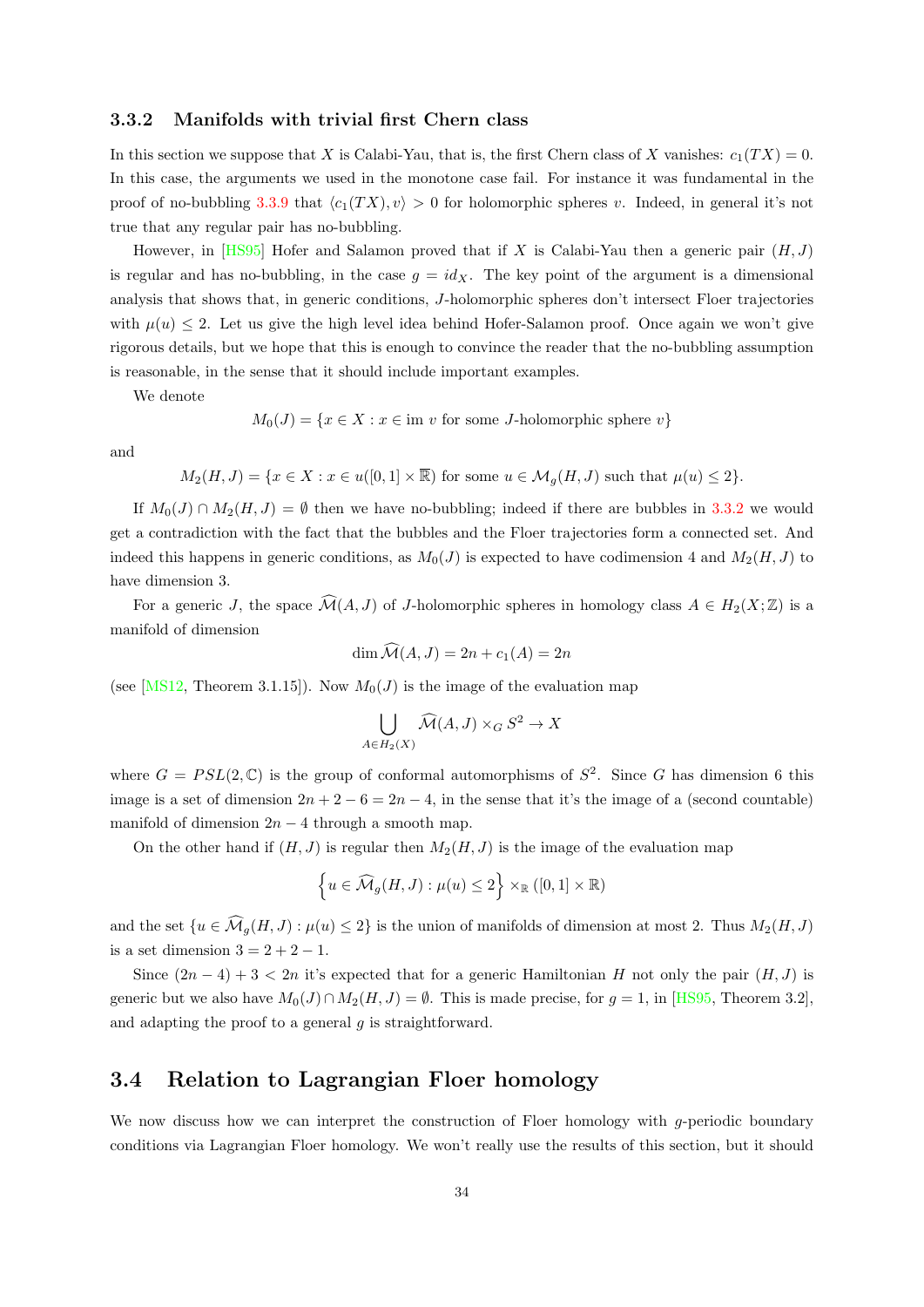be noted that in principle the general theory of Lagrangian Floer homology developed in [\[FOOO09a,](#page-89-2) [FOOO09b\]](#page-90-2) can be used to deal with general symplectic manifolds where we can't avoid bubbling and have to work with virtual fundamental cycles and abstract perturbation theory.

We begin by showing that our construction of Floer homology with g-periodic boundary conditions can be reduced to the case  $H = 0$  by changing q. In this case our Floer trajectories are holomorphic strips. This is actually a very good reason to consider Floer homology with g-periodic boundary conditions (and not only  $g = id_X$ ), since it shows that if we perform this reduction starting with the usual Hamiltonian Floer homology (that is, with  $g = id_X$ ) we naturally arrive at Floer homology of a Hamiltonian symplectomorphism g.

<span id="page-39-1"></span>Proposition 3.4.1. Suppose we are in the conditions of [3.3.5](#page-35-1) to define the Floer chain complex. Let as usual  $\varphi_t$  be the flow of  $X_t$ . Then, if we choose compatible orientations on the relevant moduli spaces, there is a canonical isomorphism of chain complexes

$$
(CF(X, g, H; \Lambda), \partial_{H, J_t}) \cong (CF(X, \varphi_1^{-1} \circ g, H = 0; \Lambda), \partial_{H=0, \varphi_t^* J_t}).
$$

*Proof.* First, there is a bijection between the sets of generators of the chain complexes  $\mathcal{P}_q(H)$  and  $\mathcal{P}_{\varphi_1^{-1} \circ g}(0)$ ; indeed the former is the set of orbits  $\gamma(t) = \varphi_t(x_0)$  for some fixed point  $x_0$  of  $\varphi_1^{-1} \circ g$ and the latter is the set of constant orbits  $c^{x_0}(t) = x_0$  for  $x_0$  fixed point of  $\varphi_1^{-1} \circ g$ .

To prove the claimed isomorphism it's enough to show that we can identify canonically the moduli spaces

$$
\widehat{\mathcal{M}}_g\left(\gamma^-,\gamma^+;H,J\right) \text{ and } \widehat{\mathcal{M}}_{\varphi_1^{-1}\circ g}\left(c^{x_0^-},c^{x_0^-};H=0,\varphi_t^*J\right)
$$

where  $x_0^{\pm} = \gamma^{\pm}(0)$ . Indeed given  $u \in \widehat{\mathcal{M}}_g(\gamma^-, \gamma^+; H, J)$  we let  $v(t, s) = \varphi_t^{-1}(u(t, s))$ . It's straightforward to see that  $v$  satisfies the required boundary conditions, so we're left with showing that  $v$  obeys Floer equation [\(3.2\)](#page-27-1) with Hamiltonian  $H = 0$  and almost complex structure  $\varphi_t^* J_t$ . Indeed

$$
\partial_s v(t,s) = (d\varphi_t)^{-1} \partial_s u(t,s)
$$

and

$$
\partial_t v(t,s) = (d\varphi_t)^{-1} \partial_t u(t,s) - (d\varphi_t)^{-1} X_t(u(t,s)).
$$

Thus, since  $u$  obeys equation [3.2,](#page-27-1) then

$$
\partial_s v + (\varphi_t^* J_t)(v) \partial_t v = (d\varphi_t)^{-1} (\partial_s u + J_t(u)(\partial_t u - X_t(u))) = 0
$$

so  $v \in \widehat{\mathcal{M}}_{\varphi_1^{-1} \circ g} \left( c^{x_0^-}, c^{x_0^-} ; H = 0, \varphi_t^* J \right)$ . Conversely if  $v \in \widehat{\mathcal{M}}_{\varphi_1^{-1} \circ g} \left( c^{x_0^-}, c^{x_0^-} ; H = 0, \varphi_t^* J \right)$  then letting  $u(t,s) = \varphi_t(v(t,s))$  we have  $u \in \widehat{\mathcal{M}}_g(\gamma^-, \gamma^+; H, J)$ .  $\Box$ 

We now explain the way to formulate Floer homology with  $g$ -periodic boundary conditions in terms of Lagrangian Floer homology. A quick and not so extensive reference for it is [\[Ped18\]](#page-91-0), and a much more complete one is [\[FOOO09a,](#page-89-2)[FOOO09b\]](#page-90-2).

<span id="page-39-0"></span>Proposition 3.4.2. Suppose we are in the conditions of [3.3.5](#page-35-1) to define the Floer chain complex and  $H = 0$ . Consider the symplectic manifold  $(X \times X, (-\omega) \oplus \omega)$  and its Lagrangian submanifolds

$$
L_1 = \{(x, x) : x \in X\}
$$
 and  $L_g = \{(x, g(x)) : x \in X\}.$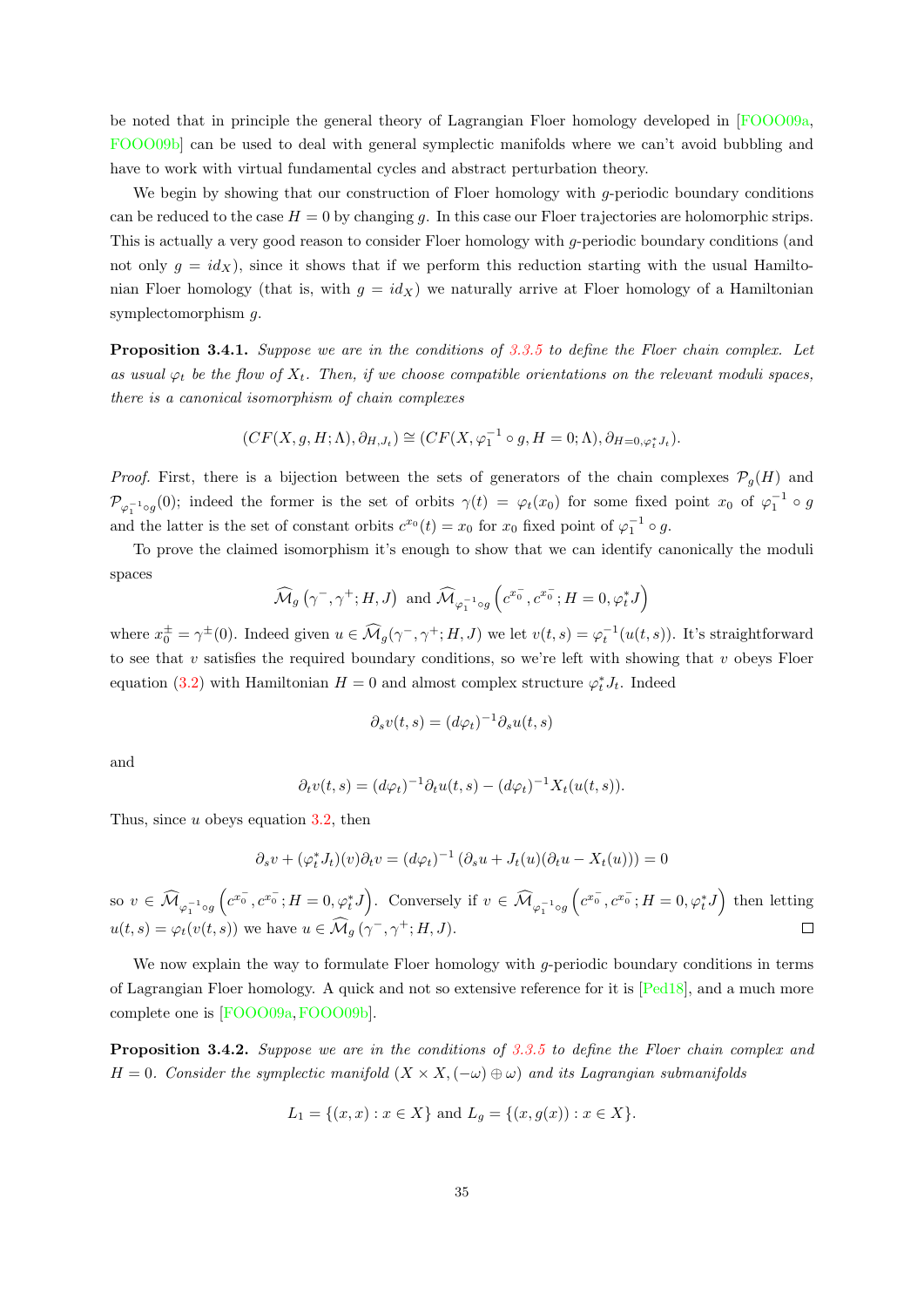Moreover let  $\widetilde{J}_t$  be the almost complex structure

$$
\widetilde{J}_t = \left(-J_{\frac{1-t}{2}}\right) \oplus J_{\frac{1+t}{2}}
$$

on  $X \times X$ , which is compatible with  $(-\omega) \oplus \omega$ . Then, after choosing compatible orientations on the relevant moduli spaces, there is a canonical isomorphism of chain complexes

$$
(CF(X, g, H = 0; \Lambda), \partial_{H=0, J_t}) \cong (CLF(X \times X, L_1, L_g; \Lambda), \partial_{\widetilde{J}_t})
$$

where the latter is the Lagrangian Floer complex.

*Proof.* Once again the generators of  $CF(X, q, H = 0; \Lambda)$  are in bijection with fixed points  $x_0$  of q. Similarly  $CLF(X \times X, L_1, L_g; \Lambda)$  is generated by points in the intersection  $L_1 \cap L_g$ , which have the form  $(x_0, x_0) = (x_0, g(x_0))$  for  $x_0$  a fixed point of g. To prove the result it's enough to exhibit a correspondence between the moduli spaces

$$
\widehat{\mathcal{M}}_g\left(c^{x_0^-}, c^{x_0^+}; H=0, J\right) \text{ and } \widehat{\mathcal{M}}^{\text{lag}}\left((x_0^-, x_0^-), (x_0^+, x_0^+); L_1, L_g, \widetilde{J}\right).
$$

Indeed suppose that  $u \in \widehat{\mathcal{M}}_g\left(c_{x_0^-}, c_{x_0^+}; H=0, J\right);$  this is a J-holomorphic strip  $u : [0,1] \times \mathbb{R}$  with boundary conditions  $u(t, \pm \infty) = x_0^{\pm}$  and  $u(1, s) = g(u(0, s))$ . Now we define  $v : [0, 1] \times \mathbb{R} \to X \times X$  by

$$
v(t,s) = \left(u\left(\frac{1-t}{2}, \frac{s}{2}\right), u\left(\frac{1+t}{2}, \frac{s}{2}\right)\right).
$$

It's straightforward to check that v is  $\widetilde{J}$ -holomorphic, that  $v(0, s) \in L_1$ ,  $v(1, s) \in L_g$  and  $v(t, \pm \infty)$  $(x_0^{\pm}, x_0^{\pm})$  so  $v \in \widehat{\mathcal{M}}^{\text{lag}}\left((x_0^-, x_0^-), (x_0^+, x_0^+); L_1, L_g, \widetilde{J}\right)$ . Conversely, given

$$
v = (v_1, v_2) \in \widehat{\mathcal{M}}^{\text{lag}}\left((x_0^-, x_0^-), (x_0^+, x_0^+); L_1, L_g, \widehat{J}\right)
$$

we can recover  $u$  by defining

$$
u(t,s) = \begin{cases} v_1(1-2t,2s) & \text{if } t \in [0,1/2] \\ v_2(-1+2t,2s) & \text{if } t \in [1/2,1]. \end{cases}
$$

The boundary condition  $v(0, s) \in L_1$  makes sure that this gluing is  $C^1$ , and hence smooth by elliptic regularity. It's straightforward to show that  $u$  is  $J$ -holomorphic and obeys the required boundary conditions, so  $u \in \widehat{\mathcal{M}}_g \left( c^{x_0^-}, c^{x_0^+} ; H = 0, J \right)$ .  $\Box$ 

Remark 3.4.3. In Lagrangian Floer homology the possibility of orienting in a coherent way the relevant moduli spaces, and hence defining Lagrangian Floer homology in characteristic not 2, is non-trivial and discussed in [\[FOOO09b\]](#page-90-2) (in particular see Theorem 8.1.14). The condition to be able to do so is that the Lagrangian submanifolds  $L_1, L_2 \subseteq Y$  are relatively spin, that is, they are both orientable and there is a class  $st \in H^2(Y;\mathbb{Z}/2)$  such that  $st_{|L_j|} = w_2(TL_j)$ . In the case we're interested in, of proposition [3.4.2,](#page-39-0) this is automatic;  $L_1, L_g$  are both diffeomorphic to X, which is orientable since it's symplectic, and we can take  $st = \pi_1^* w_2(TX)$  where  $\pi_1 : X \times X \to X$  is the projection onto the first component.

*Remark* 3.4.4. The sub-manifold  $L_g$  is the fixed point set of the anti-symmetric involution

$$
X \times X \ni (x, y) \mapsto (g^{-1}y, gx) \in X \times X.
$$

By [\[Oh93,](#page-91-1) Example (i)] if X is monotone then  $L_g$  is a monotone Lagrangian in  $X \times X$ . If moreover we assume that  $\pi_1(X)$  is torsion the results of [\[Oh93\]](#page-91-1) apply and the Lagrangian Floer homology is well defined without Novikov rings (compare with [3.3.10\)](#page-37-1).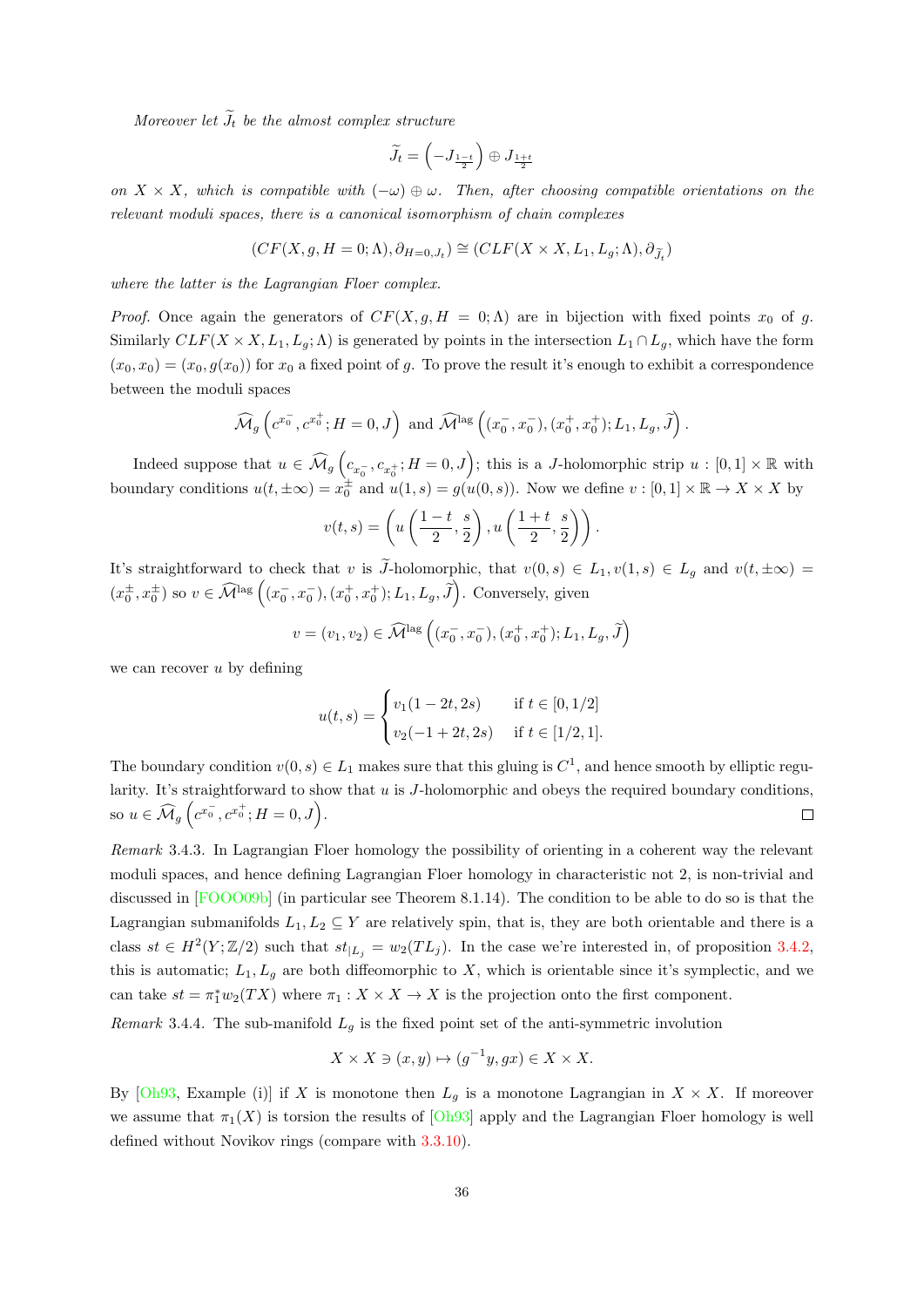## Chapter 4

# Floer homology of global quotient orbifolds

#### 4.1 Introduction

In this section we will define, under suitable conditions, the Floer homology of global quotient orbifolds. To define the Floer complex of such an orbifold we will use our previous construction of Floer homology for g-periodic Hamiltonian orbits. We let  $(X, \omega)$  be a compact symplectic manifold of dimension 2n and let G be a group acting on  $(X, \omega)$  by symplectomorphisms. Then the quotient orbifold  $\mathcal{X} = [X/G]$  is a symplectic orbifold  $(\mathcal{X}, \omega)$ .

We denote by  $\mathcal{J}_G(X,\omega)$  the set of G-invariant time dependent almost complex structures on X; more precisely

$$
\mathcal{J}_G(X,\omega)=\bigcap_{g\in G}\mathcal{J}_g(X,\omega)
$$

where we defined  $\mathcal{J}_g(X,\omega)$  in section [3.](#page-25-0) Alternatively,  $(J_t)_{t\in\mathbb{R}}\in\mathcal{J}_G(X,\omega)$  if  $J_{t+1}=J_t$  and  $g^*J_t=J_t$ for every  $g \in G$ . Such a family of almost complex structure corresponds to a 1-periodic family of almost complex structures on  $\mathcal{X}$ . As in the non-equivariant case this set is always contractible and non-empty.

**Proposition 4.1.1.** Let G be a finite group acting on  $(X, \omega)$  by symplectomorphisms. Then the set  $\mathcal{J}_G(X,\omega)$  is contractible and non-empty.

*Proof.* Given a (time dependent, 1-periodic) almost complex structure  $(J_t)_{t\in\mathbb{R}}\in\mathcal{J}(X,\omega)$  not necessarily G-invariant we can assign a (time dependent, 1-periodic) Riemannian metric  $\langle , \rangle_t$  determined by

$$
\omega(u,v) = \langle J_t u, v \rangle_t
$$

and hence we get a map

$$
j: \mathcal{J}(X,\omega) \to \text{Maps}(S^1, Riem(X)).
$$

The map j has a homotopy inverse r (see [\[MS17,](#page-91-2) Proposition 2.50 ii)]). Since both j and r are G-equivariant it follows that

$$
\mathcal{J}_G(X,\omega) \simeq \text{Maps}_G(S^1, Riem(X))
$$

where the right hand side are G-invariant (time dependent) Riemannian metrics. The space of such Riemannian metrics admits an obvious convex structure, and thus is contractible.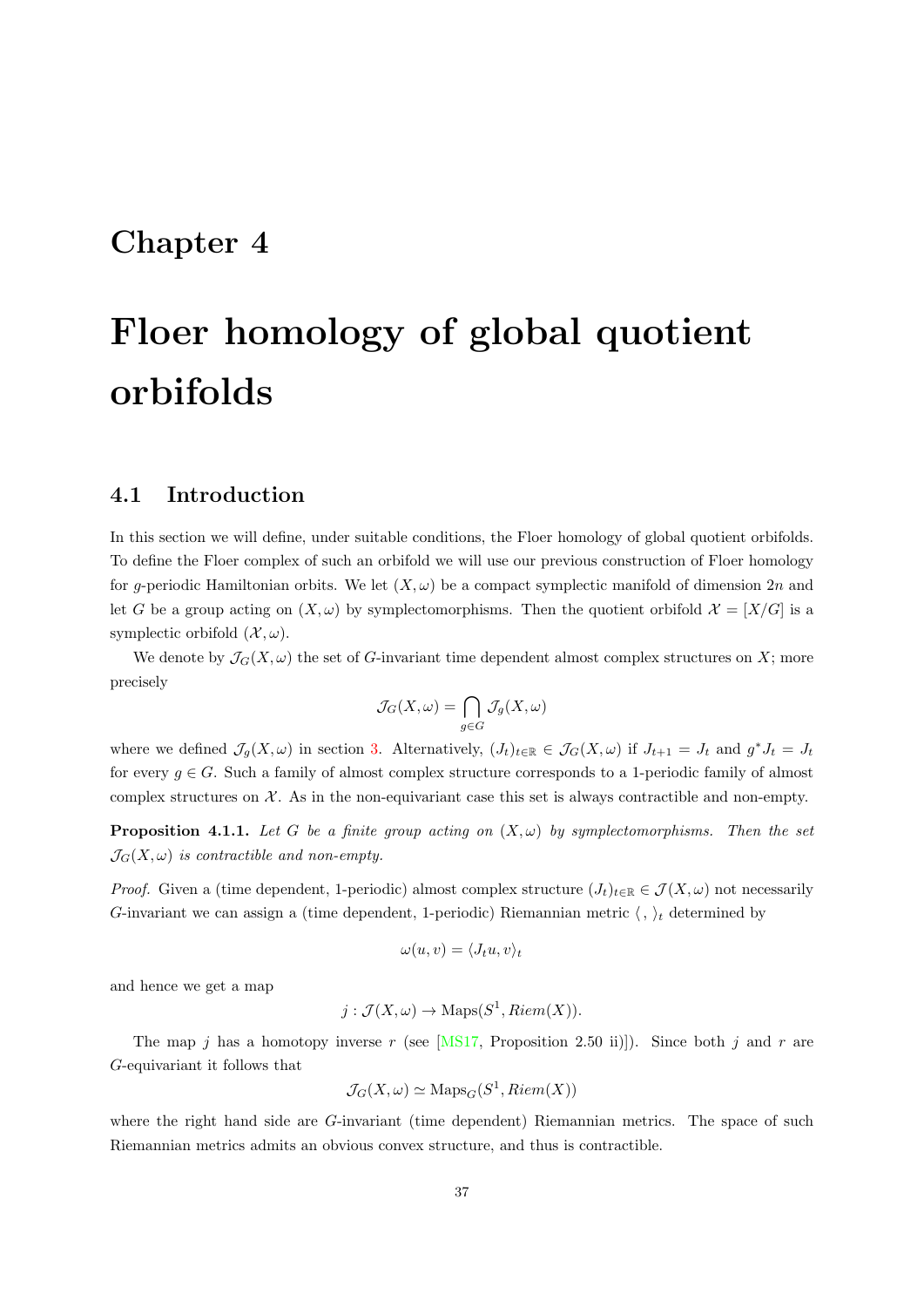To prove existence just take a constant family  $\langle , \rangle_t$  of equivariant Riemannian metrics, which exists  $\Box$ by a simple averaging argument, and apply r.

Similarly we denote by  $C_G(\mathbb{R} \times X)$  the set of 1-periodic time dependent G-invariant Hamiltonians

$$
C_G(\mathbb{R} \times X) = \bigcap_{g \in G} C_g(\mathbb{R} \times X).
$$

Equivalently, a Hamiltonian  $H \in C_G(\mathbb{R} \times X)$  is a smooth map  $H : S^1 \times X \to \mathbb{R}$  such that  $H_t(x) =$  $H_t(g(x))$  where as usual we denote  $H_t(x) = H(t, x)$  for  $(t, x) \in S^1 \times X$ . Here  $S^1$  is  $\mathbb{R}/\mathbb{Z}$  and we will consider t to be interchangeably in  $S^1$  or R. Such a Hamiltonian induces a 1-periodic Hamiltonian in the quotient  $\mathcal{X} = [X/G].$ 

We would now like to define a Floer homology  $HF(\mathcal{X}, \omega, H, J; \Lambda)$  with coefficients in a (Novikov) ring Λ. First, we recall from proposition [2.2.5](#page-14-0) that the loop space of X is given by

$$
\{(\gamma, g) \in C^{\infty}([0, 1], X) \times G : \gamma(1) = g\gamma(0)\}/G
$$

where G acts on a pair  $(\gamma, g)$  by  $h \cdot (\gamma, g) = (h\gamma, hgh^{-1})$ . We write  $(\gamma, g) \sim (\gamma', g')$  if  $(\gamma, g)$  and  $(\gamma', g')$ are in the same orbit with respect to the action of G. Instead of  $(\gamma, g)$  we will write  $\gamma_g$ , or only  $\gamma$  if g is clear (or has been made clear); the class of  $\gamma_g$  is denoted by  $[\gamma_g]$ . Now a loop  $[\gamma_g]$  in X is a Hamiltonian orbit if and only if its lift  $\gamma : [0, 1] \to X$  is a Hamiltonian orbit of H. We define

$$
\widetilde{\mathcal{P}}_{G}(H)=\{(\gamma,g)|\gamma:[0,1]\rightarrow X\text{ is a Hamiltonian orbit and }\gamma(1)=g\gamma(0)\}=\bigsqcup_{g\in G}\mathcal{P}_g(H)
$$

and moreover we write  $\mathcal{P}_G(H) = \widetilde{\mathcal{P}}_G(H)/G$ . Morally, the set  $\mathcal{P}_G(H)$  is the set of Hamiltonian 1periodic orbits in the orbifold X. Indeed an element  $[\gamma_g] \in \mathcal{P}_G(H)$  has a topological realization as a map  $S^1 \to |\mathcal{X}| = X/G$  induced by the composition  $[0,1] \to X \to X/G = |\mathcal{X}|$ . Once again we remark that different elements of  $\mathcal{P}_G(H)$  might have the same topological realization; this happens for instance if the constant map  $c^{x_0} : [0,1] \to X$  equal to  $x_0 \in X$  is a Hamiltonian orbit – that is,  $x_0$  is a critical point of  $H_t$ for every  $t$  – and  $1 \neq g \in G_{x_0}$  fixes  $x_0$ ; then  $[c_q^{x_0}] \neq [c_1^{x_0}]$  but they have the same topological realization. This fact will be crucial in chapter [6,](#page-63-0) where it will lead to the appearance of twisted sectors.

#### <span id="page-42-1"></span>4.1.1 Floer complex in characteristic 2 and the orientability problem

We shall now explain how are we going to construct our Floer complex and see how in characteristic not 2 the naive approach to define the complex fails because of a problem with orientations. Because of this, some of the notation in this section is provisional and will be corrected in [4.4.](#page-51-0)

The naive approach to define the Floer complex over a ring  $\Lambda$  (for instance a Novikov ring) is to consider the free  $\Lambda$ -module with generators  $\mathcal{P}_G(H)$ , that is,

$$
CF(\mathcal{X}, H; \Lambda) = \bigoplus_{[\gamma_g] \in \mathcal{P}_G(H)} \Lambda \cdot [\gamma_g].
$$

An alternative description is the following: if we let

<span id="page-42-0"></span>
$$
\widetilde{CF}(\mathcal{X}, H; \Lambda) = \bigoplus_{g \in G} CF(X, g, H; \Lambda) = \bigoplus_{\gamma_g \in \widetilde{\mathcal{P}}_G(H)} \Lambda \cdot \gamma_g \tag{4.1}
$$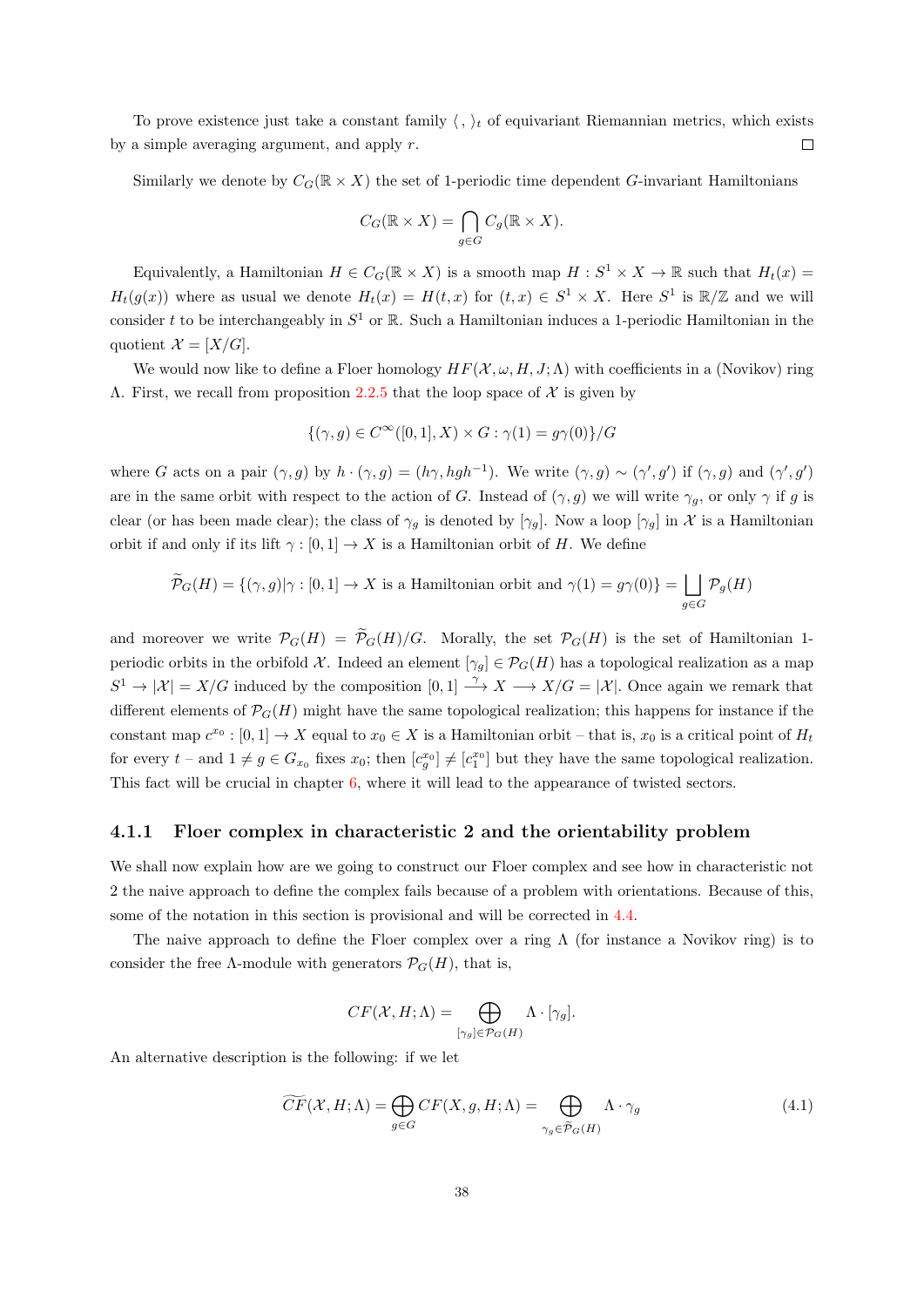then the G-action on  $\widetilde{\mathcal{P}}_G(H)$  extends Λ-linearly to a G-action on  $\widetilde{CF}(\mathcal{X}, H; \Lambda)$  and we can regard  $CF(X, H; \Lambda)$  as the G-invariant part of  $\widetilde{CF}(X, H; \Lambda)$ , which we denote by  $\widetilde{CF}(X, H; \Lambda)^G$ . Indeed it's easy to check that we have an isomorphism given by

$$
CF(\mathcal{X}, H; \Lambda) \ni [\gamma_g] \mapsto \sum_{\gamma'_{g'} \sim \gamma_g} \gamma'_{g'} \in \widetilde{CF}(\mathcal{X}, H; \Lambda)^G.
$$

So from now on when we talk about  $CF(\mathcal{X}, H; \Lambda)$  we actually mean the G-invariant part of  $CF(\mathcal{X}, H; \Lambda)$ . We now turn to the definition of a differential on  $CF(\mathcal{X}, H; \Lambda)$ . As expected, for this one has to assume a regularity and no-bubbling condition for all the elements  $q \in G$ .

<span id="page-43-0"></span>**Definition 4.1.2.** From this section on (unless otherwise specified), we say that a pair  $(H, J) \in C_G(\mathbb{R} \times$  $X) \times \mathcal{J}_G(X, \omega)$  is regular if it's regular as defined in [3.2.8](#page-32-0) for every  $g \in G$ .

We say that  $(H, J)$  has no-bubbling if it has no-bubbling as defined in [3.3.3](#page-33-0) for every  $g \in G$ .

Assume now that  $\Lambda = \Lambda^{\text{univ}}(R)$  is a Novikov ring. For each q we have a differential

$$
\partial: CF(X, g, H; \Lambda) \to CF(X, g, H; \Lambda)
$$

defined in [3.3.5.](#page-35-1) By assembling such differentials we get a differential

$$
\partial = \partial_{H,J} : \widetilde{CF}(\mathcal{X}, H; \Lambda) = \bigoplus_{g \in G} CF(X, g, H; \Lambda) \to \bigoplus_{g \in G} CF(X, g, H; \Lambda) = \widetilde{CF}(\mathcal{X}, H; \Lambda).
$$

We need the differential to preserve the  $G$ -invariant part. Unfortunately that is not true and this is the problem of our naive approach. Before we see how this fails in general, let's prove that in characteristic 2 it's true.

<span id="page-43-1"></span>**Lemma 4.1.3.** Suppose that  $(H, J)$  is regular and has no-bubbling. Let  $\Lambda = \Lambda^{\text{univ}}(R)$  be a Novikov ring over a ring R of characteristic 2. Then the differential  $\partial : \widetilde{CF}(X, H; \Lambda) \to \widetilde{CF}(X, H; \Lambda)$  is equivariant with respect to the G-action on  $\widetilde{CF}(\mathcal{X}, H; \Lambda)$ . In particular  $\partial$  restricts to a differential on the G-invariant part

$$
\partial: CF(\mathcal{X}, H; \Lambda) \to CF(\mathcal{X}, H; \Lambda).
$$

*Proof.* We want to prove that  $h\partial = \partial h$ . For  $\gamma^+ \in \mathcal{P}_g(H)$  we have

$$
(h\partial)\gamma^+=\sum_{\gamma^-\in\mathcal{P}_g(H)}\left(\sum_{\substack{u\in\mathcal{M}_g(\gamma^-,\gamma^+;H,J)\\ \mu(u)=1}}\nu(u)T^{\omega(u)}\right)h\gamma^-
$$

and

$$
(\partial h)\gamma^+ = \sum_{\hat{\gamma}^- \in \mathcal{P}_{hgh^{-1}}(H)} \left( \sum_{\substack{v \in \mathcal{M}_{hgh^{-1}}(\hat{\gamma}^-, h\gamma^+, H, J) \\ \mu(v)=1}} \nu(v) T^{\omega(v)} \right) \hat{\gamma}^-.
$$

But it's easy to see that there is a bijection

$$
\mathcal{P}_g(H) \ni \gamma^- \mapsto \hat{\gamma}^- = h\gamma^- \in \mathcal{P}_{hgh^{-1}}(H)
$$

and also a bijection

$$
\mathcal{M}_g(\gamma^-, \gamma^+) \ni u \mapsto v = hu \in \mathcal{M}_{hgh^{-1}}(h\gamma^-, h\gamma^+).
$$

We have  $\nu(u) = \nu(v) = 1$  in  $\Lambda$  because R has characteristic 2 and  $\omega(u) = \omega(hu) = \omega(v)$  because h is a symplectomorphism. Thus  $(\partial h)\gamma^+ = (h\partial)\gamma^+$  for every generator  $\gamma^+$  and we are done.  $\Box$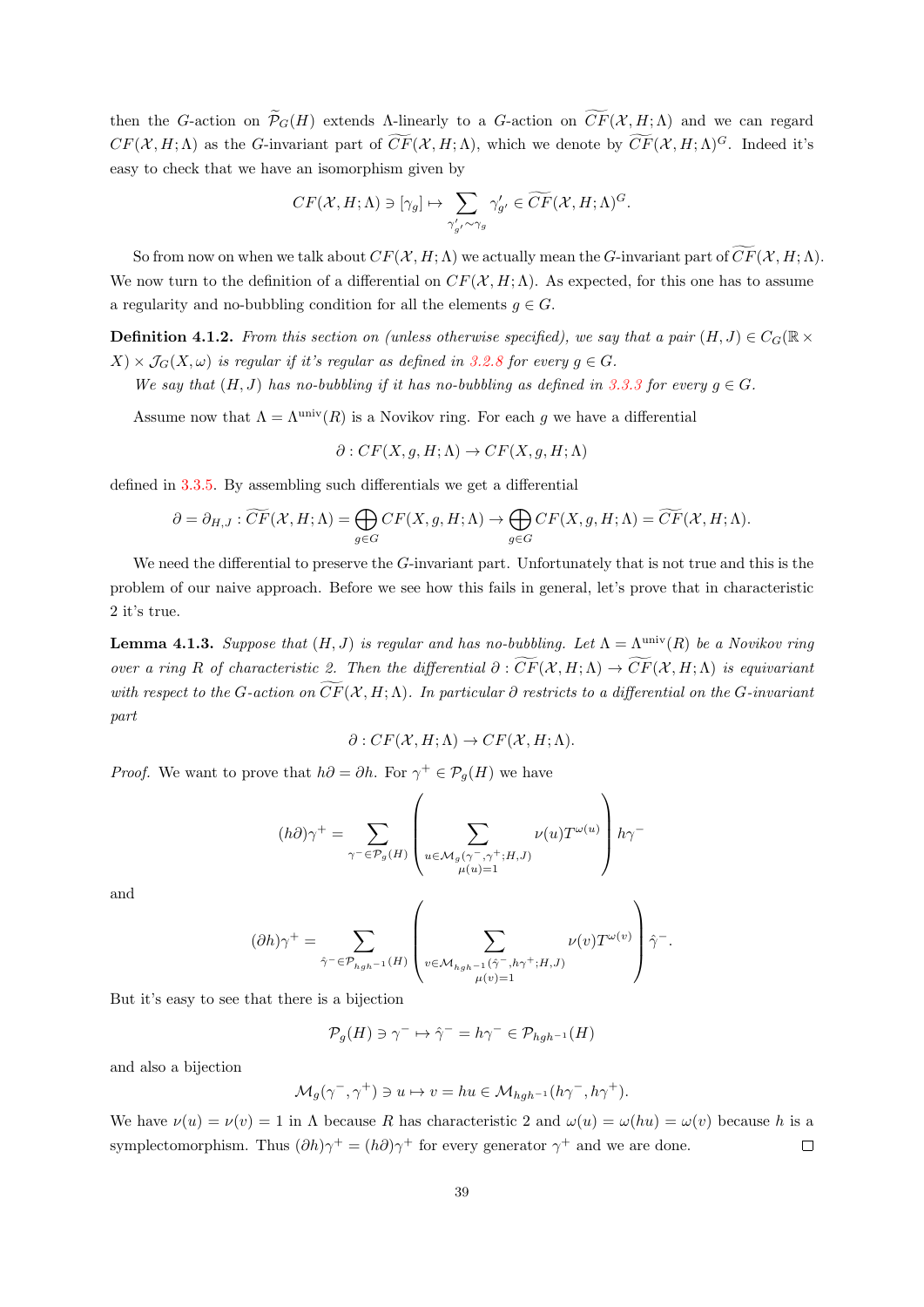Hence we can define right now the Floer complex (and thus Floer homology) over Novikov rings of characteristic 2.

**Definition 4.1.4.** Let  $(X, \omega)$  be a symplectic manifold, G a finite group acting on  $(X, \omega)$  by symplectomorphisms.

Suppose that  $(H, J) \in C_G(\mathbb{R} \times X) \times \mathcal{J}_G(X, \omega)$  is a regular pair and has no-bubbling (in the sense of [4.1.2\)](#page-43-0). Let  $\Lambda = \Lambda^{\text{univ}}(R)$  be a Novikov ring over a ring R of characteristic 2.

Let  $CF(X, H; \Lambda)$  be the G-invariant part of  $\widetilde{CF}(X, H; \Lambda)$  defined in [\(4.1\)](#page-42-0). By lemma [4.1.3](#page-43-1) we have a restricted differential  $\partial = \partial_{H,J} : CF(X,H;\Lambda) \to CF(X,H;\Lambda)$ . Then  $(CF(X,H;\Lambda),\partial_{H,J})$  is called the Floer complex of  $\mathcal X$ .

Assuming [3.3.6](#page-36-0) we define the Floer homology of the orbifold  $\mathcal X$  to be the  $\Lambda$ -module

$$
HF(\mathcal{X}, H, J; \Lambda) = \frac{\ker \partial}{\mathrm{im} \,\partial}.
$$

The role of characteristic 2 is quite clear from the proof of lemma [4.1.3:](#page-43-1) for ∂ to be G-equivariant we need that, in our assignment of coherent orientations, we have  $\nu(hu) = \nu(u)$  for every Floer trajectory u with  $\mu(u) = 1$  and  $h \in G$ . In general it is not possible to ensure this. For instance we may have a Floer trajectory u between  $\gamma^-, \gamma^+ \in \mathcal{P}_g(H)$  and  $h \in G$  fixing  $\gamma^-, \gamma^+$  such that  $\nu(u) = -\nu(hu)$ ; when this is the case there is no hope in getting equivariance of  $\partial$ , even if we change our coherent orientations.

This phenomenon is already well known in the context of orbifold Morse homology, as explained in [\[CH14\]](#page-88-0) and in section [2.4.](#page-17-0) In Morse homology, each critical point is assigned an orientation space (which is the determinant bundle of the unstable manifold at  $x$ ) and one has to exclude the critical points x for which there is some  $g \in G_x$  reversing the orientation. Indeed attaching cells corresponding to these critical points that reverse the orientation doesn't change the topology.

Essentially the problem with the naive approach is that the G-action we defined on  $CF(\mathcal{X}, H; \Lambda)$  is not considering the action of  $G$  in certain orientation spaces corresponding to the orbits. Roughly speaking, there is some sign we should introduce when the action reverses these orientations. To understand this issue we'll have to discuss orientations and the signs  $\nu(u)$  better, which we will do in [4.3.](#page-47-0) To avoid having to consider a cover of  $\tilde{\mathcal{P}}_G(H)$  we will only do so when X is Calabi-Yau; in this case each orbit has a canonical trivialization and this makes it possible to define coherent orientations by picking orientations on certain determinant line bundles  $\delta_{\gamma}$  corresponding to each  $\gamma \in \widetilde{\mathcal{P}}_G(H)$ . This is also the case in which we can define a natural grading on the Floer complex, and this is done in the next section. We come back to the definition of the Floer complex of an orbifold in section [4.4.](#page-51-0)

## <span id="page-44-0"></span>4.2 Absolute index using trivialization of  $\Lambda_{\mathbb{C}}^nTX$

In section [3.2](#page-28-0) we showed how to assign a relative index  $\mu(u) = \text{ind } D_u$  to any Floer trajectory  $u \in$  $\widehat{\mathcal{M}}_g(\gamma^-, \gamma^+)$ . To define a grading on the Floer homology we would like to be able to write this relative index in terms on an absolute index assigned to Hamiltonian orbits  $\gamma_g \in \widetilde{\mathcal{P}}_G(H)$ .

Even in the smooth case  $G = \{1\}$  this is not possible in general. If  $u, v \in \mathcal{M}(\gamma^-, \gamma^+)$  then

$$
ind D_u = ind D_v + 2\langle c_1(X), u\#(-v)\rangle
$$

where  $c_1(X) = c_1(TX)$ .

So the index doesn't depend only on the endpoints  $\gamma^{\pm}$  but also on the homology class of u relative to the boundary. There are several ways to avoid this problem.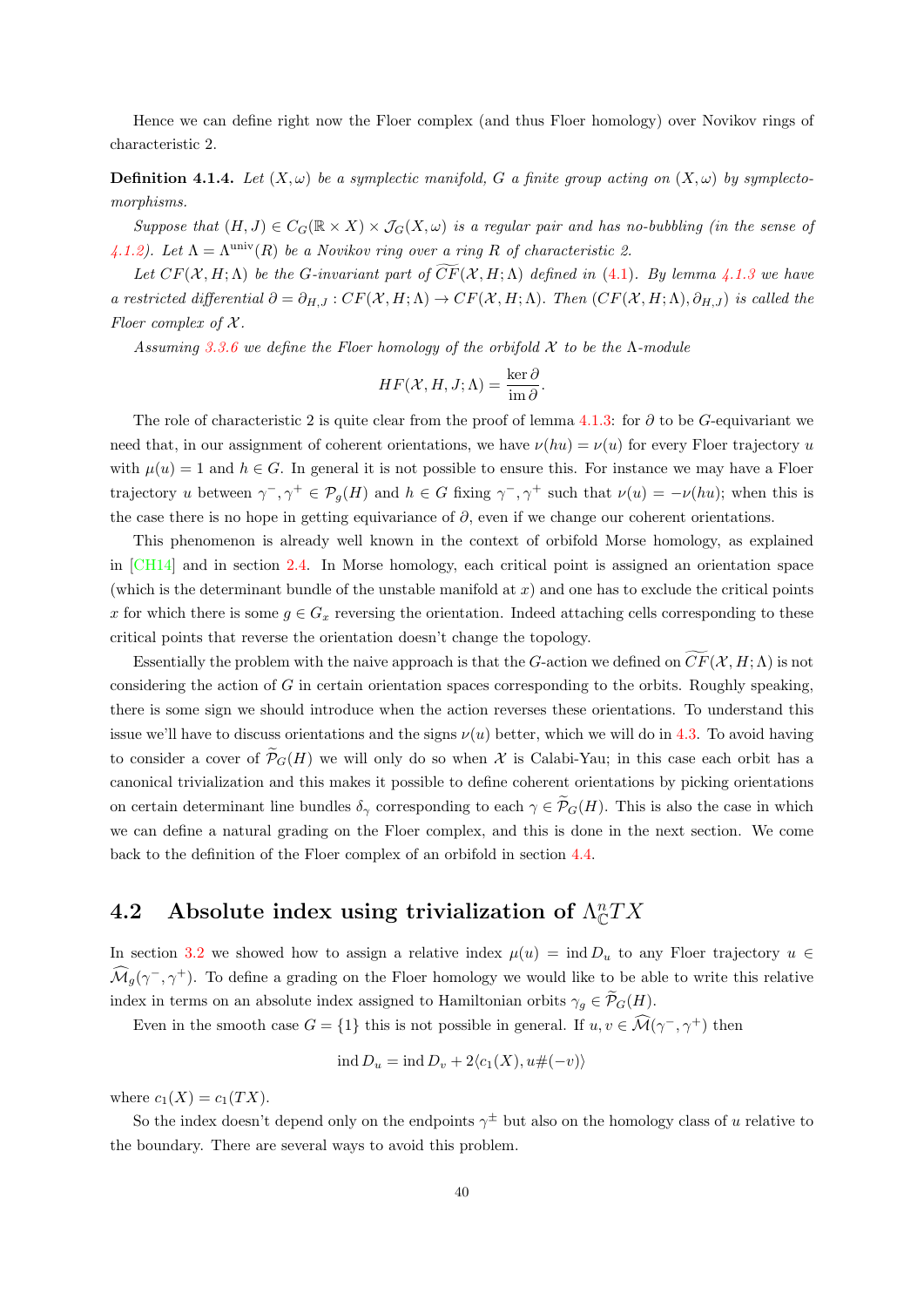- 1. The first is simply to only consider the case  $c_1(X) = 0$  or some slightly weaker condition such as  $\langle c_1(X), T^2 \rangle = 0$  for any torus  $T^2 \to X$  (or  $\langle c_1(X), S^2 \rangle = 0$  for spheres  $S^2 \to X$  if we restrict ourselves to contractible orbits)
- 2. When this doesn't happen, we can still give a mod 2N grading to our Floer complex where  $N \in \mathbb{Z}^+$ is the (homological) minimal Chern number defined by

$$
\langle c_1(X), H_2(X; \mathbb{Z}) \rangle = N \mathbb{Z}.
$$

3. To get a Z-graded index in general conditions we can use a graded Novikov ring; this approach is followed in [\[BO09\]](#page-88-1). A conceptual way to say what this means is the following: instead of considering Morse homology of the action functional defined on the loop space of  $X$ , we define it in an appropriate covering of the loop space with fibers  $H_2(X;\mathbb{Z})$ .

Here we explain how we can use a trivialization of the determinant line bundle to assign a canonical absolute index to Hamiltonian orbits when  $\mathcal X$  is Calabi-Yau.

**Definition 4.2.1.** We say that a global quotient orbifold  $\mathcal{X} = [X/G]$  is Calabi-Yau if the equivariant first Chern class (see definition [B.1.2\)](#page-86-0)  $c_1^G(X) = c_1^G(TX)$  vanishes.

The orbifold X is Calabi-Yau if and only if the G-equivariant line bundle (see appendix [B.1\)](#page-85-0)  $\Lambda_c^nTX \to$ X has trivial (equivariant) first Chern class

$$
c_1^G(\Lambda^n_{\mathbb{C}}TX) = c_1^G(TX) = 0,
$$

and by theorem [B.1.3](#page-86-1) this happens if and only if  $\Lambda_{\mathbb{C}}^{n}TX$  is a trivial G-bundle.

<span id="page-45-1"></span>Remark 4.2.2. Saying that  $\Lambda_{\mathbb{C}}^{n}TX$  is trivial as a G-equivariant bundle is the same as saying that the orbibundle  $\Lambda_{\mathbb{C}}^n T\mathcal{X} \to \mathcal{X}$  is trivial. In particular  $\Lambda_{\mathbb{C}}^n T\mathcal{X}$  is an honest bundle, so any Calabi-Yau orbifold is Gorenstein.

Conversely, if X is Gorenstein,  $c_1(X) = 0$ ,  $H^1(X; \mathbb{Z}) = 0$  and for every  $g \in G$  the fixed point set  $X^g$ is non-empty then by proposition [B.1.6,](#page-87-0) applied to  $E = \Lambda_{\mathbb{C}}^n TX$ , X is Calabi-Yau.

We now fix a G-equivariant non-vanishing section  $\mathfrak{s}: X \to \Lambda^n_{\mathbb{C}}TX$ . Such a section determines a trivialization

$$
X \times \mathbb{C} \ni (x, z) \mapsto (x, z\mathfrak{s}(x)) \in \Lambda_{\mathbb{C}}^n TX.
$$

<span id="page-45-0"></span>Remark 4.2.3. Suppose we have a G-equivariant trivial line bundle over  $X$ , meaning that it is isomorphic to  $X \times \mathbb{C} \to X$ . A choice of a G-equivariant non-vanishing section in this bundle is the same as a choice of a G-invariant map  $X \to \mathbb{C}^{\times}$ . So there is a bijection between homotopy classes of sections  $\mathfrak s$  and

$$
[X/G, \mathbb{C}^*] \cong [X/G, S^1] \cong H^1(X/G; \mathbb{Z})
$$

since  $S^1 = K(\mathbb{Z}, 1)$ .

Recall from [3.2](#page-28-0) that the relative indices of Floer trajectories can be computed as a difference of Conley-Zehnder indices of two paths of symplectic matrices obtained by choosing trivializations of the limit orbits. The problem is that we must choose the trivializations of the two limit orbits in a compatible way: they must extend to a trivialization of the whole Floer trajectory. What happens when  $\Lambda_{\mathbb{C}}^nTX$  is a trivial bundle and we fix s is that we now have a way to choose for each Hamiltonian orbit a canonical trivialization, and with this choice we get trivializations that always extend to Floer trajectories.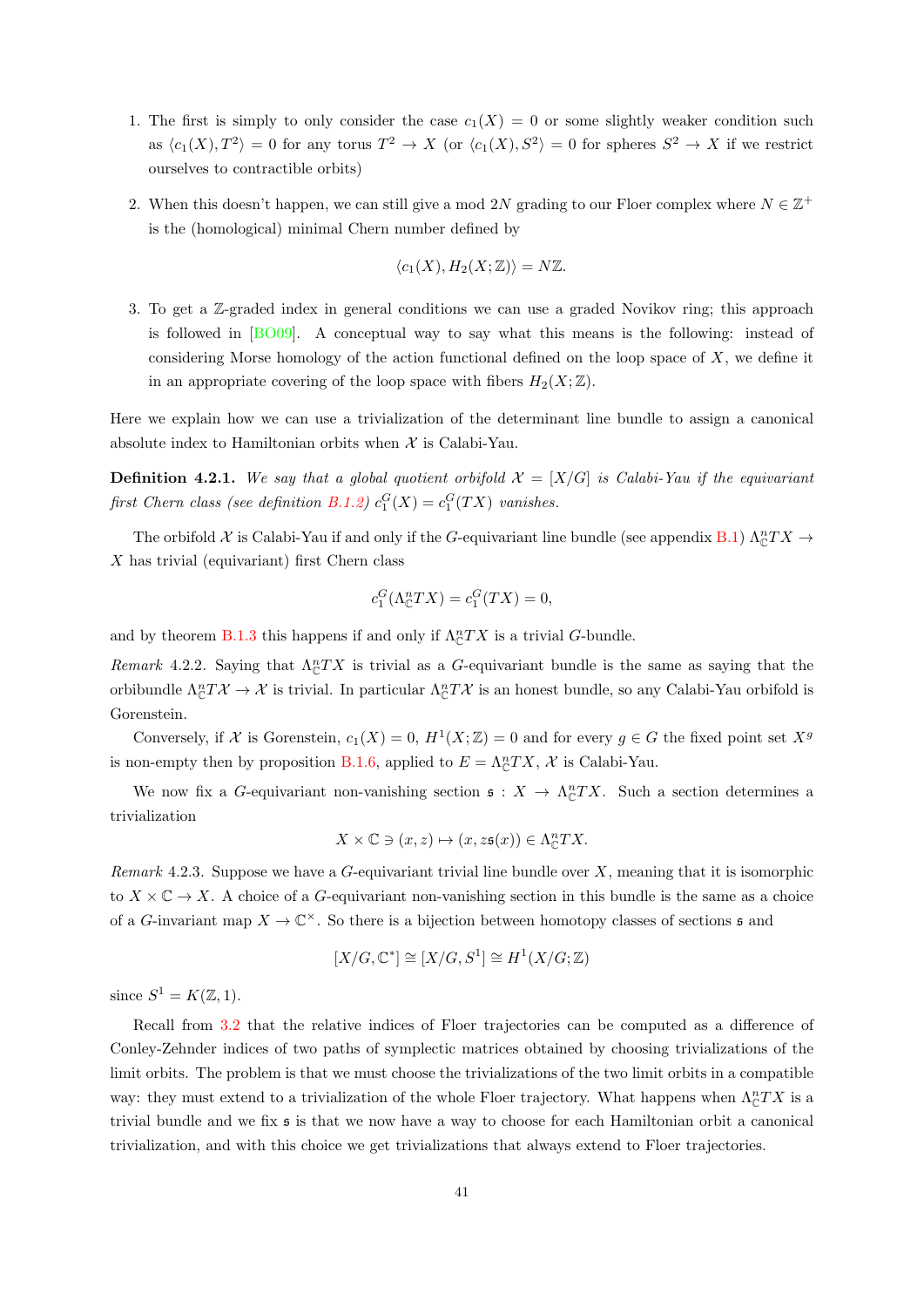Let now  $\gamma_g \in \widetilde{\mathcal{P}}_G(H)$  or, equivalently,  $\gamma \in \mathcal{P}_g(H)$ . Similarly to what we did in [3.2](#page-28-0) consider the S<sup>1</sup>-bundle  $\gamma^*TX/\sim \to S^1$  where  $\sim$  identifies  $T_{\gamma(0)}X$  and  $T_{\gamma(1)}X$  via  $(dg)_{\gamma(0)}$ . The point is that choosing a trivialization for this bundle is the same as choosing a trivialization for its highest exterior power.

<span id="page-46-0"></span>**Lemma 4.2.4.** Let  $E \rightarrow B$  be a symplectic or unitary bundle of rank n over B and suppose that B is homotopically equivalent to  $S^1$ . Then E is trivial as a symplectic/unitary bundle. Moreover there are natural bijections between homotopy classes of trivializations of E, homotopy classes of trivializations of  $\Lambda^n_{\mathbb{C}}E$  and  $\mathbb{Z}$ .

*Proof.* First, since every matrix in  $Sp(2n;\mathbb{R})$  admits a polar decomposition as a product of a matrix in  $U(n) \hookrightarrow Sp(2n;\mathbb{R})$  and a symplectic positive definite matrix (the space of such matrices forms a contractible set) the inclusion  $U(n) \hookrightarrow Sp(2n;\mathbb{R})$  is a homotopy equivalence (see also [\[dS18,](#page-89-3) Section 2.7]), so there is no difference between symplectic and unitary bundles.

By the classification of bundles [B.0.2](#page-84-0) the set of isomorphism classes of  $U(n)$  bundles is in bijection with

$$
[B,BU(n)] \cong [S^1,BU(n)] \cong 0
$$

since  $U(n)$  is connected. Hence every unitary bundle over B is trivial.

Now if  $E = B \times \mathbb{C}^n \to B$  is a trivial bundle, then a trivialization (as an unitary bundle) of E is the same as a continuous map  $B \to U(n)$ , so the set of homotopy classes of trivializations of E is

$$
[B, U(n)] \cong [S^1, U(n)] \cong \pi_1(U(n))
$$

where the last isomorphism follows from  $U(n)$  being a connected Lie group. If a map  $B \to U(n)$  gives a trivialization of  $E = B \times \mathbb{C}^n$ , it is clear that  $B \to U(n) \stackrel{\text{det}}{\longrightarrow} U(1)$  gives a trivialization on  $\Lambda_{\mathbb{C}}^n E \cong B \times \mathbb{C}$ . But it's well known that the determinant det :  $U(n) \to U(1)$  induces an isomorphism on  $\pi_1$ , so

$$
\pi_1(U(n)) \cong \pi_1(U(1)) \cong \mathbb{Z}
$$

and we get the claimed natural bijections.

Now our fixed G-equivariant section  $\mathfrak{s}: X \to \Lambda_{\mathbb{C}}^n TX$  determines a trivialization of  $\Lambda_{\mathbb{C}}^n (\gamma^* TX/\sim) \to S^1$ as follows: we first get a trivialization

$$
[0,1] \times \mathbb{C} \ni (t,z) \mapsto z\mathfrak{s}(\gamma(t)) \in \gamma^* \Lambda_{\mathbb{C}}^n TX = \Lambda_{\mathbb{C}}^n (\gamma^* TX).
$$

Since s is equivariant  $\mathfrak{s}(\gamma(1))z = \mathfrak{s}(g\gamma(0))z = g_*\mathfrak{s}(\gamma(0))z$ , so we get an induced trivialization

$$
S^1 \times \mathbb{C}^n \to \Lambda^n_{\mathbb{C}} (\gamma^* TX/\!\!\sim).
$$

Now by lemma [4.2.4](#page-46-0) there is a unique up to homotopy trivialization  $\Psi$  of  $\gamma^*TX/\sim$  that induces the above one. We write the trivialization as  $\Psi(t): \mathbb{R}^{2n} \to T_{\gamma(t)}X$  with the condition that

$$
\Psi(1) = (dg)_{\gamma(0)} \circ \Psi(0).
$$

We say that such a trivialization is compatible with  $\mathfrak{s}$ .

Remark 4.2.5. In [\[McL16,](#page-90-3) Lemma 4.3] it's shown that if  $H^1(X/G; \mathbb{Q}) = 0$  then the trivialization  $\Psi$ does not depend on the section s up to homotopy. This is quite expected as this means that the set  $H<sup>1</sup>(X/G; \mathbb{Z})$  parametrizing the choices of  $\mathfrak s$  (see remark [4.2.3\)](#page-45-0) is torsion.

Moreover in [\[McL16\]](#page-90-3) it's explained how to relax the condition  $c_1^G(X) = 0$  to  $c_1^G(X)$  being torsion in  $H^2_G(X;\mathbb{Z})$ ; in this case the bundle  $(\Lambda^n_{\mathbb{C}}TX)^{\otimes N} \to X$  is trivial as a G-equivariant bundle for some  $N \in \mathbb{Z}^+$ .

 $\Box$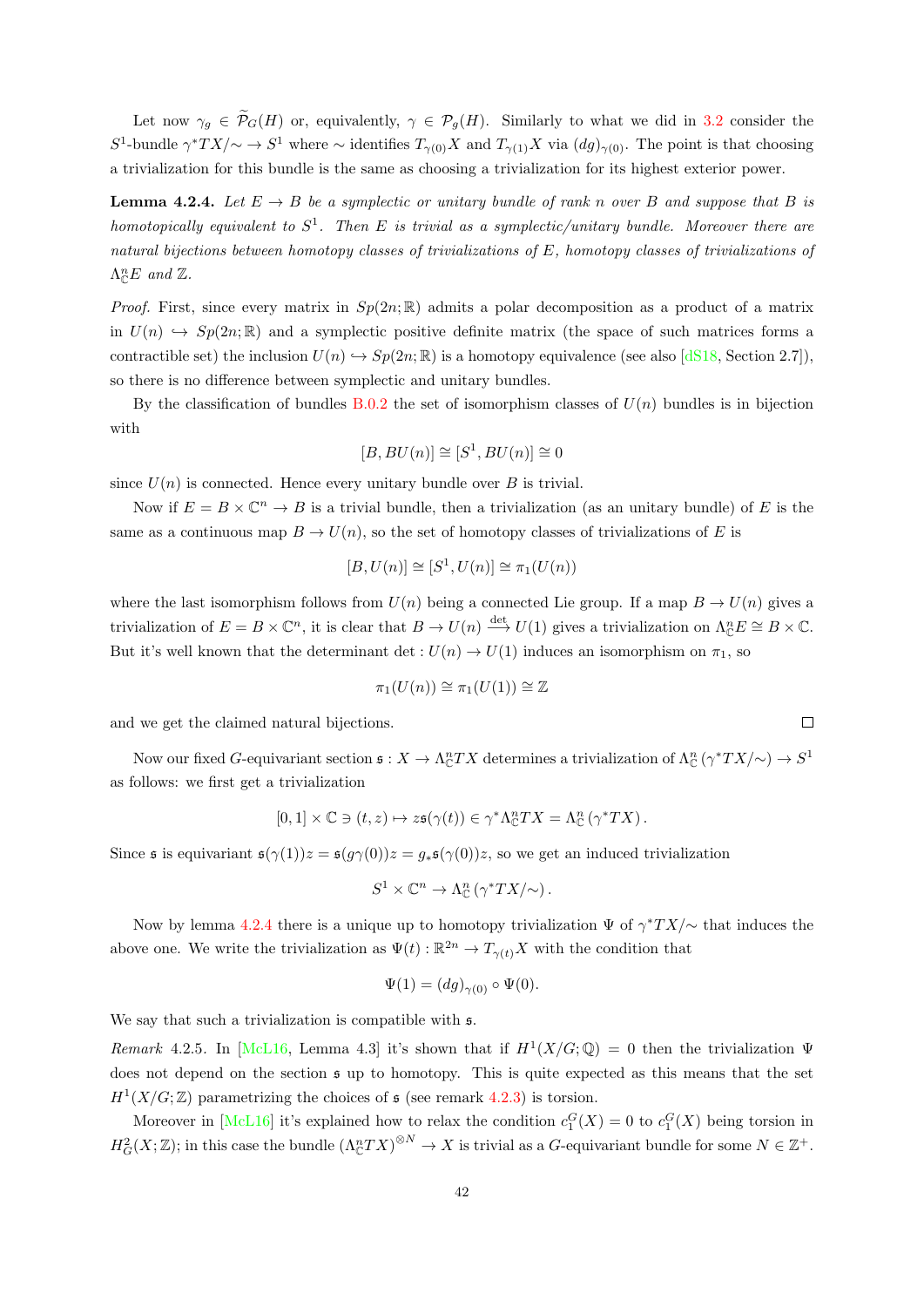<span id="page-47-1"></span>**Definition 4.2.6.** Let  $\gamma \in \mathcal{P}_q(H) \subseteq \widetilde{\mathcal{P}}_G(H)$  be a non-degenerate (see [3.1.2\)](#page-26-0) Hamiltonian orbit and consider a trivialization  $\Psi$  as discussed before. Let  $\Phi : [0,1] \to Sp(2n;\mathbb{R})$  be defined by

$$
\Phi(t) = \Phi_{\gamma}(t) = \Psi(t)^{-1} (d\varphi_t)_{\gamma(0)} \Psi(0) \text{ for } t \in [0, 1].
$$

Then we define a grading on the set  $\widetilde{\mathcal{P}}_G(H)$  by

$$
|\gamma| = \mu_{CZ}(\Phi_{\gamma}).
$$

Since  $\Psi$  is uniquely determined up to homotopy, by the homotopy invariance of the Conley-Zehnder index, the index  $|\gamma|$  is well defined.

Now we finally get our desired result that the relative index of a Floer trajectory is the difference of the absolute indices.

<span id="page-47-2"></span>**Proposition 4.2.7.** Let  $\gamma^-$ ,  $\gamma^+ \in \mathcal{P}_g(H)$  be non-degenerate orbits and let  $u \in \widehat{\mathcal{M}}_g(\gamma^-,\gamma^+)$ . Then

$$
\mu(u) = \text{ind } D_u = |\gamma^+| - |\gamma^-|.
$$

*Proof.* Take a trivialization  $\Psi$  as in proposition [3.2.1](#page-28-1) that is compatible with  $\mathfrak s$  in the same sense as before: the trivialization it induces on the highest exterior power of  $u^*TX/\sim$  is given by the trivialization of  $\Lambda_{\mathbb{C}}^nTX$  as a G-bundle determined by  $\mathfrak{s}$ . Then clearly  $\Psi^-$ ,  $\Psi^+$  are also compatible with  $\mathfrak{s}$ , so theorem [3.2.4](#page-30-0) gives

$$
\mu(u) = \mu_{CZ}(\Phi^+) - \mu_{CZ}(\Phi^-) = |\gamma^+| - |\gamma^-|. \quad \Box
$$

#### <span id="page-47-0"></span>4.3 Coherent orientations and orientable orbits

We will now explain how to assign coherent orientations by orienting certain determinant line bundles  $\delta_{\gamma}$  for each Hamiltonian orbit  $\gamma \in \tilde{\mathcal{P}}_G(H)$  in the Calabi-Yau case. By doing this, we will define (non-)orientable Hamiltonian orbits in a way that mimics the definition of (non-)orientable critical points given in definition [2.4.1.](#page-18-0) As we explained earlier, to construct the Floer complex of  $\mathcal X$  we will need to exclude non-orientable orbits from the generators. We think that the Calabi-Yau assumption can be avoided and we sketch how in remark [4.3.7,](#page-50-0) but since this is the case we're mainly interested in and it makes the exposition cleaner we'll stick to it. We will follow the approach in [\[Abo15\]](#page-88-2).

Suppose that X is Calabi-Yau and fix a G-equivariant section  $\mathfrak s$  as in [4.2.](#page-44-0) We saw that in this case there is a trivialization  $\Psi(t): \mathbb{R}^{2n} \to T_{\gamma(t)}X$  compatible with s which is canonical up to homotopy. Given such trivialization we have a path of symplectic matrices  $\Phi = \Phi_{\gamma} : [0, 1] \to Sp(2n; \mathbb{R})$  defined in [4.2.6.](#page-47-1) Similarly to what we did in [3.2.3,](#page-30-1) we let  $S: S^1 \to M_{2n \times 2n}(\mathbb{R})$  be the path of symmetric matrices defined by

$$
\dot{\Phi}(t) = J_0 S(t) \Phi(t).
$$

The idea is that we will associate to the path  $\Phi$  a Fredholm operator  $D_{\Phi}$  defined over C (instead of the cylinder  $[0,1]\times\mathbb{R}$ ) that near the cylindrical end of C looks like  $\partial_s + J_0\partial_t + S$ . Such operators can be glued with the operators  $D_u$  defined on the cylinder, and using that we can orient  $\det(D_u)$  (and in particular attribute the numbers  $\nu(u)$  by orienting the determinant line bundles  $\delta_{\gamma} = \det(D_{\Phi})$ . We now make this precise.

First, we give  $\mathbb{C} \setminus \{0\}$  cylindrical coordinates  $(s,t) \in \mathbb{R} \times [0,1]$  by  $(s,t) \mapsto e^{-2\pi(s+it)}$ . We also let  $x, y$ be the standard C coordinates, so  $e^{-2\pi(s+it)} = x + iy$ . We consider an area form  $\mu$  that is cylindrical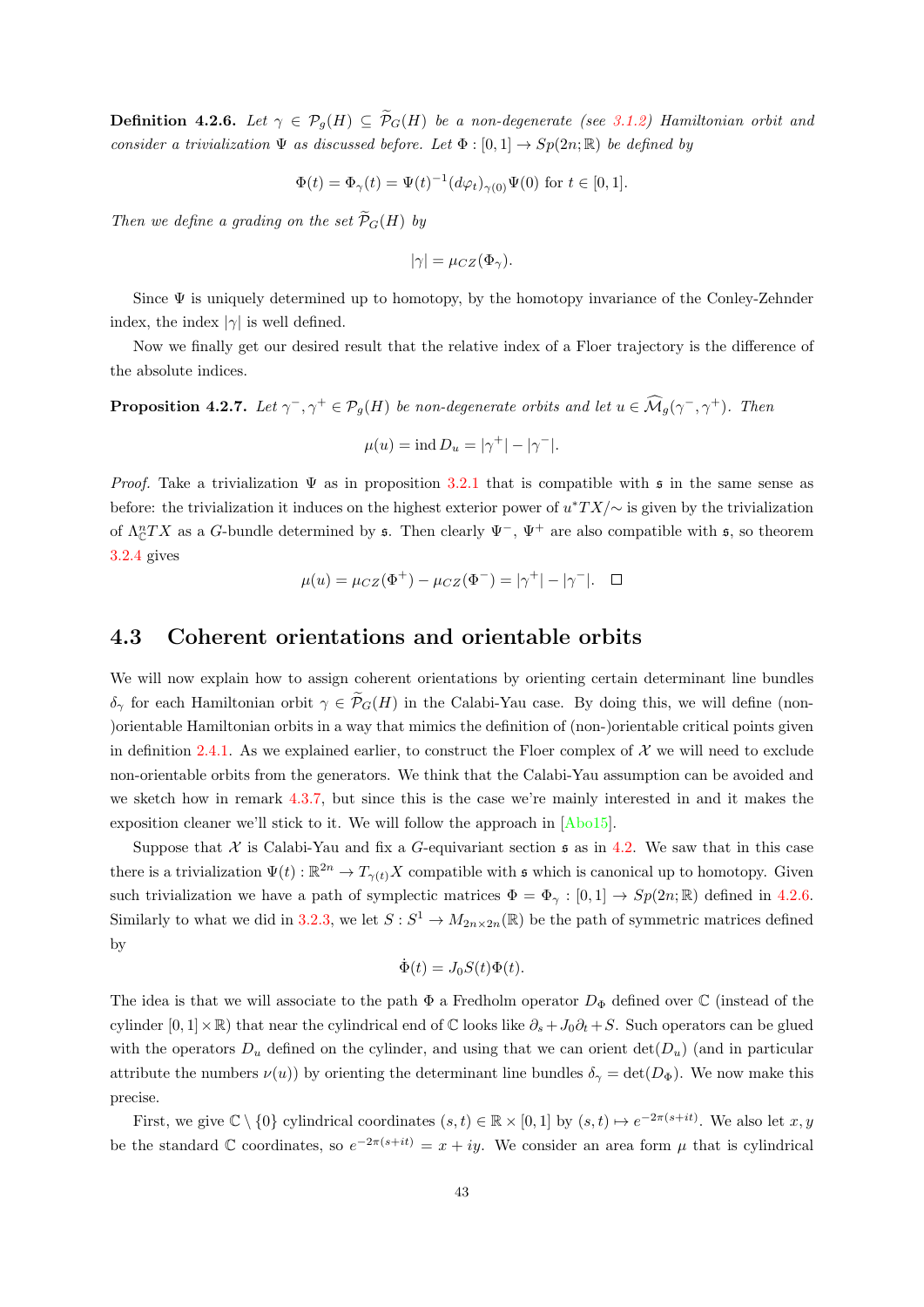in the cylindrical end, i.e.,  $\mu = ds dt$  for  $s \ll 0$ , and is the usual area form near  $0 \in \mathbb{C}$ , i.e.,  $\mu = dx dy$ for  $s \gg 0$ . We also assume that the area form  $\mu$  is radial, in the sense that  $\mu = \gamma(s)dx dy$  for some  $\gamma : \mathbb{R} \to \mathbb{R}^+.$ 

Before we proceed, let's compute  $\partial_s + J_0 \partial_t$  in the Cartesian x, y coordinates.

**Proposition 4.3.1.** Consider the cylindrical coordinates  $(s,t)$  such that  $e^{-2\pi(s+it)} = x + iy$ . Then we have

$$
\partial_s + J_0 \partial_t = 2\pi(-x + J_0 y)(\partial_x + J_0 \partial_y).
$$

*Proof.* This is a straightforward application of the chain rule. Since  $x = e^{-2\pi s} \cos(2\pi t)$  and  $y =$  $-e^{-2\pi s}\sin(2\pi t)$  we have

$$
\begin{bmatrix}\n\frac{\partial x}{\partial s} & \frac{\partial y}{\partial s} \\
\frac{\partial x}{\partial t} & \frac{\partial y}{\partial t}\n\end{bmatrix} = 2\pi \begin{bmatrix}\n-x & -y \\
y & -x\n\end{bmatrix}.
$$

Hence

$$
\partial_s + J_0 \partial_t = 2\pi \left( -x\partial_x - y\partial_y + J_0 y \partial_x - J_0 x \partial_y \right) = 2\pi \left( -x + J_0 y \right) \left( \partial_x + J_0 \partial_y \right). \quad \Box
$$

We want our operator  $D_{\Phi}$  to interpolate between  $\partial_s + J_0 \partial_t + S$  in the cylindrical end and a (perturbed) Cauchy-Riemann operator in the usual x, y coordinates near 0. We let  $B: \mathbb{C} \to M_{2n \times 2n}(\mathbb{R})$  be a matrix valued continuous function defined on  $\mathbb C$  that is constant and equal to S on the cylindrical end of  $\mathbb C$ , that is, we ask that

$$
B\left(e^{-2\pi(s+it)}\right) = S(t) \text{ for } s \ll 0.
$$

Moreover we pick  $\alpha : \mathbb{C} \to \mathbb{R} \oplus J_0\mathbb{R} \cong \mathbb{C}$  such that

$$
\alpha(x, y) = \alpha(x + iy) = \begin{cases} 1 & \text{if } s \gg 0 \\ 2\pi(-x + J_0y) & \text{if } s \ll 0 \end{cases}
$$

and  $\alpha$  never vanishes. Finally we take the operator  $D_{\Phi}: W^{1,p}_{\mu}(\mathbb{C}, \mathbb{R}^{2n}) \to L^p_{\mu}(\mathbb{C}, \mathbb{R}^{2n})$  defined by

<span id="page-48-0"></span>
$$
D_{\Phi}Z = \alpha \left(\partial_x Z + J_0 \partial_y Z\right) + BZ. \tag{4.2}
$$

This operator is an admissible  $\bar{\partial}$ -operator defined on  $\mathbb C$  with a negative cylindrical end (negative because of the minus sign in the cylindrical coordinates  $(s,t) \mapsto e^{-2\pi(s+it)}$  in the sense of [\[Sch96,](#page-91-3) Definition 3.1.6]. In particular we have:

**Theorem 4.3.2.** Assume that the symplectic path  $\Phi$  is admissible (see [A.0.1\)](#page-82-0). Then the operator  $D_{\Phi}$ :  $W^{1,p}_\mu(\mathbb{C},\mathbb{R}^{2n}) \to L^p_\mu(\mathbb{C},\mathbb{R}^{2n})$  defined in [\(4.2\)](#page-48-0) is a Fredholm operator of Fredholm index  $n-\mu_{CZ}(\Phi)$  for every  $p > 2$ . Moreover, its kernel does not depend on  $p > 2$ .

Proof. This is contained in [\[Sch96,](#page-91-3) Theorems 3.1.9 and 3.3.8].

With this in mind, we can now define the determinant line bundle associated to  $\gamma$ .

**Definition 4.3.3.** Given a non-degenerate orbit  $\gamma \in \widetilde{\mathcal{P}}_G(H)$  let  $\Phi = \Phi_{\gamma}$  and  $D_{\Phi}$  be an operator as before. We let  $\delta_{\gamma}$  be the determinant line bundle of  $D_{\Phi}$ , that is,

$$
\delta_{\gamma} = \det(D_{\Phi}) = (\Lambda^{\text{top}} \ker(D_{\Phi})) \otimes (\Lambda^{\text{top}} \text{coker}(D_{\Phi}))^{\vee}.
$$

 $\Box$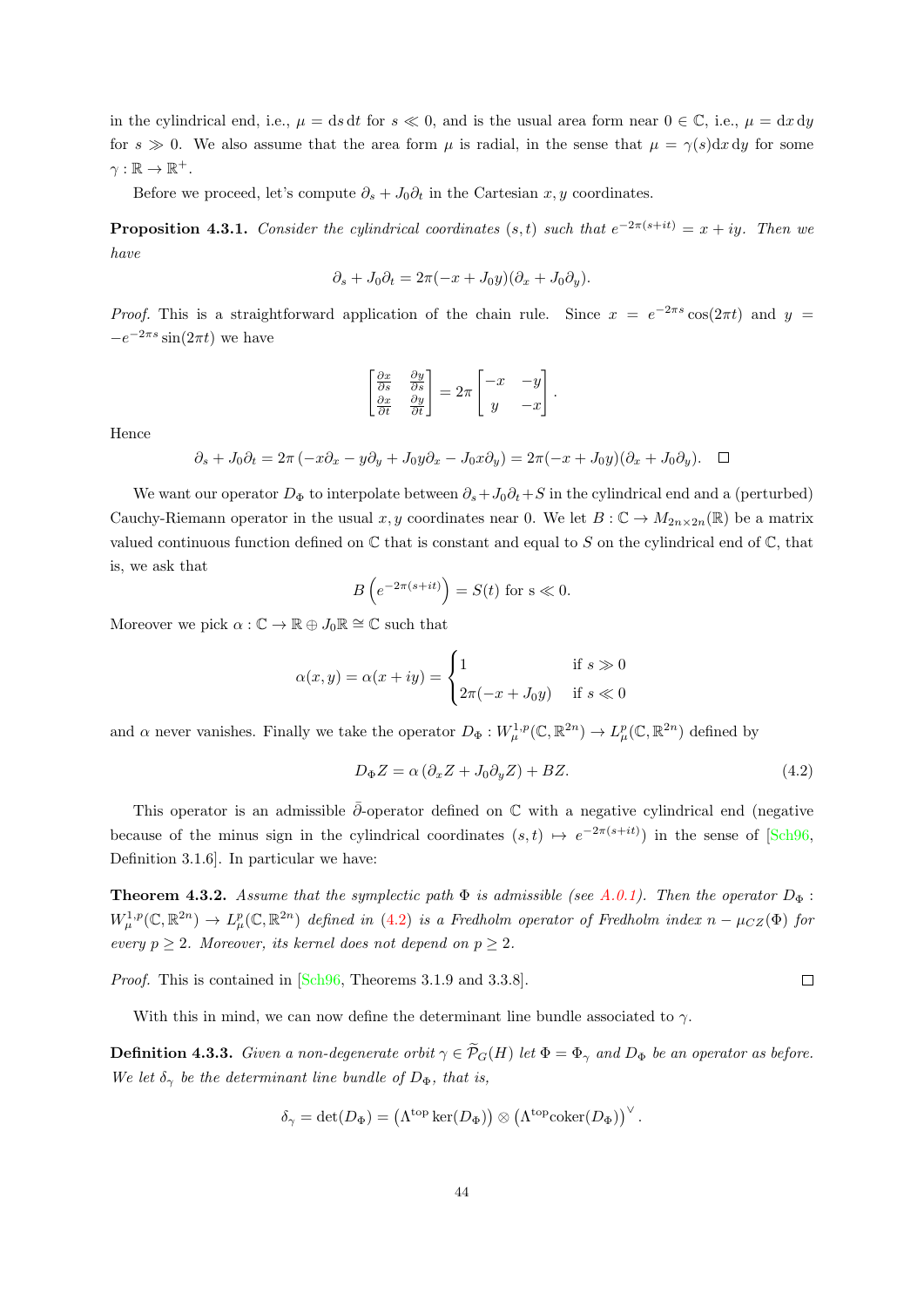It should be noted that the definition of  $D_{\Phi}$  depends on some extra data, namely the extension B of S and the interpolating function  $\alpha$ . This extra data forms a contractible set (the possible operators form a convex set), so given any two such operators  $D_{\Phi}$  and  $D'_{\Phi}$  there are isomorphisms between  $det(D_{\Phi})$ and  $\det(D'_\Phi)$  which are canonical up to multiplication by a positive constant. Moreover, it's shown in  $[Ab015,$  Proposition 1.4.10] that if  $\Phi_1$  and  $\Phi_2$  are given by two different trivializations both compatible with  $\mathfrak s$  (hence homotopic) then there are isomorphisms  $\det(D_{\Phi_1}) \cong \det(D_{\Phi_2})$  which are canonical up multiplication by a positive constant. Note that this last part doesn't follow from a simple topological argument as before, since the space of possible trivializations is

$$
Maps(\mathbb{C}^*, U(n))^{\circ} \simeq Maps_*(S^1, U(n))^{\circ} \times U(n)
$$

(see the proof of lemma [4.2.4\)](#page-46-0), which has fundamental group  $\mathbb Z$ . Here  $\circ$  means the connected component including the constant maps and  $Maps_*$  means based maps.

There is a more conceptual way to understand  $\delta_{\gamma}$  (which we won't use). The determinant line bundle gives an actual line bundle over the set of possible operators. The canonical isomorphisms we discussed between the fibers give a trivialization of the bundle. For instance, in this sense an orientation of  $\delta_{\gamma}$ means an orientation of this bundle.

Remark 4.3.4. In [\[Abo15\]](#page-88-2) the author considers an operator globally defined as

$$
D_{\Phi} = \partial_s + J_0 \partial_t + B = 2\pi(-x + J_0 y)(\partial_x + J_0 \partial_y) + B.
$$

This operator in not a  $\bar{\partial}$ -operator because of the vanishing of  $-x + J_0y$  at the origin. It seems that, because of the failure of the uniform ellipticity condition (again because of the vanishing of  $-x + J_0y$ ) such operators might not be Fredholm, and this is why we introduce the interpolating function  $\alpha$ . I thank Miguel Santos for very helpful discussions in this regard.

The next theorem is a result from the gluing theory of operators explained in [\[FH93\]](#page-89-0), [\[Abo15\]](#page-88-2) or [\[Sch96\]](#page-91-3). This is what enables us to define an orientation on  $\det(D_u)$  given orientations on  $\delta_{\gamma}$  for each  $\gamma$ .

<span id="page-49-1"></span>**Theorem 4.3.5.** Let  $\gamma^-$ ,  $\gamma^+ \in \mathcal{P}_g(H) \subseteq \widetilde{\mathcal{P}}_G(H)$  for some  $g \in G$  be non-degenerate Hamiltonian orbits and  $u \in \widehat{\mathcal{M}}_g(\gamma^-, \gamma^+)$  be a connecting orbit. Assume that  $\mathcal X$  is Calabi-Yau. Then we have an isomorphism

<span id="page-49-0"></span>
$$
\delta_{\gamma^-} \cong \det(D_u) \otimes \delta_{\gamma^+} \tag{4.3}
$$

which is canonical up to multiplication by a positive constant.

*Proof.* This is essentially [\[Abo15,](#page-88-2) Theorem 1.5.1]. If we take  $\Psi$  to be a trivialization of  $u^*TX/\sim$  compatible with s then it restricts along the ends to trivializations of  $(\gamma^{\pm})^*TX/\sim$  compatible with s, so the same proof applies: we can apply [\[Abo15,](#page-88-2) Lemma 1.4.5] (or [\[FH93,](#page-89-0) Proposition 9]) and [\[Abo15,](#page-88-2) Proposition 1.4.6] to get the result.  $\Box$ 

Now in order to get coherent orientations on the moduli spaces we fix for each  $\gamma \in \widetilde{\mathcal{P}}_G(H)$  and orientation of  $\delta_{\gamma}$ . Equation [\(4.3\)](#page-49-0) then induces an orientation in the determinant line bundle det( $D_u$ ). Suppose now that  $(H, J)$  is regular, and thus  $D_u$  is surjective. Then

$$
\det(D_u) = \Lambda^{\text{top}} \ker(D_u) = \Lambda^{\text{top}} \left( T_u \widehat{\mathcal{M}}_g(\gamma^-, \gamma^+) \right).
$$

So we get an orientation on the manifold  $\widehat{\mathcal{M}}_g(\gamma^-, \gamma^+)$ . Recall that  $\mathcal{M}_g(\gamma^-, \gamma^+)$  is defined as the quotient  $\widehat{\mathcal{M}}_g(\gamma^-, \gamma^+) / \mathbb{R}$  where  $\mathbb R$  acts on  $\widehat{\mathcal{M}}_g(\gamma^-, \gamma^+)$  by  $(\sigma \cdot u)(t, s) = u(t, s + \sigma)$  for  $\sigma \in \mathbb{R}$ . In particular we get signs for the rigid Floer trajectories.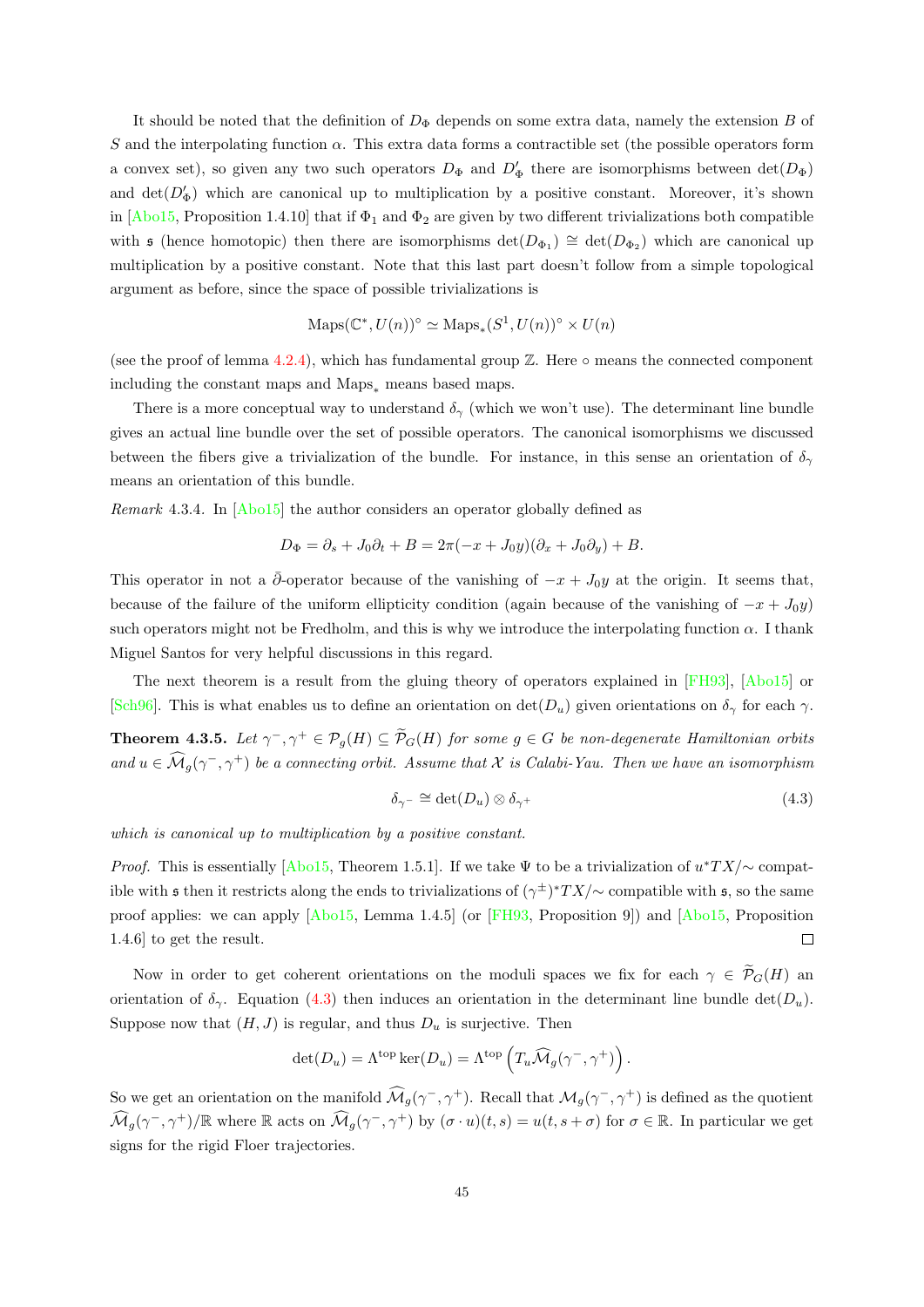<span id="page-50-1"></span>**Definition 4.3.6.** Assume that X is Calabi-Yau and that  $(H, J)$  is a regular pair. Let  $\gamma^-$ ,  $\gamma^+ \in \mathcal{P}_g(H)$  be non-degenerate orbits and let  $u \in \widehat{\mathcal{M}}_g(\gamma^-, \gamma^+)$  be a rigid Floer trajectory, that is,  $\mu(u) = |\gamma^+| - |\gamma^-| = 1$ .

Then ker  $D_u$  is one dimensional and generated by the translation in the s-variable which we denote by  $\partial_s \in \text{ker } D_u = \text{det}(D_u)$ . If the orientation of  $\text{ker } D_u$  induced by equation [\(4.3\)](#page-49-0) makes  $\partial_s$  positive we assign the number  $\nu(u) = 1$  and otherwise we assign  $\nu(u) = -1$ .

It can be shown that the orientations assigned in this way are coherent in the sense discussed in section [3.3](#page-32-1) by considering the natural isomorphism we get from gluing theory

$$
\det(D_{u\#v}) \cong \det(D_u) \otimes \det(D_v).
$$

<span id="page-50-0"></span>Remark 4.3.7. It should be possible to adapt this point of view for coherent orientations even if we drop the Calabi-Yau condition. To do this we can consider the covering of Hamiltonian orbits whose elements are pairs  $(\gamma, \Psi)$  where  $\Psi$  is a trivialization up to homotopy (or some other appropriate covering) and define determinant line bundles  $\delta_{(\gamma,\Psi)}$ . Then we get an isomorphism

$$
\delta_{(\gamma^-, \Psi^-)} \cong \det(D_u) \otimes \delta_{(\gamma^+, \Psi^+)}
$$

as in [4.3.5](#page-49-1) as long as the trivializations  $\Psi^{\pm}$  extend to a trivialization over the cylinder u.

#### 4.3.1 Maps induced by  $G$  on determinant line bundles

Recall that we have a G-action on the set  $\widetilde{\mathcal{P}}_G(H)$  of Hamiltonian orbits. Indeed given  $\gamma \in \mathcal{P}_q(H)$  and  $h \in G$  we have  $h\gamma \in \mathcal{P}_{hgh^{-1}}(H)$ . Similarly if  $u \in \widehat{\mathcal{M}}_g(\gamma^-, \gamma^+)$  then  $hu \in \widehat{\mathcal{M}}_{hgh^{-1}}(h\gamma^-, h\gamma^+)$ . We'll see in this section that we have induced maps

$$
h_* : \delta_{\gamma} \to \delta_{h_{\gamma}}
$$
 and  $h_* : \det(D_u) \to \det(D_{hu}).$ 

Given a trivialization  $\Psi(t): \mathbb{R}^{2n} \to T_{\gamma(t)}X$  of  $\gamma^*TX/\sim$  compatible with  $\mathfrak{s}$ , let the trivialization  $h_*\Psi$ be given by the composition

$$
h_*\Psi(t) = \mathbb{R}^{2n} \xrightarrow{\Psi(t)} T_{\gamma(t)} X \xrightarrow{(dh)_{\gamma(t)}} T_{h\gamma(t)} X.
$$

This is a trivialization of the bundle  $(h\gamma)^*TX/\sim$ ; indeed note that

$$
h_*\Psi(0) = (dh)_{\gamma(0)}(dg)_{\gamma(0)}\Psi(1) = d(hgh^{-1})_{h\gamma(0)}h_*\Psi(1).
$$

Moreover since since s is G-equivariant and  $h \in G$  it's clear that if  $\Psi$  is compatible with s then  $h_*\Psi$  is also compatible with s. It follows that the path of symplectic matrices  $\Phi_{h\gamma}$  associated to  $h\gamma$  using the trivialization  $h_* \Psi$  is

$$
\Phi_{h\gamma}(t) = \Psi(t)^{-1} (dh)_{\gamma(t)}^{-1} (d\varphi_t)_{h\gamma(0)} (dh)_{\gamma(0)} \Psi(0).
$$

Since H is h-invariant it's easy to see that  $h_* X_t^H = X_t^H$ , and thus the differentials  $(\varphi_t)_*$  and  $h_*$  commute. Hence

$$
\Phi_{h\gamma}(t) = \Psi(t)^{-1} (d\varphi_t)_{\gamma(0)} \Psi(0) = \Phi_{\gamma}(t).
$$

Thus we get a canonical isomorphism (up to multiplication by a positive constant)

$$
\delta_{\gamma} \cong \det(D_{\Phi_{\gamma}}) = \det(D_{\Phi_{h_{\gamma}}}) \cong \delta_{h_{\gamma}}.
$$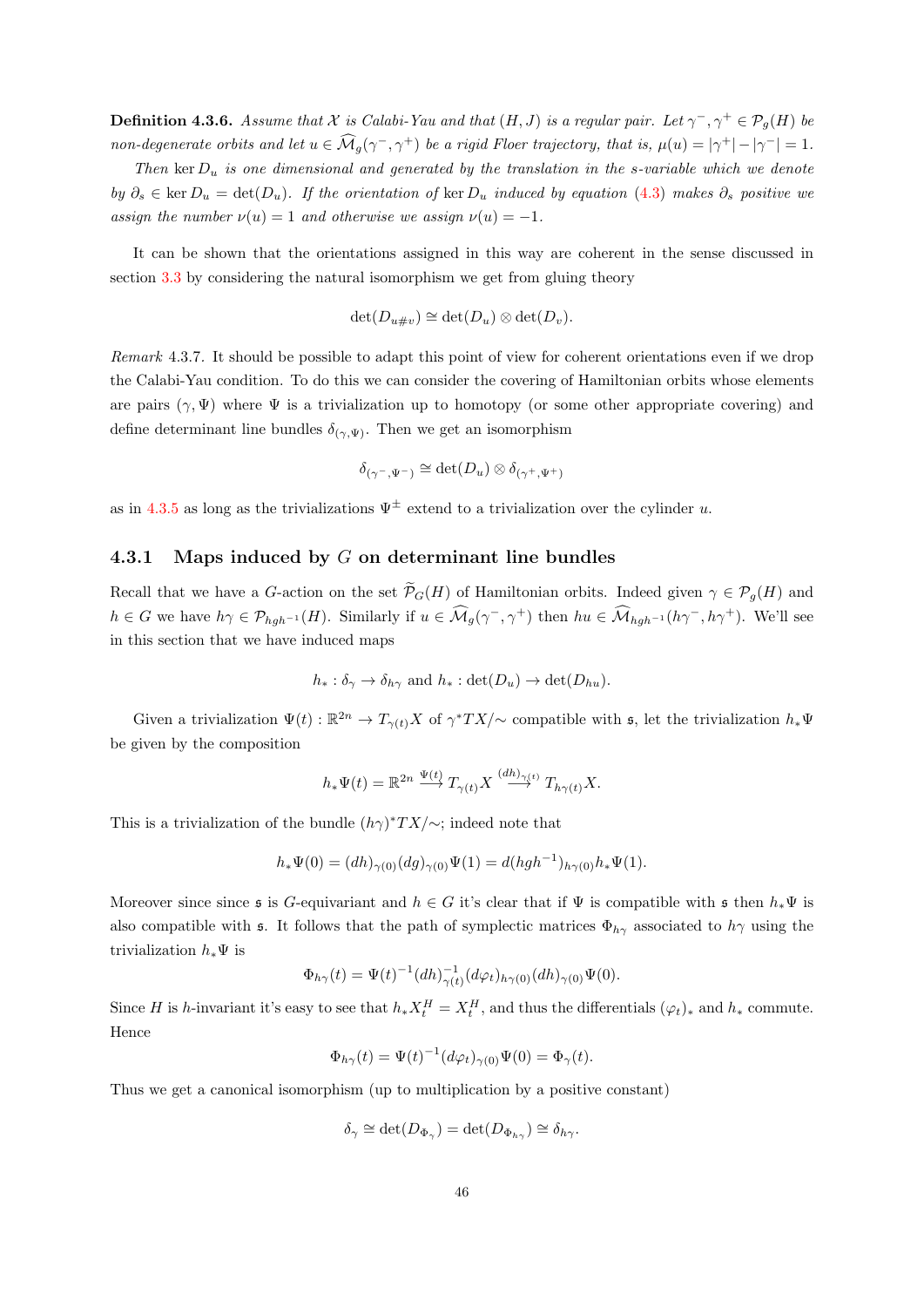We denote by  $h_* : \delta_{\gamma} \to \delta_{h\gamma}$  this isomorphism. Similarly, we get an isomorphism  $h_* : \det(D_u) \to$  $\det(D_{hu})$ . This last isomorphism can be also understood as follows: assume that  $(H, J)$  is regular. Then composition with  $h$  is a diffeomorphism

$$
\widehat{\mathcal{M}}_g(\gamma^-,\gamma^+) \to \widehat{\mathcal{M}}_{hgh^{-1}}(h\gamma^-,h\gamma^+)
$$

given by  $u \mapsto hu$ . The differential at u then gives an isomorphism

$$
h_*: \ker(D_u) = T_u \widehat{\mathcal{M}}_g(\gamma^-, \gamma^+) \to T_{hu} \widehat{\mathcal{M}}_{hgh^{-1}}(h\gamma^-, h\gamma^+) = \ker(D_{hu}).
$$

Finally, since  $D_u$  is surjective, we have  $\det(D_u) = \Lambda^{\text{top}} \ker D_u$ , so we get the induced map  $h_* : \det(D_u) \to$  $\det(D_{hu})$ . It should be noted that  $h_*$ :  $\det(D_u) \to \det(D_{hu})$  sends the translation in the s-variable  $\partial_s \in \ker(D_u)$  to  $\partial_s \in \ker(D_{hu})$ .

With this in mind we can now say what we mean with an orientable Hamiltonian orbit. This is the Floer analogue of orientable critical points in [\[CH14\]](#page-88-0).

<span id="page-51-1"></span>**Definition 4.3.8.** Let  $\gamma \in \mathcal{P}_q(H) \subseteq \widetilde{\mathcal{P}}_G(H)$  and assume that X is Calabi-Yau. We say that  $\gamma$  is an orientable Hamiltonian orbit if for every  $h \in C(g)$  such that  $h\gamma = \gamma$  the isomorphism  $h_* : \delta_{\gamma} \to \delta_{\gamma}$  is orientation preserving. Otherwise we say that  $\gamma$  is non-orientable. We denote by  $\widetilde{\mathcal{P}}_G(H)^+$  the set of orientable Hamiltonian orbits.

Note that  $h \in C(g)$  and  $h\gamma = \gamma$  means that h is in the isotropy group of  $\gamma_q$  with respect to the action of G on  $\widetilde{\mathcal{P}}_G(H)$ .

#### <span id="page-51-0"></span>4.4 Orbifold Floer complex

We are now ready to give a correct definition of orbifold Floer homology in characteristic not 2. Once again, in this section we will always assume that  $c_1^G(X) = 0$ . We will begin by giving the construction from a more abstract point of view using orientation lines instead of fixing coherent orientations, as in [\[Abo15\]](#page-88-2); in this approach the problems we described earlier are solved naturally. After that we fix orientations to give a more concrete description of the complex; in doing so we have to exclude nonorientable Hamiltonian orbits.

#### 4.4.1 Abstract orbifold Floer complex

For each  $\gamma \in \mathcal{P}_G(H)$  we have the determinant line bundle  $\delta_{\gamma}$ . Letting  $\Lambda$  be a Novikov ring, we have an orientation line  $\Lambda_{\gamma}$  which is defined as the Λ-module

$$
\Lambda_{\gamma} = \Lambda \langle o_1, o_2 \rangle / (o_1 + o_2 = 0)
$$

where  $o_1, o_2$  are the two orientations of the determinant line bundle  $\delta_{\gamma}$ . Note that picking an orientation  $o_1$  or  $o_2$  determines an isomorphism  $\Lambda_\gamma \cong \Lambda \cdot \gamma$  (here  $\Lambda \cdot \gamma$  is simply the Λ-module generated by Λ, which is isomorphic to  $\Lambda$  as a module over itself). Moreover, any map on determinant line bundles which is canonical up to multiplication by a positive factor induces a canonical map on orientation lines. For instance  $h_* : \delta_{\gamma} \to \delta_{h\gamma}$  induces a map also denoted by  $h_* : \Lambda_{\gamma} \to \Lambda_{h\gamma}$ ; if we fix orientations and identify  $\Lambda_{\gamma} \cong \Lambda \cong \Lambda_{h\gamma}$  such a map is either the identity or multiplication by  $-1$ , depending on whether  $h_* : \delta_{\gamma} \to \delta_{h_{\gamma}}$  respects the given orientations or not.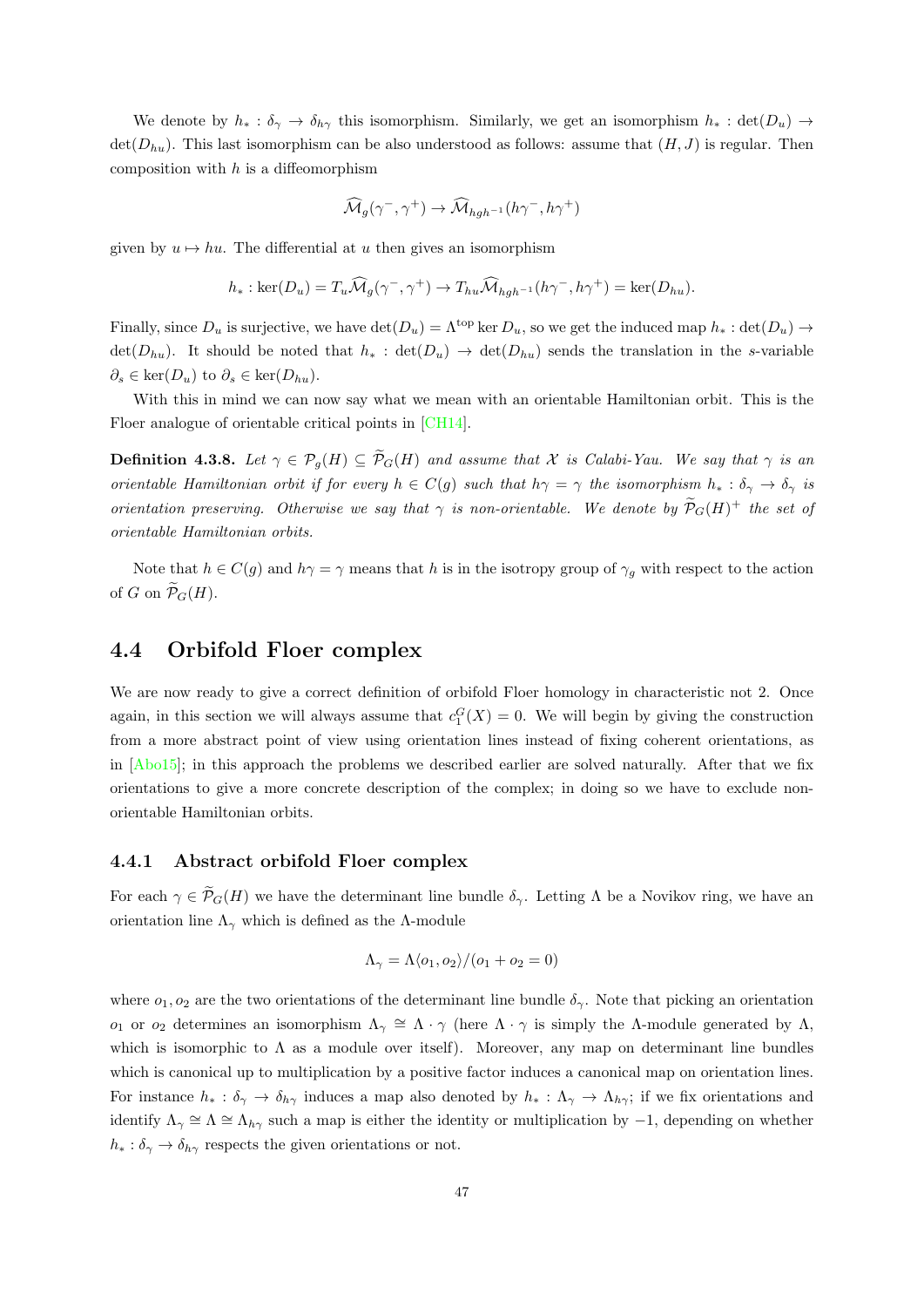We let

<span id="page-52-0"></span>
$$
\widetilde{CF}_k(\mathcal{X}, H; \Lambda) = \bigoplus_{\substack{\gamma \in \widetilde{\mathcal{P}}_G(H) \\ |\gamma| = k}} \Lambda_\gamma \text{ and } \widetilde{CF}(\mathcal{X}, H; \Lambda) = \bigoplus_{k \in \mathbb{Z}} \widetilde{CF}_k(\mathcal{X}, H; \Lambda)
$$
\n(4.4)

where  $|\gamma|$  is the grading defined in [4.2.6.](#page-47-1) If we pick orientations for each  $\delta_{\gamma}$  we get an identification between this description and the one in [\(4.1\)](#page-42-0).

Assume that  $(H, J)$  is regular. To describe the differential in this terms, recall the isomorphism in lemma [4.3.5.](#page-49-1) If  $u \in \widehat{\mathcal{M}}_g(\gamma^-, \gamma^+)$  is rigid, that is,  $\mu(u) = 1$  then  $\det(D_u) = \ker(D_u) = \mathbb{R} \cdot \partial_s$  where  $\partial_s$ corresponds to translation in the s-variable. By picking the orientation on  $\det(D_u)$  corresponding to the generator  $\partial_s$  the isomorphism in [4.3.5](#page-49-1) induces a map on the orientation lines  $\partial_u : \Lambda_{\gamma^+} \to \Lambda_{\gamma^-}$ . More precisely,  $\partial_u$  is the map induced on the orientation lines by

$$
\delta_{\gamma^+}\stackrel{\partial_s\otimes\cdot}{\longrightarrow}\det D_u\otimes\delta_{\gamma^+}\stackrel{4.3}{\longrightarrow}\delta_{\gamma^-}.
$$

Finally we define  $\partial : \widetilde{CF}_k(\mathcal{X}, H; \Lambda) \to \widetilde{CF}_{k-1}(\mathcal{X}, H; \Lambda)$  as follows: for  $\gamma^+ \in \mathcal{P}_g(H) \subseteq \widetilde{\mathcal{P}}_G(H)$  with  $|\gamma^+| = k$  the differential restricted to  $\Lambda_{\gamma^+}$  is given by

$$
\partial_{|\Lambda_{\gamma^+}} = \sum_{\substack{\gamma^- \in \mathcal{P}_g(H) \\ |\gamma^-| = k-1}} \sum_{u \in \mathcal{M}_g(\gamma^-,\gamma^+)} T^{\omega(u)} \partial_u.
$$
\n(4.5)

Indeed this differential is nothing else than the differential we already defined in [3.3.5.](#page-35-1) First, by propo-sition [4.2.7,](#page-47-2) the sum runs through the rigid trajectories  $u \in \mathcal{M}_g(\gamma^-, \gamma^+)$ , since  $\mu(u) = |\gamma^+| - |\gamma^-| = 1$ . Moreover, when we fix orientations on every  $\delta_{\gamma}$  the maps  $\delta_u$  are just multiplication by  $\nu(u) \in \{+1, -1\}$ , that is, the following square commutes:

$$
\begin{array}{ccc}\n\Lambda_{\gamma^+} & \xrightarrow{\partial_u} & \Lambda_{\gamma^-} \\
\downarrow & & \downarrow \\
\Lambda \cdot \gamma^+ & \xrightarrow{\times \nu(u)} & \Lambda \cdot \gamma^- \n\end{array}
$$

The vertical arrows are just the identifications given by fixing orientations. This square commuting is just a restatement of the definition of  $\nu(u)$  in [4.3.6.](#page-50-1) In particular if  $(H, J)$  has no-bubbling and we assume [3.3.6](#page-36-0) then  $\partial^2 = 0$ .

The group G acts on the complex  $\widetilde{CF}_k(\mathcal{X}, H; \Lambda)$  via the maps  $h_* : \Lambda_\gamma \to \Lambda_{h\gamma}$  for each  $h \in G$ . It's very important that if we fix orientations this action does not correspond to the  $G$  action in the beginning of this chapter: it differs by some signs that are introduced when  $h_* : \delta_{\gamma} \to \delta_{h_{\gamma}}$  doesn't respect the given orientations. Indeed, this action now makes the differential G-equivariant.

<span id="page-52-1"></span>**Lemma 4.4.1.** Suppose that  $(H, J)$  is regular and has no-bubbling. Let  $\Lambda = \Lambda^{\text{univ}}(R)$  be a Novikov. Then the differential  $\partial : \widetilde{CF}(X, H; \Lambda) \to \widetilde{CF}(X, H; \Lambda)$  is equivariant with respect to the G-action on  $\widetilde{CF}(X, H; \Lambda)$ . In particular  $\partial$  restricts to a differential on the G-invariant part

$$
\partial: CF(X, H; \Lambda) \to CF(X, H; \Lambda)
$$

where  $CF(X, H; \Lambda) = \widetilde{CF}(X, H; \Lambda)^G$  is the G-invariant part.

*Proof.* Let  $u \in \widehat{\mathcal{M}}_g(\gamma^-, \gamma^+)$ . First note that the following diagram commutes: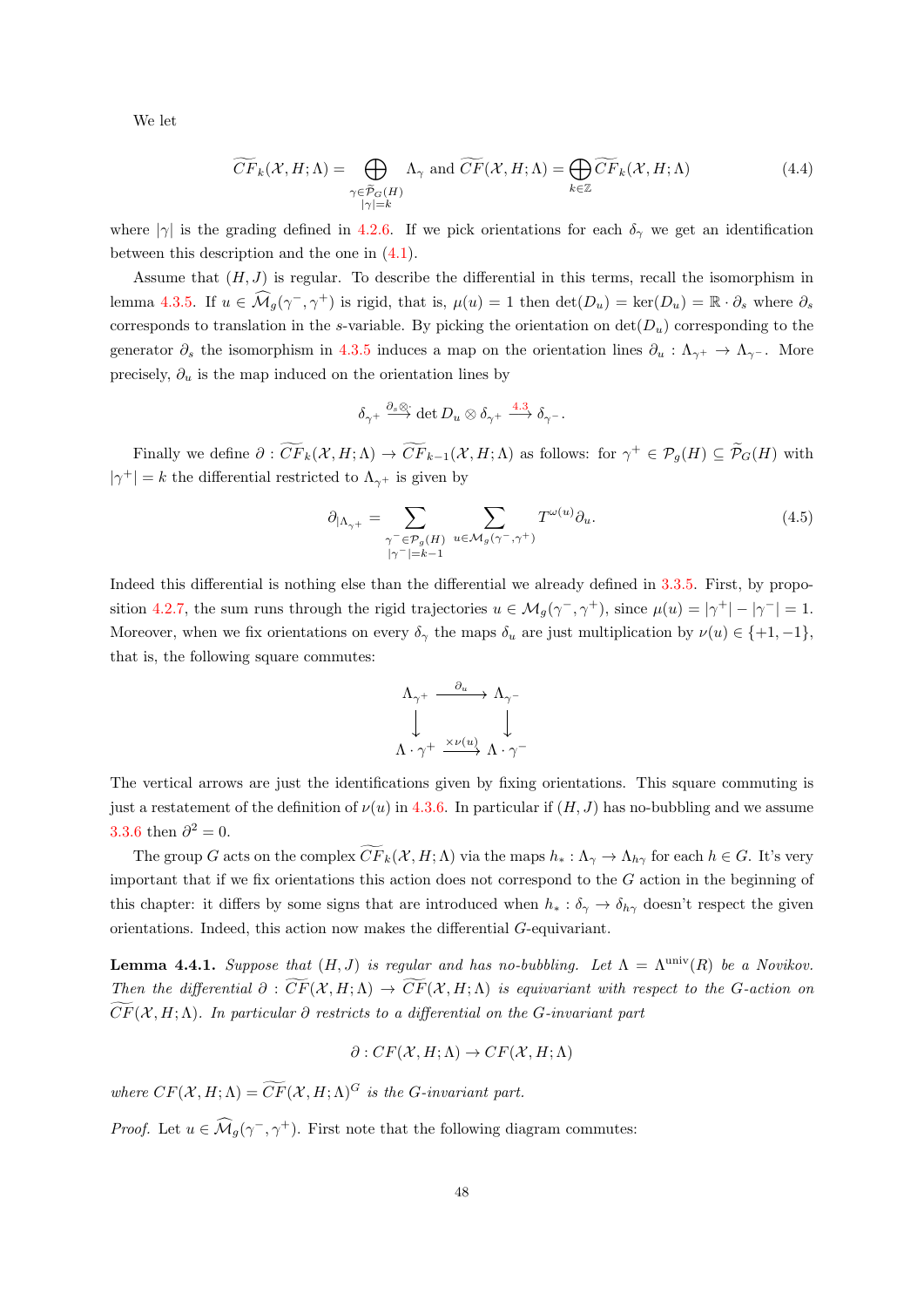$$
\begin{array}{ccc}\n\delta_{\gamma^+} & \xrightarrow{\partial_s \otimes} & \det(D_u) \otimes \delta_{\gamma^+} & \longrightarrow & \delta_{\gamma^-} \\
\downarrow h_* & & \downarrow h_* & & \downarrow h_* \\
\delta_{h\gamma^+} & \xrightarrow{\partial_s \otimes} & \det(D_{hu}) \otimes \delta_{h\gamma^+} & \longrightarrow & \delta_{h\gamma^-}\n\end{array}
$$

The first square commutes since the map  $h_* : \det(D_u) \to \det(D_{hu})$  sends  $\partial_s \in \det(D_u)$  to  $\partial_s \in \det(D_{hu})$ . The second square commuting is straightforward from the definitions of the maps involved.

Thus it follows that  $h_*\partial_u = \partial_{hu}h_*$ . After this observation, the proof follows a formal argument as in the proof of [4.1.3.](#page-43-1)  $\Box$ 

With this in mind, we can now give a definition of Floer homology for the global quotient orbifold  $\mathcal{X}$ .

**Definition 4.4.2.** Let  $(X, \omega)$  be a symplectic manifold and G a finite group acting on  $(X, \omega)$  by symplectomorphisms such that  $\mathcal{X} = [X/G]$  is Calabi-Yau (equivalently,  $c_1^G(X) = 0$ ). Suppose that  $(H, J) \in$  $C_G(\mathbb{R} \times X) \times \mathcal{J}_G(X,\omega)$  is a regular pair and has no-bubbling (in the sense of [4.1.2\)](#page-43-0). Let  $\Lambda = \Lambda^{\text{univ}}(R)$ be a Novikov ring.

Let  $CF_k(\mathcal{X}, H; \Lambda)$  be the G-invariant part of  $\widetilde{CF}_k(\mathcal{X}, H; \Lambda)$  defined in [\(4.4\)](#page-52-0). By lemma [4.4.1](#page-52-1) we have a restricted differential  $\partial = \partial_{H,J} : CF_k(\mathcal{X}, H; \Lambda) \to CF_{k-1}(\mathcal{X}, H; \Lambda)$ . Then  $(CF_*(\mathcal{X}, H; \Lambda), \partial_{H,J})$ is called the Floer complex of  $\mathcal X$ .

Assuming [3.3.6](#page-36-0) we define the k-th Floer homology group of the orbifold X to be the  $\Lambda$ -module

$$
HF_k(\mathcal{X}, H, J; \Lambda) = \frac{\ker (\partial : CF_k \to CF_{k-1})}{\mathrm{im}(\partial : CF_{k+1} \to CF_k)}.
$$

#### 4.4.2 Orbifold Floer complex with fixed orientations

We will now explain how does the Floer complex that we defined in the previous section look like when we fix orientations.

The first observation is that if  $\gamma \in \mathcal{P}_g(H) \subseteq \widetilde{\mathcal{P}}_G(H)$  is non-orientable (see [4.3.8\)](#page-51-1) then there is  $h \in C(g)$ such that  $h\gamma = \gamma$  and  $h_* : \delta_{\gamma} \to \delta_{\gamma}$  is orientation-reversing. Hence  $h_* : \Lambda_{\gamma} \to \Lambda_{\gamma}$  is multiplication by  $-1$ . But then an element of  $CF(X, H; \Lambda) = \bigoplus_{\gamma \in \widetilde{P}_G(H)} \Lambda_{\gamma}$  which is *G*-invariant must have 0 in each component  $\Lambda_{\gamma}$  relative to a non-orientable orbit  $\gamma$ , so  $\widetilde{CF}(\mathcal{X}, H; \Lambda)^G$  is contained in the sub-complex generated by orientable orbits

$$
\widetilde{CF}(\mathcal{X}, H; \Lambda)^{+} = \bigoplus_{\gamma \in \widetilde{\mathcal{P}}_{G}(H)^{+}} \Lambda_{\gamma}.
$$

We can choose orientations of  $\delta_{\gamma}$  for  $\gamma \in \tilde{\mathcal{P}}_G(H)^+$  so that  $h_* : \delta_{\gamma} \to \delta_{h_{\gamma}}$  preserves these orientations for every  $\gamma \in \widetilde{\mathcal{P}}_G(H)^+$ . We can do this as follows: pick representatives  $\gamma_1, \ldots, \gamma_\ell \in \widetilde{\mathcal{P}}_G(H)^+$  for each equivalence class in  $\mathcal{P}_G(H)^+ = \tilde{\mathcal{P}}_G(H)^+/G$  and fix an orientation of  $\delta_{\gamma_j}$  for  $j = 1, \ldots, \ell$ . For each  $\gamma \in \tilde{\mathcal{P}}_G(H)^+$  there are j and  $h \in G$  such that  $\gamma = h\gamma_j$ . Then we define the orientation on  $\delta_{\gamma}$  so that the isomorphism  $h_* : \delta_{\gamma_i} \to \delta_{\gamma}$  is orientation preserving; this is well defined because, if  $h, h' \in G$  are such that  $\gamma = h\gamma_j = h'\gamma_j$ , then we have a commutative diagram

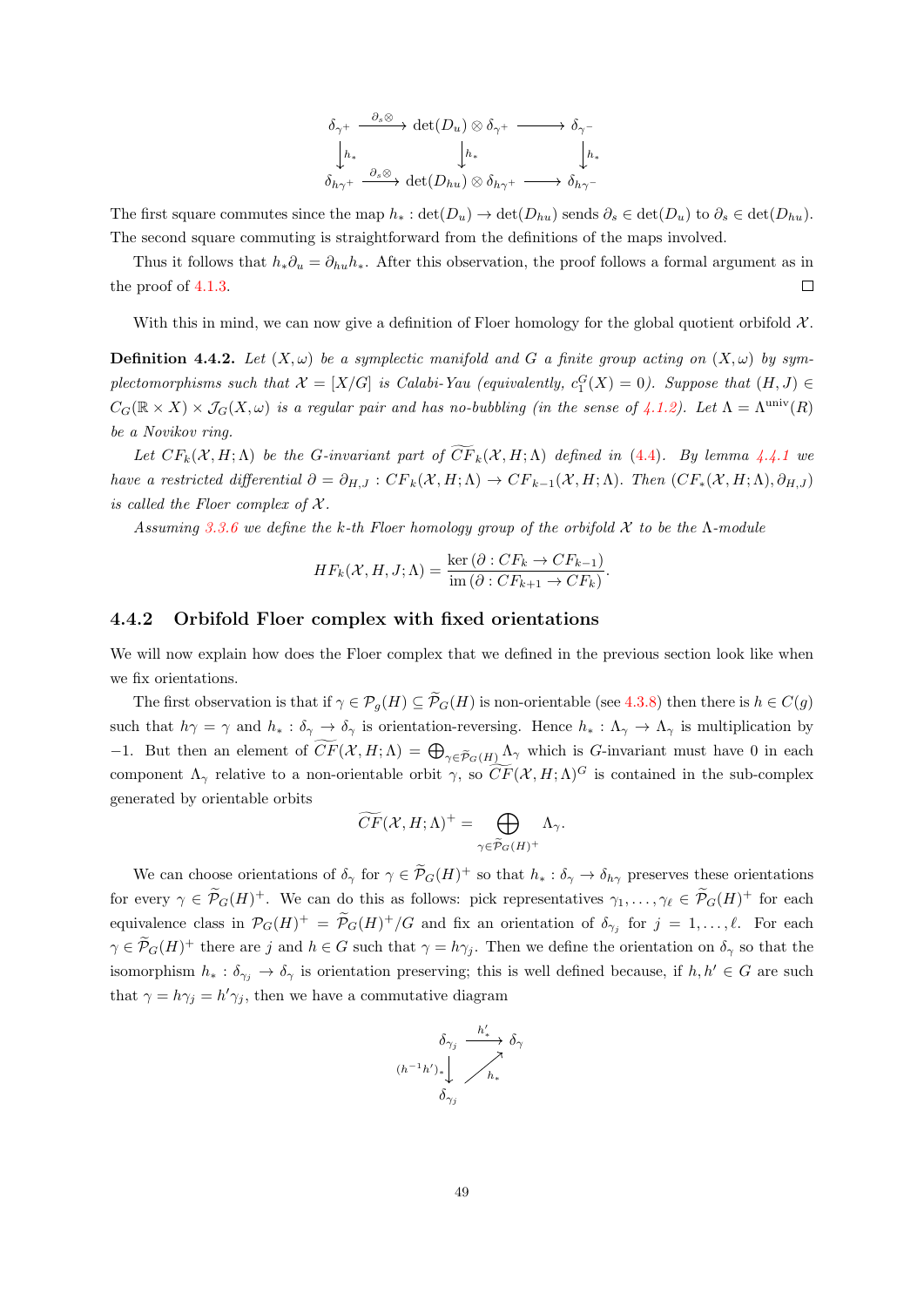and the vertical arrow is orientation preserving since  $\gamma_j$  is an orientable orbit. With such a choice of orientations we get identifications  $\Lambda_{\gamma} \cong \Lambda \cdot \gamma$  for  $\gamma \in \widetilde{\mathcal{P}}_G(H)^+$  such that for  $h \in G$  the map  $h_* : \Lambda \cdot \gamma =$  $\Lambda_{\gamma} \to \Lambda_{h\gamma} = \Lambda \cdot (h\gamma)$  sends the generator  $\gamma$  to the generator  $h\gamma$ . Thus the Floer complex can be described as

$$
CF(X, H; \Lambda) = \widetilde{CF}(X, H; \Lambda)^G = \left(\widetilde{CF}(X, H; \Lambda)^+\right)^G
$$

$$
\cong \left(\bigoplus_{\gamma \in \widetilde{\mathcal{P}}_G(H)^+} \Lambda \cdot \gamma\right)^G
$$

and the G-action on  $\bigoplus_{\gamma \in \tilde{\mathcal{P}}_G(H)^+} \Lambda \cdot \gamma$  is just the  $\Lambda$ -linear extension of the action of G on  $\tilde{\mathcal{P}}_G(H)^+$ . Equivalently, this is isomorphic to the  $\Lambda$ -module generated by  $\mathcal{P}_G(H)^+$ .

In this description,  $CF(X, H; \Lambda)$  is a sub-complex of the naive version  $\widetilde{CF}(X, H; \Lambda) \cong \bigoplus_{\gamma \in \widetilde{\mathcal{P}}_G(H)} \Lambda \cdot \gamma$ , which we discussed in [4.1.1,](#page-42-1) and inherits its differential. The point is that to define the orbifold Floer complex we can't just take the G-invariant part as we tried in [4.1.1](#page-42-1) but first we must exclude nonorientable orbits.

Remark 4.4.3. It seems that the need to exclude non-orientable critical points (Hamiltonian orbits) from the Morse (Floer) homology is related to the need to exclude bad Reeb orbits in contact homology. In [\[HHM17\]](#page-90-4) a discrete approach to (local) contact homology is considered; this approach uses a  $\mathbb{Z}/k$ equivariant Morse homology. In lemma 2.22 it's shown that good Reeb orbits correspond precisely to an orientation preserving condition.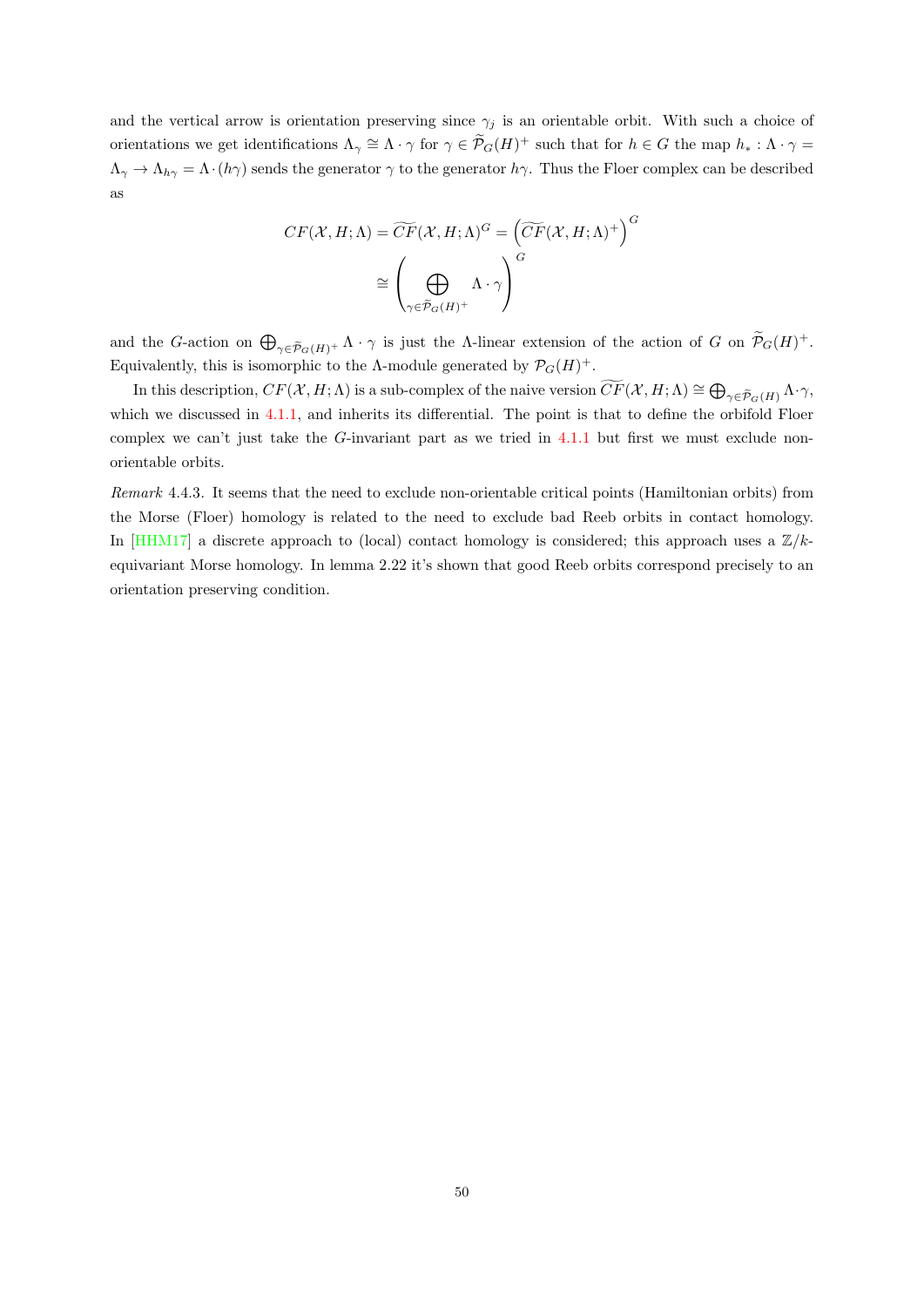## <span id="page-55-0"></span>Chapter 5

## Equivariant transversality

In this chapter we will discuss the problem of transversality in our construction of Floer homology for global quotient orbifolds. Recall that in order to define the Floer differential ∂ we need that, for certain equivariant Hamiltonian function  $H$  and equivariant almost complex structure  $J$ , the moduli spaces  $\widehat{\mathcal{M}}_g(\gamma^-, \gamma^+; H, J)$  are manifolds of the correct dimension. In theorem [3.2.5](#page-31-0) we saw that this is a consequence of the regular value theorem for Banach manifolds if the operator  $D_u: W_g^{1,p}(u^*TX) \to$  $L_g^p(u^*TX)$  is surjective for every  $u \in \widehat{\mathcal{M}}_g(H, J)$  and  $g \in G$ . Recall that we call a pair

$$
(H,J)\in C^\infty_G(\mathbb{R}\times X)\times\mathcal{J}_G(X,\omega)
$$

regular if this happens (definition [4.1.2\)](#page-43-0).

The approach usually taken is to perturb  $H$  or  $J$  so that the pair becomes regular. In our work we chose to consider perturbations of J, as these are slightly easier to work out for technical reasons. Hence, given some fixed H we would like to show that the set of  $J \in \mathcal{J}_G(X,\omega)$  such that  $(H, J)$  is regular is dense in  $\mathcal{J}_G(X,\omega)$ . Unfortunately the equivariant restriction poses a severe obstruction to transversality, as we shall explain in the next section. However, we will prove a weaker result in theorem [5.2.7.](#page-58-0) This is enough to get transversality in the usual sense for instance when the singularities of the orbifold  $[X/G]$ are isolated.

#### 5.1 Obstruction to equivariant transversality

We now briefly explain the simplest possible obstruction to equivariant transversality. Suppose that for some pair  $(H, J)$  we have a Floer trajectory  $u \in \widehat{\mathcal{M}}_1(H, J)$  whose image is contained in  $X^g$  for some  $g \in G$ . Then the spaces  $W^{1,p}(u^*TX), L^p(u^*TX)$  admit an obvious  $\langle g \rangle$ -action since  $(dg)_{u(s,t)}$  maps  $T_{u(s,t)}X$  to itself. Moreover if  $(H, J)$  are equivariant then clearly the operator  $D_u$  is also equivariant with respect to this action. Hence  $D_u$  restricts to

$$
D_u^g: W^{1,p}(u^*TX)^g \to L^p(u^*TX)^g.
$$

By  $W^{1,p}(u^*TX)^g$ ,  $L^p(u^*TX)^g$  we mean the subspaces of  $W^{1,p}(u^*TX)$ ,  $L^p(u^*TX)$ , respectively, fixed by the  $\langle g \rangle$ -action described above. The operator  $D_u^g$  is the operator that would appear if we were trying to define Floer homology in  $X^g$  associated to the Floer trajectory  $u : [0,1] \times \mathbb{R} \to X^g$ . So geometrically it's expected that, if transversality holds, then  $\text{ind } D_u \geq \text{ind } D_u^g$ , as these are the dimensions of moduli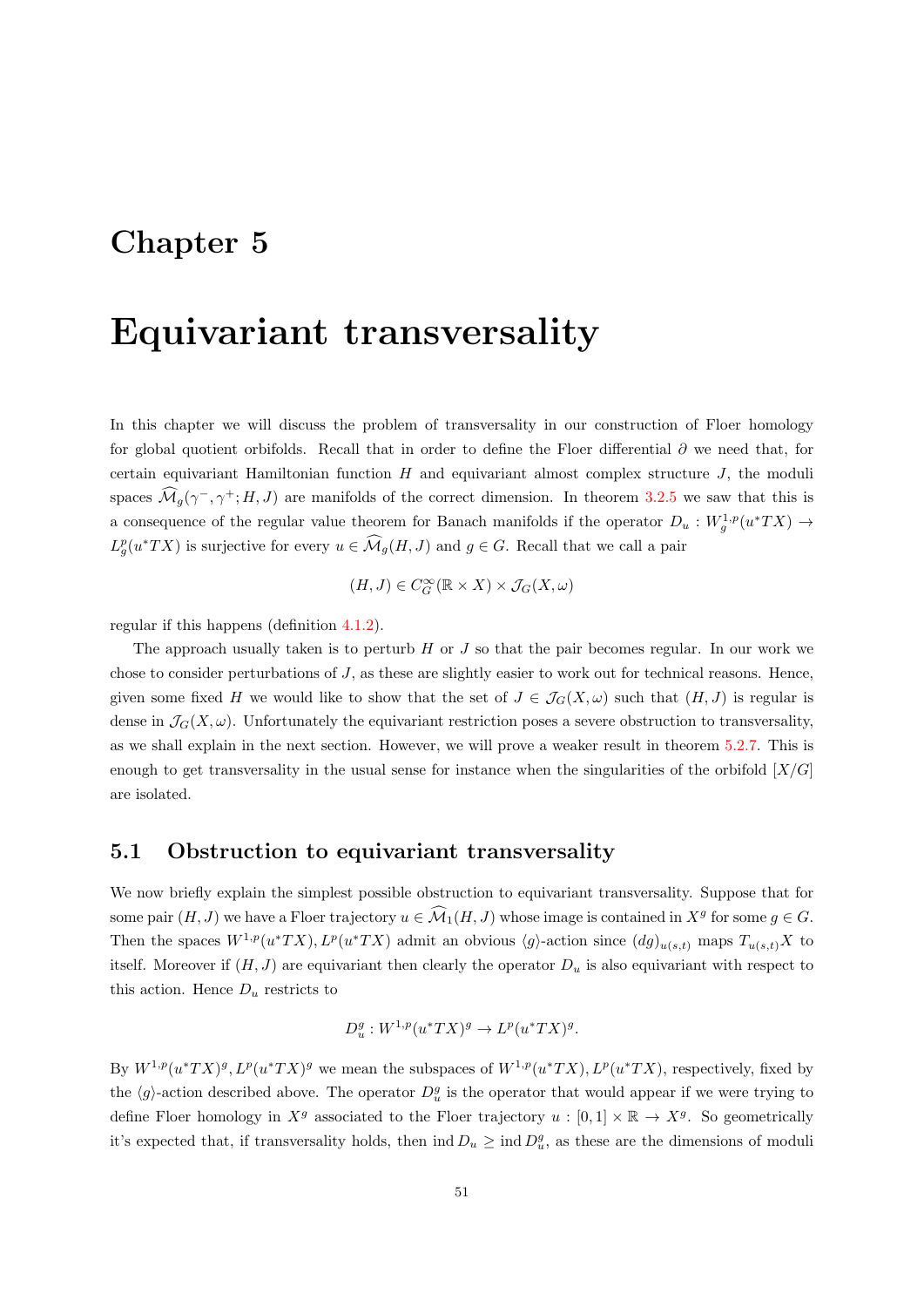spaces of Floer trajectories in X and  $X<sup>g</sup>$ , respectively. Indeed if  $D<sub>u</sub>$  is surjective

 $\text{ind } D_u = \dim \ker D_u \geq \dim \ker D_u^g \geq \text{ind } D_u^g$ 

since  $\ker D_u^g = \ker D_u \cap W^{1,p}(u^*TX)^g$ .

Thus, if ind  $D_u^g$  > ind  $D_u$  then  $D_u$  is not surjective. Moreover this situation is stable under (equivariant) perturbation of H or J: if  $(H', J')$  is close to  $(H, J)$  and still equivariant then there is a Floer trajectory  $u' \in \widehat{\mathcal{M}}_1(H', J')$  near u, and by stability of the Fredholm index we still have ind  $D_{u'}^g > \text{ind } D_{u'}$ , and hence  $D_{u'}$  is not surjective. So we conclude that there is a neighbourhood of  $(H, J)$  without regular pairs, which is a very unpleasant situation.

A concrete example in which this situation happens in Lagrangian Floer homology may be found in [\[SS10\]](#page-91-4). But an easy example can even be found in Morse homology. Consider the torus  $\mathbb{T}^2$  with the classical embedding in  $\mathbb{R}^3$  and the height function  $H : \mathbb{T}^2 \to \mathbb{R}$ ; H has 4 critical points of indices  $0, 1, 1, 2$ and there are two trajectories between the two points of indices 1. Take a  $\mathbb{Z}/2$  action given by reflection in a plane containing the trajectories between the two points of indices 1. Then what we described before happens for these trajectories: the Fredholm index relative to these trajectories in  $\mathbb{T}^2$  is 0 but the Fredholm index of these trajectories in  $(\mathbb{T}^2)^{\mathbb{Z}/2}$  is 1. Geometrically it's also clear that an equivariant perturbation of  $H$  cannot destroy these trajectories between the points of index 1, which would not exist if we had transversality.

### <span id="page-56-1"></span>5.2 Proof of transversality when im  $u \nsubseteq X^g$

We saw before an obstruction to obtain equivariant transversality when there are Floer trajectories fixed by some  $q \in G \setminus \{1\}$ . We now will prove that when this does not happen then transversality can be achieved by perturbing the (time dependent) almost complex structure. Our proof is an adaptation of [\[KS02,](#page-90-5) Proposition 5.13] (which is in the context of Lagrangian Floer homology and  $G = \mathbb{Z}/2$ ). As in the usual proof, ours will use the existence of "many" injective points, in an appropriate sense.

**Definition 5.2.1.** Given a Floer trajectory  $u \in \widehat{\mathcal{M}}_g(\gamma^-, \gamma^+; H, J)$  we say that a point  $(t_0, s_0) \in [0, 1] \times \mathbb{R}$ is G-injective if

$$
\partial_s u(t_0, s_0) \neq 0
$$
 and  $u(t_0, s_0) \notin u(t_0, \overline{\mathbb{R}} \setminus \{s_0\}) \cup \bigcup_{g \in G \setminus \{1\}} g u(t_0, \overline{\mathbb{R}}).$ 

We denote by  $R(u)$  the set of G-injective points of u.

Recall that we're using the notation  $\overline{\mathbb{R}} = \mathbb{R} \cup {\pm \infty}$  and  $u(t, \pm \infty) = \gamma^{\pm}(t)$ . We now proceed to prove an abundance of G-injective points for Floer trajectories that are not fixed by some non-trivial element of G.

<span id="page-56-0"></span>**Lemma 5.2.2.** Let  $u \in \widehat{\mathcal{M}}_g(\gamma^-, \gamma^+; H, J)$  be a non-constant Floer trajectory (i.e., with  $\partial_s u \neq 0$ ) and assume that im(u) is not contained in  $X^g$  for any  $g \in G \setminus \{1\}$ . Then the set of G-injective points  $R(u)$ is dense in  $[0, 1] \times \mathbb{R}$ .

Remark 5.2.3. Note that the condition that  $u$  does not lie in any fixed point set is necessary, otherwise  $u(t_0, s_0) = gu(t_0, s_0)$  for every  $(t_0, s_0)$  and there are no injective points.

It's expected, given the obstruction discussed before, that our proof fails to address solutions with image in  $X^g$ .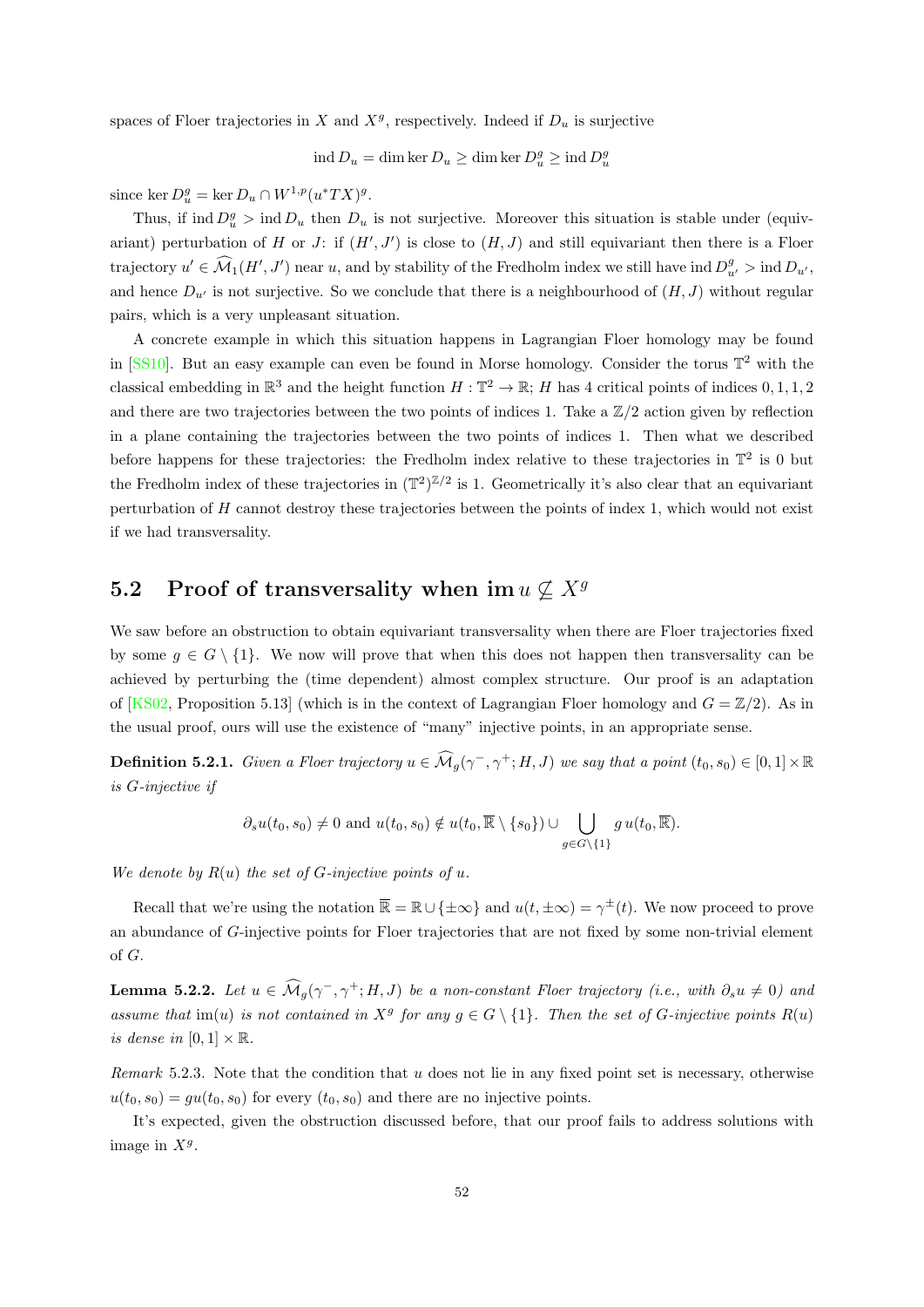We proceed now to state a few facts (which are fairly standard) that will be useful in the proof of lemma [5.2.2.](#page-56-0)

<span id="page-57-1"></span>Claim 5.2.4. Let u : [0, 1]  $\times \mathbb{R} \to X$  be a solution of Floer equation [\(3.2\)](#page-27-1) such that  $\partial_s u \neq 0$ . Then the set

$$
\{(t,s)\in[0,1]\times\mathbb{R}:\partial_s u(t,s)\neq 0,\,u(t,s)\notin u(t,\overline{\mathbb{R}}\setminus\{s\}\}\
$$

is open and dense.

Proof. This is the usual abundance of injective points, see for instance [\[FHS95,](#page-89-4) Theorem 4.3].  $\Box$ 

<span id="page-57-0"></span>**Claim 5.2.5.** Let  $u, v : [0, 1] \times \mathbb{R} \to X$  be solutions of Floer equation [\(3.2\)](#page-27-1), and assume that u is not obtained from v by a translation in the s variable. Then the set

$$
\{(t,s)\in[0,1]\times\mathbb{R}:u(t,s)\notin v(t,\mathbb{R})\}
$$

is of Baire second category.

*Proof.* By [3.4.1](#page-39-1) we can assume that  $H = 0$  and u, v are holomorphic curves. But in this case this follows from claim  $(J5)$  in the proof of  $[KS02, \text{ Lemma } 5.12]$  $[KS02, \text{ Lemma } 5.12]$  as the set is the intersection

$$
\bigcap_{n>0} \{ (t,s) \in [0,1] \times \mathbb{R} : u(t,s) \notin v(t \times [-n,n]) \}
$$

of open and dense sets.

<span id="page-57-2"></span>Claim 5.2.6. Let  $u : [0,1] \times \mathbb{R} \rightarrow X$  be a solution of Floer equation [\(3.2\)](#page-27-1) such that  $\partial_s u \neq 0$  and  $\gamma : [0, 1] \rightarrow X$  a Hamiltonian orbit. Then the set

$$
\{(t,s) \in [0,1] \times \mathbb{R} : u(t,s) \neq \gamma(t)\}
$$

is of Baire second category.

*Proof.* Apply claim [5.2.5](#page-57-0) to u and  $v(t, s) = \gamma(t)$ , which is also a solution of Floer equation since  $\gamma$  is Hamiltonian.  $\Box$ 

Proof of [5.2.2.](#page-56-0) Write

$$
R(u) = A(u) \cup \bigcup_{g \in G} B_g(u) \cup C_g^+(u) \cup C_g^-(u)
$$

where

$$
A(u) = \{(t, s) \in [0, 1] \times \mathbb{R} : \partial_s u(t, s) \neq 0\}
$$
  
\n
$$
B_1(u) = \{(t, s) \in [0, 1] \times \mathbb{R} : u(t, s) \notin u(t, \mathbb{R} \setminus \{s\})\}
$$
  
\n
$$
B_g(u) = \{(t, s) \in [0, 1] \times \mathbb{R} : u(t, s) \notin gu(t, \mathbb{R})\}
$$
 for  $g \in G \setminus \{1\}$   
\n
$$
C_g^{\pm}(u) = \{(t, s) \in [0, 1] \times \mathbb{R} : u(t, s) \notin gu(t, \pm \infty)\}
$$
 for  $g \in G$ 

To prove denseness it's enough to prove that each of these sets is of Baire second category. Note that

$$
A(u) \cup B_1(u) \cup C_1^+(u) \cup C_1^-(u)
$$

 $\Box$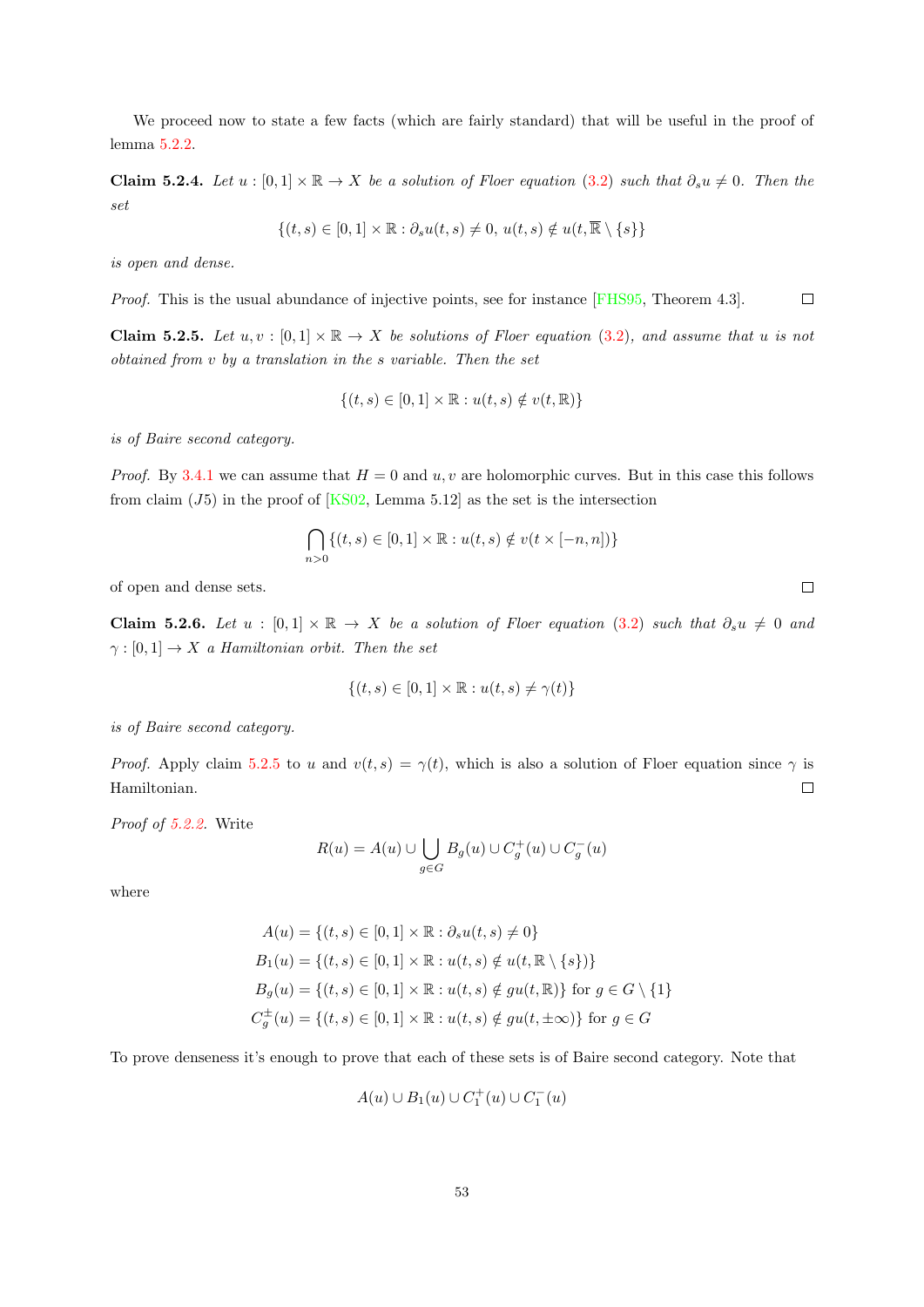is the set of injective points of u in the usual sense, so it's open and dense by claim  $5.2.4$ . By claim  $5.2.6$ the sets  $C_g^{\pm}(u)$  are of Baire second category. It remains to show that  $B_g(u)$  is also dense for  $g \neq 1$ . Let  $v(t, s) = g(u(t, s))$ . We prove that v is not a translation of u in the s-variable. Assume otherwise that

$$
u(t, s + \sigma) = v(t, s) = gu(t, s)
$$

and let  $m = |G|$ . Since  $g<sup>m</sup> = 1$  it follows that

$$
u(t, s + m\sigma) = g^m u(t, s) = u(t, s)
$$

so u is periodic in the s-variable. But this contradicts the fact that the limit  $\lim_{s\to+\infty}u(t,s)$  exists, unless  $u(t, s) = u(t, +\infty)$  and u is constant. Thus it follows that  $B<sub>g</sub>(u)$  is of Baire second category by [5.2.5.](#page-57-0)

We're left with proving that  $R(u)$  is open. Since  $A(u) \cup B_1(u) \cup C_1^+(u) \cup C_1^-(u)$  is already open by claim [5.2.4,](#page-57-1) it's enough to prove that  $B_g(u) \cup C_g^+(u) \cup C_g^-(u)$  is open for  $g \neq 1$ . Assume it's not. Then there is a sequence  $(t_k, s_k) \to (t, s)$  such that  $(t, s) \in B_g(u) \cap C_g^+(u) \cap C_g^-(u)$  and  $(t_k, s_k) \notin B_g(u) \cap C_g^+(u) \cap C_g^-(u)$ ; pick a sequence  $s'_k \in \overline{\mathbb{R}}$  such that  $u(t_k, s_k) = gu(t_k, s'_k)$ . Since  $\overline{\mathbb{R}}$  is compact we may assume by taking a subsequence that  $s'_k \to s' \in \overline{\mathbb{R}}$ . But then taking limits we have  $u(t, s) = gu(t, s')$ , contradiction.  $\Box$ 

<span id="page-58-0"></span>**Theorem 5.2.7** (Weak equivariant transversality). Let  $(X, \omega)$  be a symplectic manifold, G a finite group acting on  $(X, \omega)$  and  $H : X \to \mathbb{R}$  a non-degenerate Hamiltonian. For  $\ell \geq 1$  there is a  $C^{\ell}$  dense subset  $\mathcal{J}_G^{reg}(X,\omega)$  of  $\mathcal{J}_G(X,\omega)$  such that if  $J \in \mathcal{J}_G^{reg}(X,\omega)$  then, for every Floer trajectory  $u \in \widehat{\mathcal{M}}_g(H,J)$  whose image is not contained in  $X^h$  for any  $h \in G \setminus \{1\}$ ,  $D_u$  is surjective.

*Proof.* As in the proof of [3.2.5](#page-31-0) we consider the space  $\mathcal{B}_g^{1,p}(\gamma^-, \gamma^+)$  of "W<sup>1,p</sup>-maps" (with  $p > 2$ ) u:  $[0, 1] \times \mathbb{R} \to X$  such that

$$
u(1,s) = gu(0,s)
$$

and

$$
u(t,s) \xrightarrow{C^{\infty}} \gamma^{\pm}(t)
$$
 when  $s \to \pm \infty$ ,

defined in [\(3.9\)](#page-31-1). We also introduce the notation

$$
\mathcal{B}_g^{1,p}(\gamma^-,\gamma^+)^* = \{ u \in \mathcal{B}_g^{1,p}(\gamma^-,\gamma^+) : \text{im}(u) \not\subseteq X^h \,\forall h \in G \setminus \{1\} \}.
$$

The space  $\mathcal{B}_{g}^{1,p}(\gamma^-, \gamma^+)$  is a Banach manifold locally modelled by  $W_g^{1,p}(u^*TX)$  and  $\mathcal{B}_{g}^{1,p}(\gamma^-, \gamma^+)^*$  is an open subset, hence also a Banach manifold. Denote by  $\mathcal{J}_G^{\ell}$  the completion of  $\mathcal{J}_G(X,\omega)$  with respect to the  $C^{\ell}$  topology, which is also a Banach manifold. We let  $\mathcal{E}$  be the bundle over  $\mathcal{B}_g^{1,p}(\gamma^-, \gamma^+)$  whose fiber over  $u \in \mathcal{B}_{g}^{1,p}(\gamma^-, \gamma^+)$  is  $L_g^p(u^*TX)$ . Then the parametrized Floer operator is the map

$$
\mathcal{F}:\mathcal{B}_{g}^{1,p}(\gamma^{-},\gamma^{+})\times \mathcal{J}^{\ell}_G\to \mathcal{E}
$$

defined by

$$
\mathcal{F}(u, J) = \partial_s u + J_t(u) \left( \partial_t u - X_H^t(u) \right) \in \mathcal{E}_u.
$$

We now consider the universal moduli space

$$
\widehat{\mathcal{M}}_{\text{univ}} = \widehat{\mathcal{M}}_{\text{univ}, g}(\gamma^-, \gamma^+; H) = \{ (u, J) \in \mathcal{B}_g^{1, p}(\gamma^-, \gamma^+)^* \times \mathcal{J}_G^{\ell} : \mathcal{F}(u, J) = 0 \}.
$$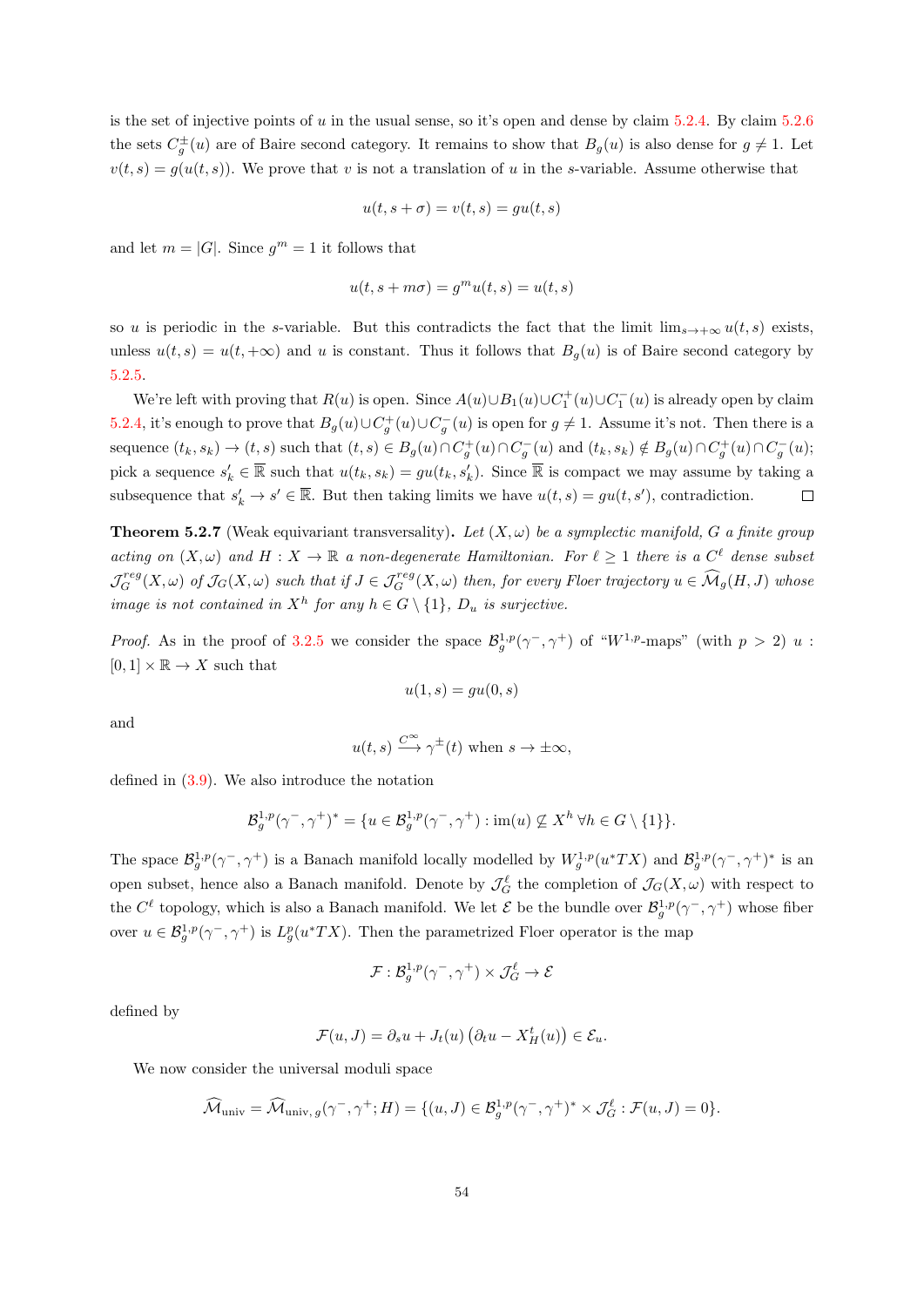In order to apply the Sard-Smale theorem (see [\[Sma65,](#page-91-5) Theorem 1965] or [\[dS18,](#page-89-3) Theorem 2.10.6]) to get our result we'll need to show that  $\widehat{\mathcal{M}}_{\text{univ}}$  is a Banach manifold, which is the difficult part of transversality. Since  $\widehat{\mathcal{M}}_{\text{univ}}$  is the pre-image of the zero section of  $\mathcal E$  by  $\mathcal F$ , we want to show that the differential

$$
D_{u,J}: W_g^{1,p}(u^*TX) \times T_J \mathcal{J}_G^{\ell} \stackrel{(d\mathcal{F})_{(u,J)}}{\longrightarrow} T_{(u,0)} \mathcal{E} \stackrel{\pi_2}{\longrightarrow} L_g^p(u^*TX)
$$

is surjective whenever  $\mathcal{F}(u, J) = 0$  – compare with the proof of theorem [3.2.5](#page-31-0) for a similar argument. The tangent space  $T_J \mathcal{J}_{G}^{\ell}$  consists of paths of sections  $Y_t$  of End $(TX)$  such that

$$
J_t Y_t + Y_t J_t = 0, \ \omega(Y_t v, w) + \omega(v, Y_t w) = 0 \text{ and } g^* Y_{t+1} = Y_t \ \forall g \in G.
$$

The tangent space  $T_J\mathcal{J}^{\ell}$  of not-necessarily equivariant (time dependent) almost complex structures is given by the first two conditions, and consists of sections of  $\text{End}(TX, J_t, \omega)$ .

We have

$$
D_{u,J}(\xi,Y) = D_u \xi + Y_t(u) \left( \partial_t u - X_t^H(u) \right) = D_u \xi - Y_t(u) \partial_s u.
$$

Since  $D_u$  is Fredholm by [3.2.4](#page-30-0) and im  $D_{u,J} \supseteq \text{im } D_u$  we have that im  $D_{u,J}$  is closed, so it's enough to prove that it's dense. Suppose not; then there is  $\eta \in L_g^q(u^*TX) \setminus \{0\}$  such that  $\langle \eta, D_{u,J}(\xi, Y) \rangle = 0$  for every  $(\xi, Y) \in W_g^{1,p}(u^*TX) \times T_J\mathcal{J}^{\ell}$ , where  $1/p + 1/q = 1$  (making  $L_g^q(u^*TX)$  the dual of  $L_g^p(u^*TX)$ . Then we have

<span id="page-59-0"></span>
$$
\int_{[0,1]\times\mathbb{R}} \langle \eta, D_u \xi \rangle = 0 \quad \text{and} \quad \int_{[0,1]\times\mathbb{R}} \langle \eta, Y_t \partial_s u \rangle = 0 \tag{5.1}
$$

for every  $(\xi, Y)$ . From the first equation  $\eta$  is a weak solution of  $D^*_{u}\eta = 0$ , and by elliptic regularity it follows that  $\eta$  is  $C^{\ell}$ . We now use the second equation to arrive at a contradiction. Assume  $\eta(t_0, s_0) \neq 0$ and  $(t_0, s_0) \notin R(u)$ . Since  $\partial_s u(t_0, s_0) \neq 0$  we can construct  $Y_0 \in \text{End}(T_{u(t_0, s_0)}X, J_{t_0}, \omega)$  such that (see [\[SZ92,](#page-91-6) Section 8])

$$
\langle \eta(t_0, s_0), Y_0 \partial_s u(t_0, s_0) \rangle > 0.
$$

We extend  $Y_0$  arbitrarily to a section of  $\hat{Y} \in T_J \mathcal{J}^{\ell}$  (not necessarily G-equivariant) such that  $\hat{Y}_{t_0}(u(t_0, s_0)) =$ Y<sub>0</sub>. Multiplying  $\hat{Y}$  by a cut-off function as in [\[FHS95,](#page-89-4) Remark 4.4] we get a new section  $\tilde{Y} \in T_J \mathcal{J}^k$ such that we still have  $Y_{t_0}(u(t_0, s_0)) = Y_0$  and  $Y_t(x)$  is supported in a small neighbourhood of  $(t, x) =$  $(t_0, u(t_0, s_0))$ . To be precise, by taking the support of the cut-off function to be arbitrarily small we can assume that:

- 1. There is a neighbourhood U of  $u(s_0, t_0)$  and  $\varepsilon > 0$  such that  $Y_t(x) = 0$  if  $t \notin ]t_0 \varepsilon, t_0 + \varepsilon]$  or  $x \notin U$ .
- 2. We have  $\langle \eta(t, s), \widetilde{Y}_t(u(t, s))\partial_s u(t, s)\rangle \geq 0$  for every  $(t, s) \in [0, 1] \times \mathbb{R}$ .
- 3. Since  $u(t_0, s_0) \notin gu(t_0, \overline{\mathbb{R}})$  by shrinking U and  $\varepsilon$  we assume that

$$
U\cap gu(|t_0-\varepsilon,t_0-\varepsilon|,\overline{\mathbb{R}})=\emptyset.
$$

Now we average to get an equivariant section

$$
Y_t = \sum_{g \in G} g^* \widetilde{Y}_t \in T_J \mathcal{J}_G^{\ell}.
$$

Finally we see that this  $Y$  contradicts  $(5.1)$ . Indeed we have

$$
\int_{[0,1]\times\mathbb{R}} \langle \eta, Y_t \partial_s u \rangle = \sum_{g \in G} \int_{[0,1]\times\mathbb{R}} \langle \eta, (g^* \widetilde{Y}_t) \partial_s u \rangle
$$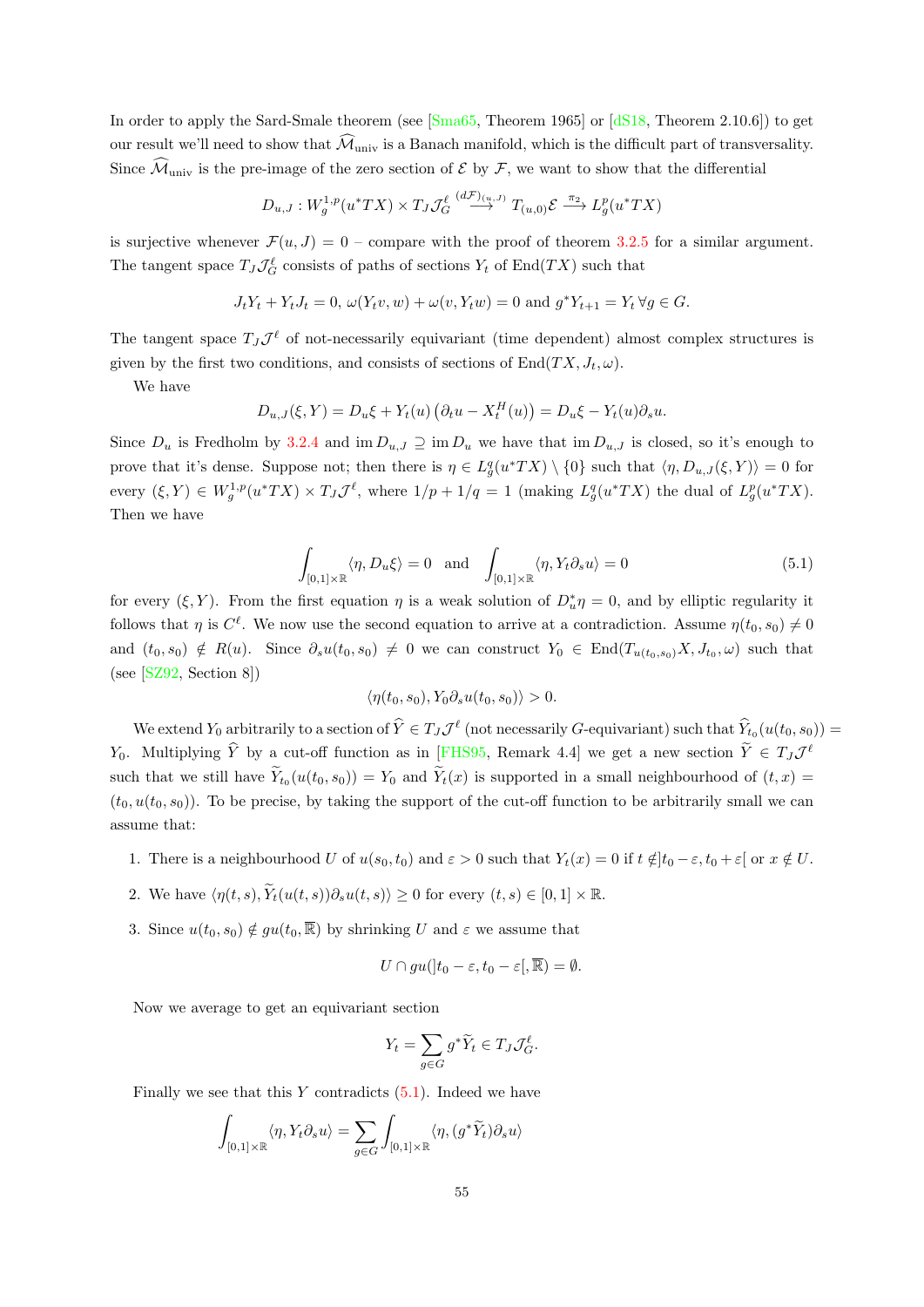$$
= \sum_{g \in G} \int_{[0,1] \times \mathbb{R}} \langle \eta(t,s), g_*^{-1} \widetilde{Y}_t(g(u(t,s))) g_* \partial_s u(s,t) \rangle dt ds.
$$
 (5.2)

By 1. and 3. above we have  $\widetilde{Y}_t(g(u(t, s))) = 0$  for  $g \neq 1$  and  $(t, s) \in [0, 1] \times \mathbb{R}$ , so the respective integral for each  $g \neq 1$  is 0. For  $g = 1$  the integral is positive by 2., thus we get a contradiction with [\(5.1\)](#page-59-0). Hence  $\eta(t_0, s_0) = 0$  for every  $(t_0, s_0) \in R(u)$ , and since  $R(u)$  is dense by lemma [5.2.2](#page-56-0) it follows that  $\eta = 0$ . Thus we conclude that  $D_{u,J}$  is surjective and  $\widehat{\mathcal{M}}_{\text{univ}}$  is a Banach manifold.

We now prove that the projection  $\pi : \widehat{\mathcal{M}}_{\text{univ}} \to \mathcal{J}_{G}^{\ell}$  is Fredholm. Its differential is the projection

$$
(d\pi)_{(u,J)}: T_{(u,J)}\widehat{\mathcal{M}}_{\text{univ}} \to T_J \mathcal{J}_G^{\ell}
$$

where

$$
T_{(u,J)}\widehat{\mathcal{M}}_{\text{univ}} = \{(\xi, Y) \in W_g^{1,p}(u^*TX) \times T_J\mathcal{J}_G^{\ell}: D_u\xi - Y_t(u)\partial_s u = 0\}.
$$

So ker $(d\pi)_{(u,J)} = \ker D_u$  is finite dimensional since  $D_u$  is Fredholm by [3.2.4.](#page-30-0) For the cokernel, we denote by  $\rho: T_J \mathcal{J}_G^{\ell} \to L^p(u^*TX)$  the map  $\rho(Y) = Y_t(u)\partial_s u$ . It's then clear that  $Y \in \text{im}(d\pi)_{(u,J)}$  if and only if  $\rho(Y) \in \text{im } D_u$ , and thus it follows that  $\rho$  induces an injection coker  $(d\pi)_{(u,J)} \to \text{coker } D_u$ , and again by the fact that  $D_u$  is Fredholm we get that coker  $(d\pi)_{(u,J)}$  is finite dimensional and hence  $(d\pi)_{(u,J)}$  is Fredholm.

Finally by Sard-Smale theorem (see [\[Sma65,](#page-91-5) Theorem 1965] or [\[dS18,](#page-89-3) Theorem 2.10.6]) there is a second Baire category subset  $\mathcal{J}_G^{reg, g, \gamma^-, \gamma^+}(X, \omega) \subseteq \mathcal{J}_G(X, \omega)$  of regular points of the projection  $\pi$ . We claim that for  $J \in \mathcal{J}_G^{reg, g, \gamma^-, \gamma^+}(X, \omega)$  and every  $u \in \widehat{\mathcal{M}}_g(\gamma^-, \gamma^+; H, J) \cap \mathcal{B}_g^{1, p}(\gamma^-, \gamma^+)^*$  the operator  $D_u$  is surjective. Indeed, since J is a regular point of  $\pi$  the operator  $(d\pi)_{(u,J)}$  is surjective for  $u \in$  $\widehat{\mathcal{M}}_g(\gamma^-, \gamma^+; H, J)$ ; by our previous observation it follows that  $\rho(Y) \in \text{im } D_u$  for every  $Y \in T_J \mathcal{J}_G^{\ell}$ . But then

$$
L^p(u^*TX) = \operatorname{im} D_{u,J} = \operatorname{im} D_u + \operatorname{im} \rho = \operatorname{im} D_u
$$

so  $D_u$  is also surjective.

Now by letting  $\mathcal{J}_G^{reg}$  be the intersection of  $\mathcal{J}_G^{reg, g, \gamma^-, \gamma^+}$  running through  $g \in G$  and  $\gamma^-, \gamma^+ \in \mathcal{P}_g(H)$ we get the desired second Baire category (in particular dense) set.  $\Box$ 

Translating this to the orbifold language, we're saying that we only have transversality problems for Floer trajectories contained in the singularity set. Note that we showed that there is no problem even if a Floer trajectory intersects the singularity set as long as it's not contained in it; because of this, we would not be able to prove theorem [5.2](#page-56-1) by simply looking for transversality in the non-singular set.

As we discussed before, full transversality can't be achieved in general. But by requiring some condition on the orbifold  $[X/G]$  this is possible. The simplest such condition is that its singularities are isolated.

<span id="page-60-0"></span>**Corollary 5.2.8.** Assume that  $X^g$  is a discrete set for  $g \in G \setminus \{1\}$ . Then there is a  $C^{\ell}$  dense subset  $\mathcal{J}_G^{reg}(X,\omega)$  of  $\mathcal{J}_G(X,\omega)$  such that if  $J \in \mathcal{J}_G^{reg}(X,\omega)$  then  $(H,J)$  is regular.

*Proof.* Since  $X<sup>g</sup>$  is discrete, the only Floer trajectories contained in some  $X<sup>g</sup>$  are constant maps (in t and s), and for those  $D_u$  is automatically surjective. Hence this is a direct consequence of theorem [5.2.7.](#page-58-0)  $\Box$ 

We suspect that in general the moduli spaces  $\widehat{\mathcal{M}}_g(\gamma^-, \gamma^+; H, J)$  have reasonable ramified singularities at the trajectories u fixed by some  $g \neq 1$ . It would be interesting to understand this and to try to define Floer homology from these singular moduli spaces.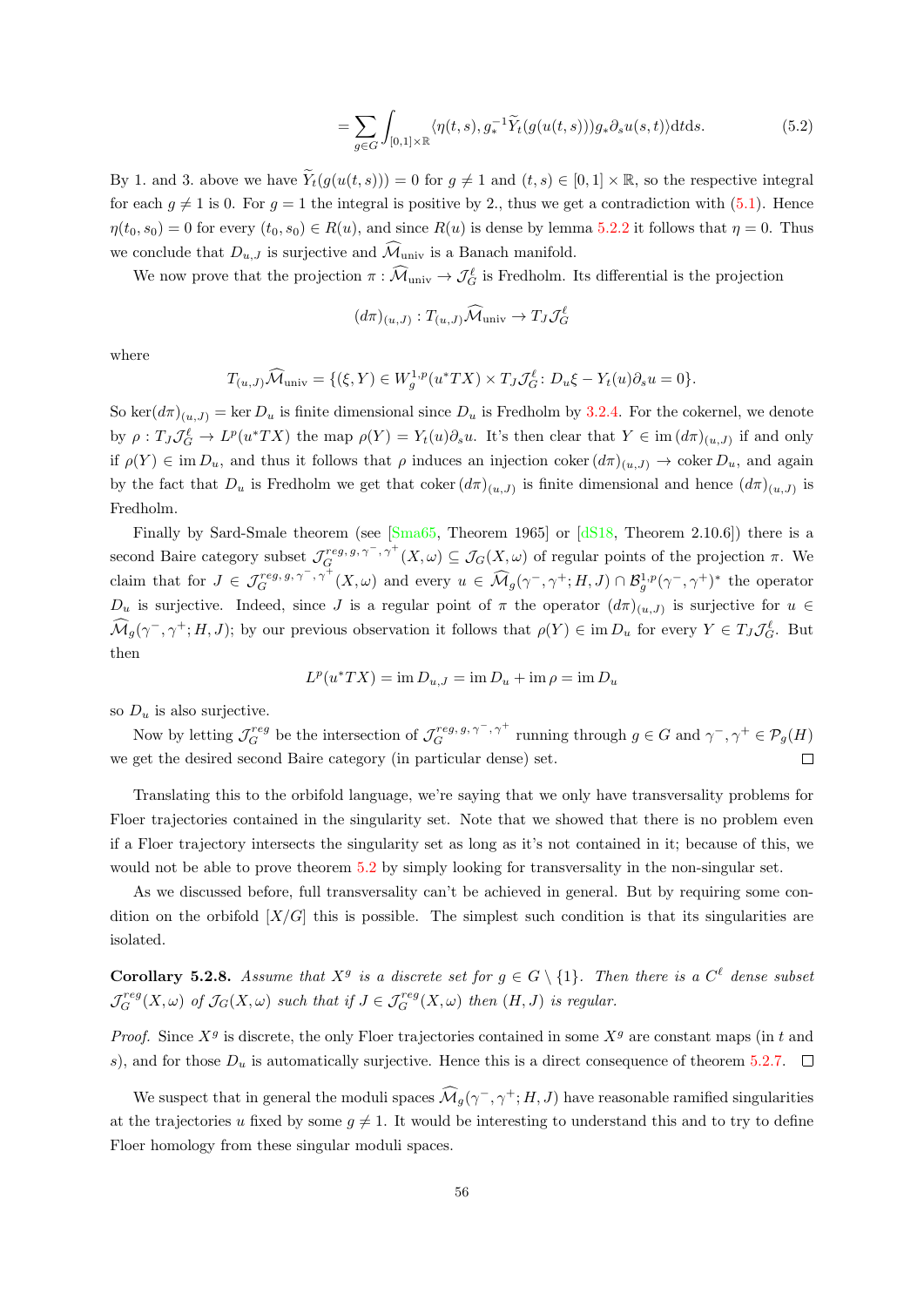Remark 5.2.9. In [\[HHM17\]](#page-90-4) it's shown that when  $G = \mathbb{Z}/k$  is cyclic and acts on a manifold X there is always a G-invariant Morse-Smale pair  $(H, \mathfrak{g})$ , even though the set of such pairs is not dense! This gives some hope that there is always some regular pair  $(H, J) \in C_G(\mathbb{R} \times X) \times \mathcal{J}_G(X, \omega)$ . Indeed by proposition [6.0.2](#page-64-0) it's enough to find a pair  $(H, J)$  such that  $H_{|X^g}$  is Morse-Smale for every g.

#### 5.3 Another approach to equivariant transversality

We would now like to describe a way to go around this inevitable equivariant transversality problem by defining Floer homology in a different way. We'll only give a rough idea of this approach and we won't use it again, but it really is a better way to define Floer homology of principal quotient orbifolds as it avoids completely equivariant transversality and only needs the usual transversality theory for Floer homology. This is an adaptation of the solution explained in the last section of [\[CH14\]](#page-88-0) to the analogous problem in Morse homology.

The Floer homology, as defined earlier, admits a decomposition indexed by conjugacy classes (g) of G

$$
HF(\mathcal{X}, H, J; \Lambda) = \bigoplus_{(g)} HF^{(g)}(\mathcal{X}, H, J; \Lambda)
$$

where  $HF^{(g)}(\mathcal{X}, H, J; \Lambda)$  is the homology of the complex

$$
CF^{(g)}(\mathcal{X}, H; \Lambda) \cong \left(\bigoplus_{\gamma \in \mathcal{P}_g(H)^+} \Lambda \cdot \gamma\right)^{C(g)}.
$$

This will be explained in the beginning of section [6.1.](#page-64-1) For simplicity of the discussion let's pretend that there are no non-orientable orbits, i.e.  $\mathcal{P}_g(H)^{+} = \mathcal{P}_g(H)$ .

What we will do is redefining  $HF^{(g)}(\mathcal{X}, H, J; \Lambda)$  by using not G-equivariant Hamiltonian and almost complex structure, but only an Hamiltonian and an almost complex structure that satisfy the conditions we asked for in chapter [3.](#page-25-0) For each conjugacy class  $(g)$  we choose a representative g and pick a pair

$$
(H, J) \in C_g(\mathbb{R} \times X) \times \mathcal{J}_g(X, \omega)
$$

that is regular in the sense of definition [3.2.8.](#page-32-0) This condition is generic (both in H and J) by [\[FHS95,](#page-89-4) Theorem 5.1]. So we can define the complex  $CF(X, q, H; \Lambda)$  as in [3.3.5;](#page-35-1) note that if X is Calabi-Yau then  $c_1(X) = 0$ , so we have no-bubbling – see section [3.3.2.](#page-38-0)

The tricky part is that if H is not G-invariant we don't have an action of  $C(g)$  on  $CF(X, g, H; \Lambda)$ . Indeed, if  $\gamma$  is a Hamiltonian orbit then  $h\gamma$  is a Hamiltonian orbit of  $H \circ h^{-1}$ , and not H. So for each  $h \in C(q)$  what we get is a chain complex isomorphism

$$
h \cdot : CF(X, g, H; \Lambda) \to CF(X, g, H \circ h^{-1}; \Lambda).
$$

But the standard theory of invariance in Floer homology (see for instance [\[AD14,](#page-88-3) Part 11]) allows us to construct a chain map

$$
\phi_h: CF(X, g, H \circ h^{-1}; \Lambda) \to CF(X, g, H; \Lambda)
$$

which induces an isomorphism on homology. This is done by picking a regular homotopy of pairs between  $(H \circ h^{-1}, (h^{-1})^*J)$  and  $(H, J)$  and counting solutions of a parametrized Floer equation. Then we get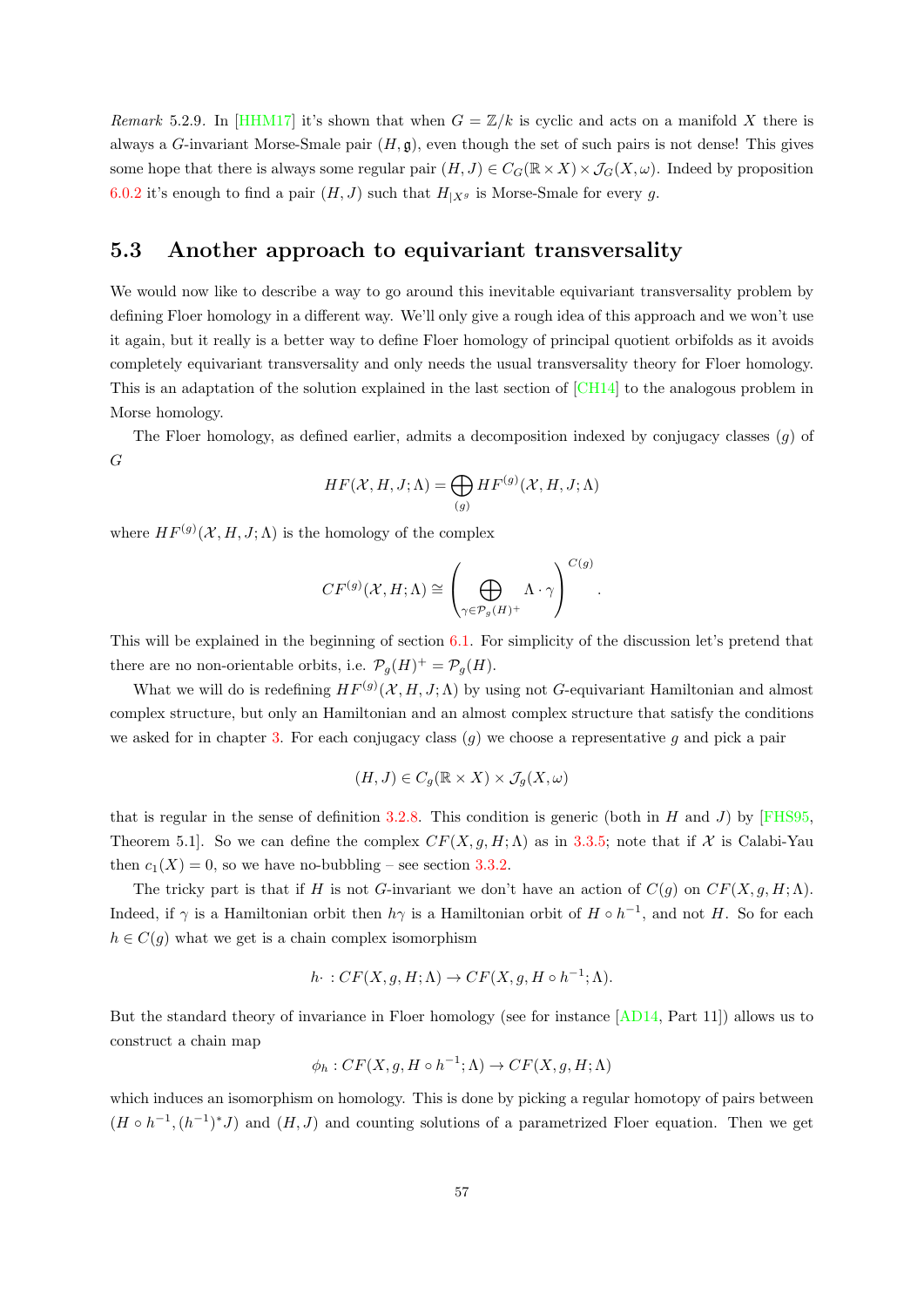a weak action in the sense of [\[CH14,](#page-88-0) Definition 7.2] of  $C(g)$  on  $CF(X, g, H; \Lambda)$  by letting  $h \in C(g)$  act through the composition

$$
CF(X, g, H; \Lambda) \stackrel{h}{\to} CF(X, g, H \circ h^{-1}; \Lambda) \stackrel{\phi_h}{\to} CF(X, g, H; \Lambda).
$$

A weak action induces an action on homology.

Remark 5.3.1. Suppose C is a chain complex over a field  $\Lambda$  of characteristic 0 and K is a finite group acting on  $C$ . Then the K-invariant part of the homology of  $C$  is the homology of the K-invariant part of *C*, that is,  $H_*(C^K) = H_*(C^K)$ .

By the remark above, it's now clear that if we're working over a field of characteristic 0 we can define  $HF^{(g)}(\mathcal{X}, H, J; \Lambda)$  as the  $C(g)$ -invariant part of  $HF(X, g, H, J; \Lambda)$ .

Note that if  $(H, J)$  is already a regular pair and we then  $H \circ h^{-1} = H$  and  $(h^{-1})^* J = J$ , so we can choose a constant homotopy of pairs making  $\phi_h = id$ . Then this alternative approach leads to the original definition of  $HF^{(g)}(\mathcal{X}, H, J; \Lambda)$ .

Finally, we observe that from this perspective we should be able to prove invariance of Floer homology of orbifolds as done in [\[CH14,](#page-88-0) Section 7.3] and using the standard techniques in Floer homology. Even more, it should be true that the decomposition  $HF^{(g)}(\mathcal{X}, H, J; \Lambda)$  is also invariant of the pair  $(H, J)$ .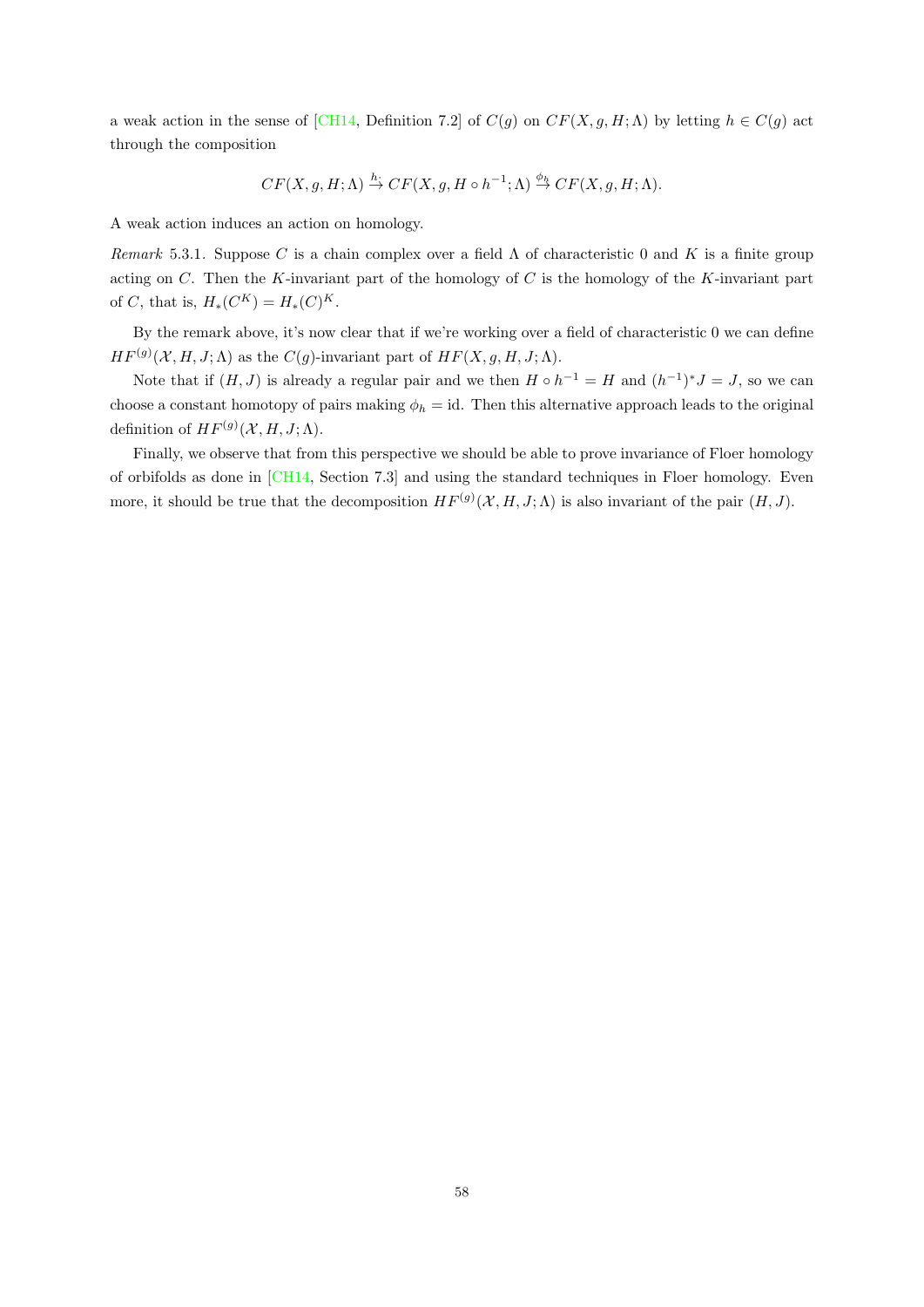## <span id="page-63-0"></span>Chapter 6

# Floer homology for "small" autonomous Hamiltonians

This chapter will consist essentially in a proof that for "small" and autonomous Hamiltonians H the Floer homology of an orbifold with rational Novikov coefficients is isomorphic to the Chen-Ruan cohomology. This generalizes the well known fact that the Floer homology of a smooth manifold is isomorphic to its singular homology. We state the result here:

<span id="page-63-1"></span>**Theorem 6.0.1.** Let  $\mathcal{X} = [X/G]$  be a global quotient compact Calabi-Yau orbifold with symplectic form  $\omega$ . Let  $H \in C_G(\mathbb{R} \times X)$  and  $J \in \mathcal{J}_G(X, \omega)$  be an autonomous Hamiltonian and an autonomous almost complex structure, respectively, and denote  $H_{\tau} = \tau H$  for  $\tau > 0$ . Assume that for sufficiently small  $\tau$  the pair  $(H_{\tau}, J)$  is regular in the sense of [4.1.2.](#page-43-0) Let  $\Lambda = \Lambda^{\text{univ}}(\mathbb{Q})$  be the rational universal Novikov ring. Then for sufficiently small  $\tau > 0$  we have

$$
HF_*(\mathcal{X}, H_\tau, J; \Lambda) \cong H^{n-*}_{CR}(\mathcal{X}; \Lambda).
$$

A few comments about the hypothesis are in order. The first is that we don't need to ask for the no-bubbling condition to hold because it's automatic for such a Hamiltonian. We'll see in proposition [6.1.3](#page-66-0) that every Floer trajectory is constant in the s variable, and hence has zero energy; thus if we have bubbling from some holomorphic sphere such sphere must also have zero energy, and thus would be constant. The condition that  $\mathcal X$  is Calabi-Yau is needed so that we can define a grading – otherwise the same isomorphism holds without gradings (or with grading modulo 2) but we would have to adapt slightly our discussion of orientations. We think that the fact that the indices agree is actually great part of the interest of this result as we can see the degree shifting numbers for the Chen-Ruan cohomology arising naturally from the Conley-Zehnder index.

Asking for the Novikov ring to be defined over the rationals (or other field of characteristic 0) is crucial. We will use the isomorphism between singular cohomology of an orbifold and its Morse homology given by theorem [2.4.4,](#page-19-0) and this only holds with coefficients in Q. This is perhaps not too surprising as Chen-Ruan cohomology is much "nicer" with rational coefficients: for instance we can only define a product over  $\mathbb Q$  and the crepant resolution conjecture fails with  $\mathbb Z$  coefficients.

In the smooth case such an isomorphism is known to hold for every regular pair  $(H, J)$ . Indeed taking a pair of the form  $(H_{\tau}, J)$  with H autonomous and  $\tau > 0$  small is needed only in order to have an isomorphism at the complex level, and two more ingredients are needed to extend to a general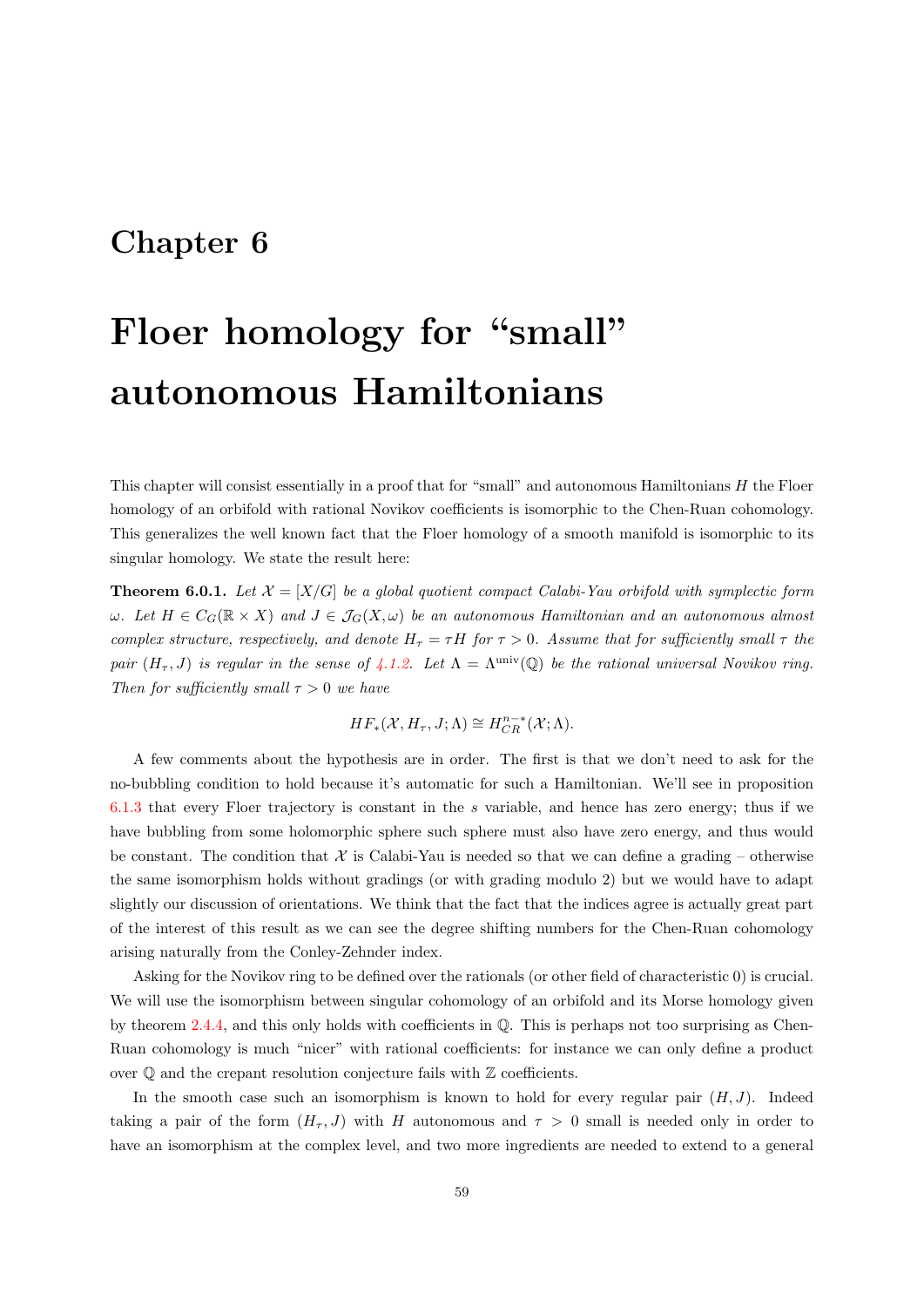Hamiltonian: first we need to prove that Floer homology doesn't depend on the pair  $(H, J)$  and second we need that we can actually find some regular pair  $(H_{\tau}, J)$  with  $\tau$  sufficiently small. For now we can't conclude this. We didn't prove invariance of Floer homology and the regularity condition is not in general guaranteed as we can't achieve equivariant transversality if we have non-isolated singularities (see chapter [5\)](#page-55-0).

The regularity condition, that  $(H_{\tau}, J)$  is regular for every small  $\tau$ , might seem a bit odd and stronger than necessary. However the next proposition clarifies that this is actually automatic as soon as it's true just for some small  $\tau$ .

<span id="page-64-0"></span>**Proposition 6.0.2.** Let  $H \in C_G(\mathbb{R} \times X)$  and  $J \in \mathcal{J}_G(X,\omega)$  be an autonomous Hamiltonian and an autonomous almost complex structure, respectively, and assume that H is  $C^2$ -small. Then  $D_u$  is surjective for every Floer trajectory u which is t-independent if and only if  $(H_{|X^g}, \mathfrak{g})$  is a Morse-Smale pair for every  $g \in G$  where  $\mathfrak{g}(u, v) = \omega(u, Jv)$ . In particular if  $(H_{|X^g}, \mathfrak{g})$  is Morse-Smale for every  $g \in G$  then  $(H_\tau, J)$ is regular for every sufficiently small  $\tau$ .

*Proof.* If  $u \in \widehat{\mathcal{M}}_q(H, J)$  is t-independent then  $u(s) = u(t, s)$  is a Morse trajectory of  $H_{|X_s}$ . Thus we can proceed precisely as in the proofs of [\[AD14,](#page-88-3) Theorem 10.1.5, Corollary 10.1.8].

For the last statement, note that (with a fixed Riemannian metric)  $H<sub>\tau</sub>$  is Morse-Smale if and only if H is Morse-Smale, as the stable and unstable manifolds are the same, and that for sufficiently small  $\tau$ every Floer trajectory  $u \in \widehat{\mathcal{M}}_q(H_\tau, J)$  is t-independent by proposition [6.1.3.](#page-66-0)  $\Box$ 

**Corollary 6.0.3.** Let  $\mathcal{X} = [X/G]$  be a global quotient compact Calabi-Yau orbifold with symplectic form  $\omega$ . Assume that X has isolated singularities. Then there is a regular pair  $(H, J) \in C_G(\mathbb{R} \times X) \times \mathcal{J}_G(X, \omega)$ such that

$$
HF_*(\mathcal{X}, H_\tau, J; \Lambda) \cong H^{n-*}_{CR}(\mathcal{X}; \Lambda)
$$

where  $\Lambda = \Lambda^{\mathrm{univ}}(\mathbb{Q})$ .

*Proof.* Take a  $C^2$ -small autonomous G-equivariant Hamiltonian H. By perturbing H we may assume that  $H_{|X^g}$  is a Morse function in  $X^g$  for every g (see [\[Was69,](#page-91-7) Lemma 4.8]). Since every orbit of H is constant (see proposition  $6.1.1$ ) the Morse condition translates to H being a non-degenerate Hamiltonian.

By corollary [5.2.8](#page-60-0) we can find an almost complex structure  $J$  such that  $(H, J)$  is regular, but if we apply it directly we get a non-autonomous J. However, it's easy to modify the proof of theorem [5.2.7](#page-58-0) to show that if H is autonomous then we can find J also autonomous such that  $D_u$  is surjective for every trajectory  $u \in \widehat{\mathcal{M}}_q(H, J)$  that is t-independent.

But then theorem [6.0.1](#page-63-1) and proposition [6.0.2](#page-64-0) show that replacing H by  $H<sub>\tau</sub>$  for sufficiently small  $\tau > 0$ we get the result.  $\Box$ 

Note that this corollary (which is already very heavy on hypothesis) applies to the Kummer surface (example [2.1.5\)](#page-10-0) and many other high dimensional examples which we didn't discuss.

#### <span id="page-64-1"></span>6.1 Proof of theorem [6.0.1](#page-63-1)

We begin by introducing some notation. What follows is general for any regular pair  $(H, J)$ , with H not-necessarily small. We can decompose the set of Hamiltonian orbits according to the conjugacy class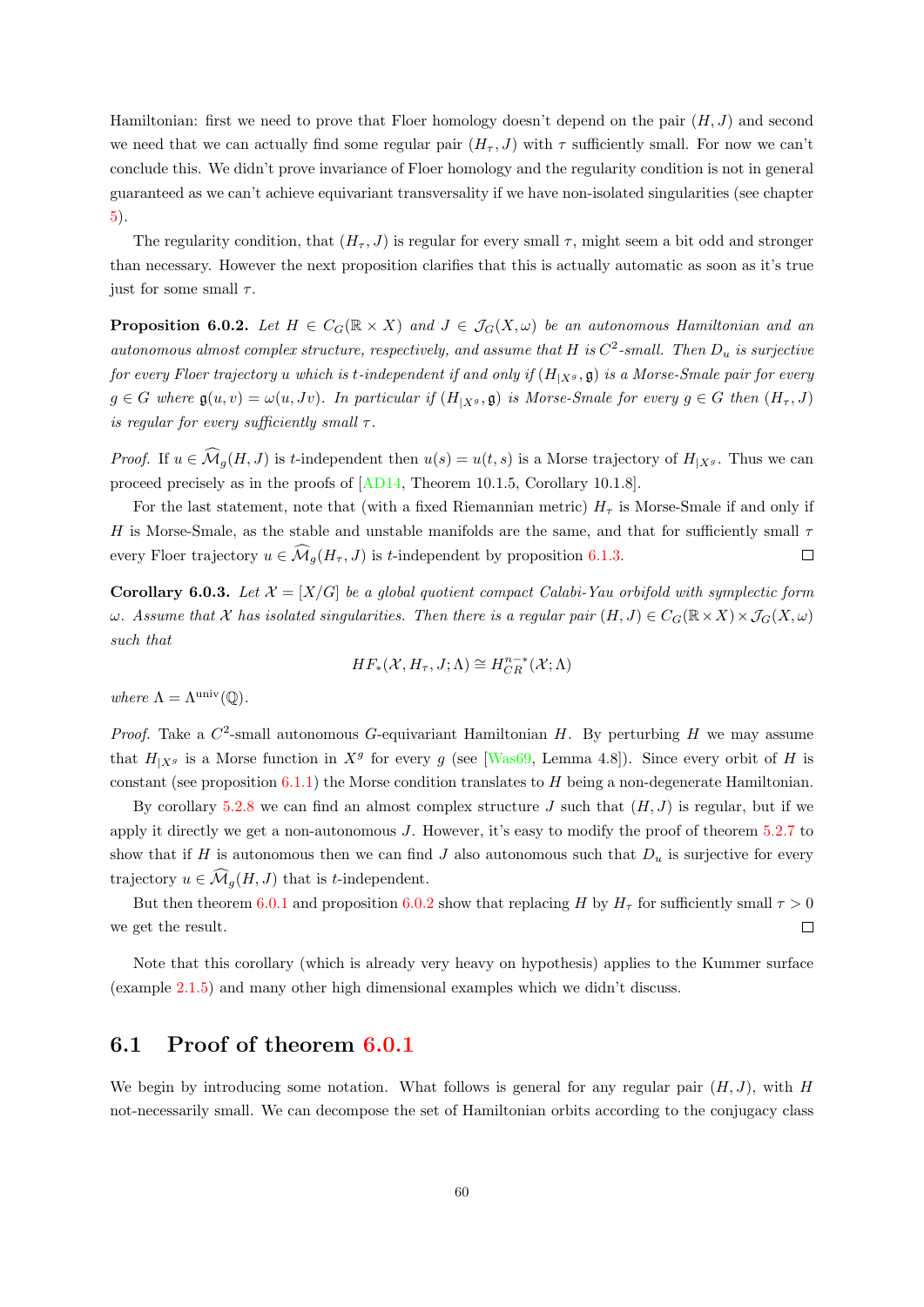of the group element associated to them, that is,

$$
\widetilde{\mathcal{P}}_G(H) = \bigsqcup_{(g)} \widetilde{\mathcal{P}}_{(g)}(H)
$$

where, given a conjugacy class  $(g)$  of  $G$ , we write

$$
\widetilde{\mathcal{P}}_{(g)}(H)=\bigsqcup_{g'\in (g)}\widetilde{\mathcal{P}}_{g'}(H).
$$

Recall that the G-action on  $\mathcal{P}_G(H)$  is given by  $h \cdot \gamma_g = (h\gamma)_{hgh^{-1}}$ , so  $\mathcal{P}_{(g)}(H)$  are invariant subsets with respect to this action. We also set

$$
\mathcal{P}_{(g)}(H) = \widetilde{\mathcal{P}}_{(g)}(H)/G, \ \widetilde{\mathcal{P}}_{(g)}(H)^{+} = \widetilde{\mathcal{P}}_{G}(H)^{+} \cap \widetilde{\mathcal{P}}_{(g)}(H) \text{ and } \mathcal{P}_{(g)}(H)^{+} = \mathcal{P}_{G}(H)^{+} \cap \mathcal{P}_{(g)}(H).
$$

This decomposition of  $\mathcal{P}_G(H)$  also gives a decomposition of the Floer complex. If we let

$$
CF_k^{(g)}(\mathcal{X}, H; \Lambda) = \left(\bigoplus_{\substack{\gamma \in \widetilde{\mathcal{P}}_{(g)}(H)^+ \\ |\gamma| = k}} \Lambda \cdot \gamma\right)^G
$$
\n(6.1)

then

$$
CF_k(\mathcal{X}, H; \Lambda) = \bigoplus_{(g)} CF_k^{(g)}(\mathcal{X}, H; \Lambda).
$$

Note that  $CF_k^{(g)}(\mathcal{X}, H; \Lambda)$  are invariant with respect to the differential  $\partial$ , so we also have a decomposition of the Floer homology indexed by conjugacy classes:

$$
HF_k(\mathcal{X}, H, J; \Lambda) = \bigoplus_{(g)} HF_k^{(g)}(\mathcal{X}, H, J; \Lambda)
$$

where  $HF_k^{(g)}(\mathcal{X},H,J;\Lambda)$  is the homology of  $\left(CF_k^{(g)}(\mathcal{X},H;\Lambda),\partial_{H,J}\right)$  . Finally, we have an isomorphism

$$
CF_k^{(g)}(\mathcal{X}, H; \Lambda) \cong \left(\bigoplus_{\gamma \in \mathcal{P}_g(H)^+} \Lambda \cdot \gamma\right)^{C(g)}.
$$

As discussed before the left hand side can be seen as the Λ-module generated by  $\mathcal{P}_{(g)}(H)^+$  and the right hand side as the A-module generated by  $\mathcal{P}_g(H)^+/C(g)$ . But these are naturally identified: consider the map  $\tilde{\mathcal{P}}_g(H)^+ \to \mathcal{P}_{(g)}(H)^+$  given by taking the equivalence class. This is a surjection and two elements in  $\tilde{\mathcal{P}}_g(H)^+$  have the same image if and only if they are in the same orbit with respect to the  $C(g)$ -action.

#### 6.1.1 Hamiltonian orbits and Floer trajectories are constant

The first step to identify the Floer complex with the Morse complex computing the Chen-Ruan cohomology is to see that every Hamiltonian orbit of a Hamiltonian as in theorem [6.0.1](#page-63-1) is constant. We do so by reducing the proof to the 1-periodic case.

<span id="page-65-0"></span>**Proposition 6.1.1.** Assume that H is a sufficiently  $C^2$ -small autonomous Hamiltonian. Then every Hamiltonian orbit  $\gamma \in \widetilde{\mathcal{P}}_G(H)$  is constant.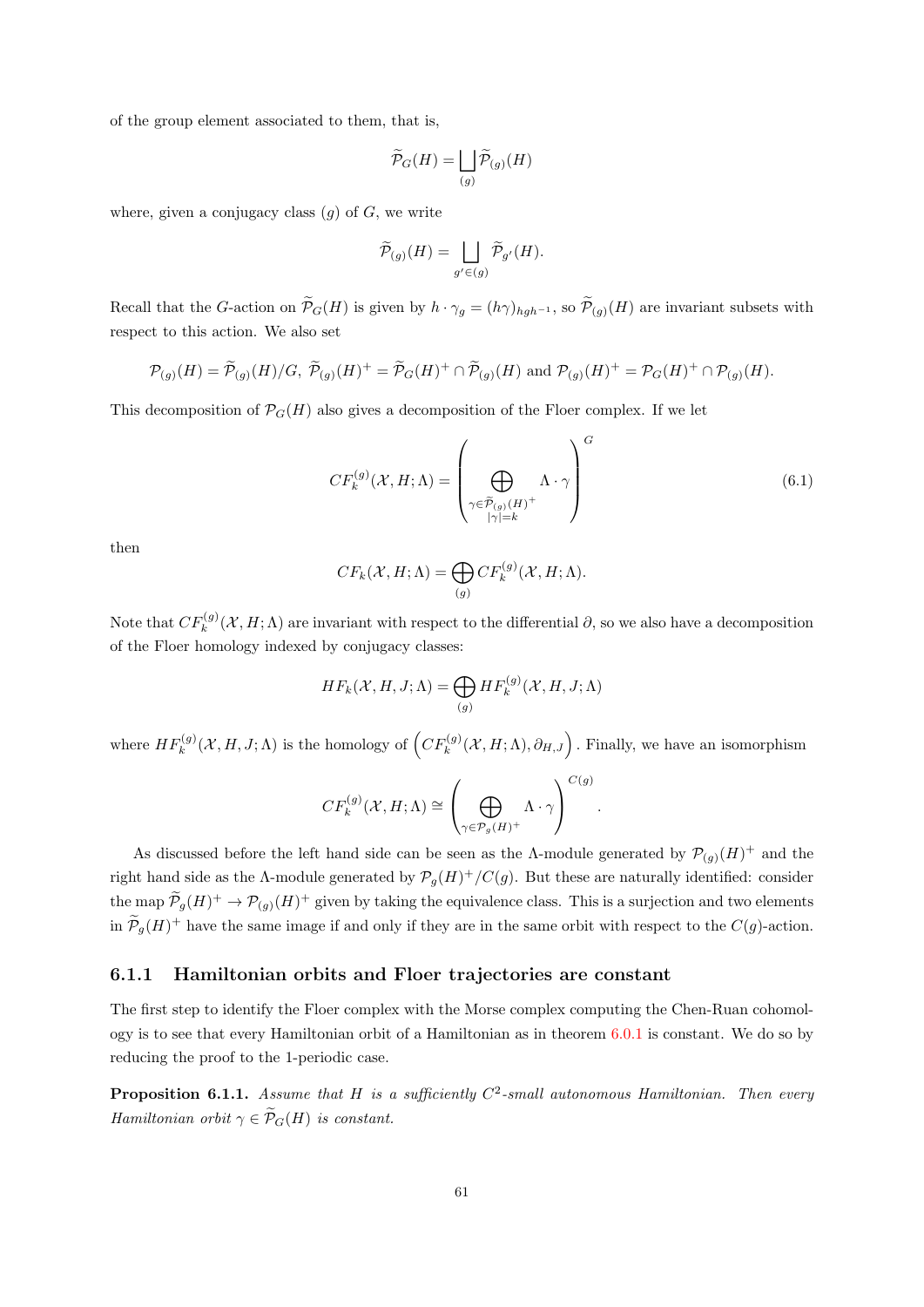*Proof.* Let  $m = |G|$ . As  $\gamma$  is a Hamiltonian orbit and H is G-invariant it's easy to see that the extension  $\hat{\gamma}: [0, m] \to X$  given by

$$
\widehat{\gamma}(t) = g^k \gamma(t - k) \text{ for } t \in [k, k + 1]
$$

is also a solution of Hamilton's equation; note that it's continuous because  $\gamma(1) = g\gamma(0)$ . Moreover  $\hat{\gamma}(m) = g^m \gamma(0) = \gamma(0)$ . Hence  $t \mapsto \hat{\gamma}(t/m)$  is a 1-periodic Hamiltonian orbit of  $mH$ . It follows from [\[AD14,](#page-88-3) Proposition 6.1.5] that for sufficiently  $C^2$ -small and autonomous H (and thus sufficiently small  $mH$ ) such orbits are constant.  $\Box$ 

As usual we denote by  $c^x : [0, 1] \to X$  the constant map equal to x. Since every Hamiltonian orbit is constant, it's equal to  $c_g^x$  for some  $x \in X$  and  $g \in G$ . The constant  $c^x$  is a Hamiltonian orbit if and only if x is a critical point of H and  $gc^x(0) = c^x(1)$  if and only if  $g \in G_x$ . Hence

$$
\widetilde{\mathcal{P}}_G(H) = \{c_g^x \colon (dH)_x = 0 \text{ and } gx = x\}.
$$

We can say a bit more about this set. It's a consequence of the slice theorem (and the fact that  $\langle q \rangle \subseteq G$ is finite, and hence compact) that the fixed point set

$$
X^g = \{ x \in X : gx = x \}
$$

is a manifold and its tangent space at  $x \in X$  is

$$
T_x X^g = (T_x X)^g = \{ v \in T_x X : (dg)_x v = v \}.
$$

Now if  $c_g^x \in \widetilde{\mathcal{P}}_G(H)$  then  $x \in X^g$  and x is a critical point of the function  $H_{|X^g}$ . Conversely, if x is a critical point of  $H_{|X^g}$  then  $c_g^x \in \widetilde{\mathcal{P}}_G(H)$ , thanks to the following elementary lemma:

**Lemma 6.1.2.** Let X be a manifold with an action of a finite group G and suppose that  $H: X \to \mathbb{R}$  is G-invariant; let  $g \in G$ . Then  $x \in X^g$  is a critical point of  $H_{|X^g}$  if and only if x is a critical point of H.

*Proof.* The if part is immediate. Suppose that  $(dH_{|X_g})_x = 0$ . This means that for every  $w \in T_x X^g$  we have  $(dH)_xw = 0$ . Let  $v \in T_xX$  be any vector and define

$$
w = \frac{1}{m} \sum_{k=0}^{m-1} (dg)_x^k v \in T_x X
$$

where m is the order of g. Clearly  $w \in T_x X^g$  and since H is G-invariant  $(dH)_x v = (dH)_x w = 0$ , so  $(dH)_x = 0.$  $\Box$ 

This means that there is a bijection between  $\widetilde{\mathcal{P}}_G(H)$  and

$$
\bigsqcup_{g \in G} \mathrm{Crit}\big(H_{|X^g}\big)
$$

.

The next step in establishing the connection between Floer homology and Morse homology is to prove that all the Floer trajectories are constant in the t-variable. This will identify the Floer trajectories with gradient flow trajectories of H.

<span id="page-66-0"></span>**Proposition 6.1.3.** Assume that H is an autonomous Hamiltonian and let  $H_{\tau} = \tau H$  for  $\tau > 0$ . Then for sufficiently small  $\tau > 0$  every Floer trajectory  $u \in \widehat{\mathcal{M}}_g(\gamma^-,\gamma^+;H_\tau,J)$  does not depend on t, that is,  $u(t, s) = u(s)$  is a Morse trajectory.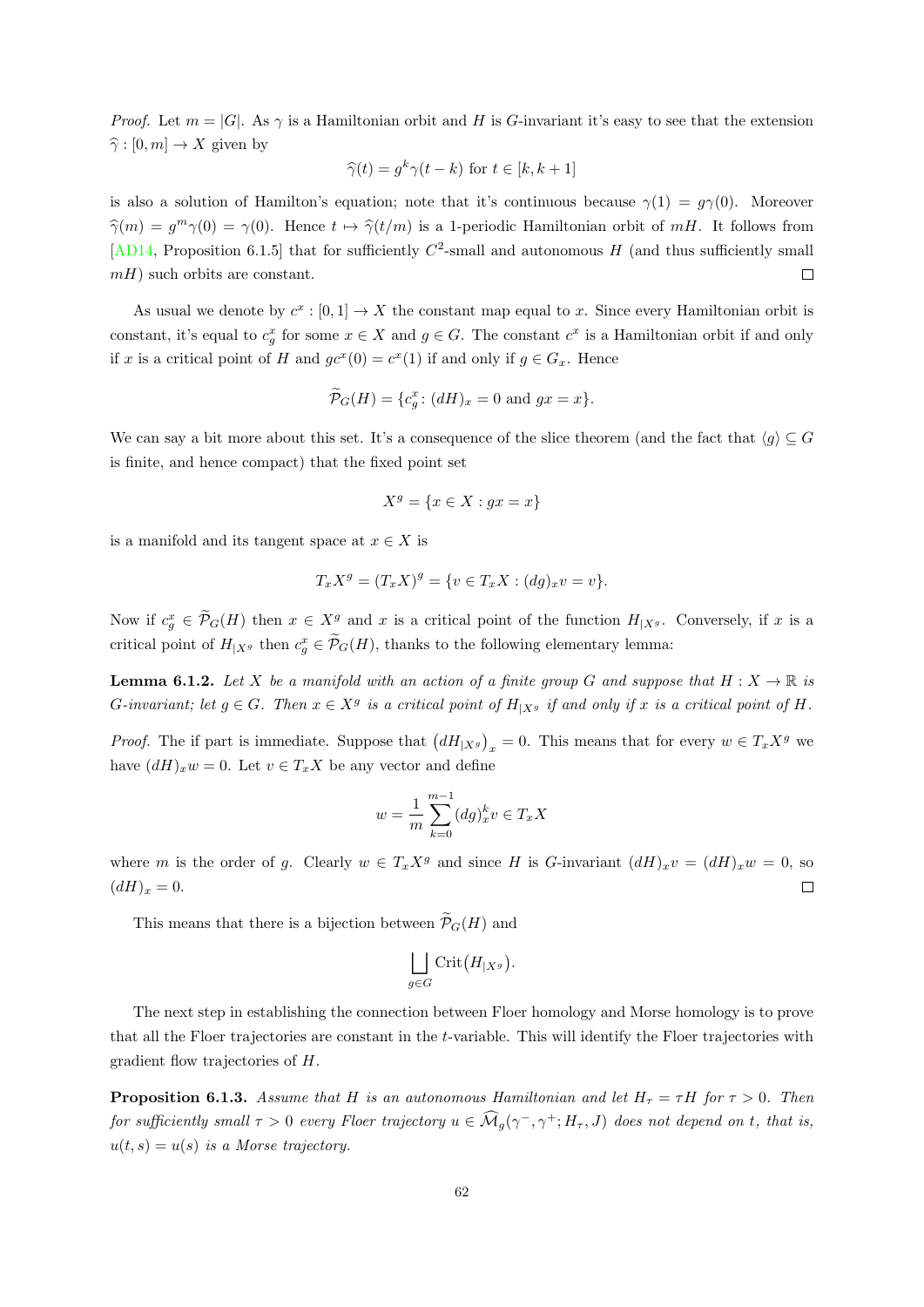Proof. We can use a similar reduction to the 1-periodic case as the one we did in the proof of [6.1.1.](#page-65-0) We let

$$
\widehat{u}(t,s) = g^k u(t-k,s) \text{ for } t \in [k,k+1].
$$

Then  $(t, s) \mapsto \hat{u}(t/m, s)$  is a "1-periodic" Floer trajectory of  $(mH_{\tau}, J) = (H_{m\tau}, J)$ . Applying [\[SZ92,](#page-91-6)<br>Theorem 7.3] gives that  $\hat{u}$  is independent of t for small enough  $\tau$ , and hence so is u. Theorem 7.3] gives that  $\hat{u}$  is independent of t for small enough  $\tau$ , and hence so is u.

Remark 6.1.4. This proposition is the only place in which we really have to use a Hamiltonian of the form  $H_{\tau}$  with sufficiently small  $\tau > 0$  and not only a  $C^2$ -small autonomous Hamiltonian. It seems to be believed that actually it's true that Floer trajectories of a  $C^2$ -small autonomous Hamiltonian must be independent of t, but the author could not find either a proof or a precise reference in the literature.

From now on we'll assume that  $H = H_{\tau}$  is  $C^2$ -small and such that every Floer trajectory doesn't depend on t.

Suppose that  $x^-, x^+$  are critical points of  $H_{|X^g}$  and let  $u \in \widehat{\mathcal{M}}_g(c^{x^-}, c^{x^+}; H, J)$ . Since  $\partial_t u = 0$ , and using the relation between the gradient and the Hamiltonian vector field [\(3.1\)](#page-26-1), Floer equation becomes

$$
0 = \partial_s u - J(u)X^H(u) = \partial_s u - \nabla H(u)
$$

so Floer trajectories are in bijection with gradient flow lines of  $H$  contained in  $X<sup>g</sup>$ , that is, gradient flow lines of  $H_{|X^g}$ .

#### 6.1.2 Index computation

We now proceed to compute the index of the constant orbits  $c_g^x \in \mathcal{P}_g(H) \subseteq \widetilde{\mathcal{P}}_g(H)$  according to a trivialization of  $\Lambda_c^nTX$ , as explained in [4.2.](#page-44-0) This is done by finding a trivialization

$$
\Psi(t): \mathbb{R}^{2n} \to T_x X
$$

that obeys  $\Psi(1) = (dg)_x \circ \Psi(0)$  and is compatible with s. First we note that when  $g = 1$  there is not much to do: we can just pick a constant trivialization, meaning that  $\Psi(t)$  doesn't depend on t. The trick to get a trivialization with  $\Psi(1) = (dg)_x \circ \Psi(0)$  when  $g \neq 1$  is to correct a fixed trivialization with a path of matrices in  $SU(n)$ ; asking the path to be in  $SU(n)$  ensures that the trivialization is compatible with s. This idea, although in a different context, already appeared in [\[AMM18\]](#page-88-4).

Let's make this precise. First, we fix any isomorphism  $\Psi(0)$ :  $\mathbb{R}^{2n} \to T_xX$  respecting the symplectic and almost complex structures. The canonical symplectic form on  $\mathbb{R}^{2n}$  is denoted by  $\omega_0$  and the almost structure by  $J_0$ . We have an induced map on the determinant vector spaces

$$
\Lambda^n_{\mathbb{C}}\Psi(0): \mathbb{C} \to \Lambda^n_{\mathbb{C}}TX
$$

(note that  $(\mathbb{R}^{2n}, J_0)$  identifies with  $(\mathbb{C}^n, i)$  so  $\Lambda_{\mathbb{C}}^{n} \mathbb{R}^{2n} \cong \mathbb{C}$  naturally). By multiplying the section  $\mathfrak s$  by some constant in  $\mathbb{C}^*$  we may assume that

<span id="page-67-0"></span>
$$
\mathfrak{s}(x) = \left(\Lambda^n_{\mathbb{C}} \Psi(0)\right)(1) \in \Lambda^n_{\mathbb{C}} TX. \tag{6.2}
$$

Multiplication by such a constant doesn't change the homotopy class of  $\mathfrak{s}$ , since  $\mathbb{C}^*$  is connected, so doesn't change whether our constructed trivialization is compatible or not. Essentially this makes the trivialization compatible with  $\mathfrak{s}$  at  $t = 0$ .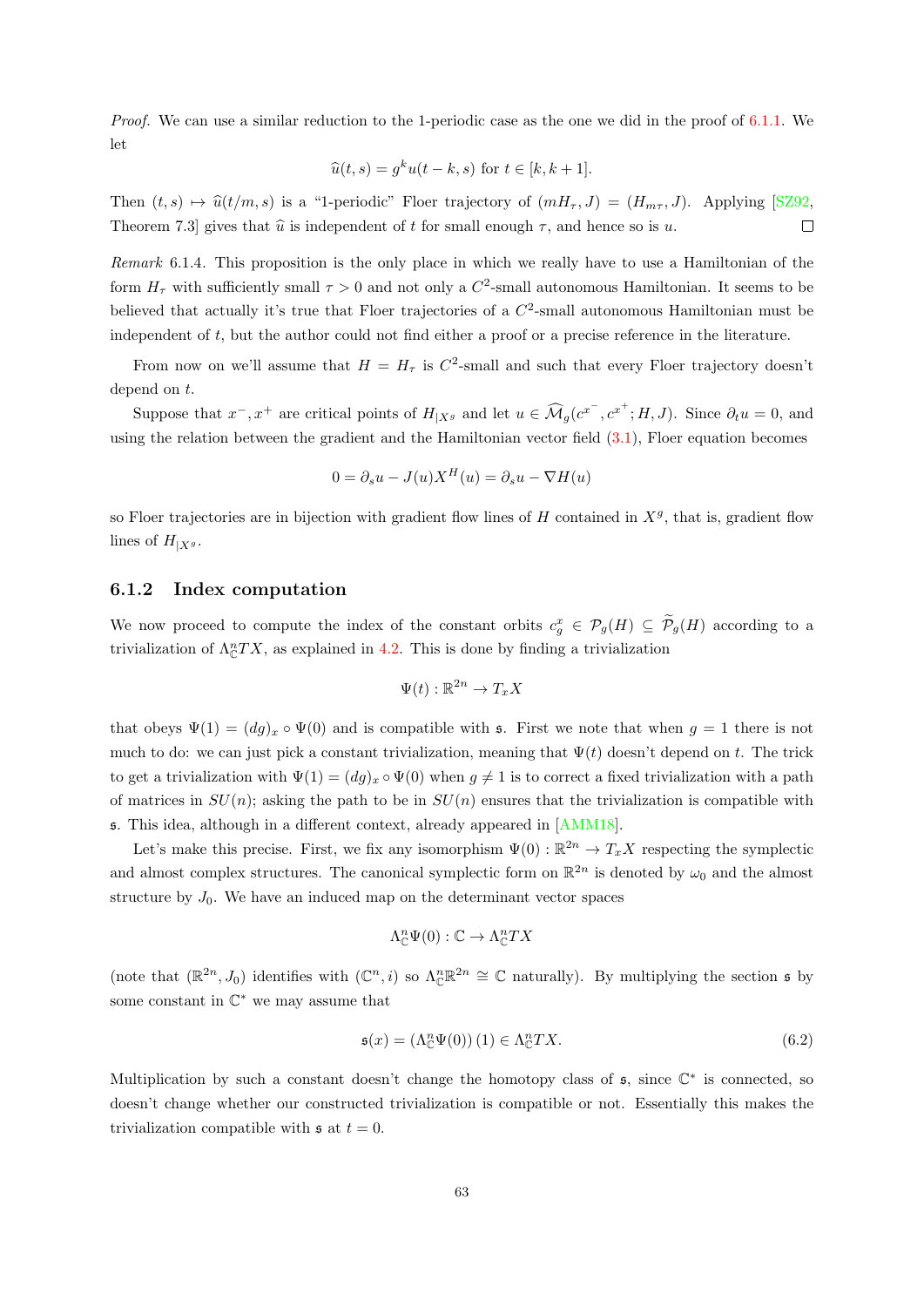Since  $\omega$  and J are G-invariant, we have  $(dg)_x \in U(T_xX)$ . Moreover, since X is Calabi-Yau then X is Gorenstein (see remark [4.2.2\)](#page-45-1) and, as  $gx = x$ , actually  $(dg)_x \in SU(T_xX)$  (see characterization 2. in [2.5.3\)](#page-21-0). Hence the matrix  $G_1$  corresponding to  $(dg)_x$  via the identification  $\Psi(0): \mathbb{R}^{2n} \to T_xX$ , i.e., such that

$$
\begin{array}{ccc}\n\mathbb{R}^{2n} & \xrightarrow{G_1} & \mathbb{R}^{2n} \\
\downarrow \Psi(0) & & \downarrow \Psi(0) \\
T_x X & \xrightarrow{(dg)_x} & T_x X\n\end{array}
$$

is in  $SU(n) \subseteq GL(2n;\mathbb{R})$ . As  $SU(n)$  is connected, there is a path of matrices  $[0,1] \ni t \mapsto G_t \in SU(n)$ starting from  $G_0 = \text{Id}$  to  $G_1$ . Now we set

<span id="page-68-1"></span>
$$
\Psi(t) = G_t \circ \Psi(0) \tag{6.3}
$$

and we prove that such a trivialization has the required properties. First,

$$
\Psi(1) = G_1 \circ \Psi(0) = \Psi(0) \circ (dg)_x
$$

as required. Moreover, to see that it's compatible with  $\mathfrak{s}$  note that  $\Lambda_{\mathbb{C}}^n \Psi(t)$  is the composition

$$
\Lambda_{\mathbb{C}}^{n}\mathbb{R}^{2n}\xrightarrow{\Lambda_{\mathbb{C}}^{n}G_{t}}\Lambda_{\mathbb{C}}^{n}\mathbb{R}^{2n}\xrightarrow{\Lambda_{\mathbb{C}}^{n}\Psi(0)}\Lambda_{\mathbb{C}}^{n}T_{x}X.
$$

Since  $G_t \in SU(n) \subseteq SL(n, \mathbb{C})$  the map  $\Lambda_{\mathbb{C}}^n G_t$  is the identity. By equation  $(6.2)$  the map  $\Lambda_{\mathbb{C}}^n \Psi(0)$  is given by  $z \mapsto \mathfrak{s}(x)z$ , and this proves compatibility with  $\mathfrak{s}$ .

To perform the computation of the index we need appropriate local coordinates. These are given by an equivariant Darboux theorem.

<span id="page-68-0"></span>**Theorem 6.1.5** (Equivariant Darboux theorem). Let  $(X, \omega, J)$  be a symplectic manifold with compatible almost complex structure J. Suppose that a finite group K acts on X preserving  $\omega$  and J and let  $x \in X$ be a fixed point of the action. Then there are open neighbourhoods  $U \subseteq X$  (invariant with respect to the K-action) of x and  $V \subseteq \mathbb{R}^{2n}$  of 0 and a symplectomorphism  $f: V \to U$  sending 0 to x, such that  $f^*J = J_0$  and such that the induced action on V is linear.

*Proof.* First, we can identify the symplectic space  $(T_x X, \omega_x)$  with  $(\mathbb{R}^{2n}, \omega_0)$  where  $\omega_0$  is the canonical symplectic form. Since K fixes x, we have an infinitesimal linear action of K on  $T_xX \cong \mathbb{R}^{2n}$ . We can find an equivariant embedding  $\iota: V \hookrightarrow X$ , where  $V \subseteq T_xX \cong \mathbb{R}^{2n}$  is an open neighbourhood of 0, such that the differential  $(d\iota)_0 : T_0V = T_xX \to T_xX$  is the identity. Now the forms  $\omega_0$  and  $\iota^*\omega$  are both K-invariant forms on V agreeing on 0. By  $[DM93,$  Corollary 2 and possibly by restricting V there is  $j: V \to V$  such that  $j^* \iota^* \omega = \omega_0$ ; hence  $f = \iota \circ j$  has the desired property.  $\Box$ 

Thanks to the equivariant Darboux theorem, in order to compute the index we may assume that  $X = \mathbb{R}^{2n}$ ,  $x = 0$  and  $g = G_1$  is a linear transformation.

<span id="page-68-2"></span>**Proposition 6.1.6.** Let  $H : \mathbb{R}^{2n} \to \mathbb{R}$  be an autonomous Hamiltonian with  $(dH)_0 = 0$ , let  $\varphi_t$  be the Hamiltonian flow of H and let S be the Hessian of  $-H$  at 0. Then

$$
(d\varphi_t)_0 = \exp(tJ_0S).
$$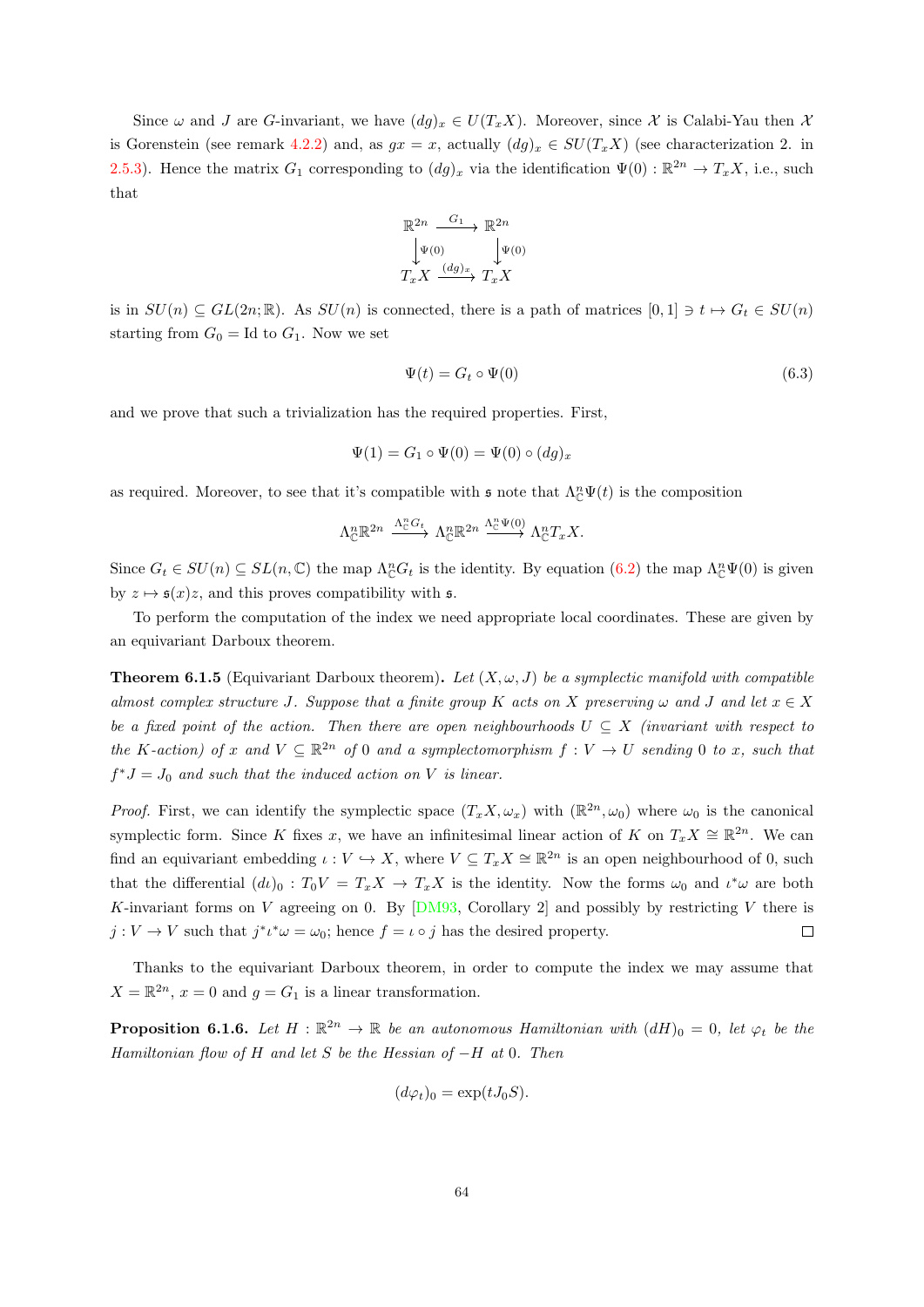*Proof.* First we should make clear that  $(d\varphi_t)_0$  means the Jacobian matrix of  $\varphi_t : \mathbb{R}^{2n} \to \mathbb{R}^{2n}$  at  $x = 0$ , which we can also write as  $(D\varphi_t)(0)$ . Since  $X^H = -J_0 \nabla H$  where  $\nabla H = \left(\frac{\partial H}{\partial x_1}, \ldots, \frac{\partial H}{\partial x_1}\right)$  is the gradient with respect to the usual Riemannian metric Hamilton's equation is

$$
\frac{d}{dt}\varphi_t(x) = -J_0 \nabla H(\varphi_t(x)).
$$

By taking the Jacobian on both sides we have

$$
\frac{d}{dt}(d\varphi_t)_x = -J_0(d\nabla H)_{\varphi_t(x)}(d\varphi_t)_x.
$$

Plugging  $x = 0$  in the above equation we get

$$
\frac{d}{dt}(d\varphi_t)_0 = J_0 S(d\varphi_t)_0.
$$

since  $\varphi_t(0) = 0$  because x is a critical point and  $(d\nabla H)_0$  is the Hessian of H (and thus  $-(d\nabla H)_0 = S$ ). The result now clearly follows.  $\Box$ 

Consider now local coordinates around x given by the equivariant Darboux theorem  $6.1.5$  applied to  $K = \langle g \rangle$  (which fixes x if  $gx = x$ ). Such coordinates induce an identification  $\Psi(0) : \mathbb{R}^{2n} \cong T_0 \mathbb{R}^{2n} \to T_x X$ . Then the path of symplectic matrices  $\Phi = \Phi_{c_g^x}$ , computed using the trivialization  $\Psi$  in [\(6.3\)](#page-68-1), used to calculate the index is

$$
\Phi(t) = \Psi(t)^{-1} (d\varphi_t)_0 \Psi(0) = G_t^{-1} \Psi(0)^{-1} (d\varphi_t)_0 \Psi(0) = G_t^{-1} \exp(tJ_0 S)
$$

where S is the Hessian matrix of  $-H$  at x calculated in the coordinates we're using. Note that we used proposition [6.1.6](#page-68-2) in the last identity.

By doing a linear unitary change of variables in  $\mathbb{R}^n$  we may assume that the matrix  $G_1$  is diagonal as a complex matrix; this is possible by the spectral theorem. So

$$
G_1 = \begin{bmatrix} e^{2\pi i \lambda_1} & & \\ & \ddots & \\ & & e^{2\pi i \lambda_n} \end{bmatrix} \in SU(n) \subseteq GL(2n; \mathbb{R}).
$$

where  $e^{2\pi i \lambda_j}$  are the complex eigenvalues of  $G_1$ . We assume that  $\lambda_{k+1} = \lambda_{k+2} = \ldots = \lambda_n = 0$  and that  $\lambda_j \notin \mathbb{Z}$  for  $j = 1 \ldots, k$ ; this means that the eigenspace of 1 has (complex) dimension  $d = n - k$ . Since  $G_1 \in SU(n)$  it follows that

$$
\sum_{j=1}^{k} \lambda_j = \sum_{j=1}^{n} \lambda_j \in \mathbb{Z}
$$

so by changing the value of (say)  $\lambda_1$  by an integer value we assume that  $\sum_{j=1}^k \lambda_j = 0$ . As a real matrix,  $G_1$  is

$$
G_1 = \begin{bmatrix} \cos(2\pi i \lambda_1) & -\sin(2\pi i \lambda_1) & & & \\ \sin(2\pi i \lambda_1) & \cos(2\pi i \lambda_1) & & \\ & \ddots & & \\ & & \cos(2\pi i \lambda_k) & -\sin(2\pi i \lambda_k) \\ & & & \sin(2\pi i \lambda_k) & \cos(2\pi i \lambda_k) \\ & & & & 1 \end{bmatrix}.
$$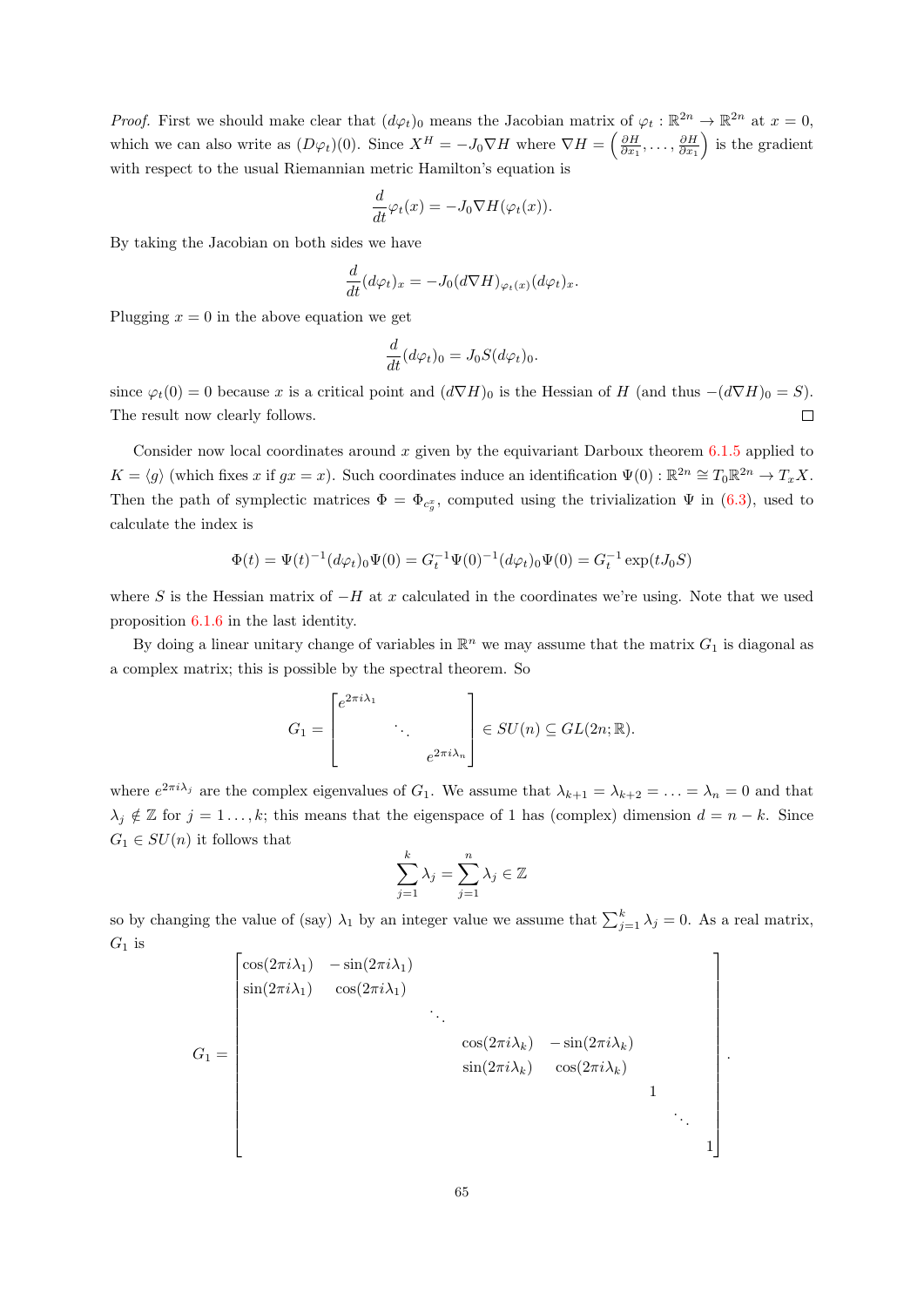We will denote by  $\widetilde{G}_1$  the upper diagonal  $2k \times 2k$  block.

Note that by the equivariant Darboux theorem  $6.1.5$  the fixed point set  $X<sup>g</sup>$  is a symplectic manifold. Indeed  $X^g \cap U$  is identified with (the intersection of V with) the eigenspace associated with 1 of  $(dq)_x$ . Via the identification  $\Psi(0) : \mathbb{R}^{2n} \to T_x X$  the tangent space  $T_x X^g \subseteq T_x X$  corresponds to the eigenspace of  $G_1$  associated with 1, which consists of vectors where the first  $2k$  coordinates vanish. Thus

$$
\dim X^g = \dim T_x X^g = 2n - 2k = 2d.
$$

Here, by dimension of  $X<sup>g</sup>$  we mean the dimension of the connected component of  $X<sup>g</sup>$  containing x. The invariance of H with respect to g imposes a strong restriction on the Hessian matrix  $S$ : it has to be a block diagonal matrix.

Claim 6.1.7. The Hessian S of  $-H$  is a block diagonal matrix

$$
S = \begin{bmatrix} S_1 & \\ & S_2 \end{bmatrix}
$$

where  $S_1$  is a 2k × 2k block and  $S_2$  is a 2d × 2d block. Moreover  $S_2$  is the Hessian of  $-H_{|X^g}$ .

*Proof.* The geometric idea is that this follows from the fact that the flow of  $\varphi_t$  must preserve  $X^g$ . To be precise, since  $H \circ q = H$  we have  $q \circ \varphi_t = \varphi_t \circ q$  and taking the derivative at x we get  $(dq)_x \circ (d\varphi_t)_x =$  $(d\varphi_t)_x \circ (dg)_x$ . In local coordinates, by proposition [6.1.6,](#page-68-2) this means that  $\exp(tJ_0S)G_1 = G_1 \exp(tJ_0S)$ . Taking the derivative at  $t = 0$  in both sides it follows that  $J_0SG_1 = G_1J_0S$ , so  $J_0S$  commutes with  $G_1$ . Hence  $J_0S$  preserves the eigenspaces of  $G_1$ . Since the span of the first 2k coordinate vectors is the union of the eigenspaces associated with eigenvalues different from 1 and the span of the last 2d coordinate vectors is the eigenspace associated to 1 it follows that  $J_0S$  is block diagonal, and thus so is S.  $\Box$ 

To compute the index, we finally fix our choice of the path  $G_t$ . Recall that this is any path in  $SU(n)$ with  $G_0 = \text{Id}$  and  $G_1$  the already fixed matrix. We use the obvious choice

$$
G_{t} = \begin{bmatrix} \cos(2\pi i \lambda_{1}t) & -\sin(2\pi i \lambda_{1}t) & & & \\ \sin(2\pi i \lambda_{1}t) & \cos(2\pi i \lambda_{1}t) & & & \\ & & \ddots & & \\ & & & \cos(2\pi i \lambda_{k}t) & -\sin(2\pi i \lambda_{k}t) \\ & & & & \sin(2\pi i \lambda_{k}t) & \cos(2\pi i \lambda_{k}t) \\ & & & & & 1 \\ & & & & & & 1 \end{bmatrix}
$$

and denote by  $G_t$  the upper  $2k \times 2k$  diagonal block. Note that  $G_t \in SU(n)$  because the sum of the  $\lambda_j$ 's is 0. We have the expression

$$
\Phi(t) = \begin{bmatrix} \widetilde{G}_t^{-1} \exp(tJ_0S_1) & \\ \exp(tJ_0S_2) & \end{bmatrix} \in Sp(2n).
$$

For this path to be admissible one needs that the matrices  $\exp(J_0S_2)$  and  $\tilde{G}_1^{-1} \exp(J_0S_1)$  don't have 1 as an eigenvalue. Since  $S_2$  is small,  $\exp(J_0S_2)$  has 1 as eigenvalue if and only if  $S_2$  is singular. Moreover for small  $S_1$  the eigenvalues of  $\tilde{G}_1^{-1}$  exp( $J_0S_1$ ) are close to the eigenvalues of  $\tilde{G}_1^{-1}$ , none of which is 1,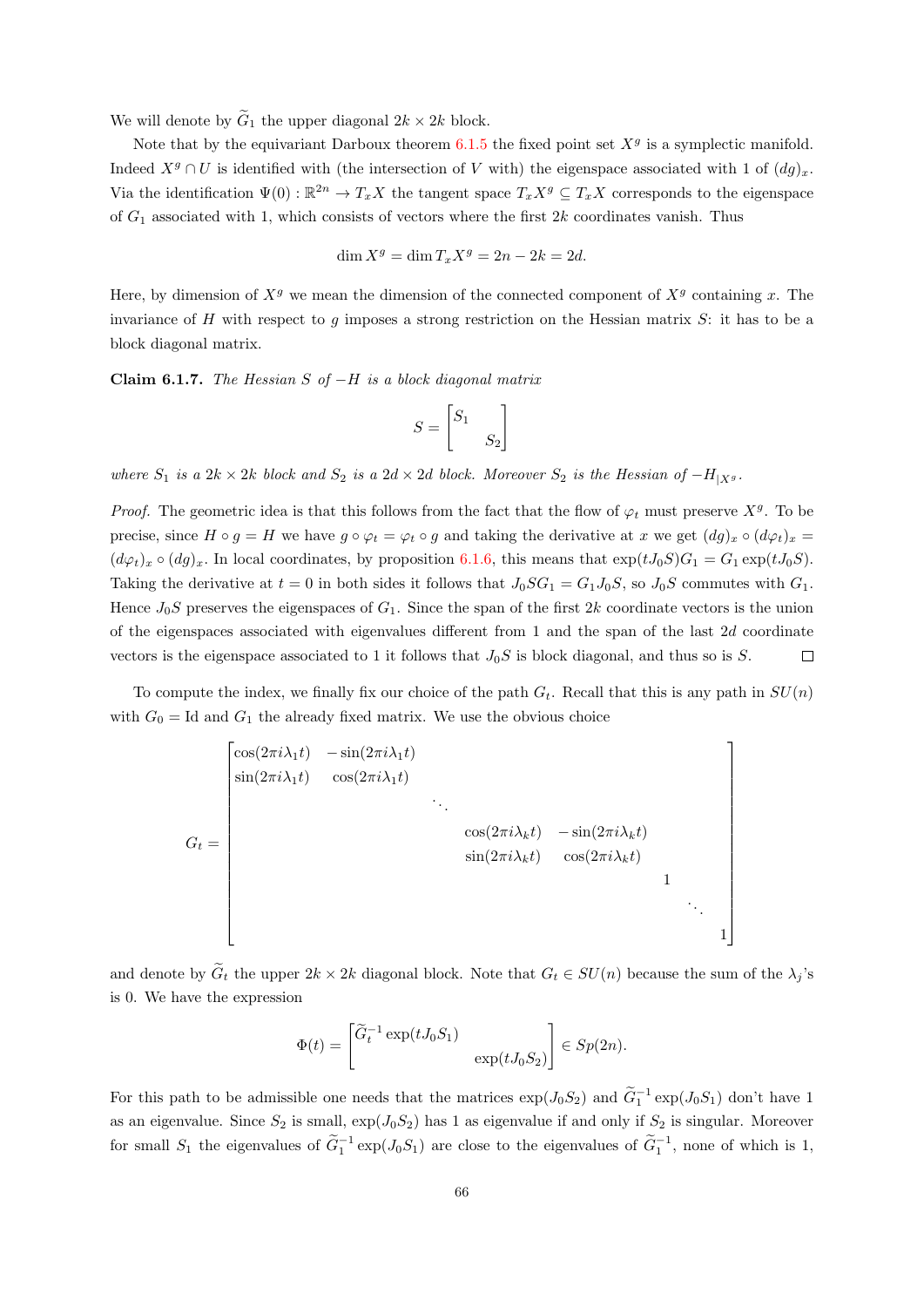so  $\widetilde{G}_t^{-1} \exp(tJ_0S_1)$  is automatically admissible. Given that H is  $C^2$ -small we've shown that H is nondegenerate as a Hamiltonian if and only if  $H_{|X^g}$  is a Morse function for every g. We suppose that this holds.

Finally we turn to the computation of the index  $|c_g^x| = \mu_{CZ}(\Phi)$ . By the same argument as before, if we consider the homotopy

$$
\Phi^s(t) = \begin{bmatrix} \widetilde{G}_t^{-1} \exp(st J_0 S_1) & \\ & \exp(t J_0 S_2) \end{bmatrix} \in Sp(2n)
$$

then each  $\Phi^s$ , for  $s \in [0,1]$ , is an admissible path of symplectic matrices. By the homotopy and the direct sum properties of the Conley-Zehnder index, in appendix [A](#page-82-1) we then have

$$
|c_g^x| = \mu_{CZ}(\Phi^1) = \mu_{CZ}(\Phi^0) = \mu_{CZ}(\widetilde{G}_t^{-1}) + \mu_{CZ}(\exp(tJ_0S_2)).
$$

We compute each of these.

$$
\mu_{CZ}(\widetilde{G}_t^{-1}) = \sum_{j=1}^k (2[-\lambda_j] + 1) = \sum_{j=1}^k (-2\lambda_j + 2\{\lambda_j\} - 1)
$$

$$
= 2\sum_{j=1}^{n-k} {\lambda_j} - k = 2\iota_{(g)} - k
$$
(6.4)

In the first equality we used the direct sum property of the Conley-Zehnder index and proposition [A.0.4.](#page-83-0) In the second equality we used the identity

<span id="page-71-0"></span>
$$
\lfloor -\lambda \rfloor = -\lambda + \{\lambda\} - 1 \text{ for } \lambda \notin \mathbb{Z}
$$

and in the third we used that the sum of the  $\lambda_i$ 's is 0. On the other hand, by the signature property of the Conley-Zehnder index we have

<span id="page-71-1"></span>
$$
\mu_{CZ}(\exp(tJ_0S)) = d - \text{ind}(S) = d - \text{ind}_x(-H_{|X^g}) = \text{ind}_x(H_{|X^g}) - d. \tag{6.5}
$$

Summing [\(6.4\)](#page-71-0) and [6.5](#page-71-1) and using that  $k + d = n$  we finally have

$$
|c_g^x| = \text{ind}_x \left( H_{|X^g} \right) + 2\iota_{(g)} - n. \tag{6.6}
$$

#### 6.1.3 Orientations

In this section we discuss the compatibility of orientations in the Floer setting and in the Morse setting; this is important so that orientable critical points correspond to orientable Floer trajectories and so that the signs  $\nu(u)$  appearing in the definitions of the Morse and Floer complexes agree. The Floer complex orientations are determined by orientations of the determinant line bundles  $\delta_{c_g^x} = \det(D_\Phi)$  (see [4.3\)](#page-47-0) and the orientations of the Morse complex of each twisted sector  $\mathcal{X}^{(g)}$  are determined by orientations of the tangent space of the unstable manifolds  $T_x W^u_{H|Xg}(x) = (T_x W^u_H(x))^g$ . The latter notation means the subspace of  $T_x W_H^u(x)$  fixed by  $(dg)_x$ .

First, recall that in the last section we saw that the path of symplectic matrices associated to  $c_g^x$  can be taken to be  $\Phi = \Phi_1 \oplus \Phi_2$  where  $\Phi_1(t) = \widetilde{G}_1^{-1} \exp(tJ_0S_1)$  and  $\Phi_2(t) = \exp(tJ_0S_2)$ . Therefore

$$
\delta_{c_g^x} = \det(D_{\Phi}) \cong \det(D_{\Phi_1}) \otimes \det(D_{\Phi_2}) \cong \det(D_{\widetilde{G}_t^{-1}}) \otimes \det(D_{\Phi_2}). \tag{6.7}
$$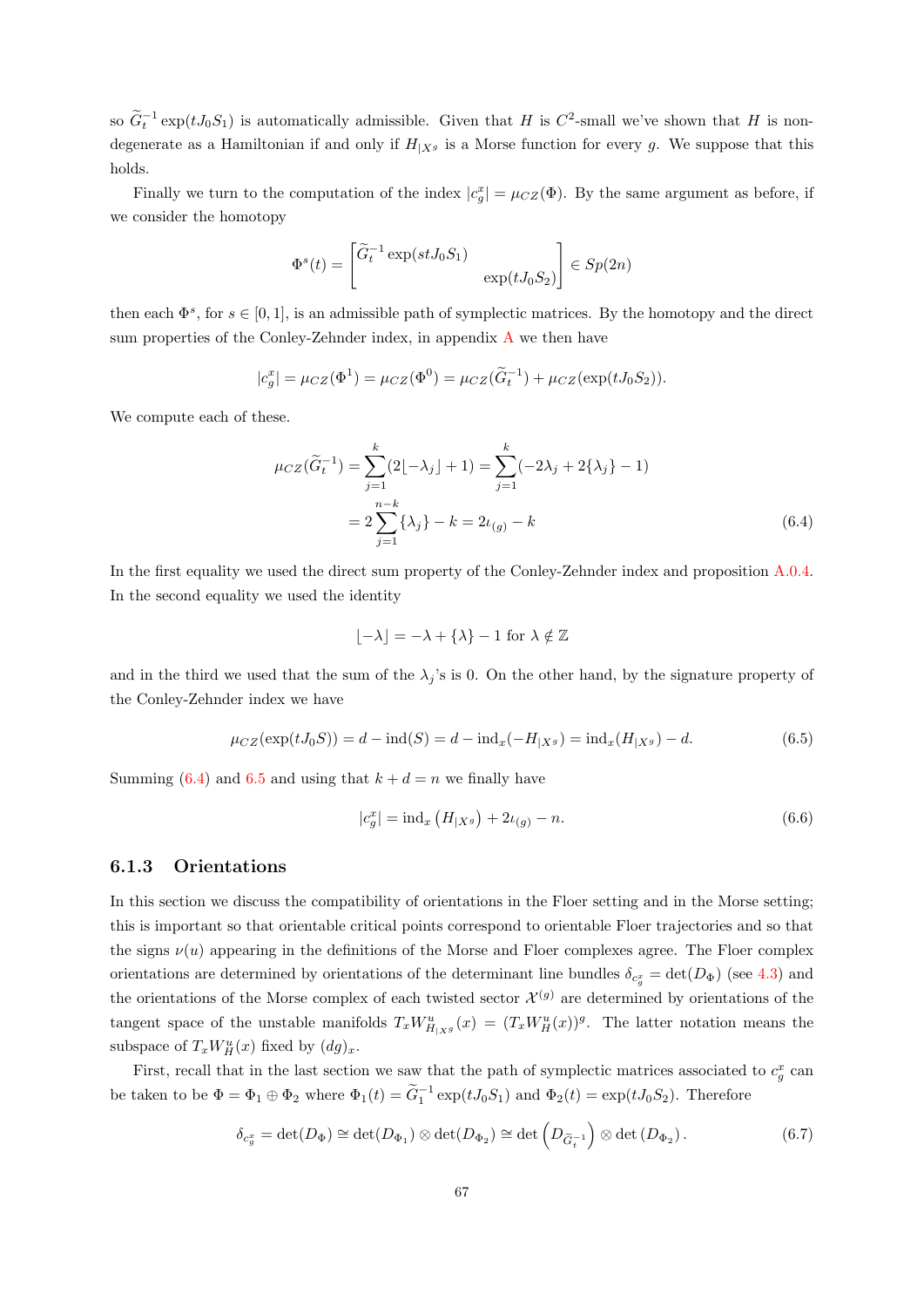The determinant line bundle det  $\left(D_{\tilde{G}_t^{-1}}\right)$ only depends on  $g$ , so we can fix an orientation for it that won't affect anything. We're only interested in det  $(D_{\Phi_2})$ . Since  $\Phi_2(t) = \exp(tJ_0S_2)$  we have

$$
\dot{\Phi}_2 = J_0 S_2 \Phi_2
$$

so in this case the path of symplectic matrices  $S: S^1 \to M_{2n \times 2n}(\mathbb{R})$  described in [4.3](#page-47-0) can be taken to be constant  $S(t) = S_2$ . Now we consider an operator  $D_{\Phi_2}: W^{1,p}_{\mu}(\mathbb{C}, \mathbb{R}^{2d}) \to L^p_{\mu}(\mathbb{C}, \mathbb{R}^{2d})$  given by

$$
D_{\Phi_2} = \alpha(\partial_x + J_0 \partial_y) + \beta S_2
$$

where  $\alpha : \mathbb{C} \to \mathbb{R} \oplus \mathbb{R} J_0$  and  $\beta : \mathbb{R} \to [0, 1]$  are such that  $\alpha$  never vanishes,

$$
\alpha(x, y) = \begin{cases} 1 \text{ if } s \ge 2 \\ -x + J_0 y \text{ if } s \le 1 \end{cases}
$$

and

$$
\beta(s) = \begin{cases} 0 \text{ if } s \ge 0 \\ 1 \text{ if } s \le -1 \end{cases}
$$

We will now compute the kernel of this operator. By the last part of theorem  $4.3.2$  we may assume that  $p = 2$ . Suppose that  $Y \in \text{ker}(D_{\Phi_2})$ . By proposition [4.3.1](#page-48-1) we have

<span id="page-72-0"></span>
$$
\partial_s Y(t,s) + J_0 \partial_t Y(t,s) + \beta(s) S_2 Y(t,s) = 0 \text{ for } s \le 1.
$$
 (6.8)

.

Moreover, for  $s \geq 0$  we have  $\beta(s) = 0$  so

$$
0 = D_{\Phi_2}Y = \alpha(\partial_x + J_0\partial_y)Y \Rightarrow (\partial_s + J_0\partial_t)Y = 2\pi(-x + J_0y)\frac{\bar{\alpha}}{|\alpha|^2}\alpha(\partial_x + J_0\partial_y)Y = 0
$$

since  $\alpha$  never vanishes. So actually we have the equation

$$
\partial_s Y(t,s) + J_0 \partial_t Y(t,s) + \beta(s) S_2 Y(t,s) = 0
$$
 for every  $s \in \mathbb{R}$ .

Recalling that  $S_2$  is small, this equation implies that Y does not depend on t.

**Lemma 6.1.8.** Suppose that  $Y \in W^{1,2}_\mu(\mathbb{C}, \mathbb{R}^{2d})$  satisfies equation [\(6.8\)](#page-72-0) and that  $S_2$  is sufficiently small. Then Y does not depend on t.

*Proof.* This is almost the same as [\[dS18,](#page-89-0) Lemma 7.9.9], except that we don't necessarily have  $Y \in$  $W^{1,2}(S^1\times\mathbb{R},\mathbb{R}^{2n})$  because near 0 the volume form  $\mu$  is not cylindrical; in particular  $Y(t,s=+\infty)=Y(0)$ doesn't have to vanish. However, the proof still holds.

Defining

$$
\bar{Y}(t,s) = \bar{Y}(s) = \int_0^1 Y(\tau,s) \mathrm{d}\tau \text{ for } s \in \mathbb{R}
$$

 $\overline{Y}$  is also a solution of [\(6.8\)](#page-72-0) which is independent of t. Replacing Y by Y – $\overline{Y}$  we assume that  $\int_0^1 Y(t, s) dt =$ 0 for every  $s \in \mathbb{R}$  and we want to prove that  $Y = 0$ .

By  $[dS18, Lemma 7.9.7]$  $[dS18, Lemma 7.9.7]$  applied to  $t \mapsto Y(t, s)$  we have

$$
\int_0^1 \|Y(t,s)\|^2 dt \le \int_0^1 \|\partial_t Y(t,s)\|^2 dt \text{ for all } s \le 1.
$$

Integrating in the s variable from  $-\infty$  to 1 gives  $\|\partial_t Y\|_2 \geq \|Y\|_2$ .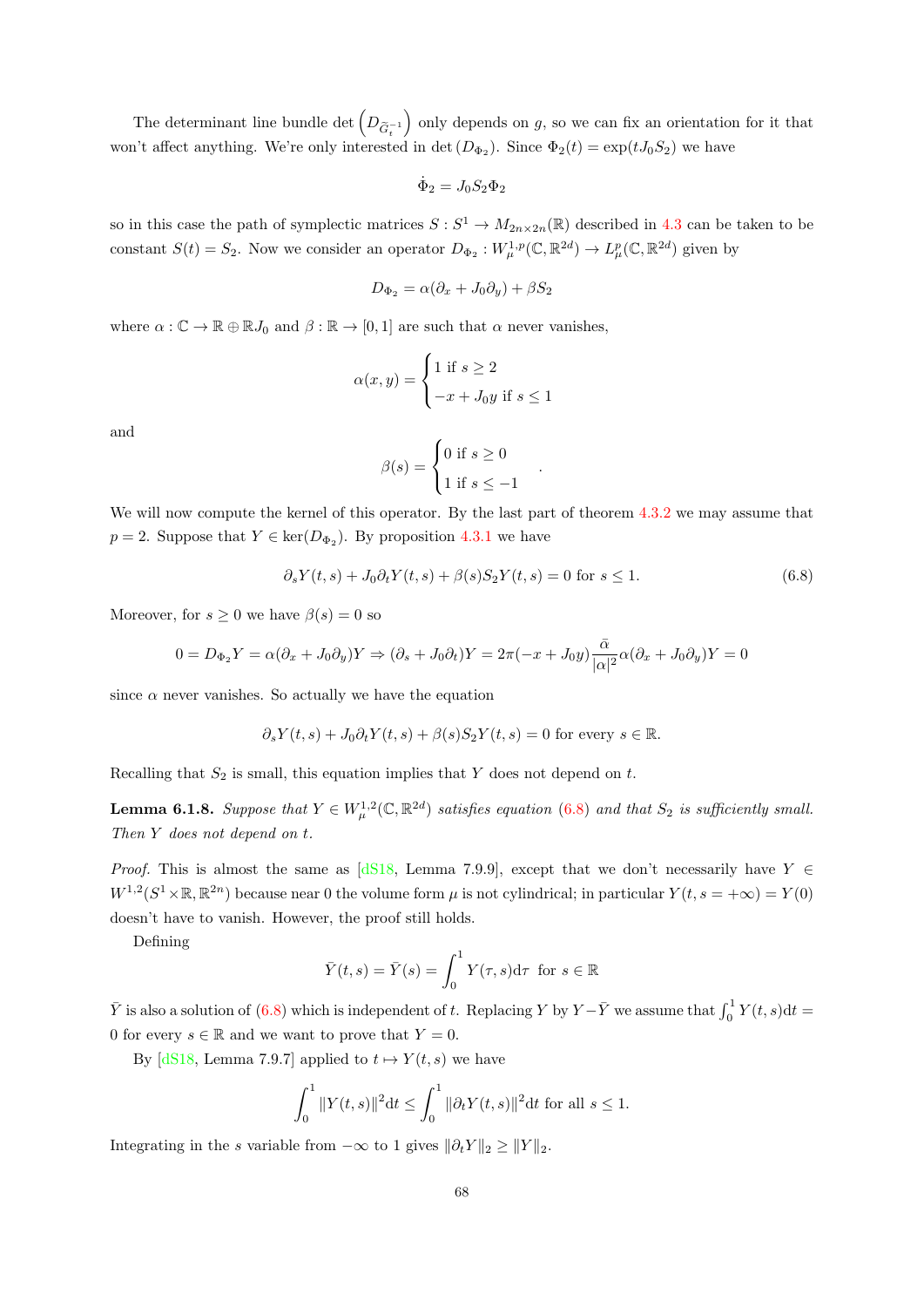We have

$$
\|\partial_s Y + J_0 \partial_t Y\|_2^2 = \langle \partial_s Y + J_0 \partial_t Y, \partial_s Y + J_0 \partial_t Y \rangle = -\langle Y, (\partial_s - J_0 \partial_t)(\partial_s + J_0 \partial_t)Y \rangle
$$
  
= -\langle Y, \partial\_s^2 Y \rangle - \langle Y, \partial\_t^2 Y \rangle = \|\partial\_s Y\|\_2^2 + \|\partial\_t Y\|\_2^2. (6.9)

Note that we used integration by parts in the second and last equalities. In neither case is there a boundary term because  $\partial_s Y$  and  $\partial_t Y$  vanish on the cylindrical ends: they vanish at  $s = -\infty$  because we're assuming that  $Y \in W^{1,2}(\mathbb{C}, \mathbb{R}^{2n})$  and they vanish at  $s = +\infty$  by the computation in the proof of [4.3.1.](#page-48-1) Now we finish the proof:

$$
||Y||_2^2 \le ||\partial_t Y||_2^2 \le ||\partial_s Y||_2^2 + ||\partial_t Y||_2^2 = ||\partial_s Y + J_0 \partial_t Y||_2^2 \le ||S_2|| ||Y||_2^2
$$

and since  $S_2$  is small enough it follows that  $Y = 0$ .

Taking the lemma into account, equation [\(6.8\)](#page-72-0) simplifies to

$$
\partial_s Y + \beta(s) S_2 Y = 0 \tag{6.10}
$$

This is a standard linear ordinary differential equation and has solution

$$
Y(s) = \exp\left(\left(-\int_0^s \beta(\sigma) d\sigma\right) S_2\right) Y_0 \tag{6.11}
$$

for some  $Y_0 = Y(0)$ . In particular, since  $\beta(\sigma) = 0$  for  $\sigma \ge 0$  it follows that  $Y(s) = Y_0$  is constant for s ≥ 0. Moreover, for  $s \leq -1$ , and since  $\beta(\sigma) = 1$  we have

$$
Y(s) = \exp(-(s+c_0)S_0)Y_0 \text{ for } s \le -1
$$

where  $c_0 = 1 - \int_{-1}^{0} \beta(\sigma) d\sigma$  is a constant.

From this we see that  $Y \in W^{1,p}_\mu(\mathbb{C},\mathbb{R}^{2d})$  if and only if  $Y_0$  is in the subspace of  $\mathbb{R}^{2d}$  in which the Hessian  $S_2$  = Hess  $(-H_{|X_g})$  is negative definite. Indeed this is clear after we diagonalize  $S_2$  and consider the 1-dimensional case:

*Example* 6.1.9. Suppose that  $S_2 = [\mu]$  is a  $1 \times 1$  matrix and we have

$$
Y(s,t) = \exp(-(s+c_0)\mu)Y_0 \text{ for } s \le -1.
$$

The  $Y \in W^{1,p}_\mu(\mathbb{C}, \mathbb{R}^1)$  if and only if  $Y(s) \to 0$  when  $s \to -\infty$ . If  $\mu > 0$  this happens if and only if  $Y_0 = 0$ , and if  $\mu < 0$  this happens independently of  $Y_0$ .

Now the subspace of  $\mathbb{R}^{2d}$  in which  $S_2 = \text{Hess}(-H_{|X^g})$  is negative definite is the subspace of  $\mathbb{R}^{2d}$  in which Hess  $(H_{|X_g})$  is positive definite, which is identified (via the identification  $\Psi(0)$ :  $\mathbb{R}^{2d} \to T_x X^g$ ) with  $T_x W_{H_{|X}g}^u(x)$ . Thus we have an identification

$$
\ker \left( D_{\Phi_2} \right) \cong T_x W^u_{H_{|X^g}}(x).
$$

Moreover, now that we know explicitly the kernel, we can prove that  $\text{coker}(D_{\Phi_2})=0$  by looking at the Fredholm index. Indeed we know from theorem [4.3.2](#page-48-0) and from equation [\(6.5\)](#page-71-0) that

$$
\text{ind } D_{\Phi_2} = d - \mu_{CZ}(\Phi_2) = 2d - \text{ind}_x \left( H_{|X^g} \right) = \text{dim } T_x W^u_{H_{|X^g}}(x) = \text{dim }\text{ker } D_{\Phi_2}.
$$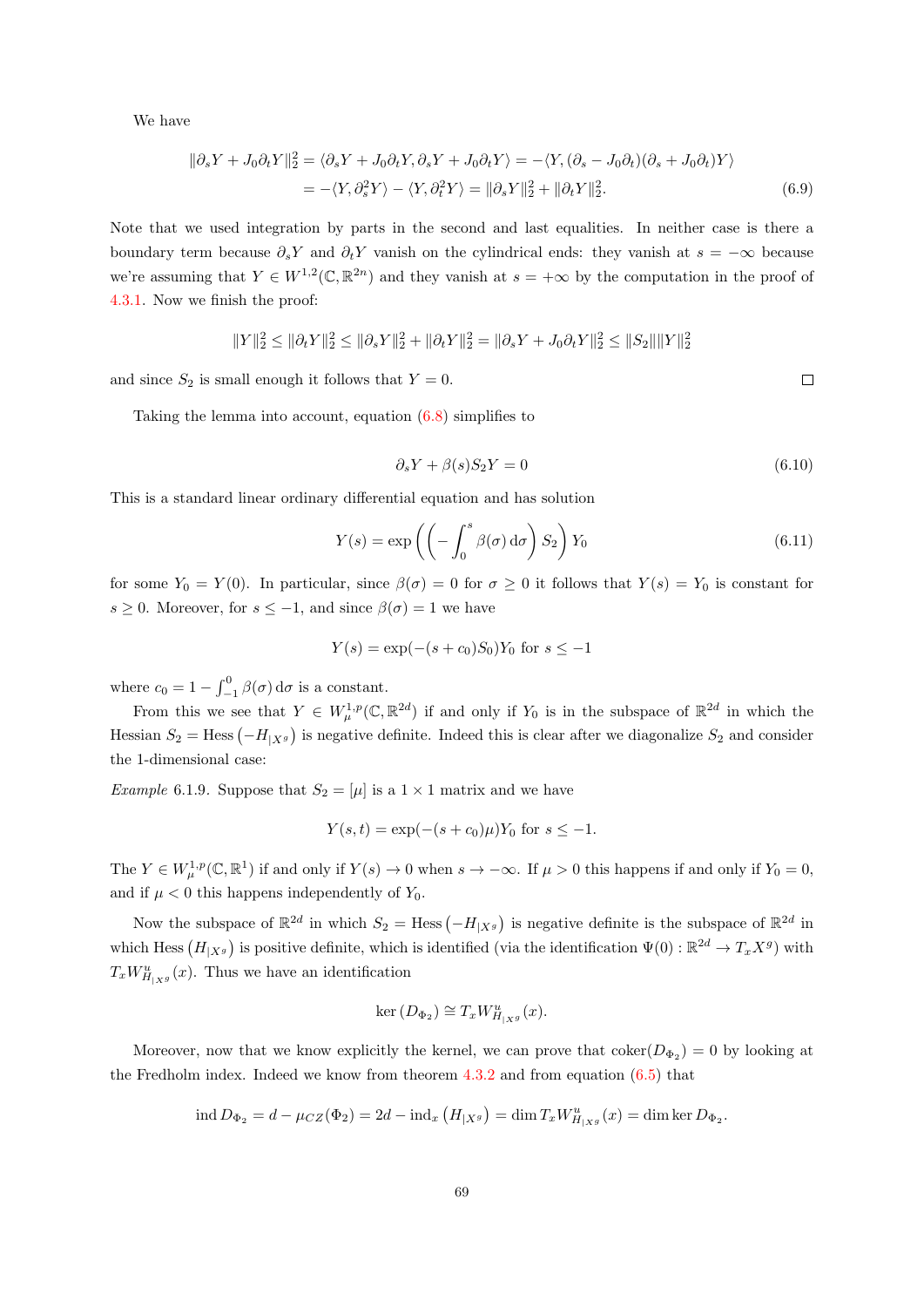Thus dim coker  $D_{\Phi_2} = 0$ . In particular we know that  $\det(D_{\Phi_2}) \cong \Lambda^{top} T_x W_{H_{|X}g}^u(x)$ . Combining this with [\(6.7\)](#page-71-1) we get an identification

$$
\delta_{c_g^x} \cong \det \left( D_{\widetilde{G}_t^{-1}} \right) \otimes \Lambda^{\text{top}} T_x W^u_{H_{|X}g}(x).
$$

Now since we have a fixed orientation in det  $\left(D_{\tilde{G}_t^{-1}}\right)$  , by picking orientations of the unstable manifolds  $W^u_{H_{|X^g}}(x)$  (needed to define Morse homology of the twisted sectors) we get orientations of the determinant line bundles  $\delta_{c_g^x}$  (needed to define Floer homology).

Now that we can define orientations in the Morse and Floer contexts in a compatible way, there are two details we need to verify in order to establish theorem [6.0.1.](#page-63-0) The first is that orientable critical points  $x \in X<sup>g</sup>$  correspond to orientable orbits  $c<sub>g</sub><sup>x</sup>$ . But this follows from the fact that the following diagram commutes (up to multiplication by a positive constant) for any  $h \in C(q)$  such that  $hx = x$ :

$$
\delta_{c_g^x} \xrightarrow{h_*} \delta_{c_g^x}
$$
\n
$$
\downarrow \cong \qquad \qquad \downarrow \cong
$$
\n
$$
\text{det}\left(D_{\widetilde{G}_t^{-1}}\right) \otimes \Lambda^{\text{top}} T_x W_{H_{|X^g}}^u(x) \xrightarrow{\text{id} \otimes (dh)_x} \text{det}\left(D_{\widetilde{G}_t^{-1}}\right) \otimes \Lambda^{\text{top}} T_x W_{H_{|X^g}}^u(x)
$$

The second detail is that by choosing orientations in this compatible way the numbers  $\nu^{\text{Floer}}(u)$  and  $\nu^{\text{Morse}}(u)$  appearing in the definitions of the Morse and Floer complexes agree.

<span id="page-74-0"></span>**Lemma 6.1.10.** Let H be a  $C^2$ -small autonomous Hamiltonian and let  $u \in \widehat{\mathcal{M}}_g(c^{x^-}, c^{x^+}; H, J)$  be a Floer trajectory of index  $\mu(u) = 1$  that does not depend on t, that is, a Morse trajectory. Assume that  $H_{|X^g}$  is Morse-Smale. Then

$$
\nu^{\text{Morse}}(u) = \nu^{\text{Floer}}(u).
$$

Sketch. To keep a less heavy notation let's consider only the case  $q = 1$ ; the general one is essentially the same. Write  $\gamma^{\pm} = c^{x^{\pm}}$ .

We recall how  $\nu^{\text{Floer}}(u)$  is defined. There is an isomorphism [4.3.5](#page-49-0) of determinant line bundles  $\delta_{\gamma^-} \cong$  $\det(D_u) \otimes \delta_{\gamma^+}$ . Since in this case the operators involved are all surjective, this isomorphism is induced by the isomorphism coming from gluing theory

$$
\ker(D_{\Phi^-}) \cong \ker(D_u \# D_{\Phi^+}) \cong \ker(D_u) \oplus \ker(D_{\Phi^+}).
$$

By fixing the orientations of  $\delta_{\gamma^{\pm}}$  we have an induced orientation on ker(D<sub>u</sub>). If  $\mu(u) = 1$  we know that  $\ker(D_u)$  is one dimensional and generated by  $\partial_s u$ ; then we assign  $\nu^{\text{Floer}}(u) = 1$  if the orientation given as explained makes  $\partial_s u$  positive and  $-1$  otherwise.

On the other hand, a way to define  $\nu^{\text{Morse}}(u)$  is the following. Letting  $p = u(0) \in W_H^u(x^-) \cap W_H^s(x^+)$ we have a map

$$
T_x - W_H^u(x^-) \cong T_p W_H^u(x^-) \to \frac{T_p X}{T_p W_H^s(x^+)} \cong \frac{T_x + X}{T_x + W_H^s(x^+)} \cong T_x + W_H^u(x^+)
$$

The first and second isomorphisms are obtained by choosing trivializations of  $u^*TW_H^u(x^-)$ ,  $u^*TW_H^s(x^+)$ and  $u^*TX$ . Note that this map is canonical up to homotopy. By the Morse-Smale (see proposition  $6.0.2$ ) condition at  $p$  we know that the map is surjective and has kernel identified with

$$
T_p W_H^u(x^-) \cap T_p W_H^s(x^+) = T_p \left( W_H^u(x^-) \cap W_H^s(x^+) \right).
$$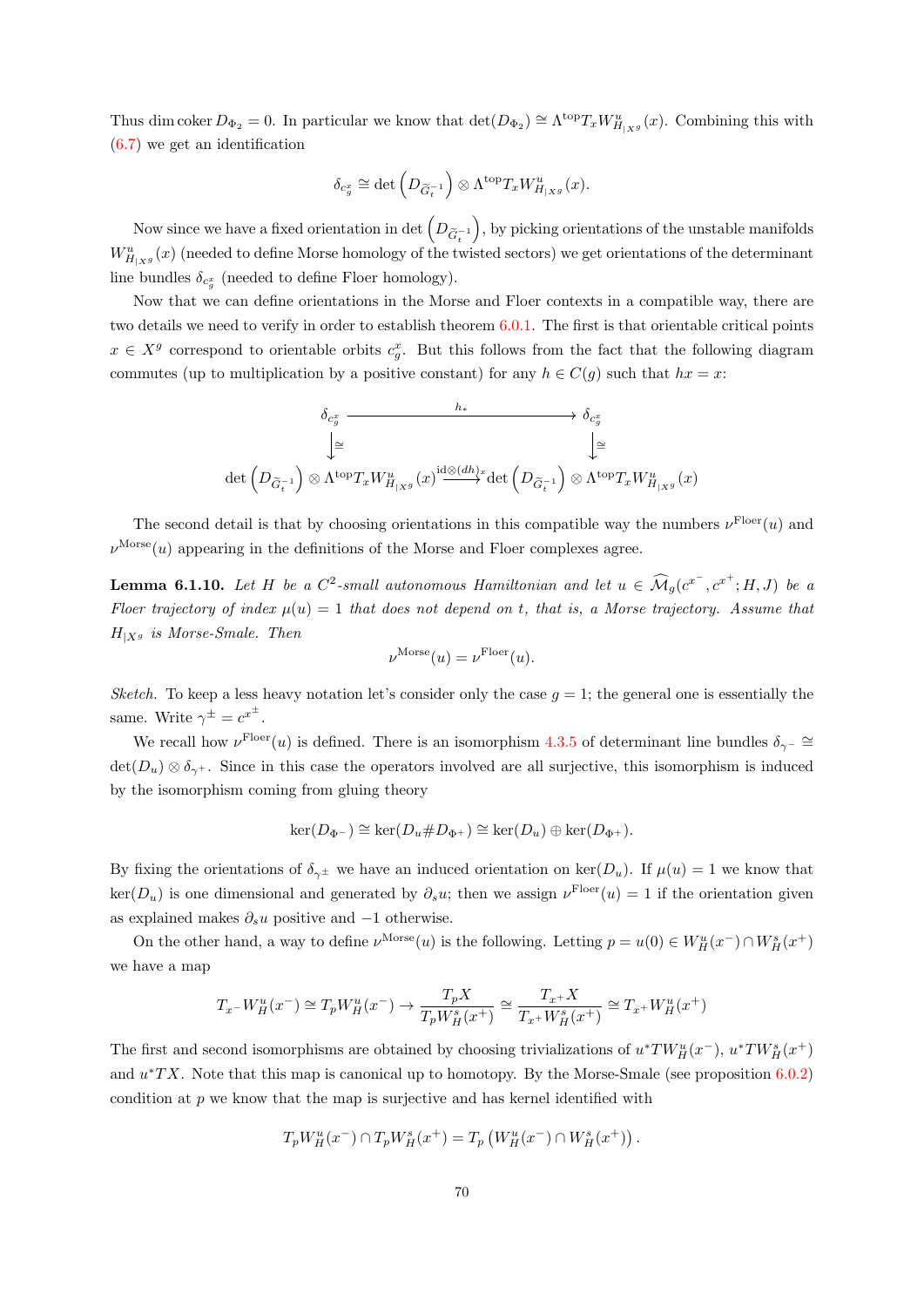If we orient  $T_p W_H^u(x^{\pm})$  we then get an orientation of  $T_p (W_H^u(x^-) \cap W_H^s(x^+))$ . Note that

$$
T_p\left(W^u_H(x^-) \cap W^s_H(x^+)\right)
$$

is one dimensional since  $H$  is Morse-Smale and  $u$  is also a rigid Morse trajectory (by the fact that the relative Morse and Floer indices agree). If the orientation given makes  $\partial_s u(0) \in T_p(W_H^u(x^-) \cap W_H^s(x^+))$ positive then we assign  $\nu^{\text{Morse}}(u) = 1$ , and otherwise we assign -1.

We already saw that we can identify ker( $D_{\Phi^{-}}$ )  $\cong T_{x}$ - $W_{H}^{u}(x^{-})$  and ker( $D_{\Phi^{+}}$ )  $\cong T_{x}$ + $W_{H}^{u}(x^{+})$  via some "explicit" maps. But moreover we can identify  $\ker(D_u)$  with  $T_p(W_H^u(x^-) \cap W_H^s(x^+))$  by sending  $\xi \in \ker(D_u) \subseteq C^\infty(u^*TX)$  to

$$
ev_0(\xi) = \xi(0) \in T_p X.
$$

Indeed this is a bijection onto  $T_p(W_H^u(x^-) \cap W_H^s(x^+))$  because  $\partial_s u \in \text{ker}(D_u)$  is sent to  $\partial_s u(0) \in$  $T_p(W_H^u(x^-) \cap W_H^s(x^+))$  which is a generator. All this fits in a (non-strictly commutative) diagram

$$
\begin{array}{ccccccc}\n0 & \xrightarrow{\hspace{2cm}} & \ker(D_u) & \xrightarrow{\hspace{2cm}} & \ker(D_{\Phi_-}) & \xrightarrow{\hspace{2cm}} & \ker(D_{\Phi_+}) & \xrightarrow{\hspace{2cm}} & 0 \\
& \downarrow^{\geq} & & \downarrow^{\geq} & & \downarrow^{\geq} \\
0 & \xrightarrow{\hspace{2cm}} & T_p \left( W_H^u(x^-) \cap W_H^s(x^+) \right) & \xrightarrow{\hspace{2cm}} & T_x - W_H^u(x^-) & \xrightarrow{\hspace{2cm}} & T_{x^+} W_H^u(x^+) & \xrightarrow{\hspace{2cm}} & 0\n\end{array}
$$

and it's enough to see that if we choose compatible orientations for Morse and Floer homologies, meaning that the two last isomorphisms preserve said orientations, then  $ev_0$  also preserves the orientations induced by the exact sequences.

Showing this needs more careful considerations about the gluing map, in which we won't enter. We refer to the proof of [\[Sch93,](#page-91-0) Theorem 13]. The idea is that by picking a trivialization that makes the operators  $D_u, D_{\Phi^{\pm}}$  particularly simple (as in [\[Sch93,](#page-91-0) Lemma B.2]) we can identify explicitly all the kernels, vertical maps and maps in the bottom row. Finally, considering a homotopy of operators  $D_u^{\tau}$ ,  $D_{\Phi^+}^{\tau}$ ,  $D_{\Phi^-}^{\tau} = D_u^{\tau} \# D_{\Phi^+}^{\tau}$ , with  $\tau \in [0, 1]$ , as in [\[Sch93,](#page-91-0) B.18] we also understand explicitly the gluing map – it reduces to pre-gluing – for  $\tau = 1$  and from that we can prove what we need.  $\Box$ 

#### 6.1.4 Concluding the proof

We are now ready to finish the proof of theorem [6.0.1.](#page-63-0) For simplicity of the notation we assume that  $X<sup>g</sup>$ are connected and thus the twisted sectors of X are  $\mathcal{X}^{(g)} = X^g/C(g)$  (see proposition [2.2.7\)](#page-15-0).

First, proposition [6.1.1](#page-65-0) (together with lemma [6.1.2\)](#page-66-0) shows that for each  $g \in G$  there is a correspondence between  $\mathcal{P}_g(H)$  and  $\mathrm{Crit}(H_{|X^g})$ . This correspondence is given by sending  $x \in \mathrm{Crit}(H_{|X^g})$  to  $c_g^x \in \mathcal{P}_g(H)$ . By our discussion of orientations, a critical point x is orientable if and only if the corresponding Hamiltonian orbit  $c_g^x$  is orientable, and thus the correspondence between  $\mathcal{P}_g(H)$  and  $\mathrm{Crit}(H_{|X^g})$ restricts to a correspondence between  $\mathcal{P}_g(H)^+$  and  $\mathrm{Crit}(H_{|X^g})^+$ . Hence, comparing the construction of the Morse complex  $(2.1)$  and the decomposition of Floer homology in conjugacy classes  $(6.1)$  we have

$$
CF_k^{(g)}(\mathcal{X}, H; \Lambda) \cong CM_{k-2\iota_{(g)}+n}\left(\mathcal{X}^{(g)}, H_{|X^g}; \Lambda\right)
$$
\n(6.12)

where  $\mathcal{X}^{(g)} = [X^g/C(g)]$  is the twisted sector associated with the conjugacy class (g). The index part follows from our computation of the index, see equation [\(6.6\)](#page-71-2); indeed if  $c_g^x$  contributes in degree k to  $CF$ then x contributes in degree  $\text{ind}_x \left( H_{|X^g} \right) = k - 2\iota_{(g)} + n$  to CM.

It now remains to compare the differentials defined on each of these complexes, see [\(2.3\)](#page-18-1) and [\(3.11\)](#page-35-0). First, proposition [6.1.3](#page-66-1) (and the discussion after its proof) shows that there is an identification between the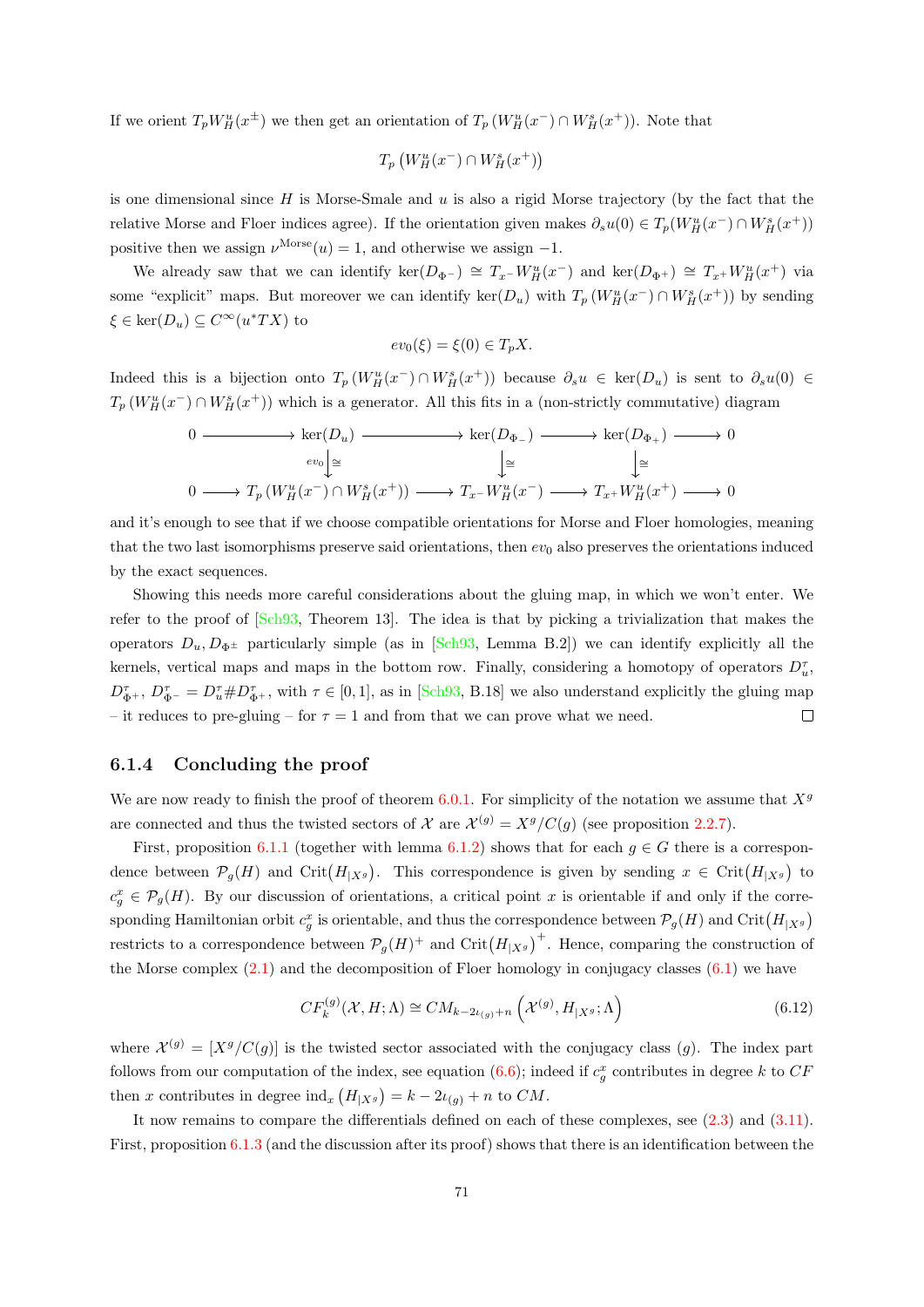$\mod$ uli space of Floer trajectories  $\widehat{\mathcal{M}}_g^\text{Floer}\left(c^{x^-},c^{x^+}\right)$  (see [\(3.3\)](#page-27-0)) and the moduli space  $\widehat{\mathcal{M}}^\text{Morse}\left(x^-,x^+;H_{|X^g}\right)$ of flow trajectories of the gradient  $\nabla H_{Xg}$  (see [\(2.2\)](#page-18-2)). The correspondence is the following: given  $u \in \widehat{\mathcal{M}}^{\text{Morse}}(x^-, x^+; H_{|X^g})$ , which is a map  $u : \mathbb{R} \to X^g \subseteq X$ , we get a Floer trajectory, also denoted by  $u : [0,1] \times \mathbb{R} \to X$ , given by  $u(t,s) = u(s)$ .

To see that the differentials really agree, first note that

$$
\mu(u) = |c_g^{x^+}| - |c_g^{x^-}| = |x^+| - |x^-|,
$$

so in both cases the relevant trajectories needed to define the differential are the ones between critical points with index difference 1. Clearly  $\omega(u) = 0$  for any Floer trajectory that doesn't depend on t. By lemma [6.1.10](#page-74-0) the signs  $\nu(u)$  appearing in the definitions of the Morse and the Floer differentials agree, and thus we have a complete identification of the two differentials. Hence by theorem [2.4.4,](#page-19-0) it follows that

$$
HF_k^{(g)}(\mathcal{X}, H; \Lambda) \cong H_{k-2\iota_{(g)}+n}(\mathcal{X}^{(g)}; \Lambda).
$$

Note that here we're using that  $\Lambda = \Lambda^{\text{univ}}(\mathbb{Q})$  is a field of characteristic 0 to apply theorem [2.4.4.](#page-19-0) By the Poincaré duality for orbifold singular cohomology (see proposition  $2.3.4$ ) we have

$$
H_{k-2\iota_{(g)}+n}(\mathcal{X}^{(g)};\Lambda) \cong H^{k-2\iota_{(g)}+n}(\mathcal{X}^{(g)};\Lambda).
$$

Hence we get an isomorphism

$$
HF_k(\mathcal{X}, H; \Lambda) = \bigoplus_{(g)} HF_k^{(g)}(\mathcal{X}, H; \Lambda) \cong \bigoplus_{(g)} H^{k-2\iota_{(g)}+n}(\mathcal{X}^{(g)}; \Lambda) = H^{k+n}_{CR}(\mathcal{X}; \Lambda).
$$

Applying now Poincaré duality for orbifold Chen-Ruan cohomology (see [2.5.5\)](#page-22-0) we get

$$
HF_k(\mathcal{X}, H; \Lambda) \cong H^{n-k}_{CR}(\mathcal{X}; \Lambda)
$$

and this finishes the proof of theorem [6.0.1.](#page-63-0)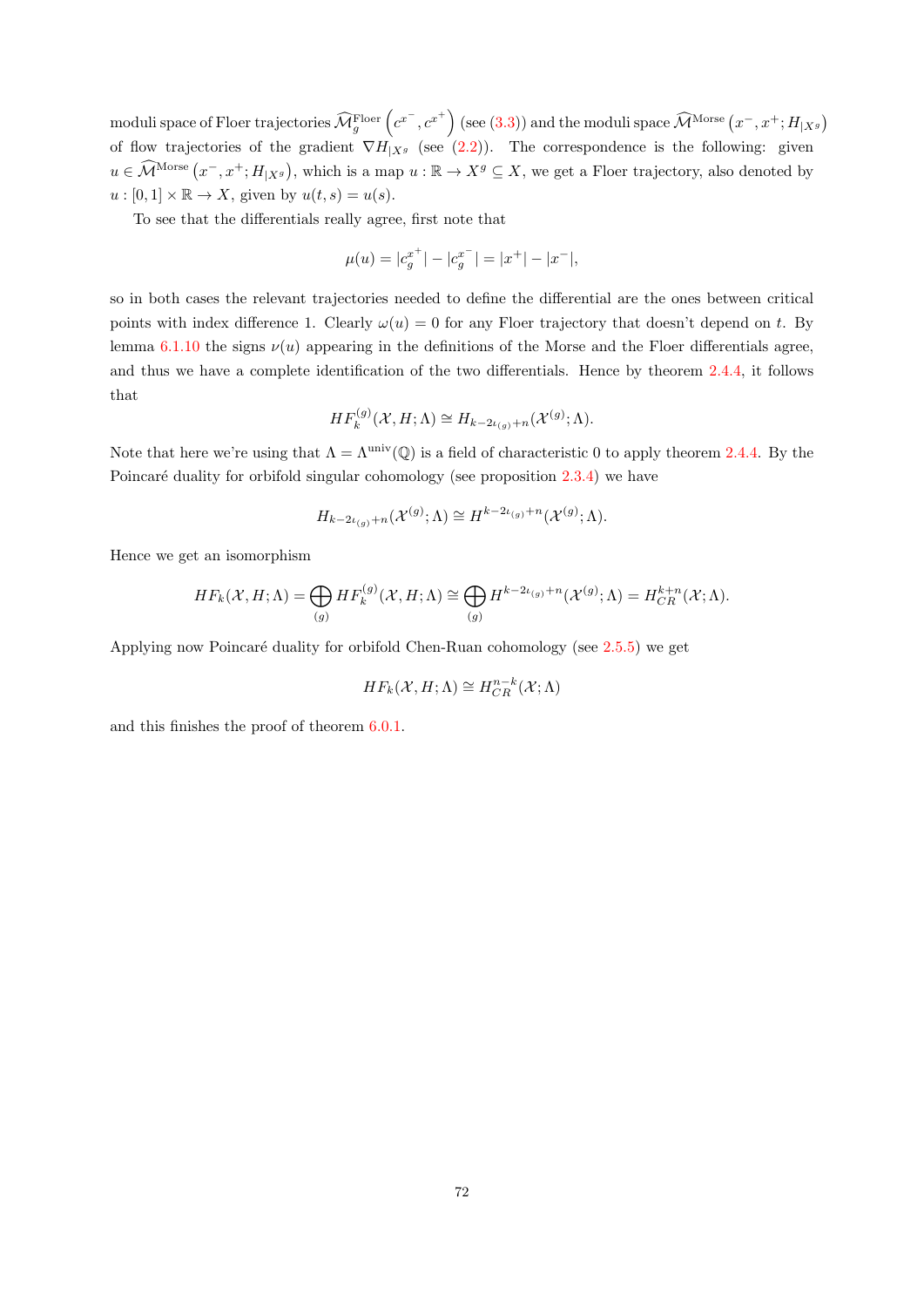## Chapter 7

# Final remarks and future work

There are a few directions in which we think the present work can be improved and extended. We discuss them informally in the subsequent sections. This entire chapter is mostly speculative and non-rigorous.

### 7.1 Invariance

One of the important features of Floer homology is that it is independent of the admissible pair  $(H, J)$ . In this dissertation we didn't prove such a result, and this certainly would be nice to have. The proof of invariance usually goes by picking a homotopy of pairs and using the associated parametrized Floer equation to define a quasi-isomorphism between Floer complexes relative to these two pairs. We believe that the only real obstruction to reproduce this proof is that we need a transversality result to show that we can choose a homotopy in a way that the relevant moduli spaces of the parametrized Floer equation are smooth manifolds (see the discussion in chapter [5\)](#page-55-0). When  $\mathcal X$  has isolated singularities we can adapt the proof of theorem [5.2](#page-56-0) to show a transversality result for the parametrized Floer equation and in principle it can be used to prove invariance in that case.

In section [5.3](#page-61-0) we sketched a way to redefine Floer homology in a way that bypasses the problem of equivariant transversality. As we mentioned already, this idea can probably also be used to bypass the transversality problems in the proof of invariance, even with non-isolated singularities. It would also be nice to have a proof of [6.0.1](#page-63-0) using the redefinition of Floer homology of [5.3.](#page-61-0) Together, these would imply the stronger result that Floer homology of orbifolds, when defined (either as in chapter [4](#page-41-0) or section [5.3\)](#page-61-0), is always isomorphic to Chen-Ruan cohomology.

### 7.2 Arbitrary orbifolds

A clear limitation of the present work is that it only applies to global quotient orbifolds. For us it's not clear how to work out the general case. For general orbifolds we don't have an easy description of the orbifold loop space as [2.2.5.](#page-14-0) We suspect that the idea of configuration spaces in  $[LU04]$  might be used to represent loops on orbifolds, but defining Floer homology using such representations looks very messy.

An interesting idea that might adapt to arbitrary orbifolds, perhaps in a way that we can even use existing literature, is to interpret our construction in terms of immersed Lagrangian Floer homology (see for instance  $[AJ10]$ ). We discussed the relation between Floer homology with g-periodic boundary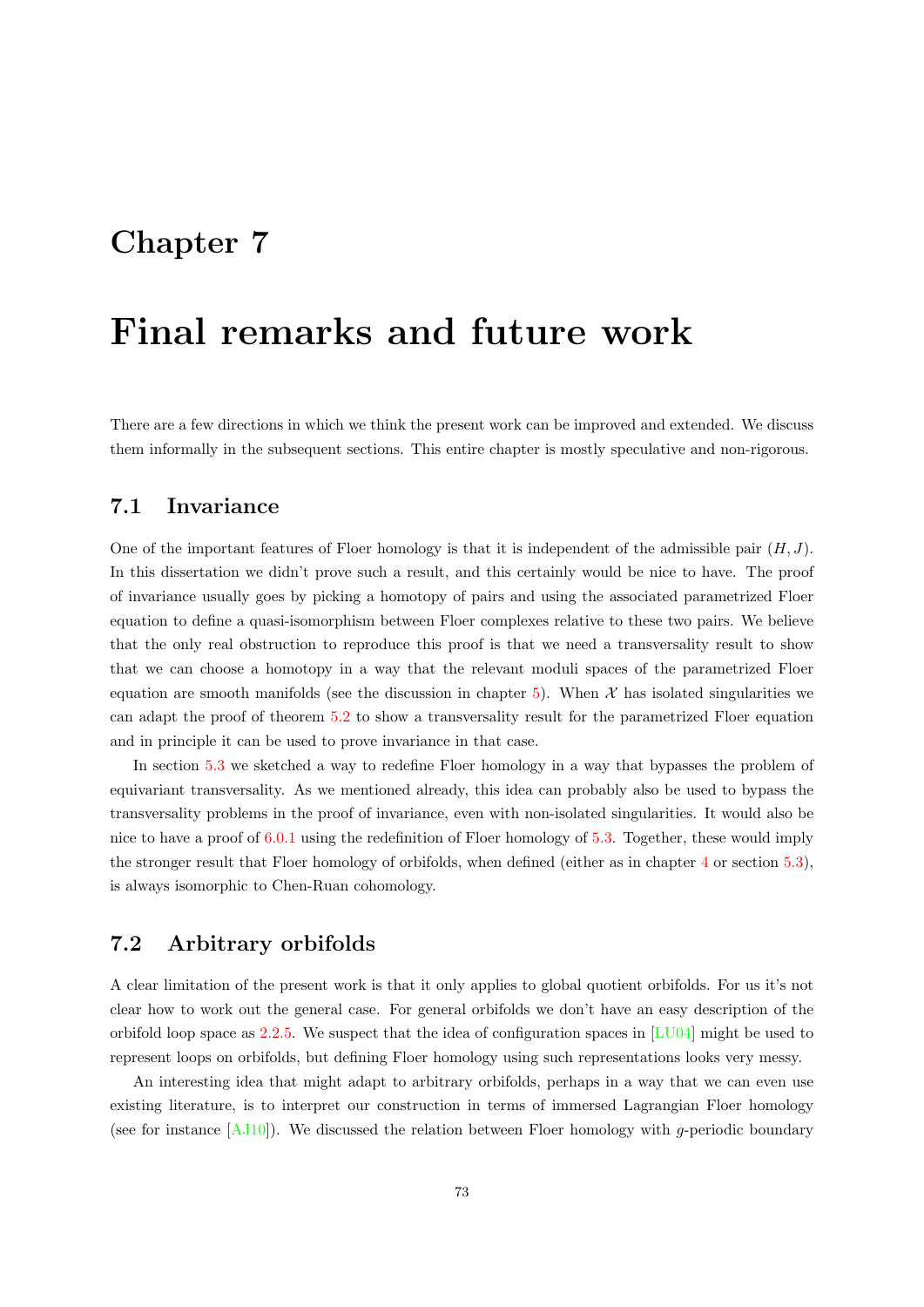conditions on X and Lagrangian Floer homology on  $X \times X$  (with symplectic form  $(-\omega) \oplus \omega$ ) in section [3.4,](#page-38-0) in particular in proposition [3.4.2.](#page-39-0) Thanks to this, the complex  $CF(\mathcal{X}, H; \Lambda)$  might be interpreted as the Lagrangian Floer complex relative to the pair of immersed Lagrangians

$$
j: L_{\phi_1} = \{(x, \phi_1(x)) : x \in X\} \hookrightarrow X \times X
$$

and

$$
\iota: \bigsqcup_{g \in G} L_g \hookrightarrow X \times X.
$$

Note that j is an embedding but  $\iota$  is just an immersion as it's not injective in the presence of isotropy.

Interestingly, if we have a general orbifold presented by a groupoid G with symplectic form  $\omega \in \Omega^2(G_0)$ (see definition [2.3.7\)](#page-17-0) we can recover this. We consider Lagrangian Floer homology on  $G_0 \times G_0$  and replace  $\iota$  by the immersion

$$
\iota = (s, t) : G_1 \to G_0 \times G_0.
$$

It's straightforward to check that this is an immersed Lagrangian and it's also clear that if  $\mathcal{G} = G \ltimes X$ then *i* is precisely what we already described. In the global quotient case the G-action on  $\widetilde{CF}(\mathcal{X}, H; \Lambda)$ comes from the G-action on the immersed Lagrangian. In general, we have a groupoid  $\mathcal{G}\text{-action}$  on the immersed Lagrangian.

### 7.3 Product structure

Floer homology of a smooth manifold admits a ring structure. The product structure is defined by counting pairs-of-pants satisfying Floer equation with certain boundary conditions; details can be found in [\[Sch96\]](#page-91-1). It turns out that Floer homology is isomorphic, as a ring, to quantum cohomology.

It looks very reasonable that we can still define a product on the Floer homology  $HF(\mathcal{X})$  of an orbifold. This product should come from the Donaldson product defined on g-periodic Hamiltonian Floer homology

$$
HF(X, g) \otimes HF(X, h) \to HF(X, hg).
$$

We refer to [\[MS12,](#page-90-1) Section 10.4]. In the perspective of Lagrangian Floer homology (see proposition [3.4.2\)](#page-39-0) this product is a map

$$
HLF(L_1, L_g) \otimes HLF(L_1, L_h) = HLF(L_1, L_g) \otimes HLF(L_g, L_{hg}) \rightarrow HLF(L_1, L_{hg}).
$$

Such map can be defined by counting holomorphic triangles in  $X \times X$  with certain boundary conditions involving  $L_1, L_g$  and  $L_{gh}$ . This product is part of a much larger structure called the Fukaya category of  $X \times X$ . The Fukaya category plays a central role in the homological mirror symmetry conjecture.

On the other hand, Chen-Ruan cohomology also admits a product structure, as we already mentioned. This product, as in the smooth case, is obtained as the classical limit of a quantum product on  $H^*_{CR}(\mathcal{X};\Lambda)$ where  $\Lambda$  is an appropriate Novikov ring.

Conjecture 7.3.1. We can endow  $HF(X; \Lambda)$  with a pair-of-pants product that makes  $HF(X; \Lambda)$  isomorphic as a ring to the Chen-Ruan cohomology  $H^*_{CR}(\mathcal{X};\Lambda)$  with the (small) quantum product.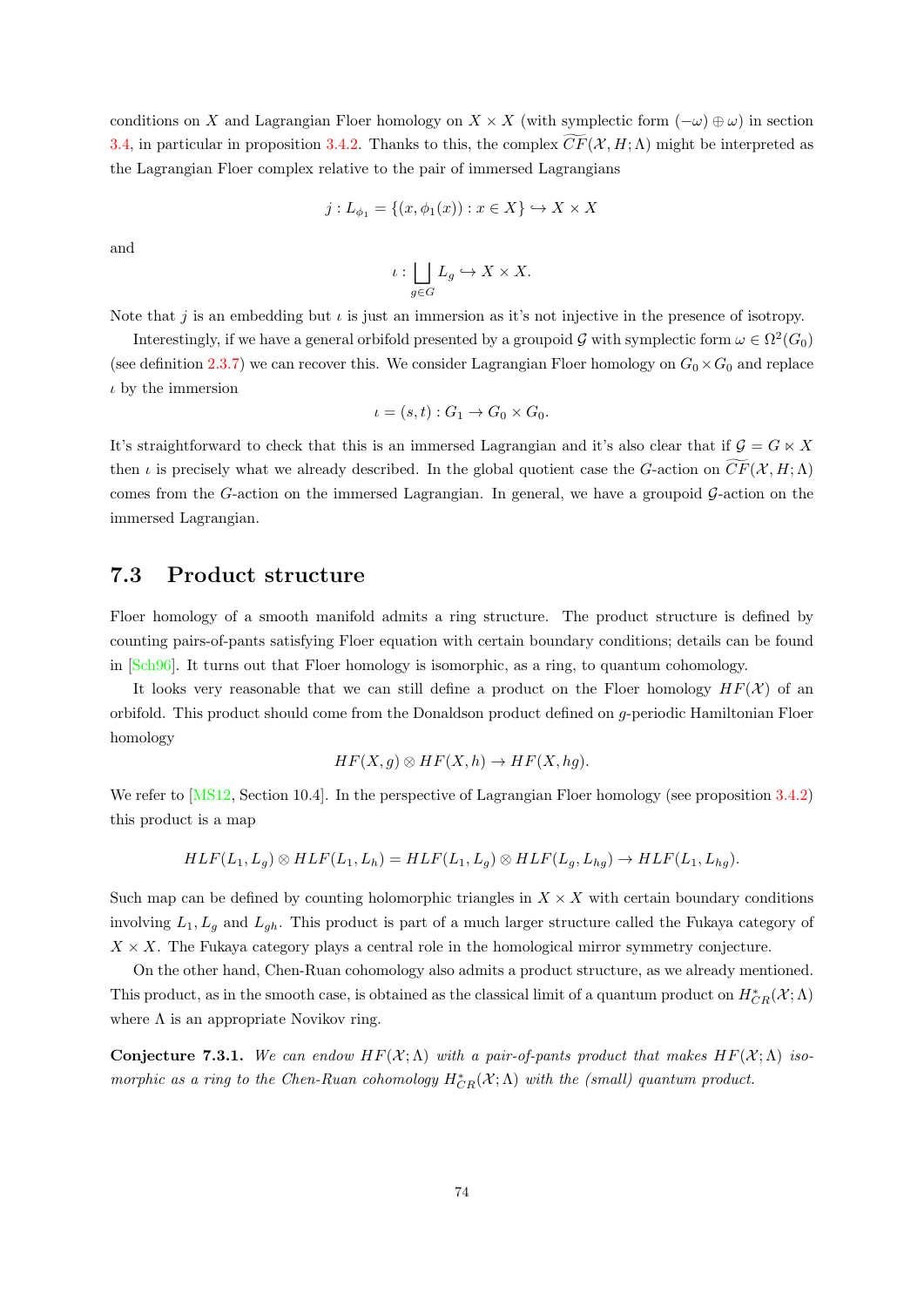### 7.4 Symplectic homology

As we mentioned in the introduction, our study of Floer homology of orbifolds was motivated by the possibility of also defining symplectic homology in a non-compact setting and adapting existing tools to the orbifold case. Here we mention a couple of applications we would get if we had such tools. We begin by describing very briefly symplectic homology of smooth contact type boundary manifolds; further details can be found in [\[Vit99,](#page-91-2)[BO09,](#page-88-1)[BO13,](#page-88-2)[BO17\]](#page-88-3).

**Definition 7.4.1.** A compact symplectic manifold  $(W, \omega)$  with boundary  $\partial W = M$  is said to be of contact type boundary if there is a vector field  $X$  defined in a neighbourhood of  $M$ , transverse to  $M$  and pointing outwards along M, such that  $\mathcal{L}_X \omega = \omega$ . In this case the 1-form  $\lambda = (\iota(X)\omega)_{|M}$  is a contact form in M.

The contact type boundary hypothesis means that we can find a symplectic neighbourhood  $U$  of  $M$ that is symplectomorphic to  $]-\delta,0] \times M$  with symplectic form  $d(e^r \lambda)$ ; the symplectomorphism is defined using the flow of X. This means that we can glue  $W$  and (part of) the symplectization of  $M$  along the boundary  $M$ . That is, we define the completion of  $W$  as

$$
\widehat{W} = W \underset{M}{\cup} [0, +\infty[ \times M.
$$

We endow  $\widehat{W}$  with a symplectic form  $\widehat{\omega}$  defined as  $\omega$  in W and  $d(e^r\lambda)$  in  $[0, +\infty[\times M.$ 

To define symplectic homology we consider Hamiltonians  $H: S^1 \times \widehat{W} \to \mathbb{R}$  which are "linear" at infinity, that is, Hamiltonians for which there are constants  $\alpha \in \mathbb{R}^+$ ,  $\beta \in \mathbb{R}$  and  $r_0 \in [0, +\infty]$  large enough such that

$$
H(t,r,p) = \alpha e^r + \beta \text{ for } t \in S^1, r \in [r_0, +\infty[, p \in M.
$$

The constant  $\alpha$  is called the slope of H. If we assume that  $\alpha$  is not a period of the Reeb flow  $R_{\lambda}$  then there are no periodic orbits in the region  $[r_0, +\infty[\times M]$ . Moreover a maximum principle (see [\[Vit99,](#page-91-2) Lemma 1.8]) assures that Floer solutions stay in the compact set  $W \cup [0, r_0] \times M$  (assuming also some behaviour of the almost complex form J at infinity). Thanks to this, we can define Floer homology  $HF(\widehat{W}, H, J; \Lambda)$ with coefficients in a Novikov ring. If we assume that  $c_1(\widehat{W}) = 0$  we can also give a grading to the Floer homology.

However, contrary to what happens when we consider Floer homology in a compact manifold, Floer homology depends on  $H$ , more specifically on the slope of  $H$ . Indeed if  $H_1$ ,  $H_2$  are Hamiltonians of slopes  $\alpha_1, \alpha_2$  we can define continuation maps

$$
HF\left(\widehat{W},H_1,J_1;\Lambda\right)\to HF\left(\widehat{W},H_2,J_2;\Lambda\right)
$$

only when  $\alpha_1 \leq \alpha_2$ . Essentially this is because otherwise the maximum principle of Viterbo doesn't apply and there may be an infinite number of trajectories which should be counted to define the continuation maps. Symplectic homology is defined to be the direct limit of Floer homology groups when the slope tends to infinity, that is,

$$
SH(W; \Lambda) = \underset{\alpha \to +\infty}{\text{colim}} HF\left(\widehat{W}, H_{\alpha}, J_{\alpha}; \Lambda\right)
$$

where  $H_{\alpha}$  is a Hamiltonian of slope  $\alpha$  and  $J_{\alpha}$  is an almost complex structure making the pair  $(H_{\alpha}, J_{\alpha})$ regular.

Remark 7.4.2. The celebrated Viterbo theorem asserts that if  $Q$  is a spin manifold then the symplectic homology of its cotangent space is isomorphic to the homology of its loop space:

$$
SH_k(T^*Q) \cong H_k(\Lambda Q).
$$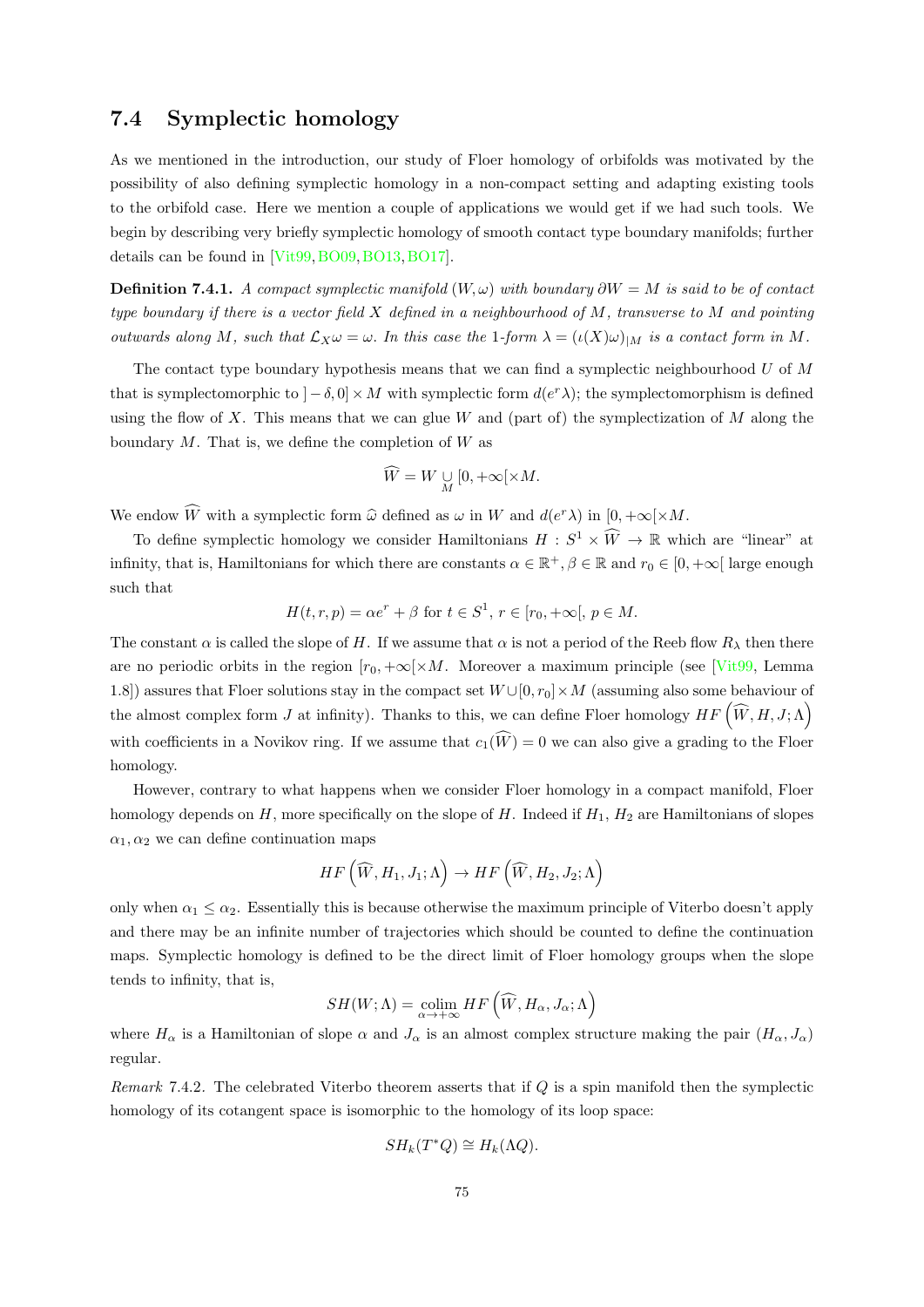There are a few important versions of symplectic homology. First, there are positive and negative versions  $SH^+(W)$  and  $SH^-(W)$ . The negative version can be defined to be  $FH(\widehat{W}, H_\varepsilon, J; \Lambda)$  where  $H_{\varepsilon}$  is a Hamiltonian of slope  $\varepsilon > 0$  sufficiently small. We can compare this Floer homology with Morse homology to prove that

<span id="page-80-1"></span>
$$
SH_*^-(W;\Lambda) \cong H_{*+n}(W,M;\Lambda) \cong H^{n-*}(W;\Lambda)
$$
\n(7.1)

The positive and negative parts are related by a long exact sequence

<span id="page-80-0"></span>
$$
\ldots \to SH_{\ast+1}^+(W) \to SH_{\ast}^-(W) \to SH_{\ast}(W) \to SH_{\ast}^+(W) \to \ldots \tag{7.2}
$$

Informally speaking,  $SH^+(W)$  retains information about the dynamics of the Reeb flow of M so in a way it's related to contact homology. However, while contact homology is intrinsically  $S^1$ -equivariant (it considers Reeb orbits up to reparametrization)  $SH^+(W)$  is not. However, we can define  $S^1$ -equivariant versions of symplectic homology, namely  $SH_*^{S^1}(W)$ ,  $SH_*^{-,S^1}(W)$  and  $SH_*^{+,S^1}(W)$ . The positive  $S^1$ equivariant symplectic homology  $SH_*^{+,S^1}(W)$  is isomorphic to the (linearized) contact homology  $HC_*(M)$ of  $M = \partial W$ ; in particular it should be true that  $SH_*^{+,S^1}(W)$  doesn't depend on the choice of the filling W but only on M.

A  $S<sup>1</sup>$ -equivariant version of the long exact sequence [\(7.2\)](#page-80-0) also exists. Moreover Oancea-Bourgeois proved a Gysin-type long exact sequence, relating  $S^1$ -equivariant and non-equivariant symplectic homology:

<span id="page-80-2"></span>
$$
\dots \to SH^{\dagger}_{*}(W) \to SH^{\dagger,S^{1}}_{*}(W) \to SH^{\dagger,S^{1}}_{*-2}(W) \to SH^{\dagger}_{*-1}(W) \to \dots
$$
\n
$$
(7.3)
$$

for  $\dagger = \emptyset, -, +$ .

#### 7.4.1 Applications of symplectic homology for orbifolds

Suppose now that we could define symplectic homology for a contact type boundary orbifold W with smooth boundary  $M = \partial W$ . It's reasonable to expect that in this situation the isomorphism [\(7.1\)](#page-80-1) would be replaced by

$$
SH_*^-(W;\Lambda) \cong H_{CR}^{n-*}(W;\Lambda)
$$
\n(7.4)

and would have the same proof as theorem [6.0.1.](#page-63-0) There are several situations in which we are lead to consider an orbifold filling of a smooth contact manifold.

Example 7.4.3. Let  $G \subseteq SL(n;\mathbb{C})$  be a finite group whose non-trivial elements don't have 1 as an eigenvalue. The group G acts on  $\mathbb{C}^n$  and on  $S^{2n-1} \subseteq \mathbb{C}^n$  and  $S^{2n-1}/G$  is a smooth contact manifold. This manifold admits an obvious crepant (meaning  $c_1 = 0$ ) orbifold symplectic filling, namely  $\mathbb{C}^n/G$ . In some cases, for instance  $\mathbb{R}P^7 = S^7/(\mathbb{Z}/2)$  there are no known crepant smooth fillings.

Example 7.4.4. An interesting family of examples studied in [\[AMM\]](#page-88-4) are toric Gorenstein contact manifolds. These are classified by the so called toric diagrams which are integral polytopes in  $\mathbb{R}^{n-1}$  where  $2n-1$  is the dimension of the contact manifold. Crepant orbifold fillings of such contact manifolds can be obtained in a very combinatorial way from triangulations of the toric diagram. Very rarely (only when the triangulation is unimodal) these fillings are actually smooth.

The first example is very much related to the McKay correspondence. Indeed if  $W \to \mathbb{C}^n/G$  is a crepant resolution then W is a crepant filling of  $S^{2n-1}/G$ . This idea was used in [\[MR18\]](#page-90-2) to interpret the McKay correspondence using symplectic homology, but avoiding the symplectic homology of  $\mathbb{C}^n/G$ .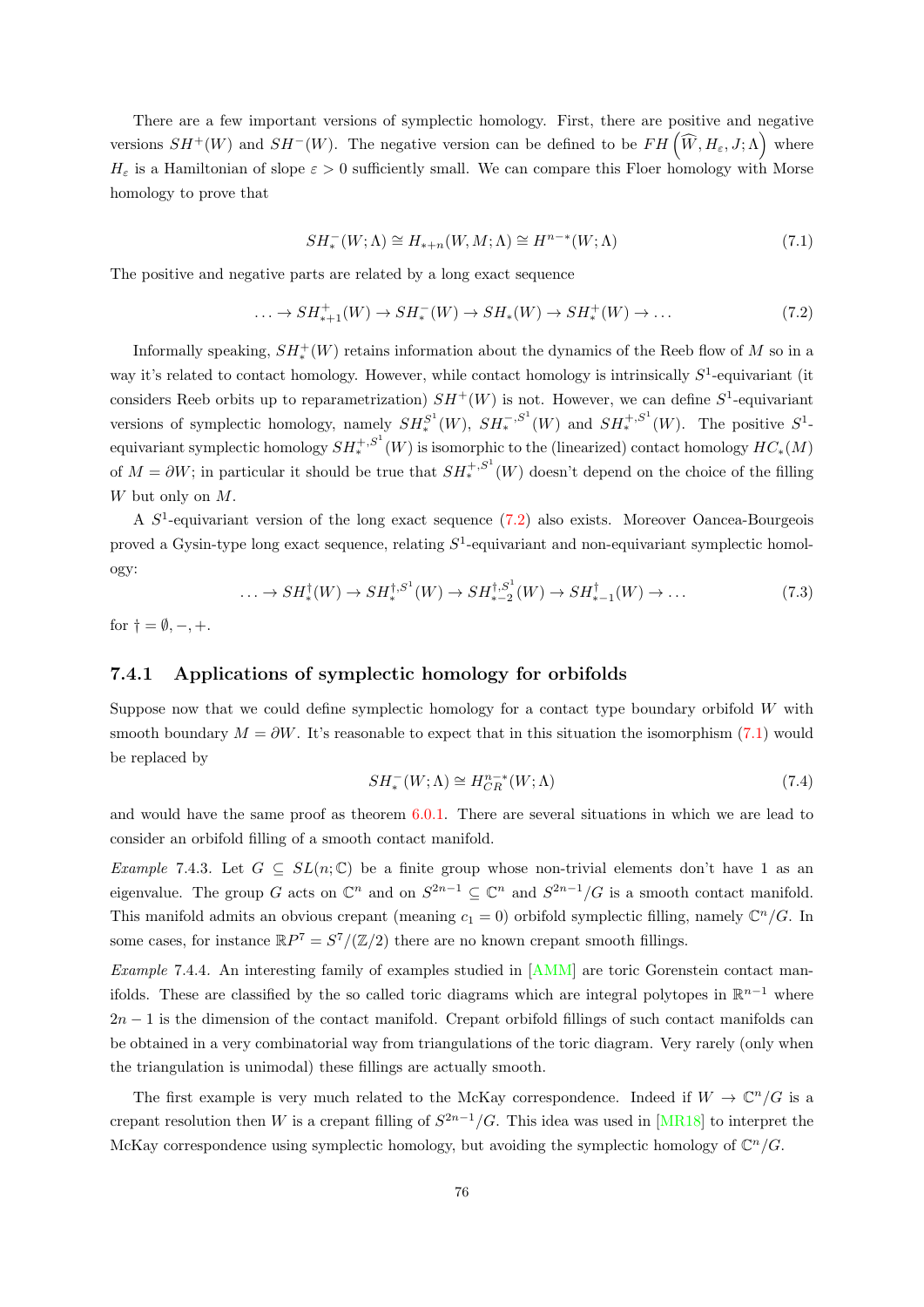Regarding the second example, we proved in [\[AMM\]](#page-88-4) an isomorphism of the form

<span id="page-81-0"></span>
$$
HC_*(M) \cong \bigoplus_{j\geq 0} H_{CR}^{n-*+2j+1}(W)
$$
\n(7.5)

for these toric crepant fillings  $W$  which are determined from a triangulation of the toric diagram (note that we're using a different grading convention). Our proof was essentially combinatorial, but if we had the tools of symplectic homology for orbifolds we could give a nice alternative proof as we now proceed to sketch.

First, one has to prove that  $SH_*(W)$  vanishes. For this we have to choose Hamiltonians  $H_\alpha$  of arbitrarily large slope  $\alpha$  for which the Floer complex is concentrated in arbitrarily high degree. By the long exact sequence [\(7.2\)](#page-80-0) we then get that

$$
SH_*^+(W) \cong SH_{*-1}^-(W) \cong H_{CR}^{n-*+1}(W).
$$

Now we would need to shown that the Gysin sequence [\(7.3\)](#page-80-2) with  $\dagger = +$  splits in short exact sequences

$$
0 \to SH_*^+(W) \to SH_*^{+,S^1}(W) \to SH_{*-2}^{+,S^1}(W) \to 0.
$$

This is true by naturality of the Gysin sequence with respect to the long exact sequence [\(7.2\)](#page-80-0) and because the negative version of the Gysin sequence splits. From that and the isomorphism  $HC_*(M) \cong SH_*^{+,S^1}(W)$ the isomorphism [\(7.5\)](#page-81-0) follows.

These arguments can be made rigorous when  $W$  is smooth, but to make them work when  $W$  is an orbifold requires a development of symplectic homology for orbifolds.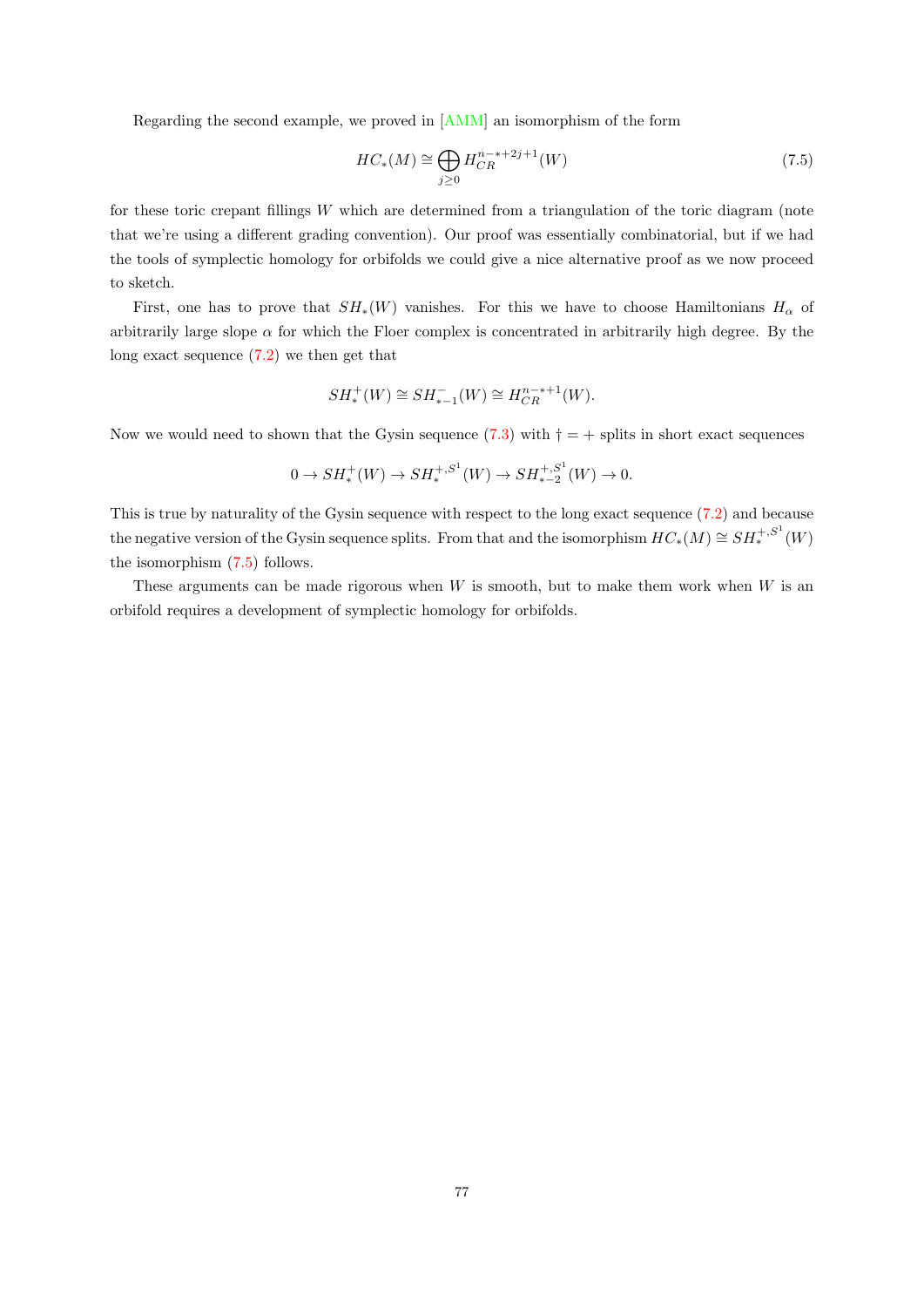# Appendix A

# The Conley-Zehnder index for paths of symplectic matrices

In this appendix we explain the main properties of the Conley-Zehnder index, introduced in [\[CZ84\]](#page-89-1), for admissible paths of symplectic matrices. The Conley-Zehnder index is essential to Floer homology as the its grading is based on it (see [4.2.6\)](#page-47-1). For a detailed account of the Conley-Zehnder index, including its construction and proof of the properties we'll state, see [\[Gut12\]](#page-90-3).

**Definition A.0.1.** We say that a path  $\Phi : [0,1] \rightarrow Sp(2n)$  is admissible if  $\Phi(0) = \text{Id}$  and  $\Phi(1)$  doesn't have 1 as an eigenvalue. We denote by  $SP(n)$  the set of admissible paths.

Note that admissible paths are associated to non-degenerate orbits. Indeed a Hamiltonian orbit  $\gamma$  is non-degenerate (see [3.1.2\)](#page-26-0) if and only if the path  $\Phi_{\gamma}$  (in [4.2.6\)](#page-47-1) is admissible.

Before we introduce the Conley-Zehnder index we recall the Maslov index for loops of symplectic matrices. Since the inclusion  $U(n) \to Sp(2n)$  induces a homotopy equivalence, we have an isomorphism

$$
[S^1, Sp(2n)] \cong \pi_1(Sp(2n)) \stackrel{\cong}{\to} \pi_1(U(n)) \stackrel{\cong}{\to} \mathbb{Z}.
$$

The last isomorphism is induced by the determinant map  $U(n) \to U(1)$  and the isomorphism  $\pi_1(U(1)) \cong$ Z that sends the class  $[t \mapsto e^{2\pi i t}] \in \pi_1(U(1))$  to  $1 \in \mathbb{Z}$ . Now the Maslov index  $\mu(\alpha)$  of a loop  $\alpha : S^1 \to$  $Sp(2n)$  is the image of its class  $[\alpha]$  in  $\mathbb Z$  through this isomorphism.

**Theorem A.0.2.** There is a unique map  $\mu_{CZ} : SP(n) \to \mathbb{Z}$  with the following properties:

- 1. (Homotopy)  $\mu_{CZ}$  is locally constant, that is, if  $\{\Phi^s\}_{s\in[0,1]}\in SP(n)$  is a homotopy of admissible paths then  $\mu_{CZ}(\Phi^0) = \mu_{CZ}(\Phi^1)$ .
- 2. (Loop) If  $\alpha : [0, 1] \to Sp(2n)$  is a loop with  $\alpha(0) = \alpha(1) = \text{Id}$  then

$$
\mu_{CZ}(\alpha \Phi) = \mu_{CZ}(\Phi) + 2\mu(\alpha).
$$

3. (Signature) Let  $S \in M_{2n \times 2n}(\mathbb{R})$  be a symmetric non-singular matrix with  $||S|| < 2\pi$  and let  $\Phi(t)$  $\exp(tJ_0S)$  for  $t \in [0,1]$ , where  $J_0$  is the standard complex structure on  $\mathbb{R}^{2n}$ . Then

$$
\mu_{CZ}(\Phi) = n - \text{ind}(S)
$$

where  $\text{ind}(S)$  is the number of negative eigenvalues of S.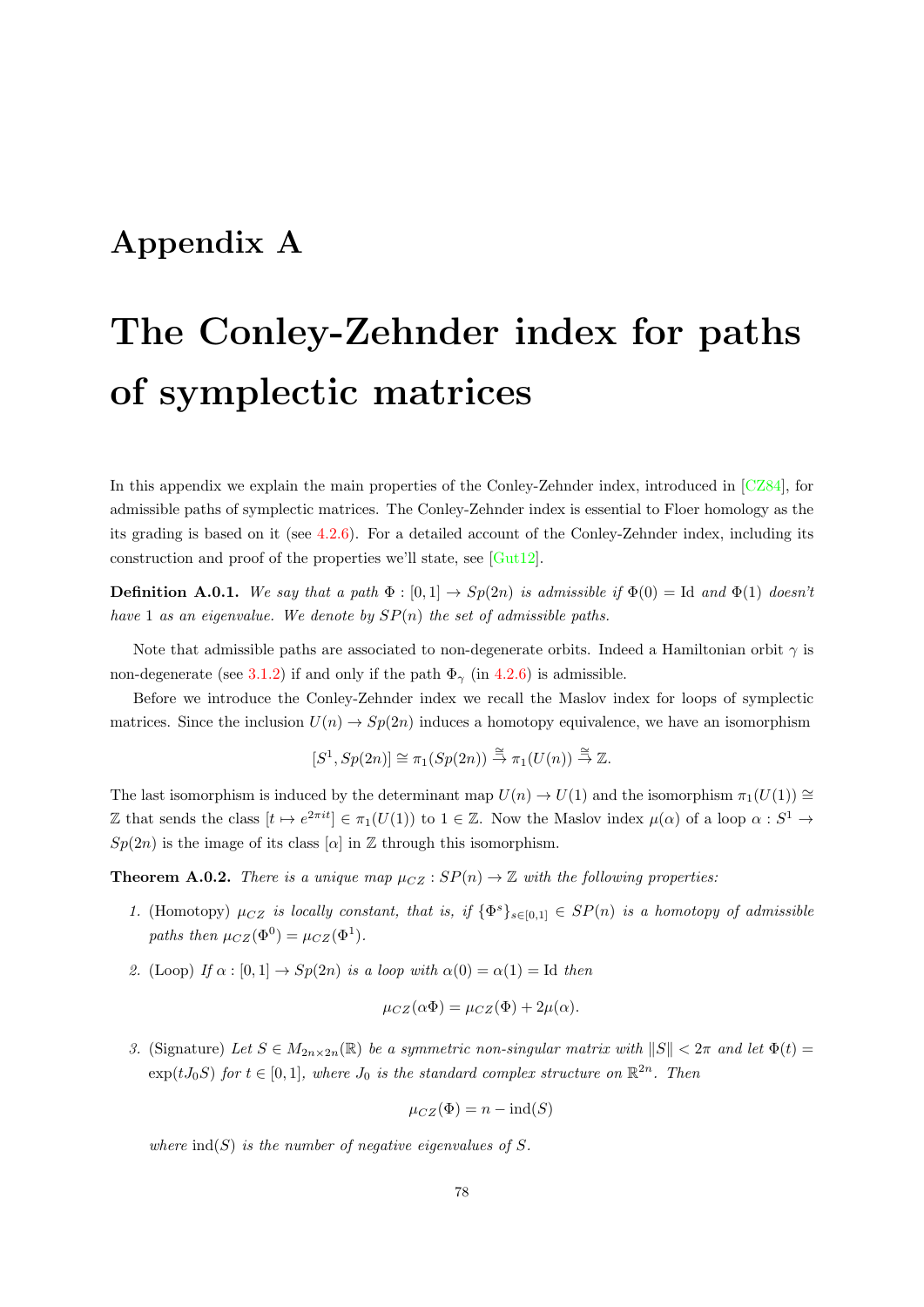Proof. See [\[Gut12,](#page-90-3) Theorems 35, 37].

We call  $\mu_{CZ}(\Phi)$  the Conley-Zehnder index of an admissible path  $\Phi$ . The Conley-Zehnder index obeys certain other properties that we now proceed to state.

**Proposition A.0.3.** Let  $\Phi \in SP(n)$ . The Conley-Zehnder index satisfies the following properties:

4. (Naturality) If  $\psi \in Sp(2n)$  then

$$
\mu_{CZ}(\Phi) = \mu_{CZ}(\psi \Phi \psi^{-1}).
$$

- 5. (Zero) If  $\Phi(t)$  has no eigenvalue on the unit circle for every  $t > 0$  then  $\mu_{CZ}(\Phi) = 0$ .
- 6. (Direct sum) If  $\Phi_1 \in SP(n_1)$  and  $\Phi_2 \in SP(n_2)$  then  $\Phi_1 \oplus \Phi_2 \in SP(n)$  where  $n = n_1 + n_2$  and

$$
\mu_{CZ}(\Phi_1 \oplus \Phi_2) = \mu_{CZ}(\Phi_1) + \mu_{CZ}(\Phi_2).
$$

7. (Parity)

sign det
$$
(Id - \Phi(1)) = (-1)^{n-\mu_{CZ}(\Phi)}
$$
.

8. (Inverse) Denoting by  $\Phi^{-1}(t) = \Phi(t)^{-1}$  the inverse path we have

$$
\mu_{CZ}(\Phi^{-1}) = -\mu_{CZ}(\Phi).
$$

Proof. See [\[Gut12,](#page-90-3) Theorem 35].

We will need the computation of the Conley-Zehnder index of certain paths of symplectic matrices.

**Proposition A.0.4.** Let  $\lambda \in \mathbb{R} \setminus \mathbb{Z}$  and let  $\Phi \in SP(1)$  be defined by

$$
\Phi(t) = [e^{2\pi i \lambda t}] = \begin{bmatrix} \cos(2\pi \lambda t) & -\sin(2\pi \lambda t) \\ \sin(2\pi \lambda t) & \cos(2\pi \lambda t) \end{bmatrix} \in U(n) \subseteq Sp(2n).
$$

Then

$$
\mu_{CZ}(\Phi) = 2[\lambda] + 1.
$$

*Proof.* Write  $\lambda = N + \ell$  where  $N = |\lambda|$  and  $\ell = {\lambda} \in ]0,1[$ . We can write  $\Phi(t) = \alpha(t)\Psi(t)$  where  $\alpha(t) = e^{2\pi i N t}$  and

$$
\Psi(t) = e^{2\pi i \ell t} = \exp(tJ_0S)
$$

where

$$
S = \begin{bmatrix} 2\pi\ell & 0 \\ 0 & 2\pi\ell \end{bmatrix}.
$$

Note that  $||S|| < 2\pi$  and S has index 0 (because  $\ell > 0$ ). By the loop and the signature properties we have

$$
\mu_{CZ}(\Phi) = \mu_{CZ}(\Psi) + 2\mu(\alpha) = 1 - \text{ind}(S) + 2N = 2[\lambda] + 1. \quad \Box
$$

Remark A.0.5. The Conley-Zehnder index admits an extension to the set of symplectic paths  $\Phi$  with  $\Phi(0) = \text{Id}$ . This is sometimes called the Robbin-Salamon index of a path, and it takes values in  $\frac{1}{2}\mathbb{Z}$ . This generalization was introduced in [\[RS93\]](#page-91-3).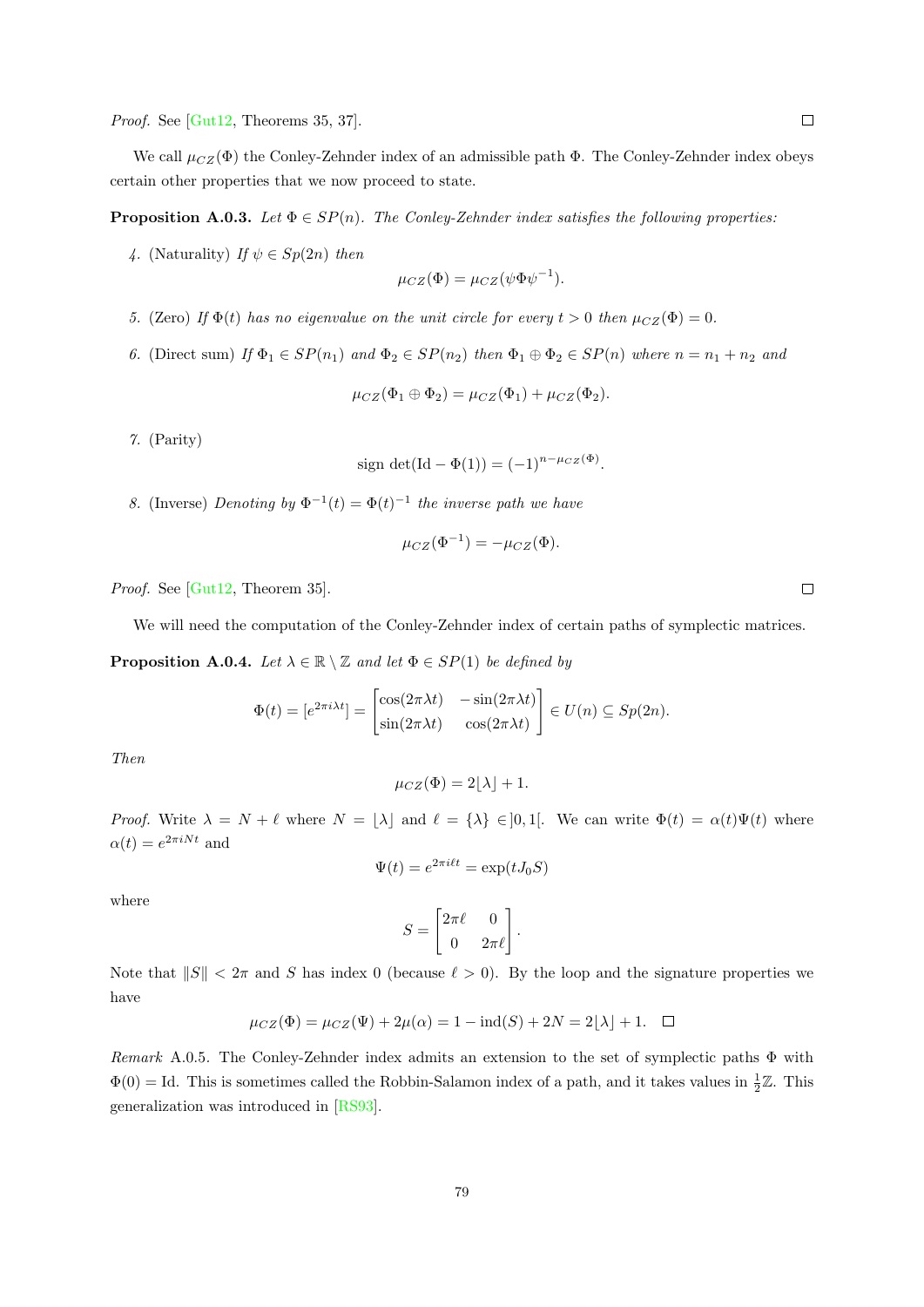# Appendix B

# Equivariant cohomology and equivariant bundles

In this appendix we fix a compact Lie group  $G$  acting on a space  $X$ . The equivariant cohomology of the  $G$ -space X is constructed using the universal  $G$ -principal bundle.

**Theorem B.0.1.** Let G be a compact Lie group. Then there exists a (unique up to weak homotopy equivalence) contractible space EG with a free G-action. If we denote  $BG = EG/G$  then the projection  $EG \rightarrow BG$  is called the universal principal G-bundle.

Proof. See [\[Coh02,](#page-88-5) Theorem 2.21].

The reason for this to be called "universal" is the following theorem:

**Theorem B.0.2.** Let X be a manifold (or a CW-complex). If  $P \to X$  is a principal G-bundle, then there exists continuous map  $f: X \to BG$  uniquely defined up to homotopy such that  $P = f^*EG$ . Hence there is a bijective correspondence between equivalence classes of principal  $G$ -bundles over  $X$  and  $[X, BG]$ .

Proof. See [\[Coh02,](#page-88-5) Theorem 2.8].

The point of the Borel construction and of equivariant cohomology is the following: when the action of G on X is not free, the quotient  $X/G$  is not very well behaved. For example there is no information about G if X is just a point, and  $H^*(X/G)$  is not homotopy invariant. The way to correct this problem is to substitute the  $G$ -space  $X$  by a homotopy equivalent space in which  $G$  acts freely.

Definition B.0.3. Let G be a compact Lie group acting on a topological space X. Its Borel construction is the space

$$
X \times_G EG = (X \times EG)/G
$$

where G acts diagonally on  $X \times EG$ .

We define the equivariant cohomology of the  $G$ -space  $X$  to be

$$
H_G^*(X) = H^*(X \times_G EG).
$$

Associated to the Borel construction, and since G acts freely on EG, the projection in the second component gives a fibration

 $\Box$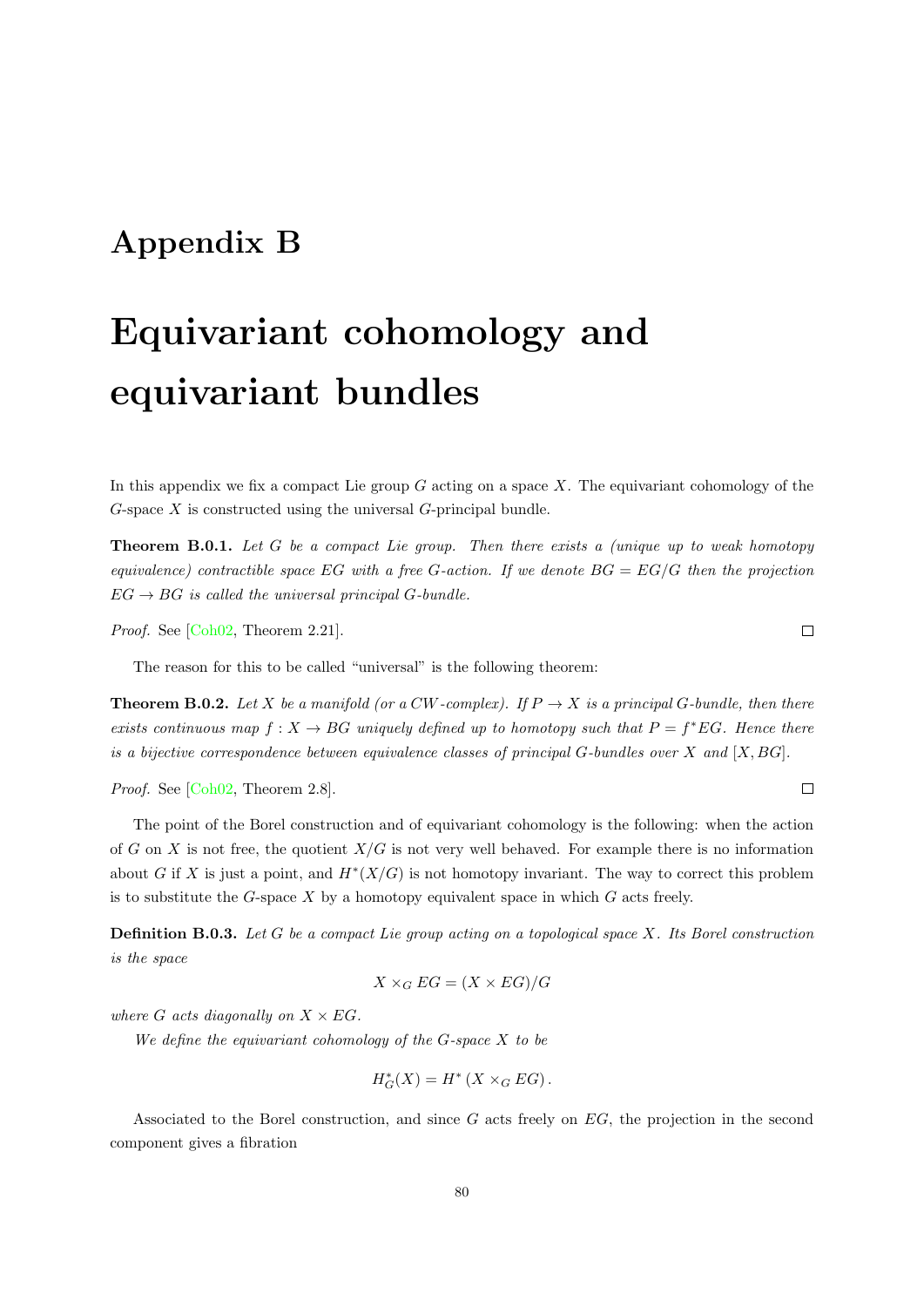$$
X \longrightarrow X \times_G EG
$$
  
\n
$$
\downarrow
$$
  
\n
$$
BG.
$$

On the other hand, if  $G$  also acts freely on  $X$  we get a fibration

$$
EG \longrightarrow X \times_G EG
$$
  
\n
$$
\downarrow
$$
  
\n
$$
X/G
$$

and since the fiber EG is contractible it follows that when G acts freely on X then  $X \times_G EG \simeq X/G$ , and in particular  $H^*_G(X) \cong H^*(X/G)$ . This property and invariance of  $H^*_G$  up to G-equivariant homotopy equivalences are enough to characterize the functor  $H_G$ . In the general situation of a non-free action it's not true that  $H^*_G(X) \cong H^*(X/G)$ . However, when the action is almost free, this is still true with rational coefficients.

<span id="page-85-0"></span>**Proposition B.0.4.** Let  $X$  be a manifold and  $G$  a compact Lie group acting on  $X$ . Suppose that the action is almost free, that is, the isotropy groups  $G_x$  are finite for every  $x \in X$ . Then the projection  $X \times_G EG \to X/G$  induces an isomorphism on rational cohomology

$$
H^*_{G}(X; \mathbb{Q}) \stackrel{\cong}{\longrightarrow} H^*(X/G; \mathbb{Q}).
$$

*Proof.* This is a particular case of [2.3.3](#page-16-1) with  $\mathcal{G} = G \ltimes X$ .

In particular when G is a finite group proposition [B.0.4](#page-85-0) implies that  $H^*(BG; \mathbb{Q}) = 0$ . *Example* B.0.5. When  $G = S^1$  we can take  $EG = S^{\infty} = \text{colim}_{N \to +\infty} S^{2N+1}$  and  $BG = \mathbb{C}P^{\infty}$ ; note that  $S^1$ acts on  $S^{2N+1} \subseteq \mathbb{C}^{N+1}$  with the diagonal action. In particular it follows that

$$
H_{S^1}^*(\textup{pt})=H^*(\mathbb{C} P^{\infty})\cong \mathbb{Z}[u]
$$

where  $u$  is a generator in degree 1.

Similarly, if  $G = \mathbb{Z}/p$  then  $EG = S^{\infty}$  and  $BG = L^{\infty}_p$  is the infinite dimensional Lens space. Then

$$
H^*_{\mathbb{Z}/p}(\text{pt}) = H^*(L_p^{\infty}) = \begin{cases} \mathbb{Z} & \text{if } * = 0 \\ \mathbb{Z}/p & \text{if } * = 2j, j > 0 \\ 0 & \text{otherwise.} \end{cases}
$$

Example B.0.6. When G is finite,  $EG \rightarrow BG$  is the universal cover of BG with automorphism group G. Since EG is contractible it follows that  $BG = K(G, 1)$ .

### B.1 Equivariant vector bundles

**Definition B.1.1.** A G-equivariant vector bundle over a G-space X is a vector bundle  $\pi : E \to X$ together with an action of  $G$  on  $E$  by fiberwise linear transformations which lifts the action on  $X$ . That is, for each  $x \in X, g \in G$  we have a linear transformation

$$
\rho_x(g): E_x \to E_{gx}.
$$

An (iso)morphism of G-equivariant bundles is an (iso)morphism of bundles which is G-equivariant with respect to the actions on the total spaces.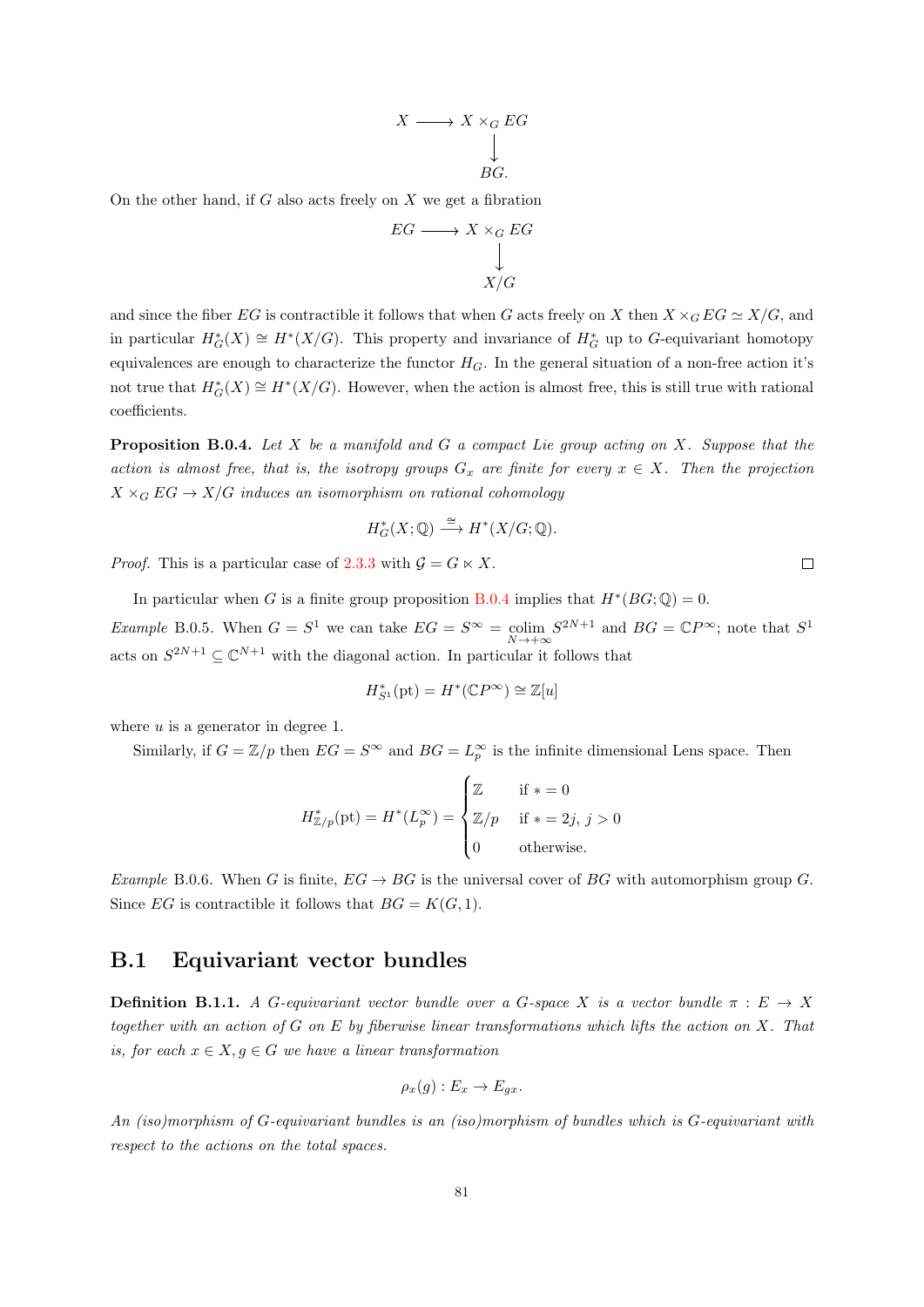Given a G-equivariant vector bundle  $E \to X$  we have an associated vector bundle over the Borel construction  $X \times_G EG$ 

$$
E \times_G EG \to X \times_G EG.
$$

that pulls-back to  $\pi \times id_{EG} : E \times EG \to X \times EG$  via the projection map  $X \times EG \to X \times_G EG$ . Using this construction we can define characteristic classes of an equivariant bundle (Chern classes, Pontrjagin classes, Stiefel-Whitney classes, etc.) as the characteristic classes of this new bundle over the Borel construction. We are mainly interested in Chern classes, and even more specifically in the first Chern class.

**Definition B.1.2.** Let  $E \to X$  be a G-equivariant complex vector bundle. We define its equivariant Chern classes  $c_k^G(E) \in H_G^{2k}(X)$  to be

$$
c_k^G(E) = c_k(E \times_G EG) \in H^{2k}(X \times_G EG) = H_G^{2k}(X).
$$

A remarkable fact is that equivariant line bundles are still classified by the (equivariant) Chern class.

<span id="page-86-0"></span>**Theorem B.1.3.** Let G be a compact Lie group acting on a connected manifold X. Then the first equivariant Chern class  $c_1^G$  gives a rise to a one-to-one correspondence between  $G$ -equivariant line bundles over X and elements of  $H^2_G(X;\mathbb{Z})$ .

*Proof.* The proof can be found in  $[GGK02, Theorem C.47]$  $[GGK02, Theorem C.47]$ . We'd just like to remark that the proof goes by showing that the above construction gives a one-to-one correspondence between (equivalence classes of) G-equivariant line bundles over X and (equivalence classes of) line bundles over  $EG \times_G X$ , and then the result follows from its well known non-equivariant version.  $\Box$ 

We shall now discuss a little bit conditions for a G-equivariant bundle to be trivial; by the previous theorem, if E is a line bundle this is equivalent to  $c_1^G(E) = 0$ . Clearly if E is trivial as a G-equivariant bundle then it's also trivial as a vector bundle, so  $c_1(E) = 0$ . Another restriction that we have in a trivial G-equivariant bundle is that it must be an honest bundle.

**Definition B.1.4.** We say that a G-equivariant vector bundle  $E \to X$  is honest if for every  $x \in X$  the representation of the isotropy group  $G_x$  on  $E_x$  is trivial.

Equivalently, this means that for every  $g \in G$ ,  $x \in X$  such that  $gx = x$  the map  $\rho_x(g) : E_x \to E_x$  is the identity.

We can think of this definition as follows: the fiber of the induced map  $E/G \to X/G$  at a point  $[x] \in X/G$  is identified with  $\mathbb{C}^r/G_x$  where  $G_x$  acts on  $\mathbb{C}^r \cong E_x$  as explained above. So an honest bundle is such that after we quotient by G we can still identify the fibers with  $\mathbb{C}^r$  and not with a quotient of  $\mathbb{C}^r$ . Note that this condition is vacuous when the action is free.

Example B.1.5. Consider the  $S^1$ -equivariant vector bundle  $S^{2n+1} \times \mathbb{C} \to S^{2n+1}$  where  $S^1$  acts diagonally on  $S^{2n+1}\times\mathbb{C}$ . This is trivial as a vector bundle and is a honest bundle since the action is free. However, it's not trivial as a  $S^1$ -equivariant vector bundle. Indeed after quotienting by  $S^1$  we get the tautological bundle  $\mathcal{O}(-1)$  over  $\mathbb{C}P^n = S^{2n+1}/S^1$ , which is non-trivial.

However, in certain circumstances (in which the action is far from being free) a honest trivial vector bundle is automatically trivial as a G-equivariant vector bundle.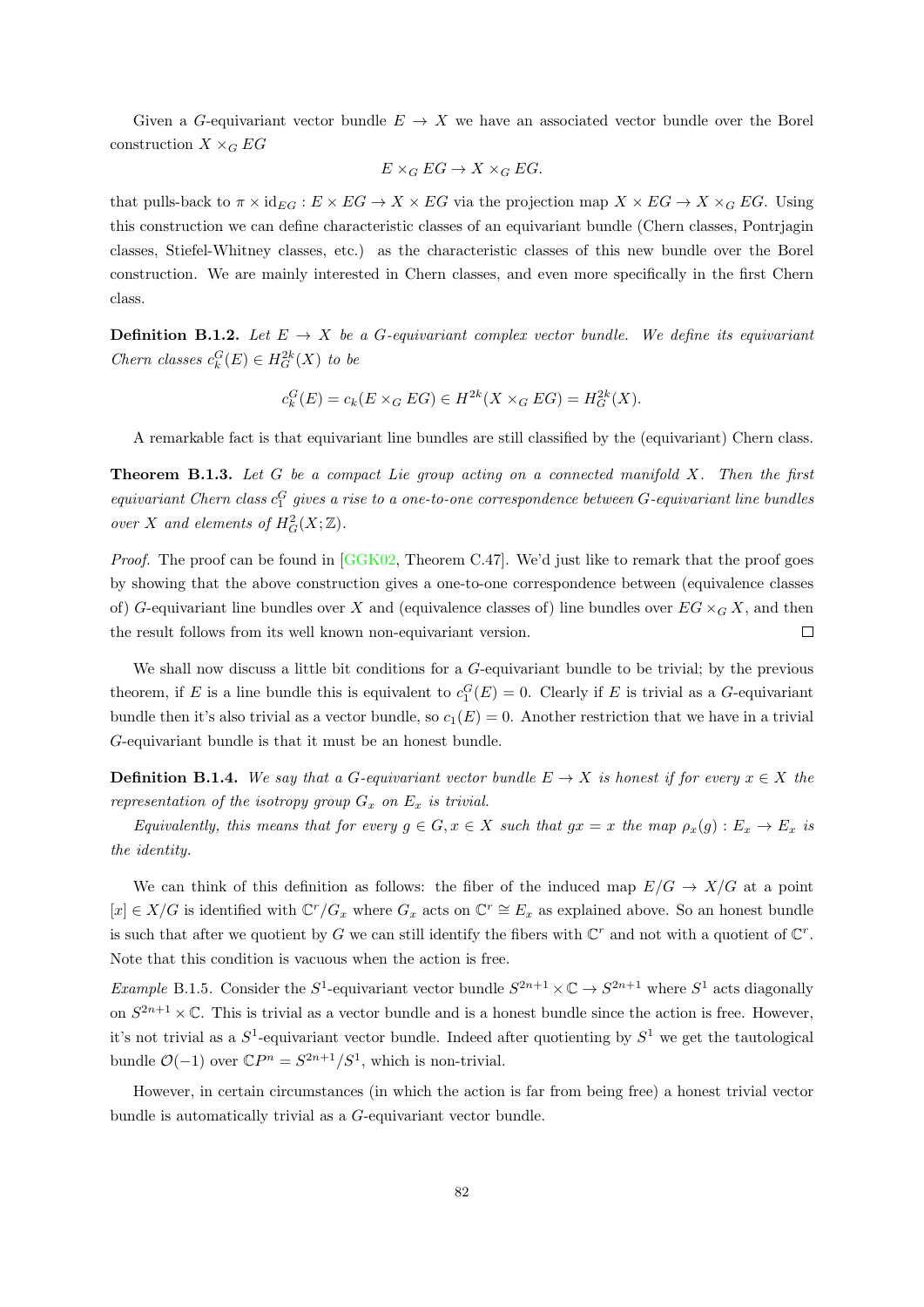**Proposition B.1.6.** Let G be a compact Lie group acting on a connected manifold X. Assume that  $H^1(X;\mathbb{Z}) = 0$  (or, more generally, that  $H^1(BG; H^1(X)) = 0$ ) and that every  $g \in G$  fixes some point, that is,  $X^g \neq \emptyset$ . Let E be a G-equivariant line bundle over X. Then  $c_1^G(E) = 0$  if and only if  $c_1(E) = 0$ and  $E$  is a honest  $G$ -equivariant bundle.

Proof. The "only if" direction is clear without any of the conditions asked, as discussed before. For the non-trivial direction, we consider the Leray-Serre spectral sequence for the fibration

$$
X \stackrel{\pi}{\longrightarrow} X \times_G EG \stackrel{\sigma}{\longrightarrow} BG
$$

which has 2-page

$$
E_2^{p,q} = H^p(BG; H^q(X)) \Rightarrow H_G^{p+q}(X).
$$

We are assuming that

$$
E_2^{1,1} = H^1(BG; H^1(X)) = 0
$$

and in this case the sequence

$$
E_2^{2,0} = H^2(BG) \xrightarrow{\sigma^*} H^2_G(X) \xrightarrow{\pi^*} H^2(X)
$$

is exact. Indeed by the convergence of the spectral sequence

$$
0 \longrightarrow E_{\infty}^{2,0} \longrightarrow H^2_G(X) \longrightarrow E_{\infty}^{0,2} \longrightarrow 0
$$

is short exact and  $E_2^{2,0} \to E_\infty^{2,0}$  and  $E_\infty^{0,2} \to E_2^{0,2} = H^2(X)^G \to H^2(X)$  are surjective and injective, respectively.

Thus if we assume that  $c_1(E) = \pi^* c_1^G(E) = 0$  it follows that  $c_1^G(E) = \sigma^* \beta$  for some  $\beta \in H^2(BG)$ . By theorem [B.1.3](#page-86-0) there is a G-equivariant line bundle over a point  $*$  with first Chern class  $\beta \in H_G^2(*)$  $H^2(BG)$ ; note that giving such a line bundle is the same as giving a G-action on the only fiber  $\mathbb C$  or, equivalently, a homomorphism  $G \to \mathbb{C}^{\times}$  (called a character). By naturality of the Chern classes, and again theorem [B.1.3,](#page-86-0) it follows that  $E \to X$  is the pullback of  $\mathbb{C} \to *$  by the constant map  $X \to *$ :



For any  $g \in G$  pick  $x \in X^g$ ; since g acts trivially on  $E_x$  (because the bundle is honest), g must also act trivially on C. Hence the G-equivariant bundle  $\mathbb{C} \to *$  is trivial as a G-equivariant bundle, so  $\beta = 0$ and  $c_1^G(E) = 0$ .  $\Box$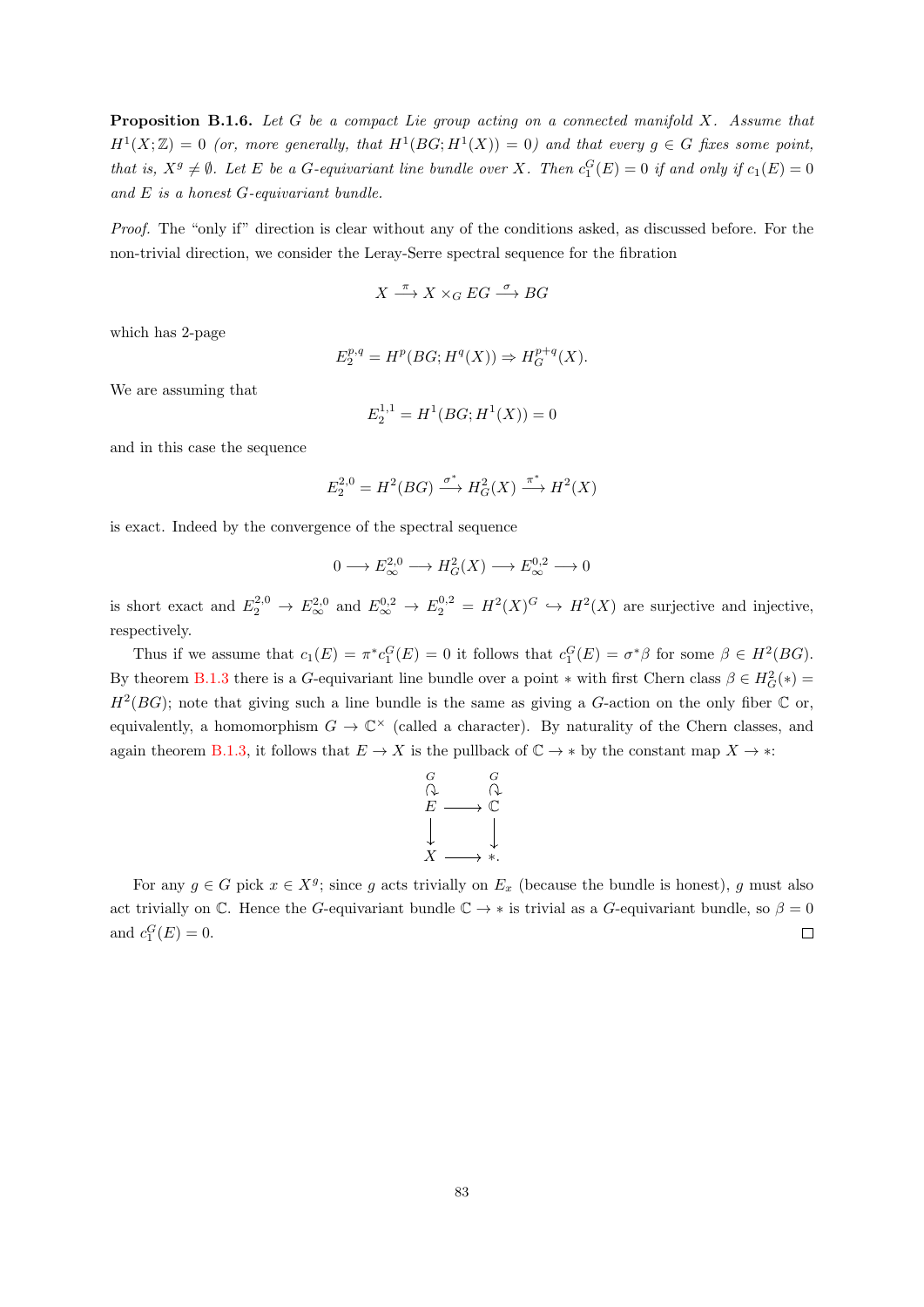# Bibliography

- [Abo15] Mohammed Abouzaid. Symplectic cohomology and Viterbo's theorem. In Free loop spaces in geometry and topology, volume 24 of IRMA Lect. Math. Theor. Phys., pages 271–485. Eur. Math. Soc., Zürich, 2015.
- [AD14] Michèle Audin and Mihai Damian. Morse theory and Floer homology. Universitext. Springer, London; EDP Sciences, Les Ulis, 2014. Translated from the 2010 French original by Reinie Erné.
- <span id="page-88-0"></span>[AJ10] Manabu Akaho and Dominic Joyce. Immersed Lagrangian Floer theory. J. Differential Geom., 86(3):381–500, 2010.
- [ALR07] Alejandro Adem, Johann Leida, and Yongbin Ruan. Orbifolds and stringy topology, volume 171 of Cambridge Tracts in Mathematics. Cambridge University Press, Cambridge, 2007.
- <span id="page-88-4"></span>[AMM] Miguel Abreu, Leonardo Macarini, and Miguel Moreira. Contact invariants of Gorenstein toric contact manifolds, the Ehrhart polynomial and Chen-Ruan cohomology. In preparation.
- [AMM18] Miguel Abreu, Leonardo Macarini, and Miguel Moreira. On contact invariants of non-simply connected Gorenstein toric contact manifolds. arXiv e-prints, page arXiv:1812.10361, Dec 2018. Available at <https://arxiv.org/abs/1812.10361>.
- <span id="page-88-1"></span>[BO09] Frédéric Bourgeois and Alexandru Oancea. Symplectic homology, autonomous Hamiltonians, and Morse-Bott moduli spaces. Duke Math. J., 146(1):71–174, 2009.
- <span id="page-88-2"></span>[BO13] Frédéric Bourgeois and Alexandru Oancea. The Gysin exact sequence for  $S^1$ -equivariant symplectic homology. J. Topol. Anal., 5(4):361–407, 2013.
- <span id="page-88-3"></span>[BO17] Frédéric Bourgeois and Alexandru Oancea.  $S^1$ -equivariant symplectic homology and linearized contact homology. Int. Math. Res. Not. IMRN, (13):3849–3937, 2017.
- [CH14] Cheol-Hyun Cho and Hansol Hong. Orbifold Morse-Smale-Witten complexes. Internat. J. Math., 25(5):1450040, 35, 2014.
- [CH17] Cheol-Hyun Cho and Hansol Hong. Finite group actions on Lagrangian Floer theory. J. Symplectic Geom., 15(2):307–420, 2017.
- [CLS11] David A. Cox, John B. Little, and Henry K. Schenck. Toric varieties, volume 124 of Graduate Studies in Mathematics. American Mathematical Society, Providence, RI, 2011.
- <span id="page-88-5"></span>[Coh02] Ralph Cohen. The topology fo fiber bundles, 2002. Lecture notes.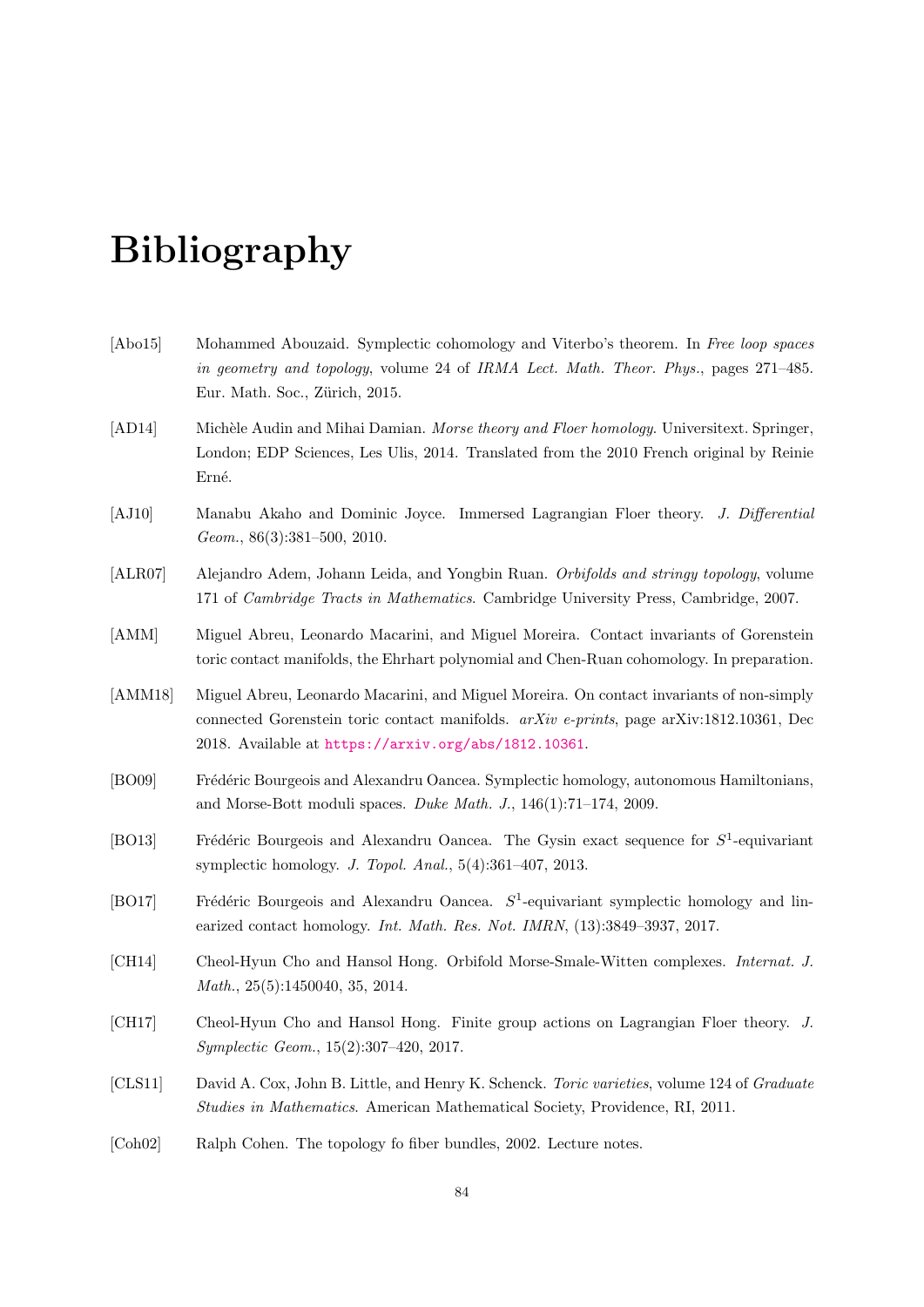- [CP14] Cheol-Hyun Cho and Mainak Poddar. Holomorphic orbi-discs and Lagrangian Floer cohomology of symplectic toric orbifolds. J. Differential Geom., 98(1):21–116, 2014.
- [CR02] Weimin Chen and Yongbin Ruan. Orbifold Gromov-Witten theory. In Orbifolds in mathematics and physics (Madison, WI, 2001), volume 310 of Contemp. Math., pages 25–85. Amer. Math. Soc., Providence, RI, 2002.
- [CR04] Weimin Chen and Yongbin Ruan. A new cohomology theory of orbifold. Communications in Mathematical Physics, 248(1):1–31, 2004.
- [CZ83] C. C. Conley and E. Zehnder. The Birkhoff-Lewis fixed point theorem and a conjecture of V. I. Arnol' d. Invent. Math., 73(1):33–49, 1983.
- <span id="page-89-1"></span>[CZ84] Charles Conley and Eduard Zehnder. Morse-type index theory for flows and periodic solutions for Hamiltonian equations. Comm. Pure Appl. Math., 37(2):207–253, 1984.
- [DHVW85] L. Dixon, J. A. Harvey, C. Vafa, and E. Witten. Strings on orbifolds. Nuclear Phys. B, 261(4):678–686, 1985.
- [DM93] Michael Dellnitz and Ian Melbourne. The equivariant Darboux theorem. In Exploiting symmetry in applied and numerical analysis (Fort Collins, CO, 1992), volume 29 of Lectures in Appl. Math., pages 163–169. Amer. Math. Soc., Providence, RI, 1993.
- [DS94] Stamatis Dostoglou and Dietmar A. Salamon. Cauchy-Riemann operators, self-duality, and the spectral flow. In First European Congress of Mathematics, Vol. I (Paris, 1992), volume 119 of Progr. Math., pages 511–545. Birkhäuser, Basel, 1994.
- <span id="page-89-0"></span>[dS18] Miguel M. dos Santos. The Arnol'd conjecture and Floer homology. Master's thesis, Instituto Superior Técnico, 2018.
- [FH93] A. Floer and H. Hofer. Coherent orientations for periodic orbit problems in symplectic geometry. Math. Z., 212(1):13–38, 1993.
- [FHS95] Andreas Floer, Helmut Hofer, and Dietmar Salamon. Transversality in elliptic Morse theory for the symplectic action. Duke Math. J.,  $80(1):251-292$ , 1995.
- [Flo87] Andreas Floer. Morse theory for fixed points of symplectic diffeomorphisms. Bull. Amer. Math. Soc. (N.S.), 16(2):279–281, 1987.
- [Flo89] Andreas Floer. Symplectic fixed points and holomorphic spheres. Comm. Math. Phys., 120(4):575–611, 1989.
- [FO99] Kenji Fukaya and Kaoru Ono. Arnold conjecture and Gromov-Witten invariant for general symplectic manifolds. In The Arnoldfest (Toronto, ON, 1997), volume 24 of Fields Inst. Commun., pages 173–190. Amer. Math. Soc., Providence, RI, 1999.
- [FOOO09a] Kenji Fukaya, Yong-Geun Oh, Hiroshi Ohta, and Kaoru Ono. Lagrangian intersection Floer theory: anomaly and obstruction. Part I, volume 46 of AMS/IP Studies in Advanced Mathematics. American Mathematical Society, Providence, RI; International Press, Somerville, MA, 2009.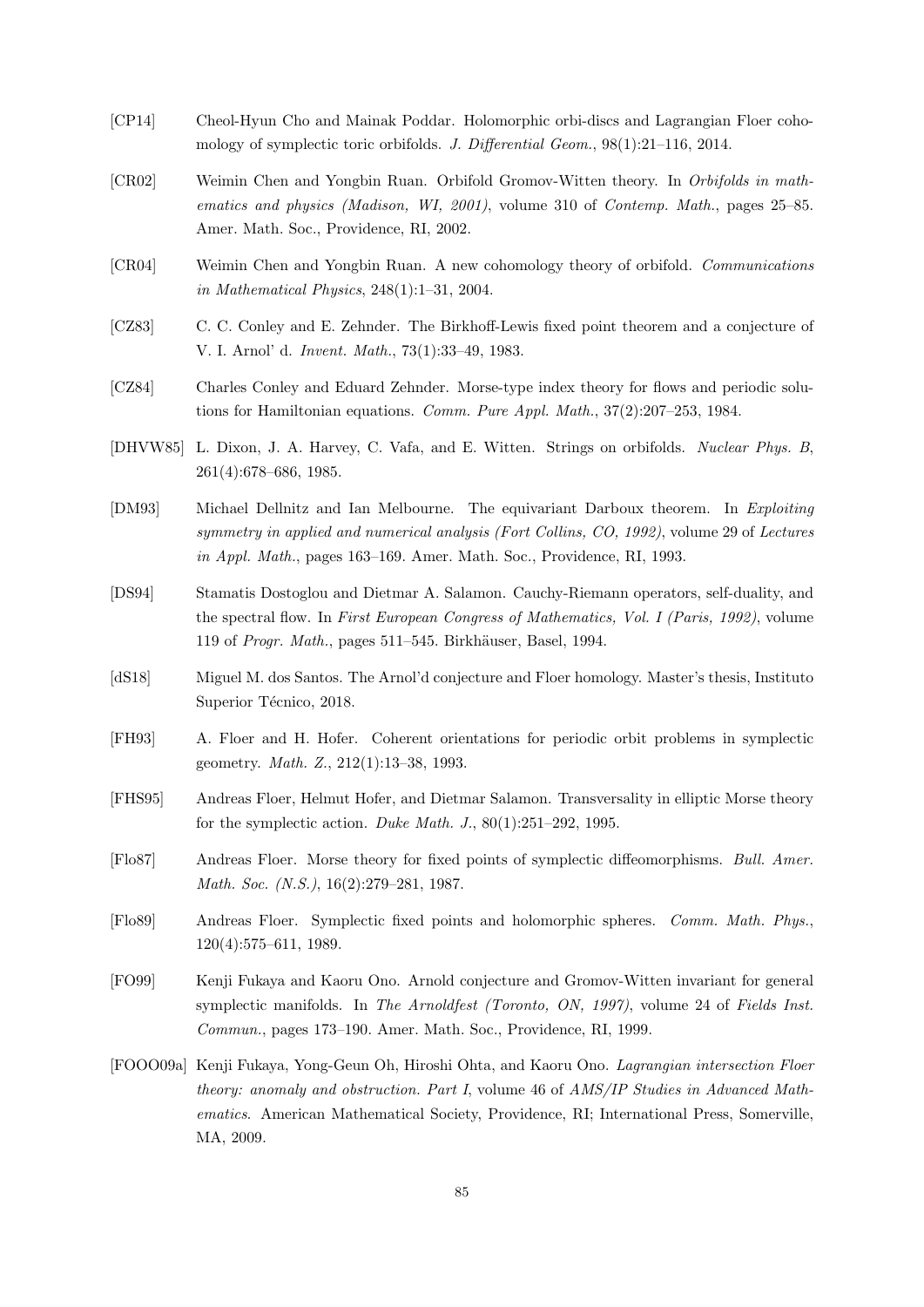- [FOOO09b] Kenji Fukaya, Yong-Geun Oh, Hiroshi Ohta, and Kaoru Ono. Lagrangian intersection Floer theory: anomaly and obstruction. Part II, volume 46 of AMS/IP Studies in Advanced Mathematics. American Mathematical Society, Providence, RI; International Press, Somerville, MA, 2009.
- <span id="page-90-4"></span>[GGK02] Victor Guillemin, Viktor Ginzburg, and Yael Karshon. Moment maps, cobordisms, and Hamiltonian group actions, volume 98 of Mathematical Surveys and Monographs. American Mathematical Society, Providence, RI, 2002. Appendix J by Maxim Braverman.
- [Gro85] Mikhail Gromov. Pseudo holomorphic curves in symplectic manifolds. Invent. Math., 82(2):307–347, 1985.
- <span id="page-90-3"></span>[Gut12] Jean Gutt. The Conley-Zehnder index for a path of symplectic matrices.  $arXiv$  e-prints, page arXiv:1201.3728, Jan 2012. Available at <https://arxiv.org/abs/1201.3728>.
- [Hep09] Richard Hepworth. Morse inequalities for orbifold cohomology. Algebr. Geom. Topol., 9(2):1105–1175, 2009.
- [HHM17] Doris Hein, Umberto Hryniewicz, and Leonardo Macarini. Transversality for local morse homology with symmetries and applications. *Mathematische Zeitschrift*, pages 1–87, 2017. Available at <https://arxiv.org/abs/1702.04609>.
- [HS95] Helmut. Hofer and Dietmar A. Salamon. Floer homology and Novikov rings. In The Floer memorial volume, volume 133 of Progr. Math., pages 483–524. Birkhäuser, Basel, 1995.
- [KS02] Mikhail Khovanov and Paul Seidel. Quivers, Floer cohomology, and braid group actions. J. Amer. Math. Soc., 15(1):203–271, 2002.
- [Lan99] Serge Lang. Fundamentals of differential geometry, volume 191 of Graduate Texts in Mathematics. Springer-Verlag, New York, 1999.
- [LS14] Yuan-Pin Lee and Mark Shoemaker. A mirror theorem for the mirror quintic. Geom. Topol., 18(3):1437–1483, 2014.
- [LT97] Eugene Lerman and Susan Tolman. Hamiltonian torus actions on symplectic orbifolds and toric varieties. Trans. Amer. Math. Soc., 349(10):4201–4230, 1997.
- <span id="page-90-0"></span>[LU04] Ernesto Lupercio and Bernardo Uribe. Inertia orbifolds, configuration spaces and the ghost loop space. Q. J. Math., 55(2):185–201, 2004.
- [McL16] Mark McLean. Reeb orbits and the minimal discrepancy of an isolated singularity. Inventiones mathematicae, 204(2):505–594, 2016.
- [MP97] Ieke Moerdijk and Dorette A. Pronk. Orbifolds, sheaves and groupoids. K-Theory, 12(1):3– 21, 1997.
- <span id="page-90-2"></span>[MR18] Mark McLean and Alexander F. Ritter. The McKay correspondence via Floer theory.  $arXiv$ preprint  $arXiv:1802.01534$ , 2018. Available at <https://arxiv.org/abs/1802.01534>.
- <span id="page-90-1"></span>[MS12] Dusa McDuff and Dietmar A. Salamon. J-holomorphic curves and symplectic topology, volume 52 of American Mathematical Society Colloquium Publications. American Mathematical Society, Providence, RI, second edition, 2012.